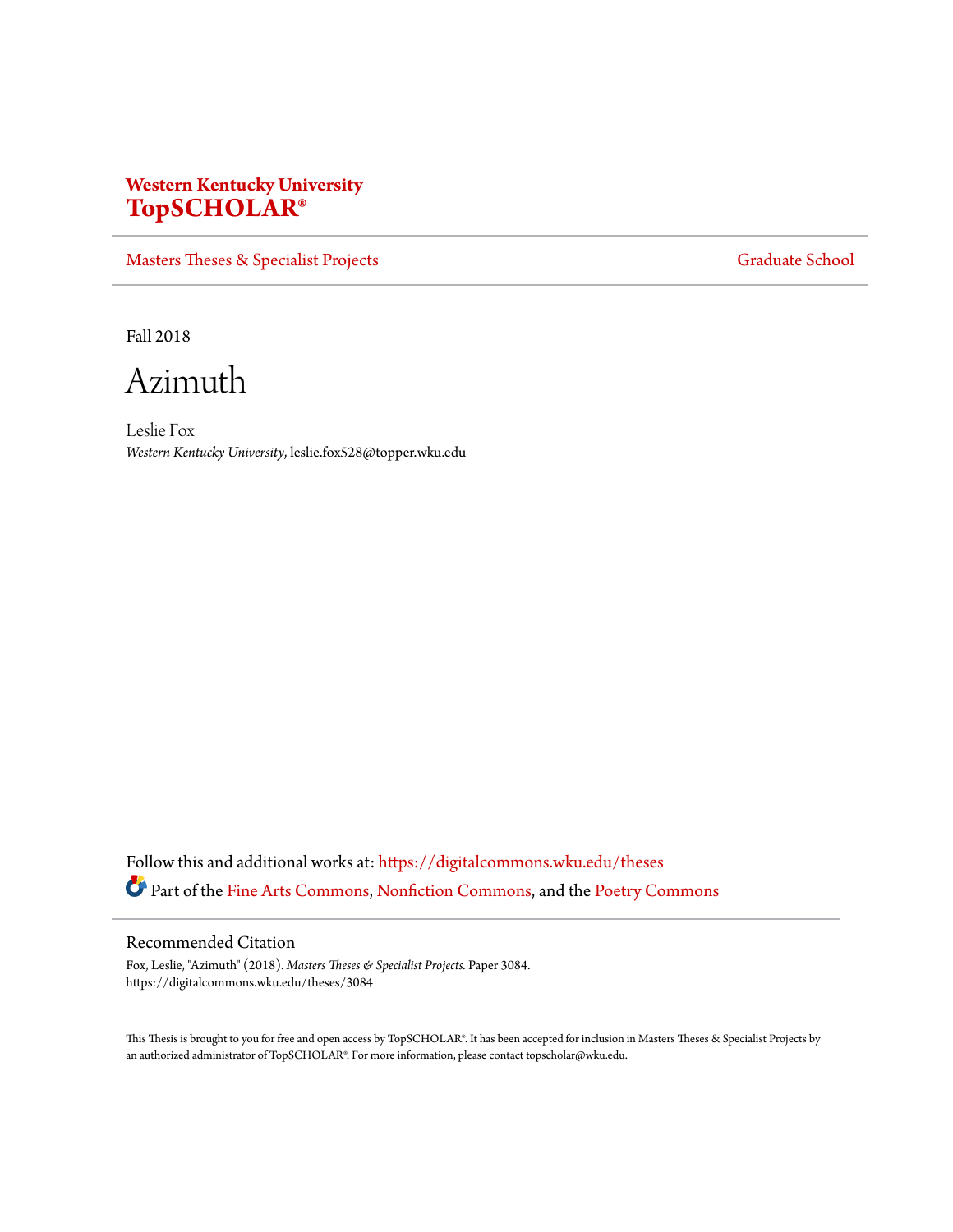AZIMUTH

A Thesis Presented to The Faculty of the Department of English Western Kentucky University Bowling Green, Kentucky

In Partial Fulfillment Of the Requirements for the Degree of Master of Fine Arts

> By Leslie Fox

December 2018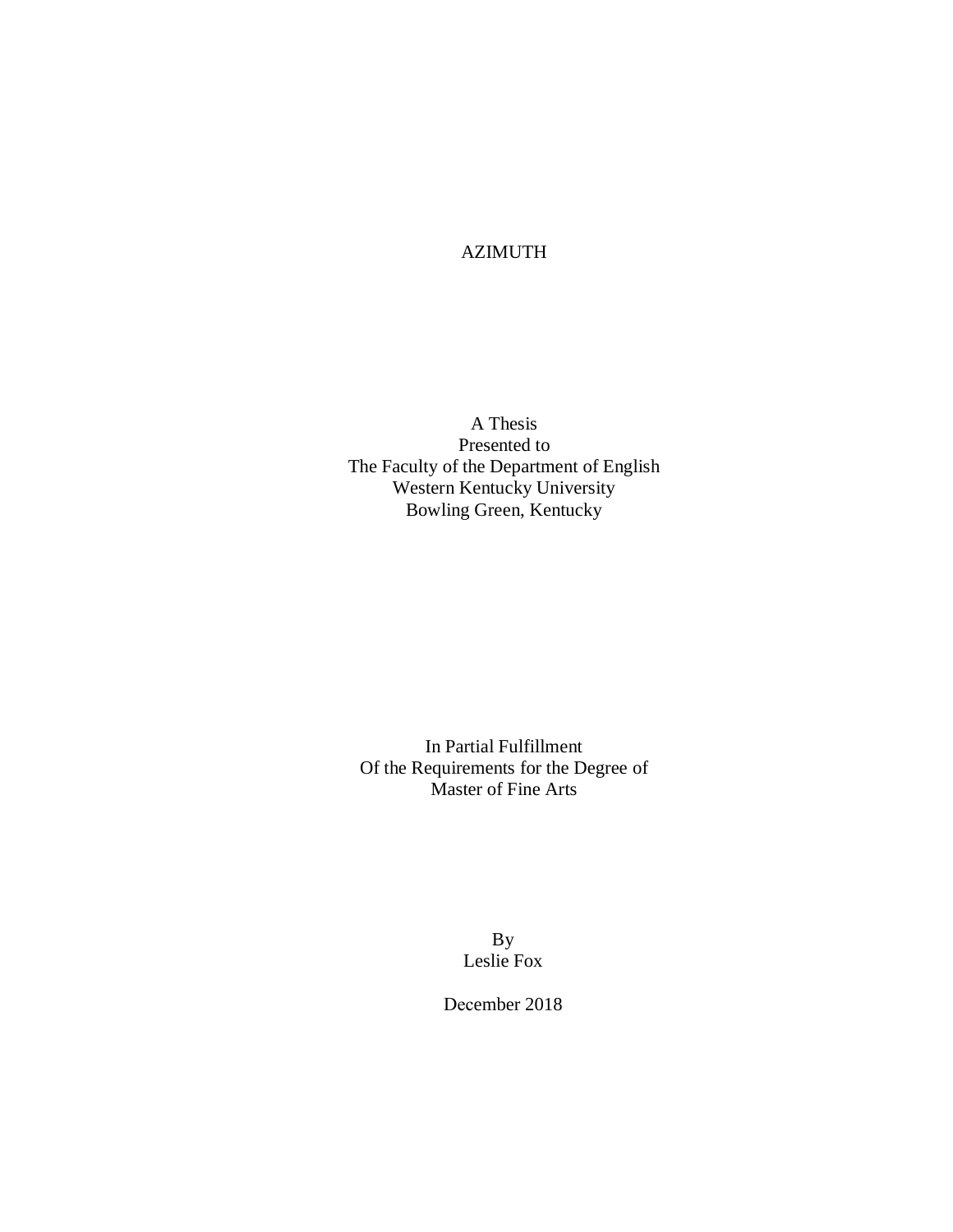**AZIMUTH** 

Date Recommended  $Nov. 13, 2018$ 

 $\mathcal{A}_\mathrm{c}$ 

 $\frac{D_0}{\text{Dale Rigby, Director of Thesis}}$ 

Zom C. Humley

Kelly Sames

Cheryl O. Oavré 11/19/1 /8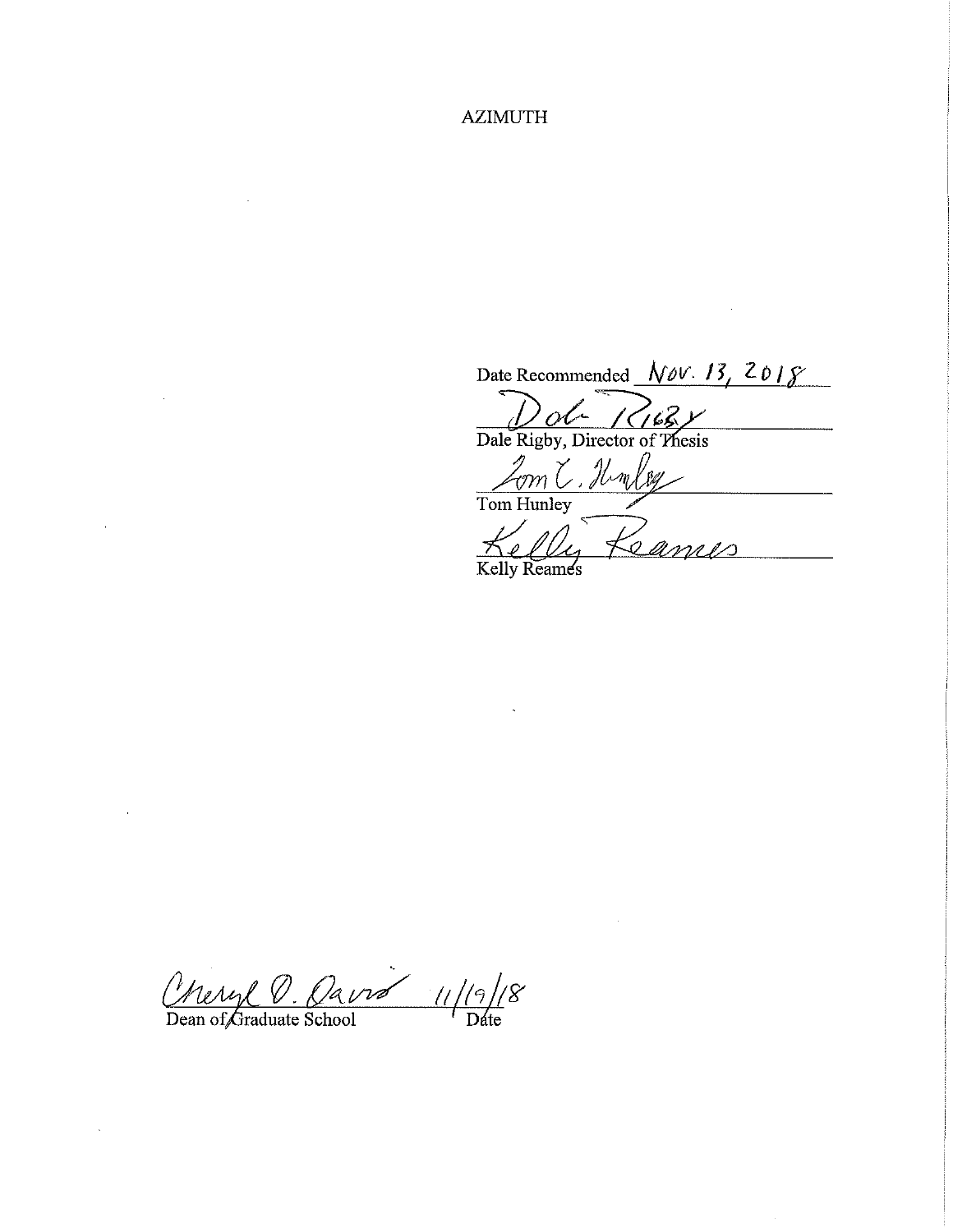### ACKNOWLEDGEMENTS

Writing these essays was certainly a journey, and one I could not have possibly navigated without the light and inspiration of those who helped me along the way.

A while ago, in my undergraduate years, I took a Creative Nonfiction class with a professor I am honored to now call my mentor, and as my advisor and director of this work, so much of this would not have been possible without Dr. Dale Rigby. I owe him thanks for the understanding and kindness it took to push me beyond what I thought I was capable of in those undergraduate years and for all of guidance and truth it took to make this collection what it is today. So much of my inspiration came from his reading lists and recommendations, as well as discussion, in and out of class, of what it meant to write about one's own life. The current which pulls the thread of me through this is owed largely to him.

I am grateful to Dr. Tom Hunley for offering his help at the last minute, knowing where I needed the help the most, and believing in my ability even when I didn't. No matter how much writing I have done, I still trip over the rules and I'm thankful to have someone who kept me between the beacons.

And from in the eye of the storm, I am indebted to Dr. Kelly Reames, first and foremost for being an ally. The value of that alone cannot be understated, but also the knowledge, insight, and compassion she has shared with me has been invaluable. She never hesitated to answer any question and always made time for me whenever I had one. She showed me that literature had many voices and that there was space for mine.

Travels are nothing, though, without friendship. I owe a great deal of thanks to Cameron Moreno and David Haydon for listening to my rants and giving me endless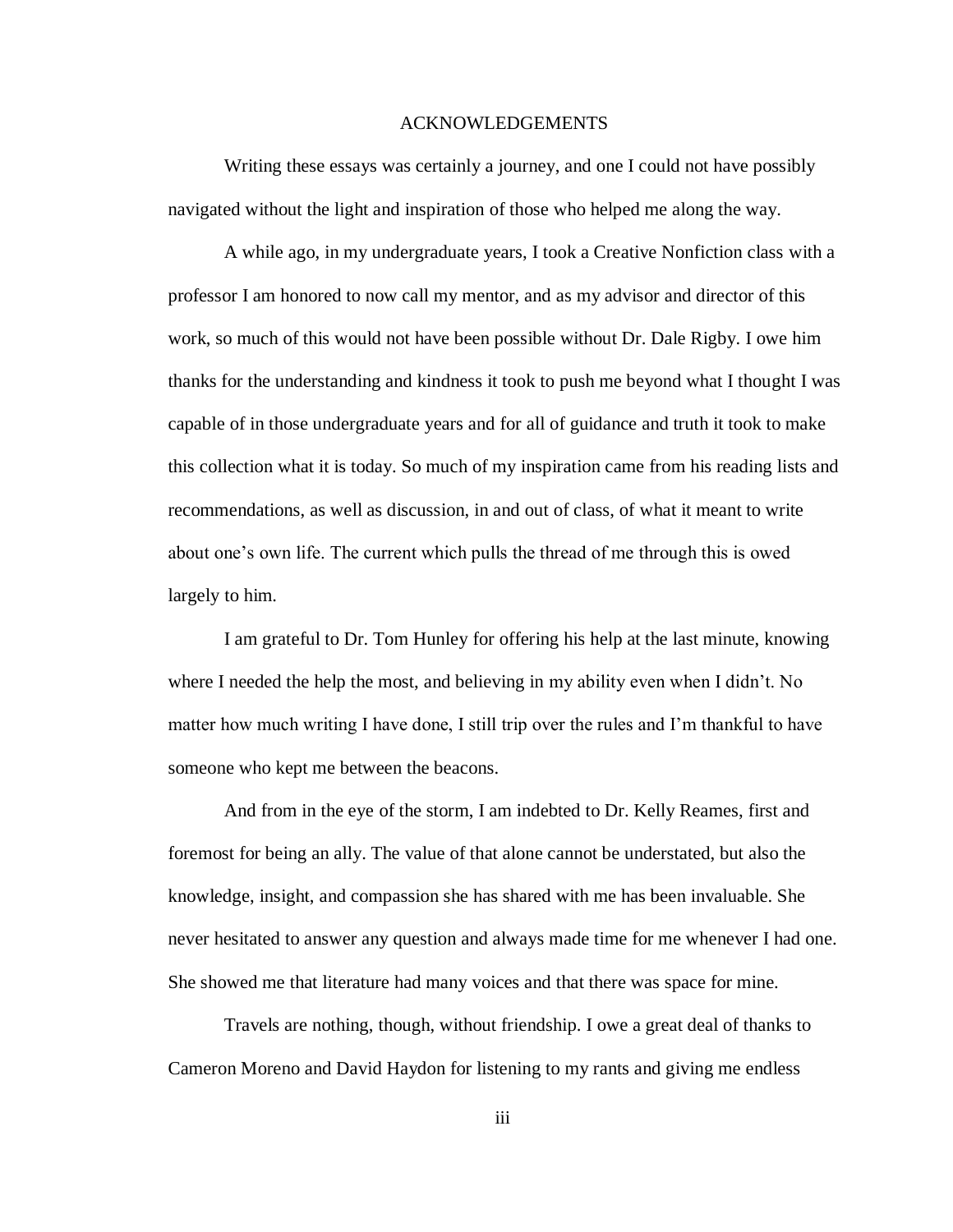feedback in a world I often felt outside of. They gave me a sense of belonging, not to mention some great stories to tell. Graduate school is much like white water, and their companionship turned fear into adventure.

But the long journey of all of this would not have been possible without my family, which gathered around me like a harbor and offered not only solace but unending encouragement. My first mate, my partner, my love, worked tirelessly to allow me to pursue my art because he believed in me. And I'm in eternal gratitude to my mother for making me feel chosen by the Universe, and to my father for reminding me, lovingly, that I am not.

I want to also thank my other creative writing professors as well: Dr. Rebbecca Brown for seeing something in me I didn't, and then encouraging the hell out of it; and Mary Ellen Miller for listening to small confessions and relaying some of her own, and even though she is gone and won't see these words in print, I hope on whatever other side of this life there is, she can feel my gratitude.

And I want to credit the person who inspired the confusion, the insecurity, the boldness, the pleasure, and the pain wrought in this collection. I learned so much about myself from her, and though our streams diverged, I am forever grateful for lessons I learned in the confluence of our lives.

iv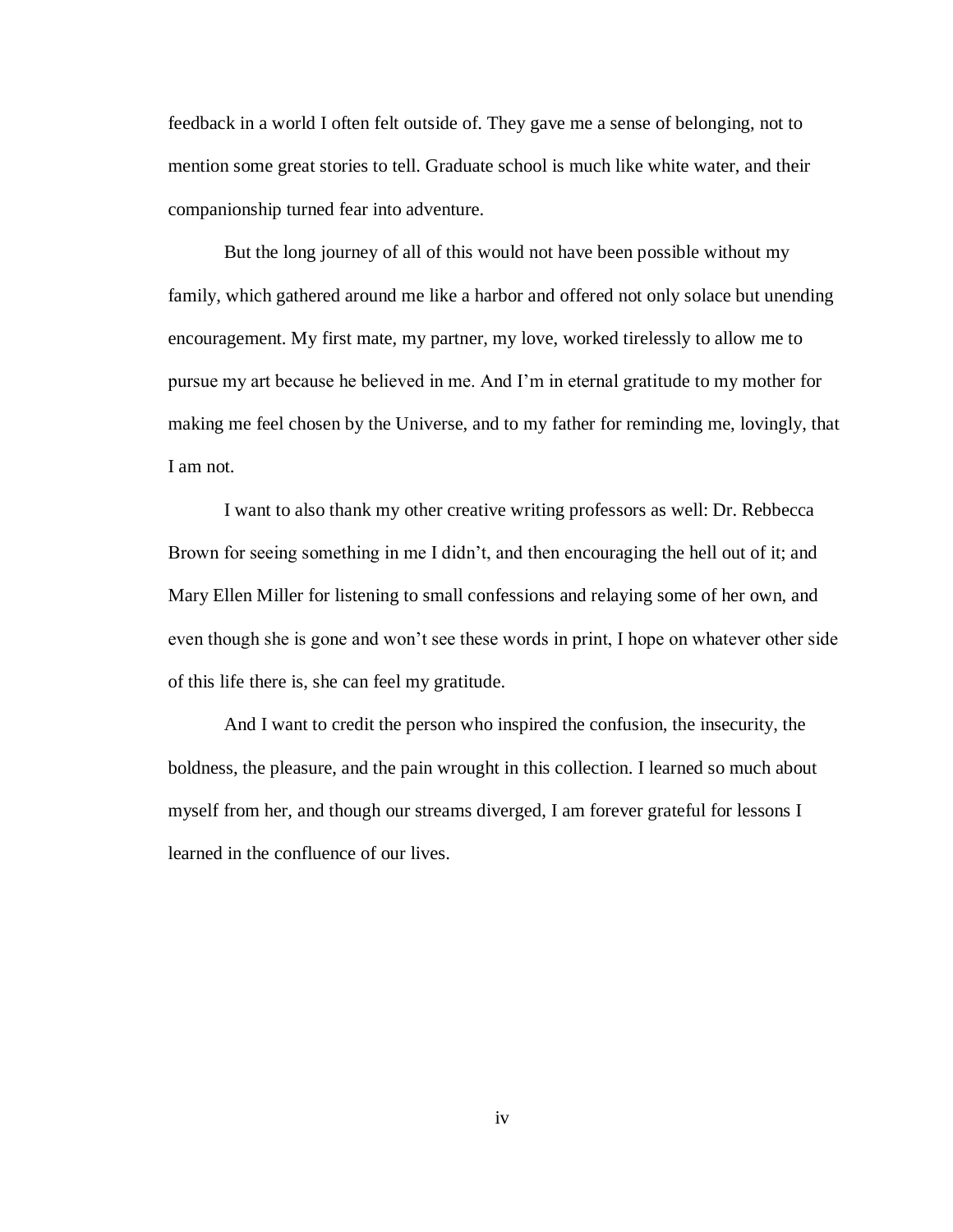## **CONTENTS**

| <b>Critical Introduction</b> | $\mathbf{1}$ |
|------------------------------|--------------|
| Cusp                         | 10           |
| Navigation                   | 11           |
| Adrift                       | 21           |
| Lying to                     | 32           |
| Old Salt                     | 60           |
| Touch and Go                 | 77           |
| Clean Slate                  | 91           |
| Works Cited                  | 95           |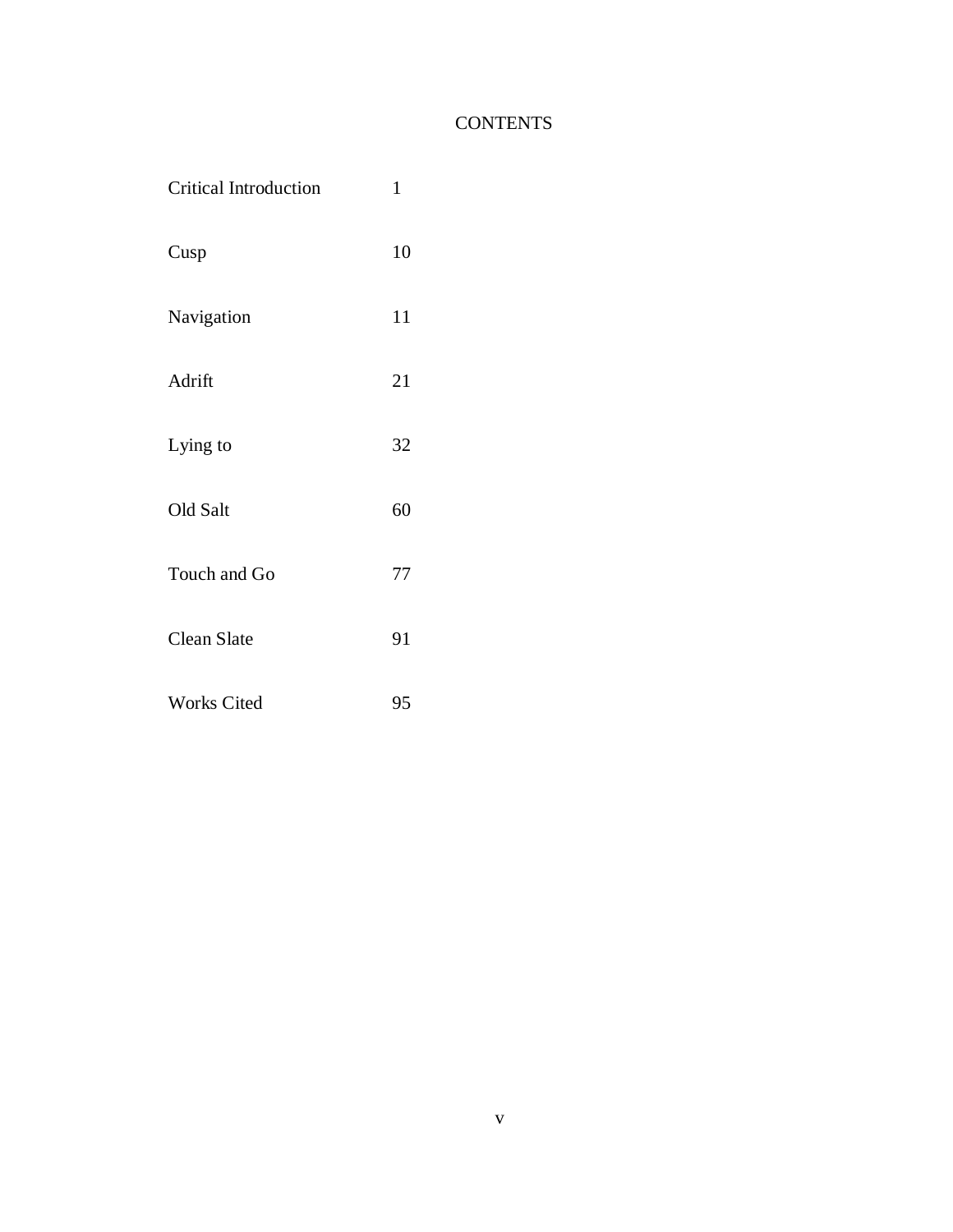## AZIMUTH

| December 2018                                                                              | 95 pages                    |  |
|--------------------------------------------------------------------------------------------|-----------------------------|--|
| Directed by: Dale Rigby, Tom Hunley, and Kelly Reames                                      |                             |  |
|                                                                                            | Western Kentucky University |  |
| This is a book-length, creative nonfiction collection of essays with a critical            |                             |  |
| introduction. These essays are illustrating the conflict of fitting within socially-formed |                             |  |
|                                                                                            |                             |  |

identities. In theme, this collection explores class, gender, and sexuality of the self. Each section is introduced with a brief reflection which links the essays together.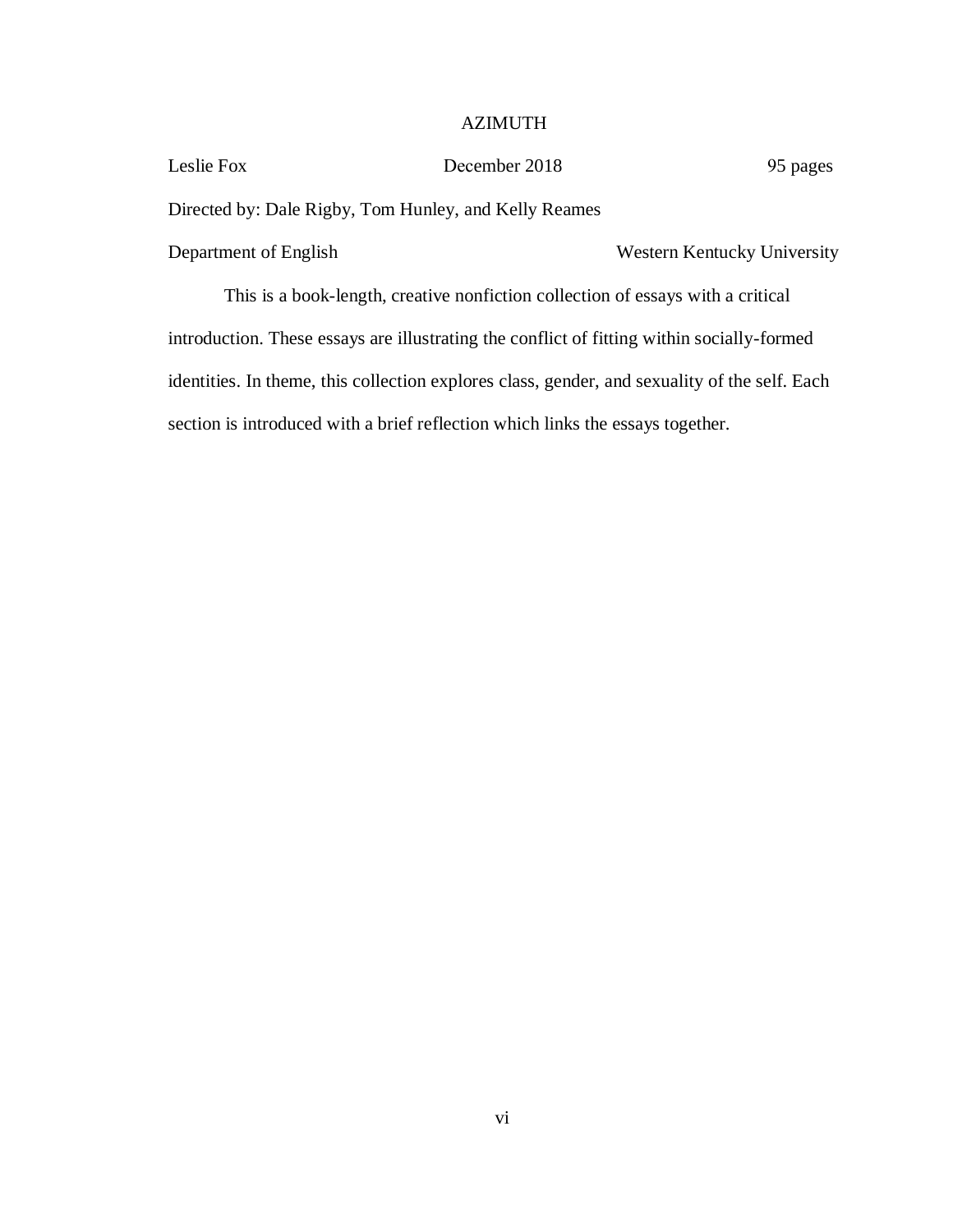### CRITICAL INTRODUCTION

I'm an ambitious person. Sometimes, overly ambitious. But such is at the center of the impetus of my continued existence. Life is often traumatic, but in the words of Susan J. Brison, "What is the goal of the survivor? Ultimately, it is not to transcend the trauma, not to solve the dilemmas of survival, but simply to endure" (65). Writing has always helped me to endure. It is also what drove me to undertake an MFA degree and, by extension, to write a thesis.

I mean, beyond that, I have always loved to write. I would stand anxiously next to teachers in elementary school as they read my stories, anxiously anticipating their facial expressions. Writing was the first endeavor offering outside approval, and honestly, I got kind of addicted to it. But this also fostered talent. I don't believe there is any supernaturally-given talent, only the results of hard work. The more I wanted approval of my writing, the harder I worked for it. This is at the basis of why I still write now, although a love for language, and the cracks within it, has given way to something else beyond just seeking approval.

I write for myself, mostly, but others, too. To quote Maggie Nelson, "I am interested in offering up my experience and performing my particular manner of thinking, for whatever they are worth" (97). Yet, what to write about? I was particularly inspired when I got to meet Dr. Katharine Haake during my first year as an MFA student. She said she didn't like to write what she *knew* how to write, but rather she liked to take on things she had never written about, in ways she had not tried to write before. I adopted this as the ideological inspiration behind my thesis project.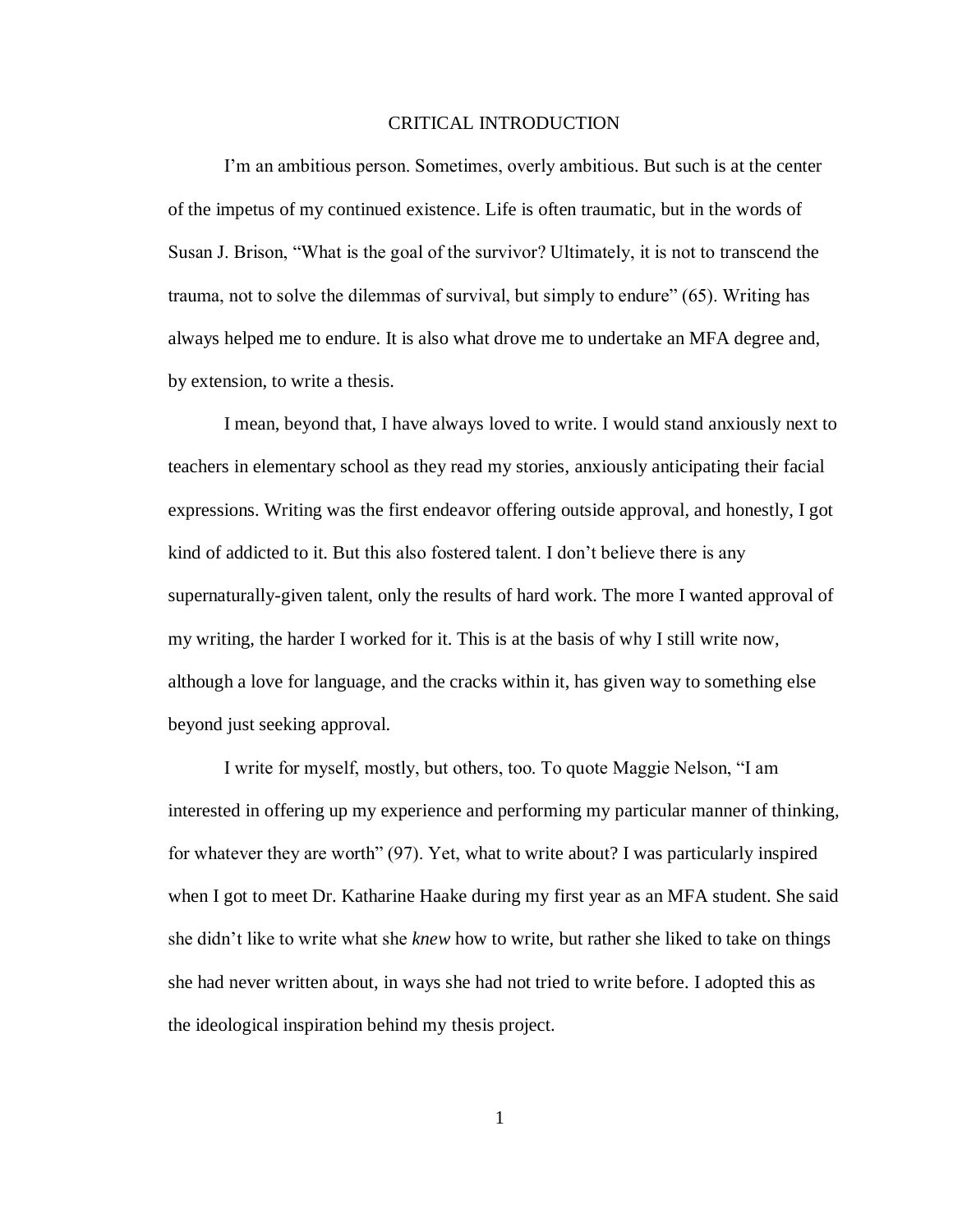I had never written a long work, it's true, but that was not what Dr. Haake meant anyway. I decided to write about my conflicts because I had no idea how to even begin. Identity is both a deeply personal topic and wildly political. And in most of my other, shorter works, I could somewhat neglect the conflicting intersections of identity. I've never been sure of my place as far as identity was concerned. Identity for me was more like the color of a chameleon than the species. The classification of species was unchanging, determined largely by science. But the color depended largely on the environment, and growing up where I did, and in the way I did, exposed me to learning to change that color as a means of survival.

I was born in Bowling Green, KY, where I have now lived for twenty years. But I moved at the age of two to my mother's hometown of Byrdstown, TN, because of my parents' divorce, where I spent most of my formative years, largely under the guidance of my grandmother since my mother worked nearly all the time. We were poor, despite my mother's hard work, and this had a tremendous effect on my identity. Growing up in a very small, rural town (the population was around 800 in 2010), class played a particularly important part in my social standing. I grew up feeling "less than" and undeserving for a large part of my life. As I got older, other parts of my identity posed even more problems. On the edge of Appalachia, Christian traditions rule almost all social interactions, yet my mother did not identify as Christian, and so I was culturally exiled. Being ostracized by a religion that is supposedly welcoming and nonjudgmental certainly left a sour taste in my mouth. Discovering my own sexuality only compounded this resentment.

 $\mathcal{L}$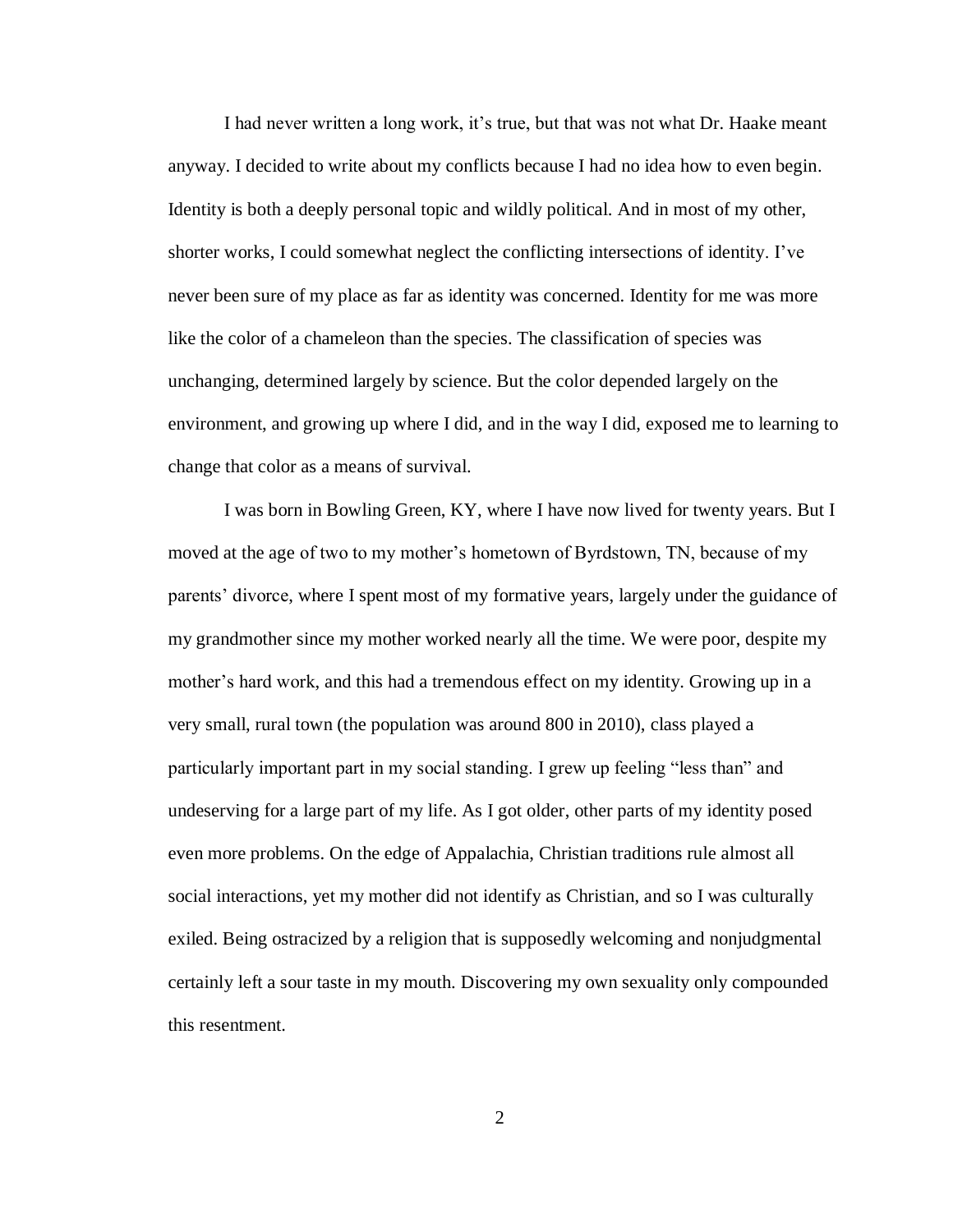But I loved the natural beauty of rolling hills and swift streams. So my first conflict of identity is rooted here in this place that was wild in its nature and rich history. I wanted to belong in this place, but I knew deep down that desire would go unanswered. It did teach me early on to mask my identity so I could reap the results of conformity. I stored parts of myself away, believing naively that I wouldn't have to encounter them again unless I wanted to. And yet, the streams seemed to carve my own veins and the hills reflected my own geography.

Then a tectonic shift rippled through unexpectedly. While I had learned to fake religious beliefs and traditional Southern niceties, I fell in love with a friend of mine who just so happened to be a woman. Up until that point, my identity had pivoted between acting and some presentable version of reality, and I had never really peered into the cracks where survival ended and veritableness began. Furthering the inspiration for my thesis writing, I sought to find these cracks in the language I used in writing about myself.

I became interested in the ways we position ourselves to be viewed by others and how authentic we believe ourselves to be. Are we as we identify ourselves? Or are we what others identify us to be? What about some combination of the two? I related particularly to these meanderings of identity reflected in the work of Lidia Yuknavitch. In her memoir, *The Chronology of Water,* she identified with the fluidity of water rather than labels, "Your life doesn't happen in any kind of order. Events don't have cause and effect relationships the way you wish they did. It's all a series of fragments and repetitions and pattern formations. Language and water have this in common*"* (28).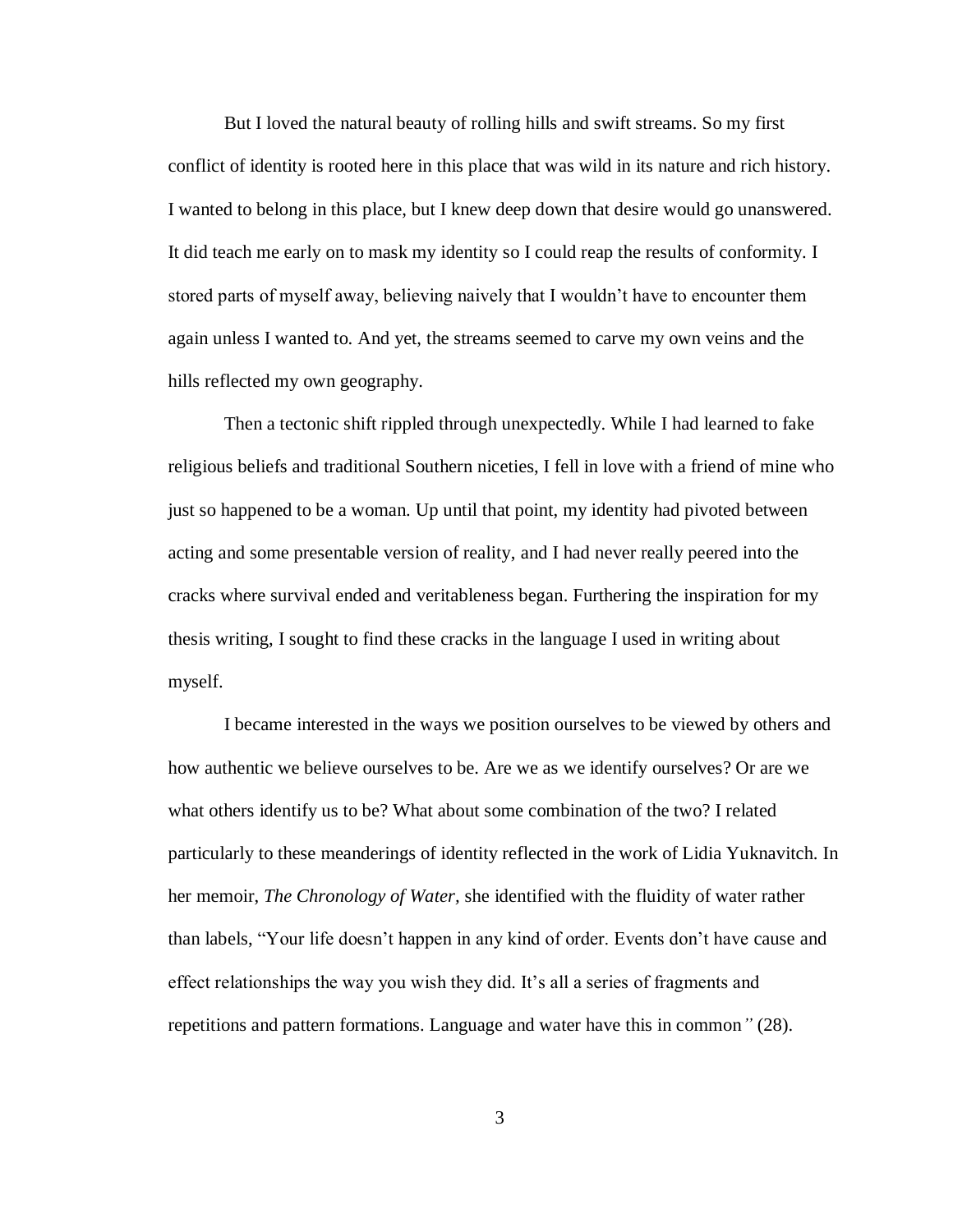Nothing about identity seemed grounded in the concrete, but rather our own changing perspectives, like so much water, always moving toward something.

I decided if life was like water, I needed some way to navigate it rather than let it determine my course for me. I can't stop the passage of time and the distance created from this event in my life to another, so I looked for a way to connect these events for my own understanding.

Although my thesis is more properly creative nonfiction, I begin with my poem, "Cusp." Because all of my identities assume a liminal space for me, this poem begged to be included. I've always felt on the edge of things, never fully occupying most spaces. Following that poem is an essay, "Navigation," in which I begin at the end but also get my bearings and provide a chance for my reader to do the same. I want the reader to feel acquainted with water the way I have been, to understand it and feel it as I do, but also with the realization that as human beings, our relationship with water occupies a liminal space as well. We can learn to use it, navigate it as we do our own lives, but we are always inherently separated from it. This is representative of the way language, while allowing us to navigate our own lives with the use of words, always separates us from experience – changing and shaping memories and our interpretation of those memories.

I decided after this essay to title all my essays with navigational terms that likewise own meaning beyond their origin. The next essay, "Adrift," deals with my childhood, brought up unsure of where I belonged. Growing up with divorced parents with opposing belief systems and social stations complicated the concept of identity. Figuring out who I was seemed quite secondary to surviving the conflicts created by the separation of family, which waxed into separations of self. In childhood, we often look to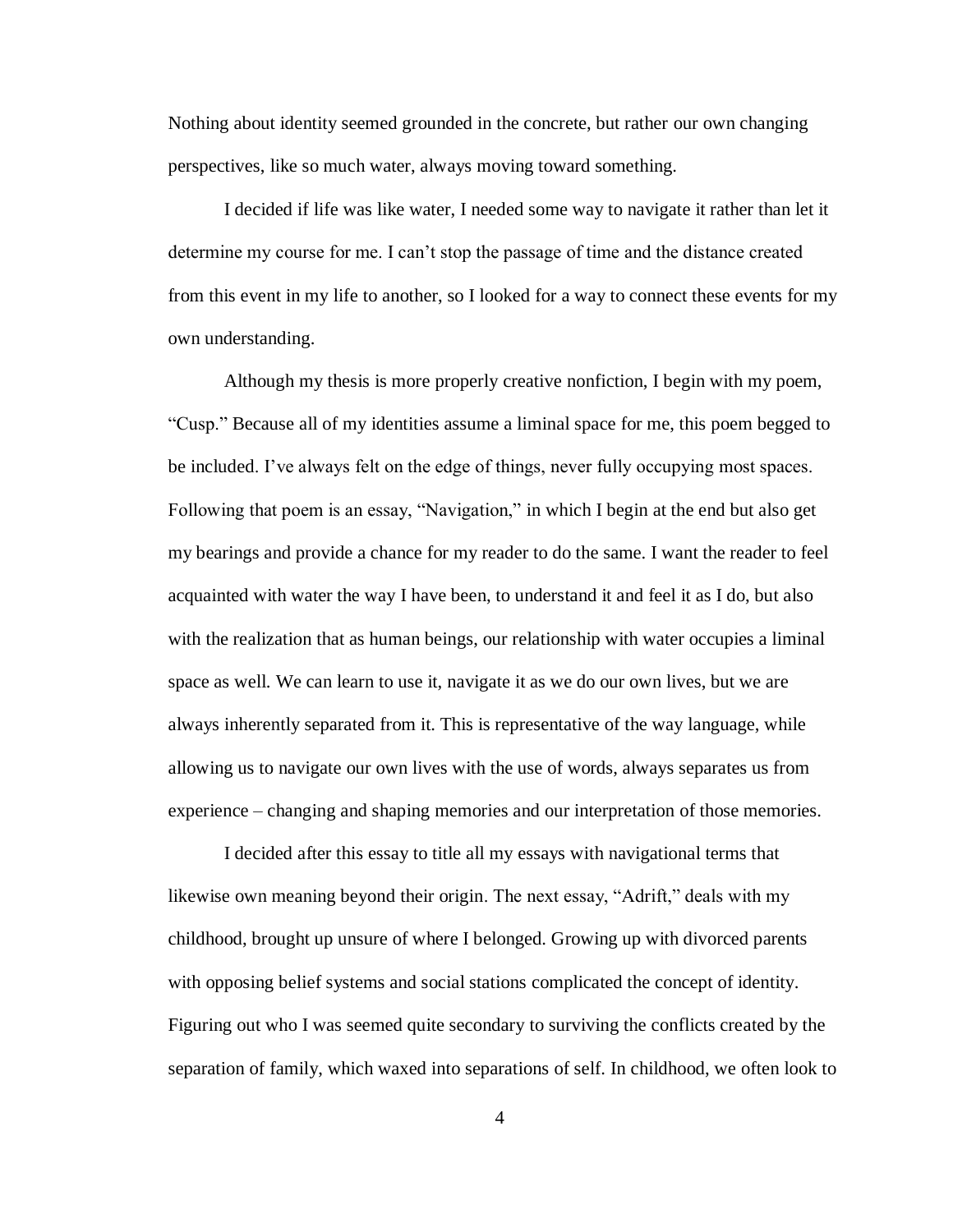parents for guidance, but what happens when your two parents teach you completely different ways of life and each parent believes that he/she is correct and the other simply wrong? This essay is meant to reflect that feeling of being adrift, of having no place of belonging.

"Lying to" is a nautical term for when the sails are set up to counteract each other. An appropriate title, because this part of my life was counteracting other parts of my life which seemed more stable. There was this unraveling and knitting back of my identity at the time, figuring out who I was. But also, I was lying to myself for much of the time, not being truthful about my own feelings to avoid dealing with the conflict being honest might create. I did encounter issues with writing this section, as I couldn't find the correct words to describe some of the sexual scenes within this essay. When describing these scenes, particularly the scene near the end with me and my friend in bed together, I found that the language tended to present one of us as the dominant, the penetrator, the aggressor, and the other as submissive, the penetrated, the acquiescent. Language was failing me here as this wasn't the case at all, so I did take care in this section to write in a non-heteronormative way that was more accurate in describing queer sex. This struggle with finding the correct language only exemplified my struggle with identity.

"Old Salt" shows the reader the strange realm of my marriage but also the strangeness of marriage as an institution. The title is a slang term for an experienced mariner, yet it seemed equally accurate as a descriptor for the resentment that builds over time within a marriage. And while this essay focuses on the identity of being "married" and how that is misinterpreted/misapplied in relation to love, I wanted to show, too, that love and resentment aren't necessarily correlated within the space of marriage. There is a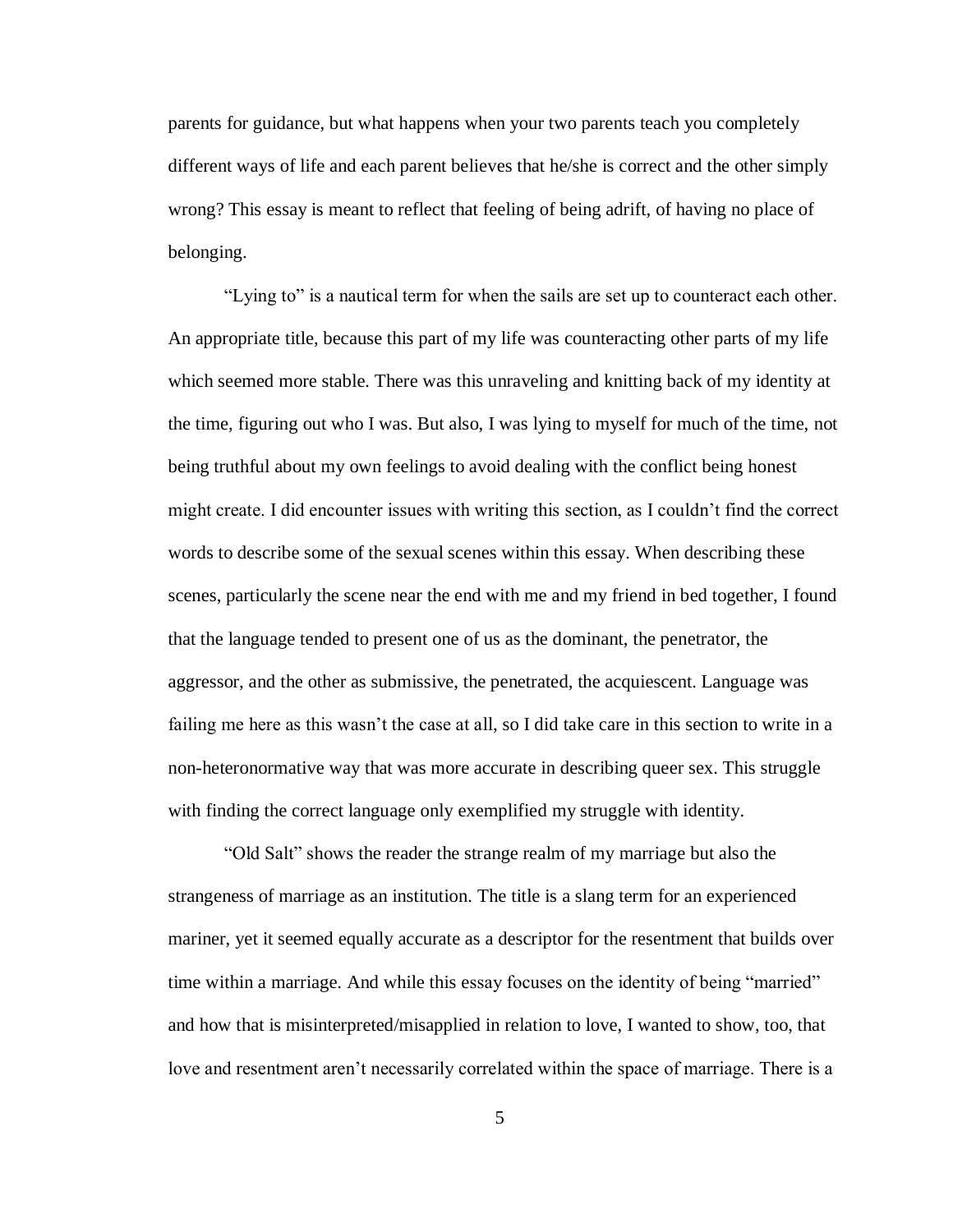great deal of complexity to sharing one's life with another, so these flashbacks situated within a "quiet argument" between two married people are an attempt to show how unquantifiable commitment is. Also, I wrote this essay seeking to disrupt the idea of classification – so much of the language that we use to identify institutions and actions falls quite short of the actuality.

The essay that follows I titled, "Touch and Go," because the colloquial use of the phrase serves as an exacting descriptor. I didn't know if I would be able to maintain two relationships at the same time, or if my friend even wanted to, or how far the person I was married to was willing to entertain all of this before deciding it wasn't worth it. Everything about this time felt like so much was possible, but yet the possibilities were still so limited. This essay also plays with ideas of *beginnings* and *endings* – that these words are defined solely by the observer and not by any objective definition, and therefore, they are interchangeable. The title is also a term for when the bottom of the ship touches the bottom of whatever body of water it is on, but it doesn't ground, it keeps moving much like the story here.

But "Clean Slate" provides a sort of alternate ending and also a reminder that the ways we tend to define ourselves limit the complexity of our lives. It's a sort of addendum to this whole notion of identity – a way to say of course things overlap, but no one can be reduced to one part of their existence, whether it is identity or events or anything beyond. There's always more to the story, so to speak. The nautical definition is similar to this idea, as it relates to the idea of beginning anew, but only in terms of journey – the ship is still the same ship.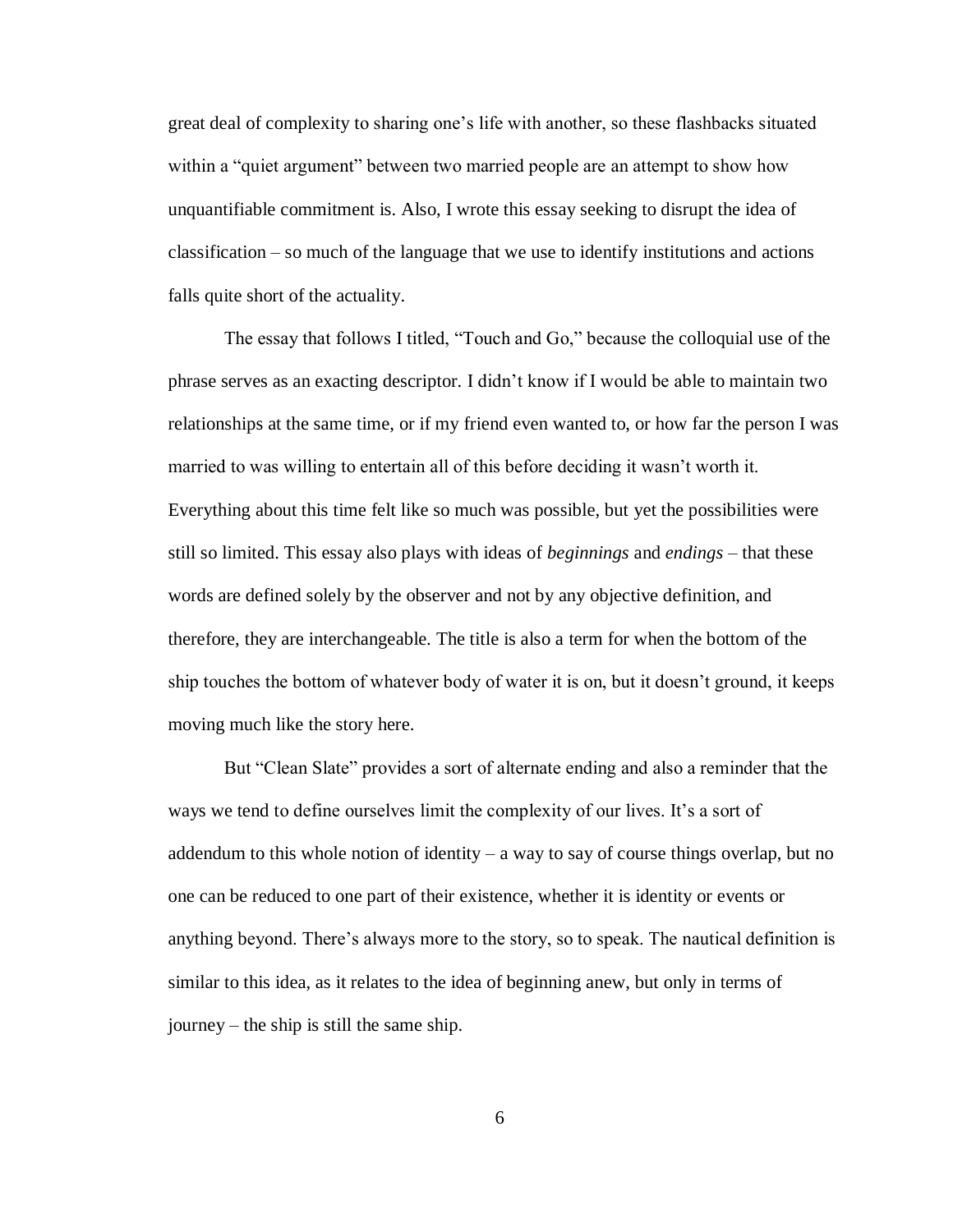Given that these essays took on a sort of nautical theme, I decided to name the entirety of the work, "Azimuth," which refers to a term used to describe the position of an object in relation to the direction of true north but at a clockwise angle. Also, the instruments used to determine the azimuth still use celestial positioning to do so. This felt appropriate because of the relating of time and distance and also the idea of the infiniteness of existence, that things will continue beyond language and our human need to define ourselves and other things.

There's a certain feeling of "why does it all matter" to this, and I'm not sure I have the answer to that other than while it is true that we create language, we also create meaning from language and when we assign meaning, we limit possibility. And I can't honestly say that the events of my life, no matter how defining, really matter from a broad perspective, but the ways we define ourselves through terms of identity matter very much on a personal level so there is a universal element to all human experience, no matter how strange or different it may seem in comparison to another. I attempt to bring this uncertainty, stemming from my own insecurities about considering myself an authority on anything, really, about life and language to the forefront in this work, with consideration to a quote from Stanley Fish, "The objectivity of the text is an illusion, and moreover, a dangerous illusion, because it is so physically convincing" (82). I wanted to create a space where the reader is unsure of what any of this really means, because while I suppose I am an authority on my life, I don't want my written word to be misconstrued that because it is written, that it assumes any authority on any level. Just as I expect a reader to create their own meaning from my stories, we create our own meaning in the way we interpret our lives – none of it objective or concrete, all of it theoretical.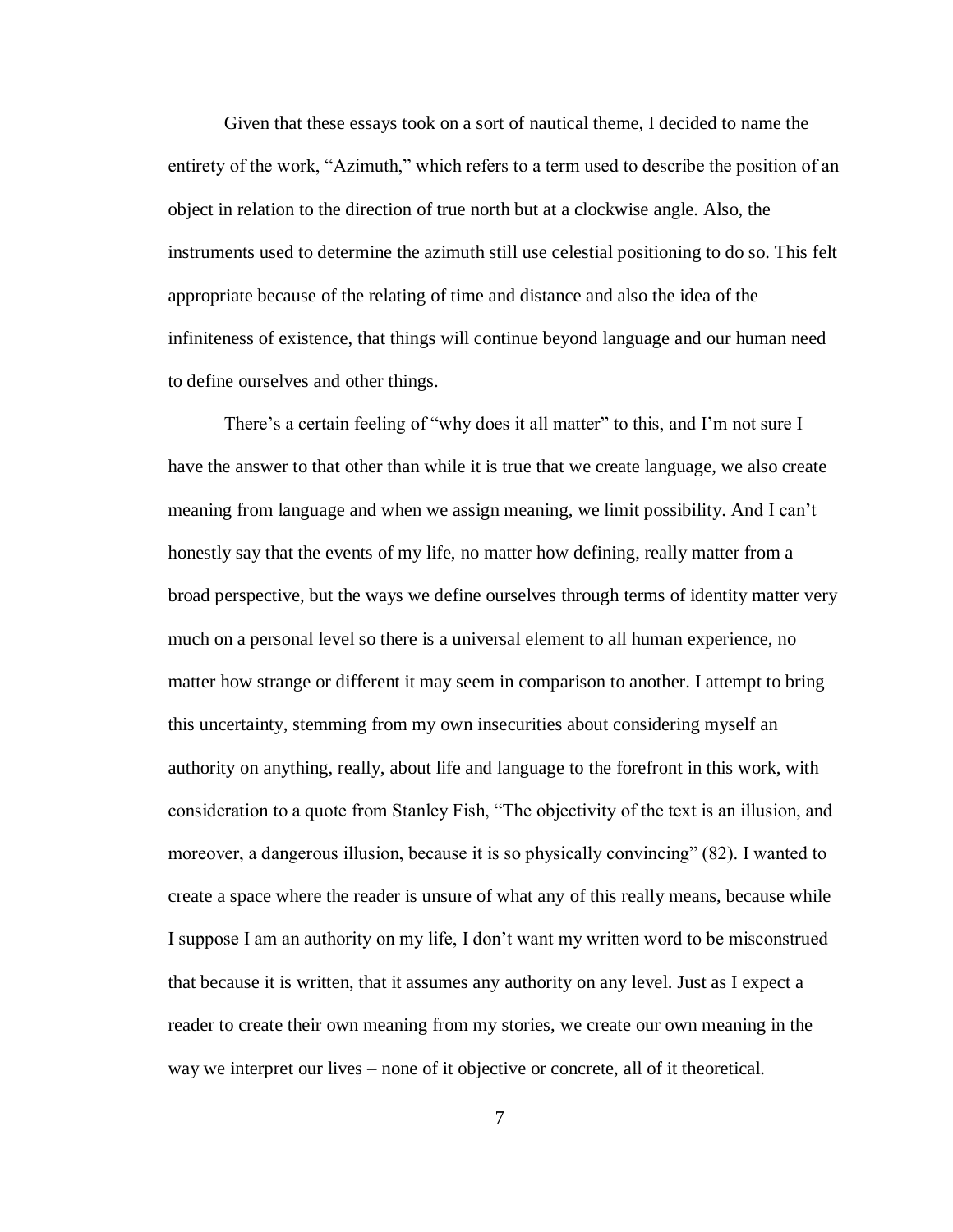But as I mentioned at the beginning, I also write selfishly. I wanted to write this work because I wanted to see myself represented and to explore how I create meaning for myself. Not in any therapeutic seeking to be at peace with these events, but rather how I have created this version of "self" through these events. I wanted to explore how the theoretical self is similar to assigning meaning in literature, how I was only a version of reality and not an example of it. An essay by Sarah Fawn Montgomery expresses this notion better than I can, "Nonfiction writers try to weave the minutiae of their lives with the greatest threads of humanity, hoping like hell they end up with a braid, though more often the result is a knot. The goal is complexity, contradiction. Nonfiction often resists resolution entirely, instead a search in order to get lost, to not-know." And while the goal might surely be a braid and result in a knot, it is the knots which secure the sails as we cross the distance of our own lives.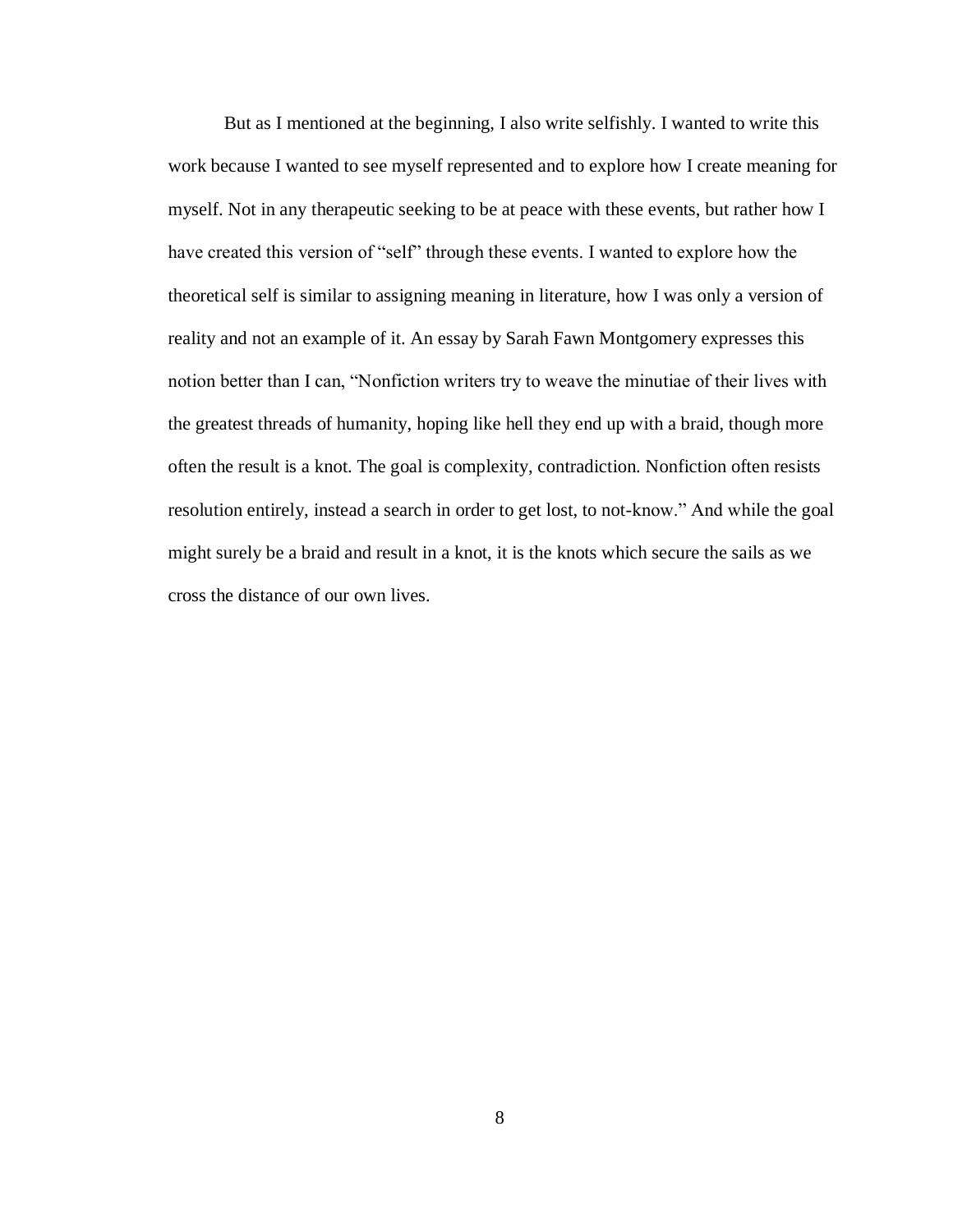# Azimuth

Leslie Fox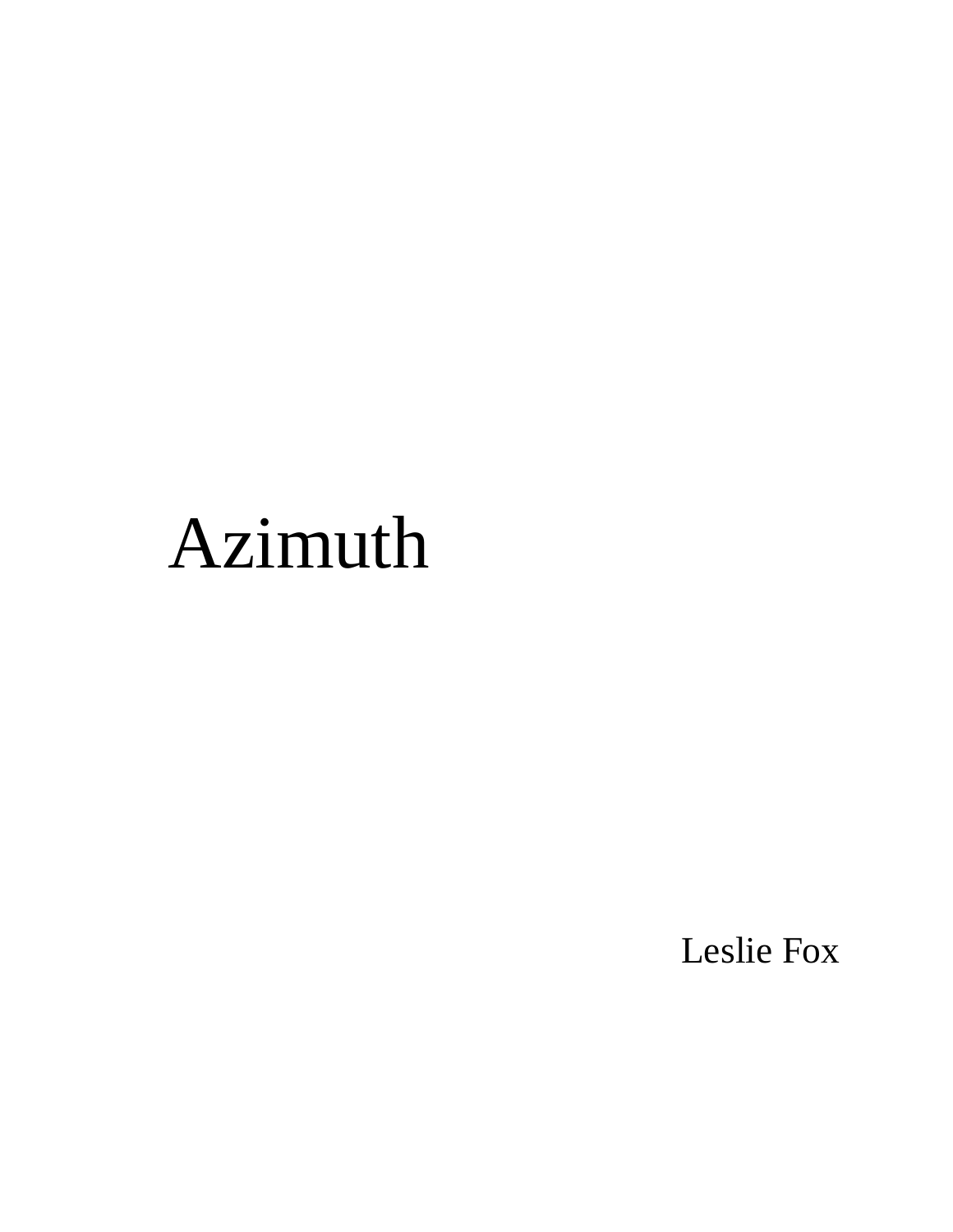Cusp

Rivered with night, I sit in the lapped edge of her pebbled banks, catching the silver flash of minnow. Upstream, the dam opens his maw, retches, and all the wet roughens to stir bends of driftwood and pull from under toes bare. Her deep water, I know as my own. She cuts, too far down, and runs her course now set in meandering. She is caught in the constant act of leaving, but never gone.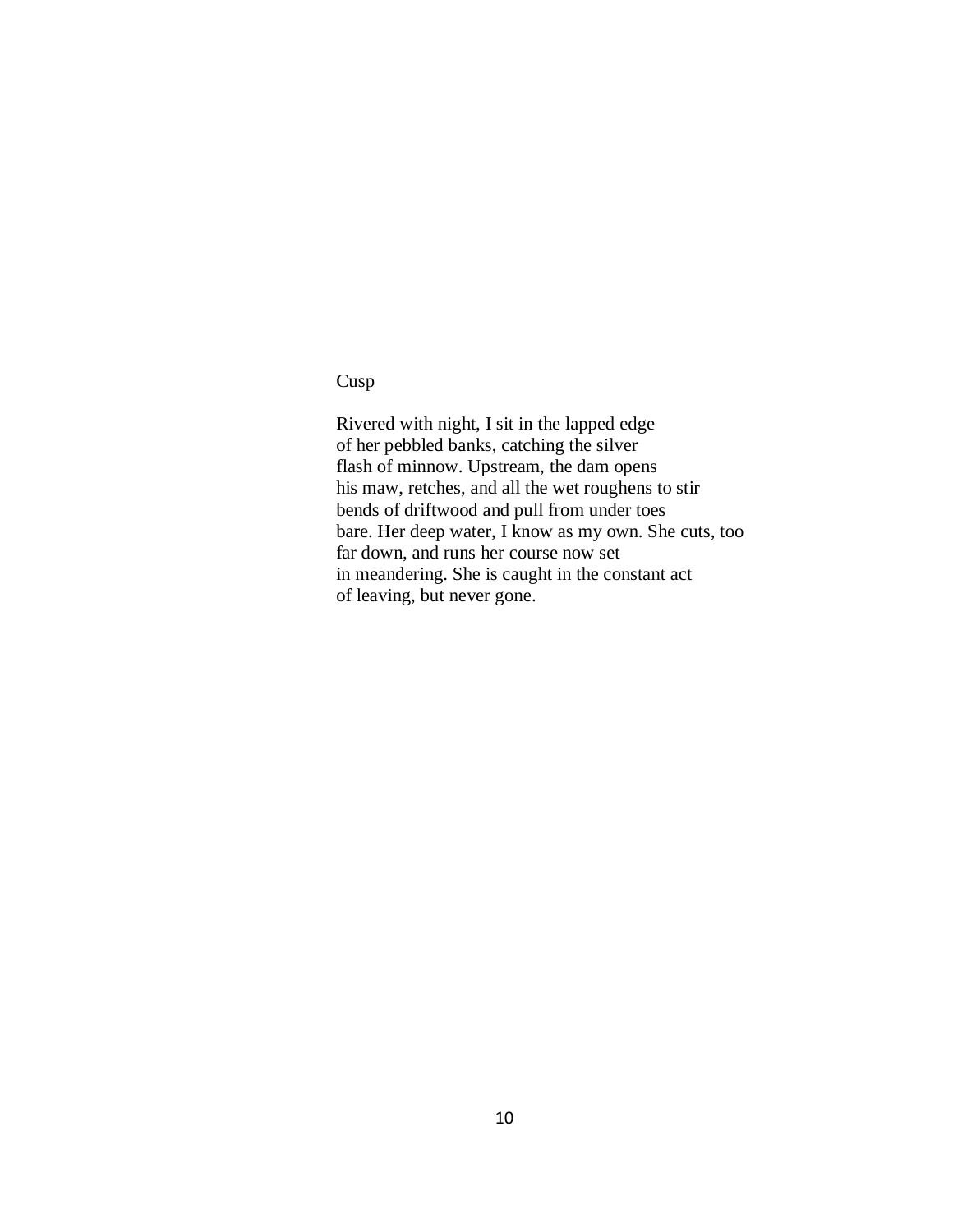## Navigation

"Your life doesn't happen in any kind of order. Events don't have cause and effect relationships the way you wish they did. It's all a series of fragments and repetitions and pattern formations. Language and water have this in common." -- Lidia Yuknavitch, *The Chronology of Water* (28).

*Endings are beginnings, and the beginning of anything is the end of something else. Time is not natural. Farther out in space, with more perspective, we can't even see what is happening right now. Everything is what has happened. It's over, done now. Every time you look up at the sun or farther to the night's stars, you are looking back, at least relative to time.*

*Distance is real, though. Tangible. Measurable. Like gravity, there is proof. If anything made of matter has gravity, could this be why people are attracted to one another? No, there are no physical laws governing sexual or emotional attraction. At least, none we know of. Perhaps with more distance, someday we might figure it all out.*

*But not time. Time is an illusion concocted by chemical releases between synapses, to help our small little minds make sense of incomprehensible distance.*

The water sparkles and glints in the afternoon sun. I watch Rick as he tries to get onto his kayak first. His is blue, like mine, but a sit-on, rather than a sit-in. Easier to flip in my opinion. He misses the point of balance and lands in the water. I laugh. He squints his already narrow eyes at me playfully.

"Careful, there," I warn through my giggles.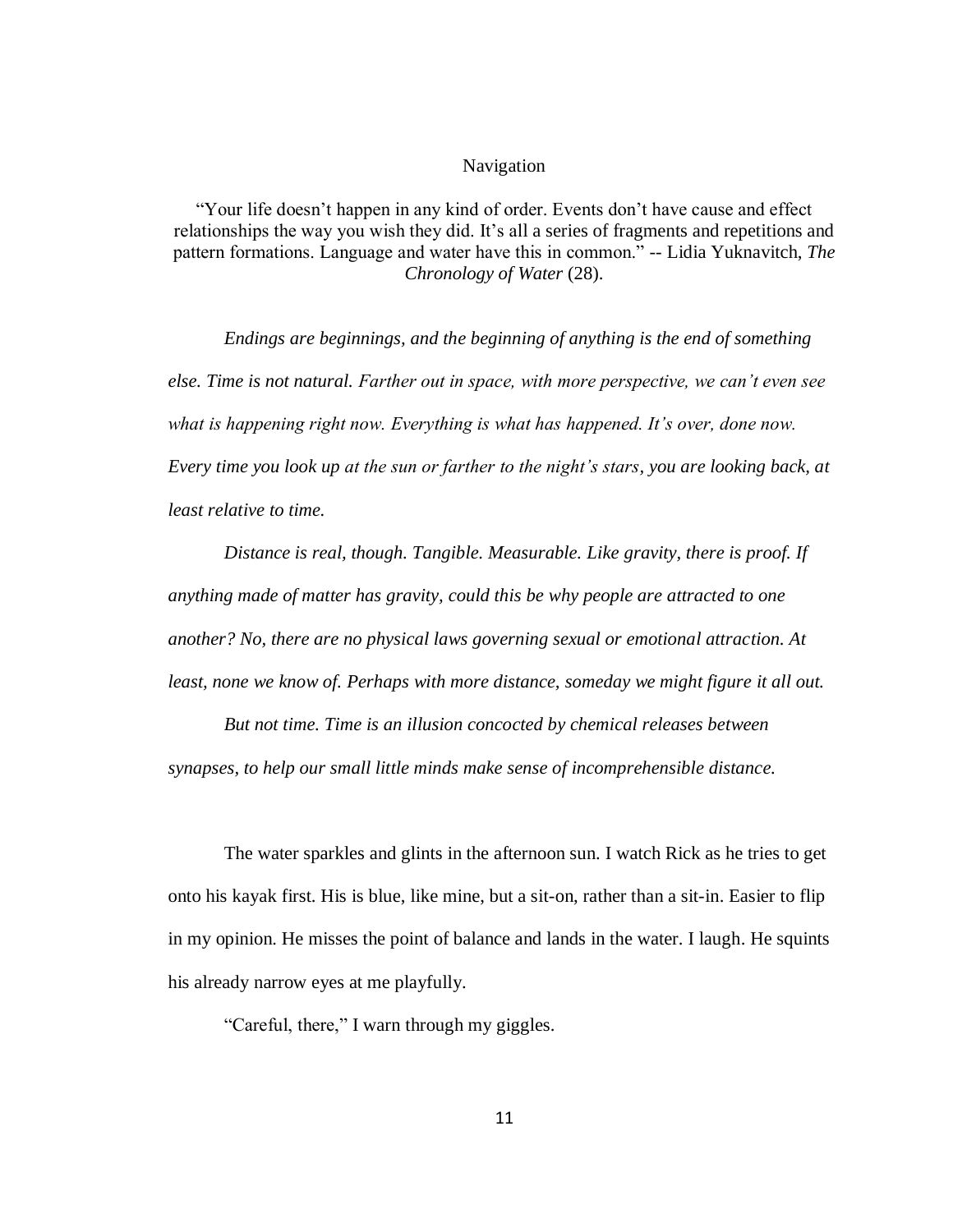"No shit." He pulls the kayak back to the edge of the swift water, and this time, he manages to get on.

Sure now that he is squared away, I hop into mine. I set my waterproof bag of snacks between my legs and wedge my water bottle under the side.

This is the first time we have kayaked this stretch of river. Rick wanted kayaks to fish out of, but I just like the idea of balance and water, that if I am careful with my paddles and positioning, I can trust the water to take me where I need to be. We operate this way in our day-to-day – him all utility and purpose, me all intuition and feeling. Could be my bipolar disorder, I don't know.

It's just us, here. He's ahead of me a bit, so I don't even paddle. I just watch him cast out and reel. There's something rhythmic, soothing, about it. But the water is fast, and it keeps turning him sideways. It's a struggle, because he keeps having to set the pole down to use his paddles to reposition.

I smile to myself. He's never seemed as comfortable in the water as me.

We were broke for our honeymoon, so we went and camped on the edge of the lake where I grew up. I swam out really far at the Obey River dock, all the way to the edge of the designated swimming area, which was marked by an orange-buoyed perimeter. I remember looking back as I threw one leg over the buoy to sit straddle of it. He looked sour.

"You better get back here!" he bellowed from chest deep water. "I can't come get you if something happens." I don't know how deep it was where I was sitting, but it didn't matter. I'd swam out this far hundreds of times.

"I won't need you for nothing! This is my lake!" I yelled back, laughing.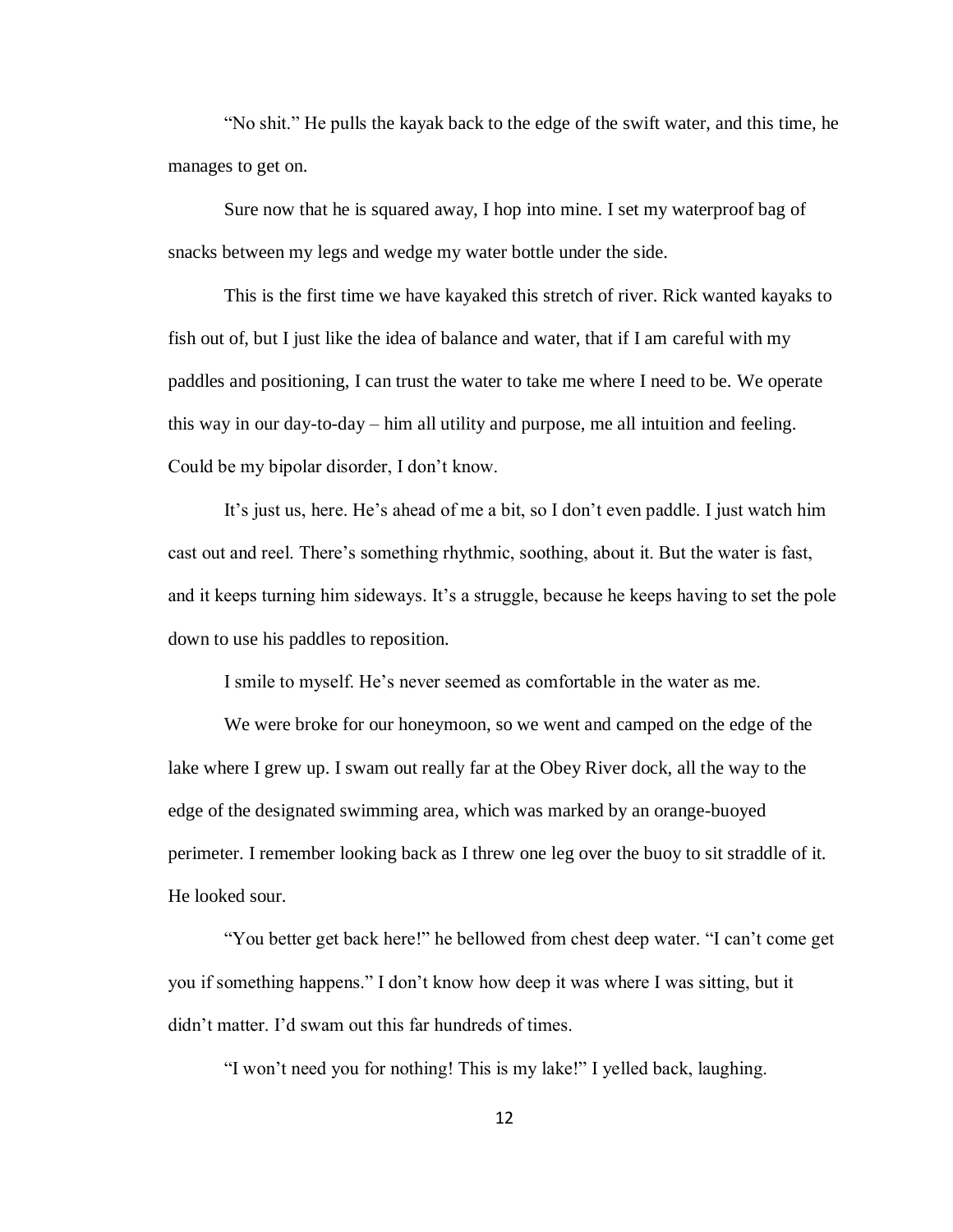He wasn't laughing. I guess he was worried. He grew up in a house with two younger brothers and no real father. I tell him all the time to stop trying to parent me.

And the water is where I'm home, even on this little patch of Barren River today. He's not, though. He's spinning and trying to catch fish. I grab my paddles and slide up beside him.

"You good?"

"I'm fine," he huffs, "it's just the water's too fast to fish, I think."

I paddle on by. I prefer paddling upstream, but it isn't conducive to his fishing. I like the feeling of fighting the water, that I can overcome it, that all the power I need is in my own body. But I paddle downstream this time, letting the water direct me, only really using my paddles to avoid stobs hidden under the water and logs floating on top. The water is quick.

I turn a corner, and I can't see him anymore. I hope I don't end up seeing his flipped kayak float around the corner. Yesterday, when we first bought his kayak, we had put in at a spot in this same river by our house, just for him to try it out and paddle around and get a feel for it.

A rain storm blew in, quickly, and while we were pulling our kayaks back to the bank as the shallow water became too swift and white, a green kayak floated upside down next to us.

We grabbed the kayak, but we couldn't grab all of the stuff floating around that had fallen out it. As we pulled ours and this new green one to the bank, a teenager, about fifteen, came paddling around the corner.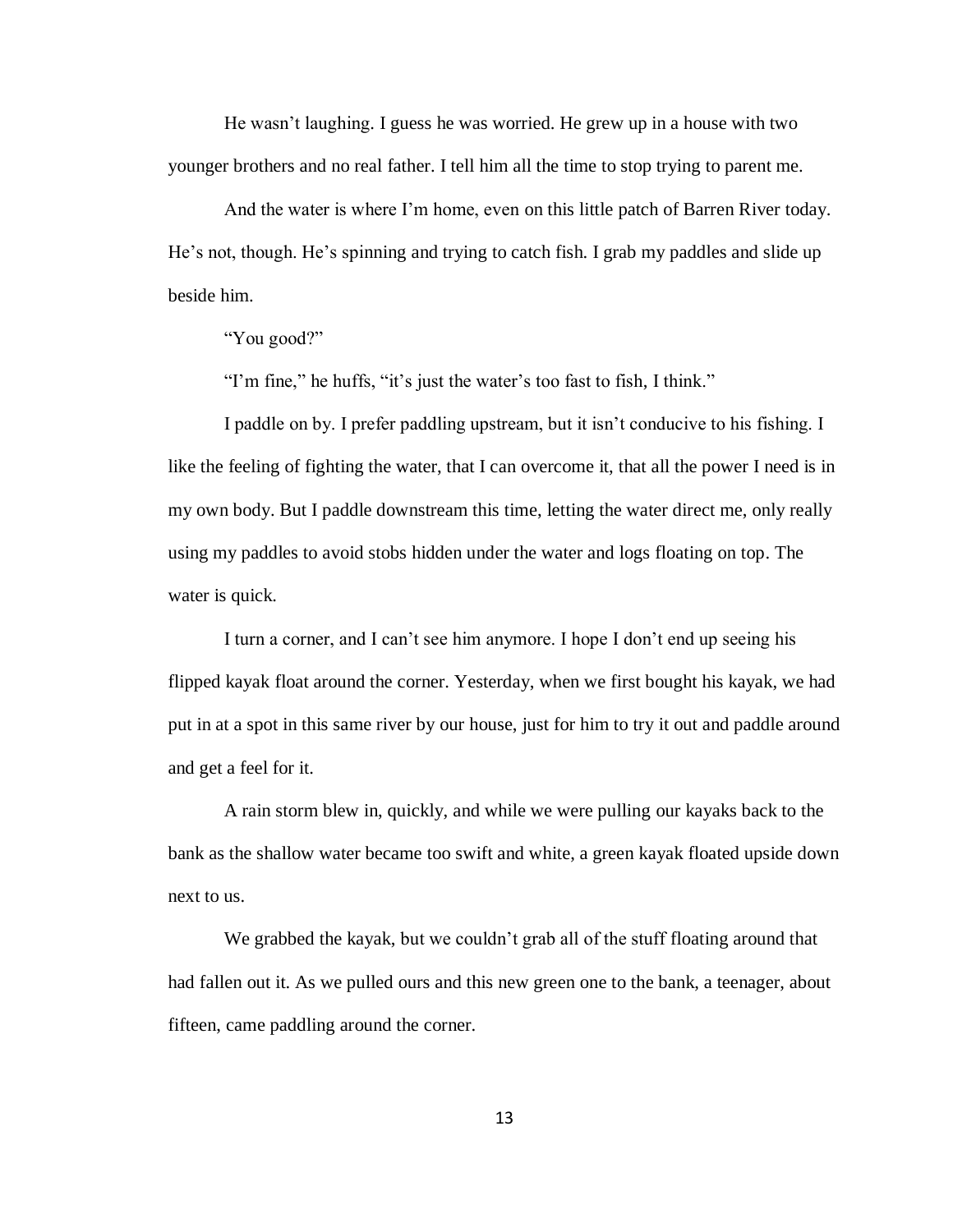"Thanks so much," he gasped, out of breath from paddling and water dripping from his nose. He slid his kayak up on the mud bank and hopped out.

"No problem. I guess this is yours?" Rick asked.

"Yeah, my mom flipped out upstream. Then my dad tried to get her, and he flipped, too. They're both back up there, on the bank. They're safe. But I swear I'm never going kayaking with them again."

"Do they need help?"

"No, they're coming. We got one upright and got my mom back in it, and my dad's just swimming down." It's then that we saw the boy's parents come around the corner, the mom still sort of aimlessly spinning, the dad hanging onto the edge, trying to both swim and keep the kayak straight.

Rick flipped the green kayak to get the water out.

"I'm just glad you caught it," the boy thanked us again.

I hope today I don't have to save Rick. But the weather's much clearer, and he's grown, like me. I figure he can manage.

I watch the rocks in the clear water beneath me, watch as I glide swiftly over, the way they are there and then they are gone. There are blue ones. Red ones. A ton of boring beige ones. Slick moss-covered black ones. Gone, in a flash.

I slide up to a shallow pebbled spot, pointing back upstream, and pull my cigarettes from my bag. I've been meaning to quit. Never seems like a good time to, but I keep telling myself after grad school. I think I've been lying to myself about it.

I light my cigarette and wait. A man and a woman come by in a canoe. They smile politely. I nod in return, but I'm getting a bit worried. I wonder how had they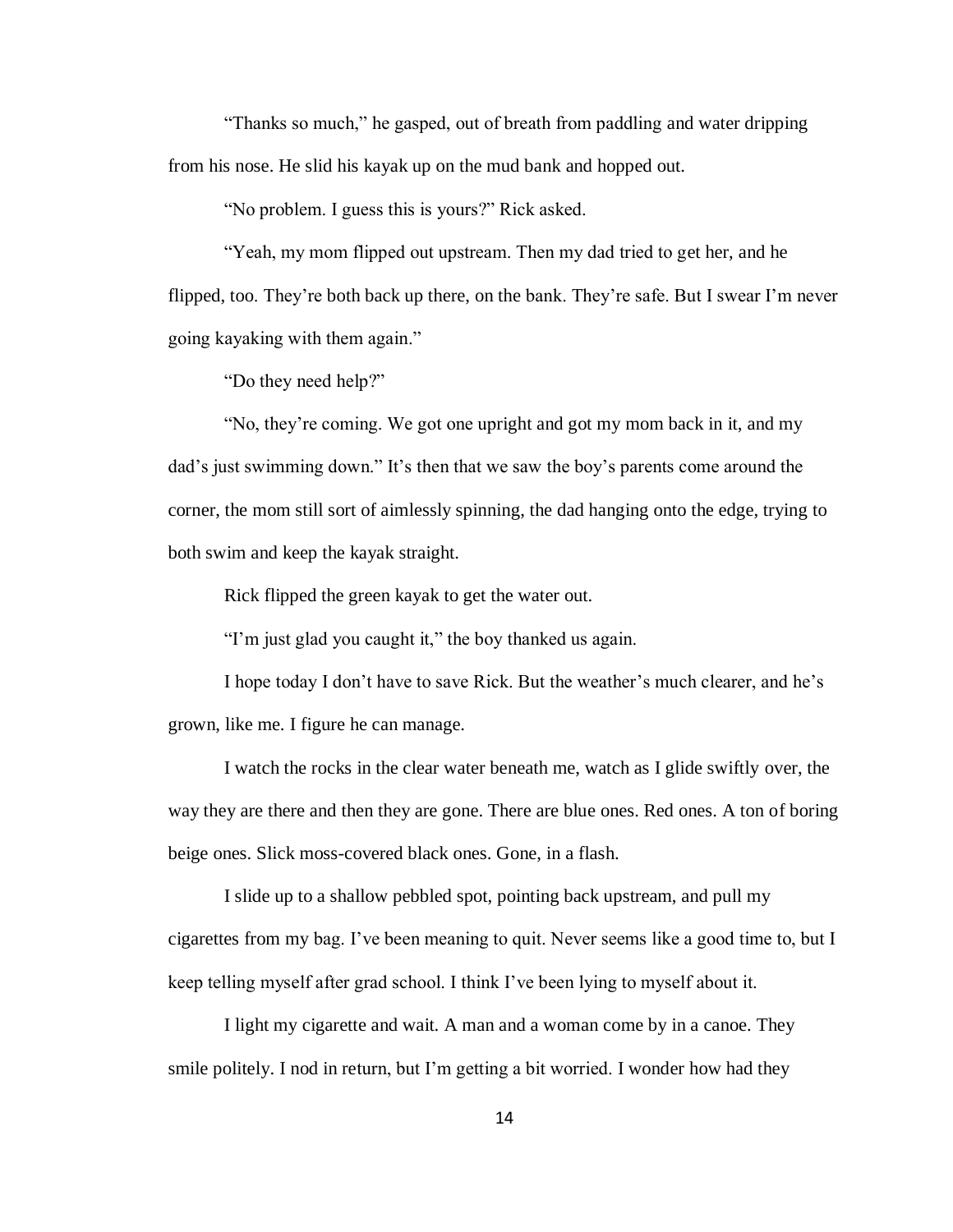managed to pass Rick? But if he had flipped, I'm assuming they would have noticed. They had seemed unbothered, so I just keep waiting.

There are little birds, swallows, I think, diving down and skimming the surface of the water. I wonder if and how many fish manage to catch those birds. Bass will eat anything, and this river's full of them. But the river is faster than it looks right now. The surface is smooth with only little chops of current near the shallows. These birds are fast enough that the strong current underneath doesn't catch them, so I imagine a bass would have fins full trying.

I hear people talking upstream, so I decide to go back up. Starting upstream from a dead stop is hard, but it doesn't deter me. I pull the paddles hard against the water, causing the bow the pivot back and forth until I gain enough momentum to go forward. And then I'm gliding, pulling swift against the current, overtaking the forces pulling me back.

As I round the corner, I see a large group of boats in the distance, but Rick is right there. I guess their voices carried down on top of the water.

"I got worried about you."

"Eh, I'm just trying to take my time and fish." He seems better oriented, better acquainted with the compromise between paddle and position.

"Alright, well, I'm going on ahead."

"You do you, babe."

I ride the current for a while, mildly excited and expectant each time I round a snaking corner of the river. Sometimes there are bluffs and cliffs, other times, patches of purple wildflowers lining the bank. I turn one corner to see a pair of otters floating about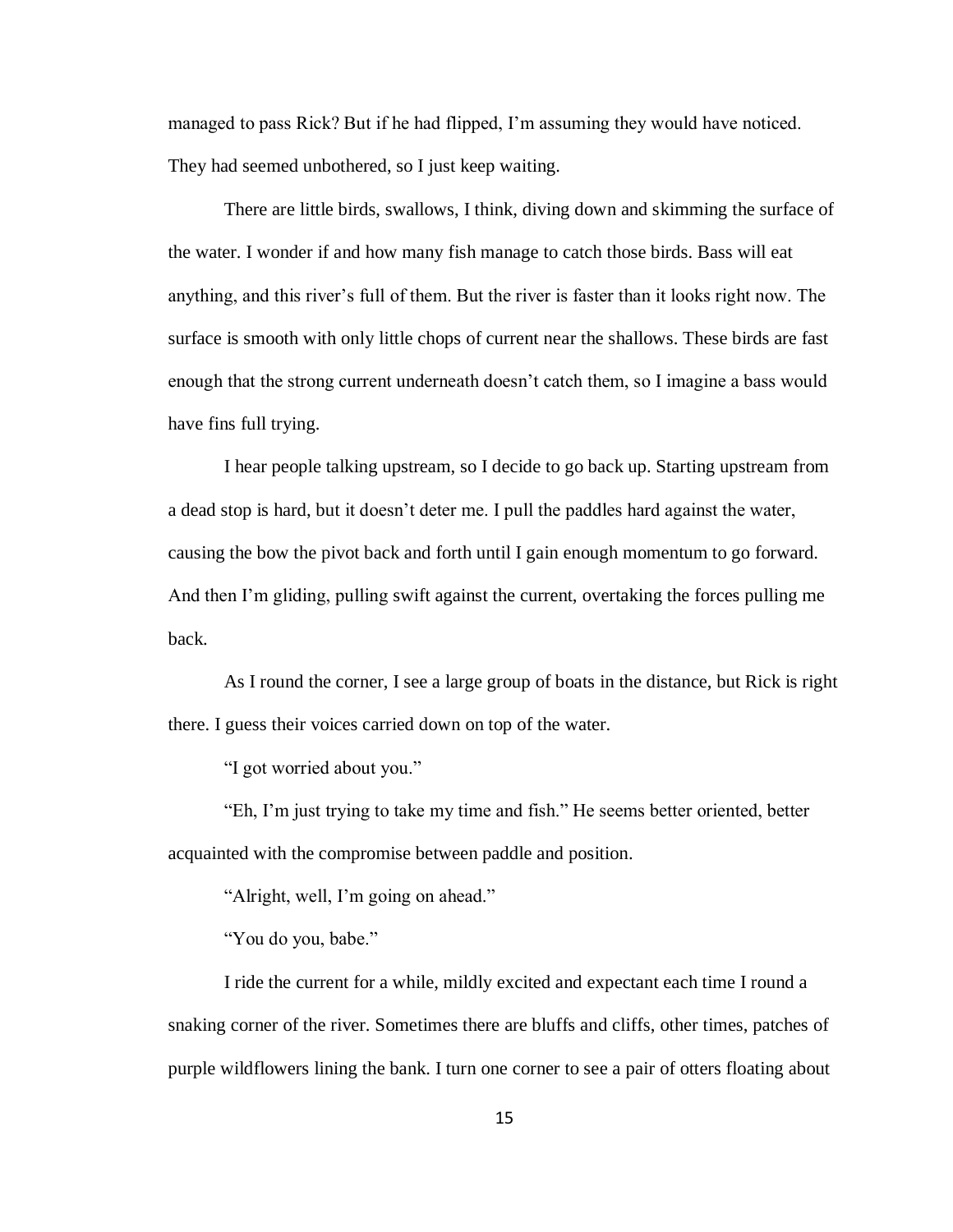twenty feet from me. They are hanging onto each other, floating in peace. They quickly spot me and slip under the surface. I'm all excited by my discovery, ready to tell Rick before I realize he is behind me. The moment loses its impact without someone to share it with.

I decide to pull back over in a shallow spot, gravel grinding on the plastic, and wait again. I light another cigarette. It isn't long this time before he pokes around the bend.

"You waitin' on me?"

"Yeah, gets kinda boring without someone to talk to."

"Well, don't paddle so far ahead!" he teases.

"I know. I know."

Now, we glide next to each other. He's given up casting for now. The river narrows, and the water becomes choppier. Up ahead, we hear the sound of white water. Nothing that sounds too bad, or rather, we hope it isn't too bad. Using our paddles, we slow as we get to the spot where water is breaking itself against the edges of rocks.

"You go first," I say, "so I can help you if you start drowning."

"Har-har," but he goes on up ahead. The water pitches him a bit. I think about how I would never want a kayak I would have to sit on top of. He begins to spin, losing control. I see he's headed straight for a big log, stob as we call them, sticking about four feet up and out of the water.

"Watch out for the-" I yell, but it's too late. The edge of his kayak smacks the wood and tilts his boat. I'm certain he's going in. I start forward, ready to grab him from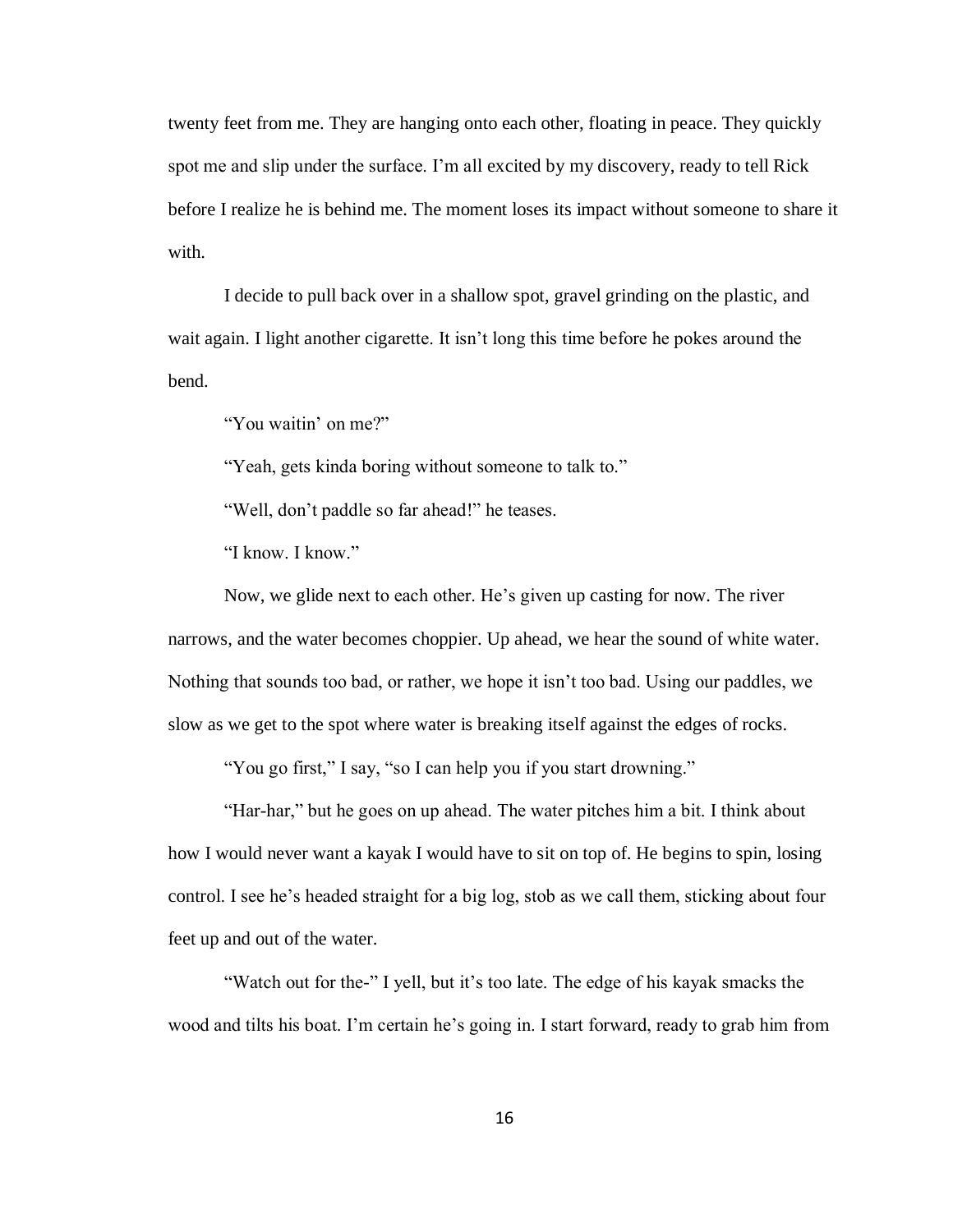the current. But he balances carefully with his paddles, and though the boat lilts, he stays on, spinning his way out of the swift water and on to the calmer, wide river ahead.

I would have gone in a different way, if I had known he wasn't going to flip. But the water has already caught me, so I use the paddles to stay centered. I don't want to hit the big stob either, but the water is pushing me, fast as it can, straight towards it. Rick has turned and is watching from the other side. I put my paddle straight up and down on the side I'm being pushed towards. My boat corrects position, and I miss the log completely.

"You heifer!" he barks.

"What?" I play coy.

"You completely missed it."

"I know." What I know is water.

Side by side again once the river widens back out, we make conversation.

"You know, we haven't done anything like this in a long time." I muse, not expecting a reply.

"You've been so busy with school," he does reply, "and your school friends." What he doesn't mention is Heather. We've learned to not talk about her, but she's there, like the colored rocks, just under the surface.

"I know. I'm sorry. I just wanted to experience it all. I didn't want to be that old person in grad school that just kind of lingers in the background." I'm 34, a little older than most of the other students in my cohort.

"Nah, nah, I get it," he stops paddling and just floats for a few moments. "And I wanted you to. I know how bad you wanted it. I knew what it meant to you. I'm just glad it's almost over."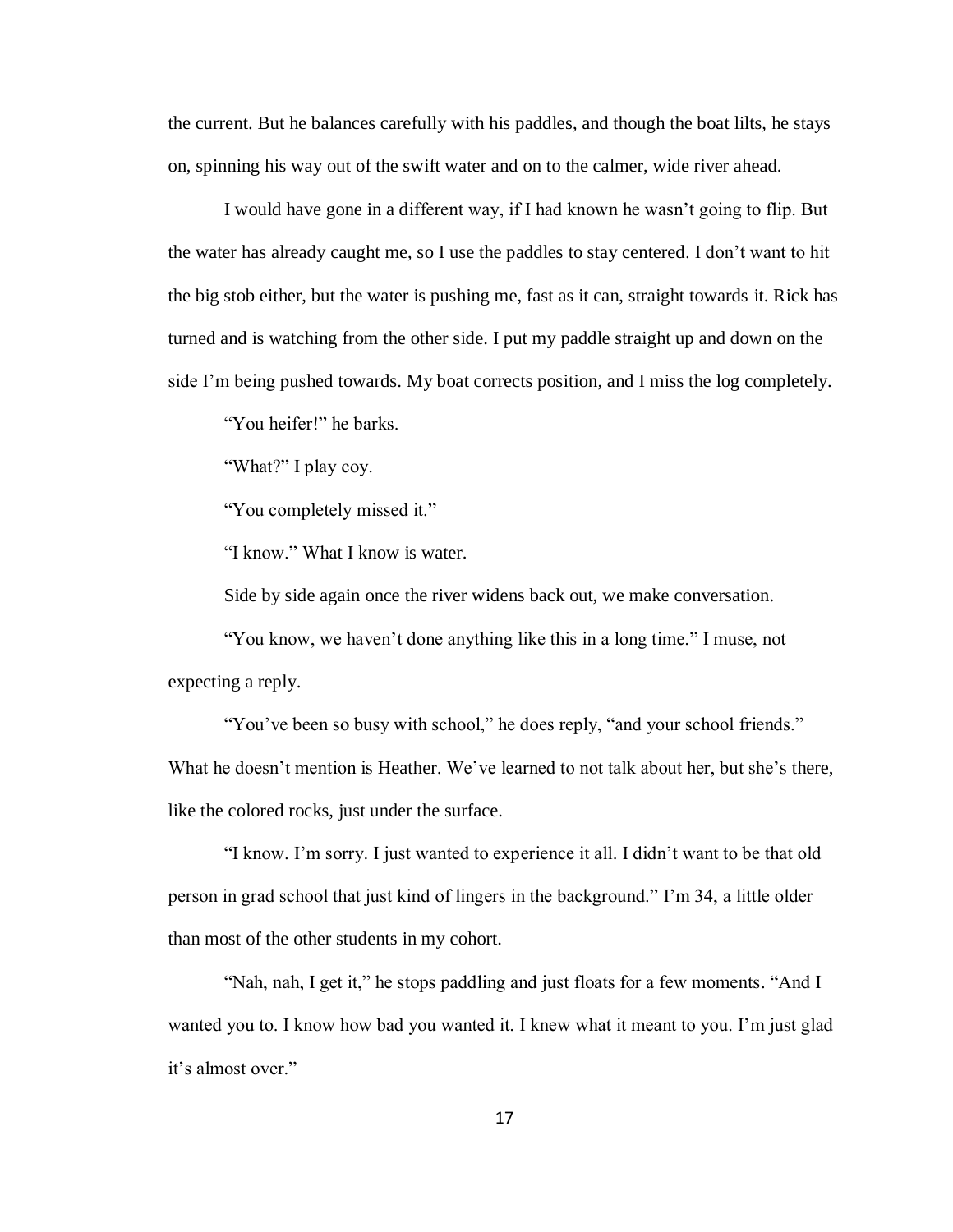My heart sinks a little when he says it. I'm not glad it's over. It all feels too fast, too over, too soon.

"Yeah," I offer as a weak reply.

"You don't want it to be over, do you?"

"Not really. I just had a lot of fun. Like going to D.C. and Tampa," for Association of Writers and Writing Programs Conference. "I don't know if and when I'll be able to afford to go again. And everyone is leaving. You just get so close to these people, you know?"

"Yeah, I get it." He says it but I'm not sure he does. He's an electrician, working with the same people for years at a time. He dropped out of college in his first year, not because he couldn't do it, but because he didn't feel like he belonged. I know that feeling. I've fought it my whole time there. From being older, a bit. But mostly from being from a background where hardly anyone we knew ever went to college, must less finished. I'm second, behind my mom, in my immediate family to even go to grad school. Third, I guess, if you count my step-dad, who just retired from teaching high school. My biological father never finished  $8<sup>th</sup>$  grade. He told my mom a story when they were married about how he used to tear his pants so they would send him home from school. He got made fun of for being poor but also not very book-smart. He went on to own his own business. He's smart, too, just in different way.

But even college for my mom was not an experience. It was just a means to have a better job one day. She didn't go back to grad school until she was in her 40's. I dropped out in undergrad four times, each time for a different specific reason, but I think if I hadn't felt so outside of it, hadn't felt like I didn't deserve it, the circumstances might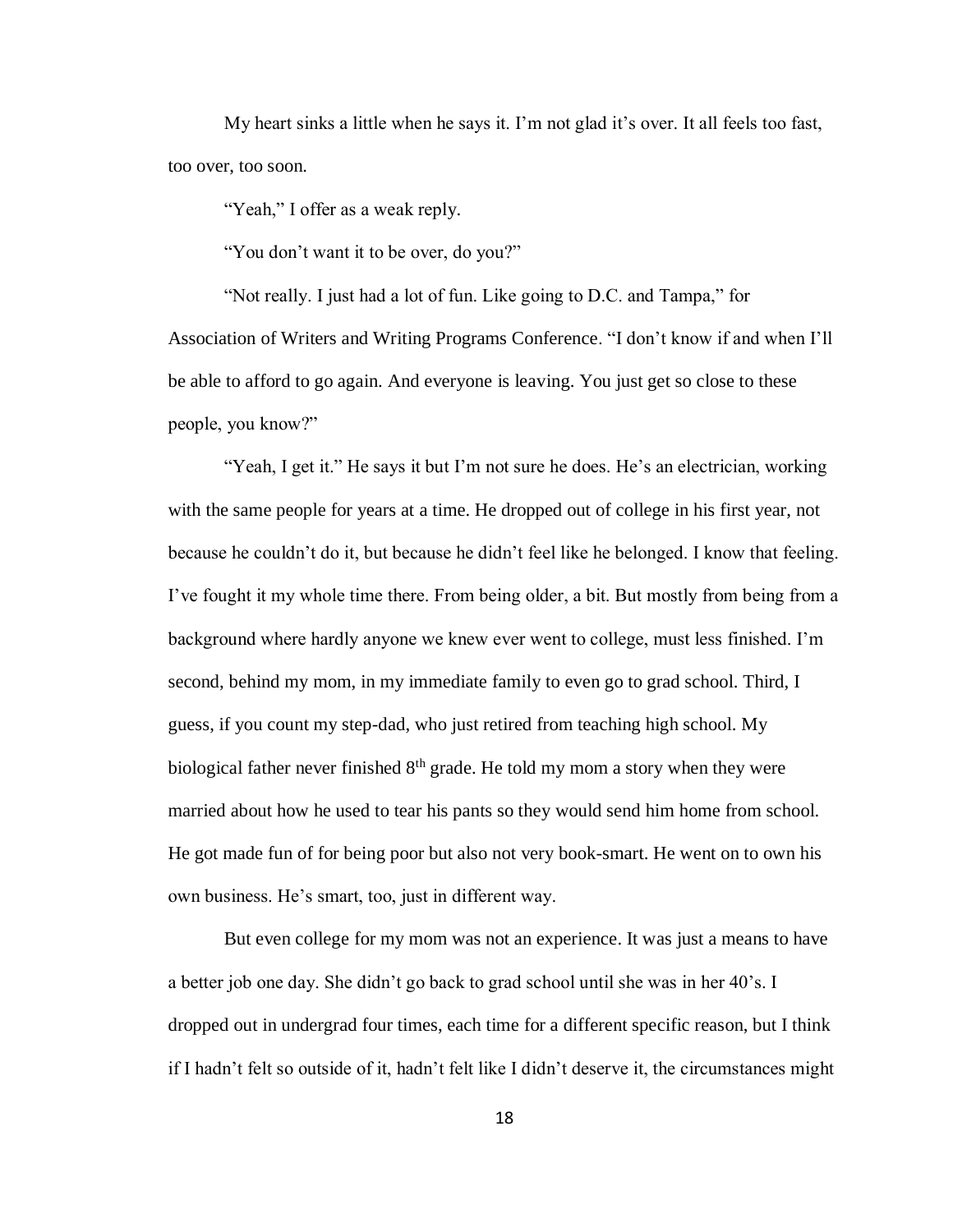have been different. I never made friends in college until I was older, after I found other students, first generation students, who felt like me.

I knew why Rick didn't go back, why so many of us hadn't gone in the first place. Beauty colleges and trade schools were more practical, because there was always that lingering question of, "What will you do with that degree?"

It was a question I wasn't absolutely certain of now, but at least I had done it. Having done it made me believe I was capable of more. I felt I knew the waters.

We point our kayaks over to a creek running into the side of the river.

"Looks deep," I observe.

"Yeah, might be good for fishing."

The water in the creek is deep, but it is perfectly still. We paddle up a ways, Rick casting as we do. It's murky and smells stagnant. He doesn't catch anything, so we turn around.

As we come out of the mouth of the creek, the large group of boats that were far behind us have pulled ahead. They are going through the spot Rick and I theorized the people from yesterday had flipped at. We sit still at the mouth, watching to see how they navigate swifter water.

There's a young boy on a sit-on. He doesn't have a life jacket. He looks a little younger than my oldest, who just turned 12.

"I hope that boy makes it. He ain't even got a life jacket."

But he clears it fine.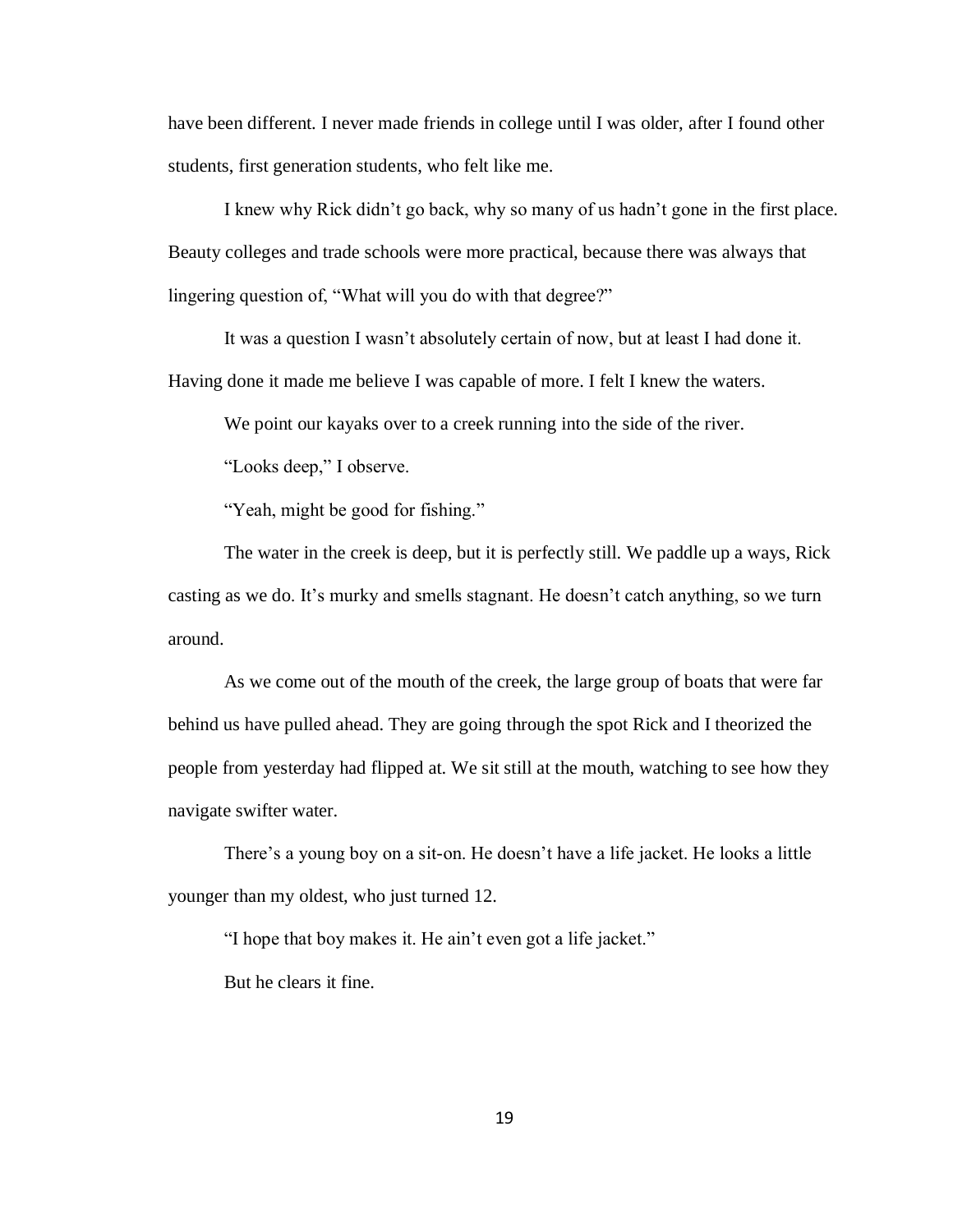"Makes me think we should get the kids their own kayaks," Rick says in response. He reaches out his hand across the water. I give him mine. And we float there a minute, like otters.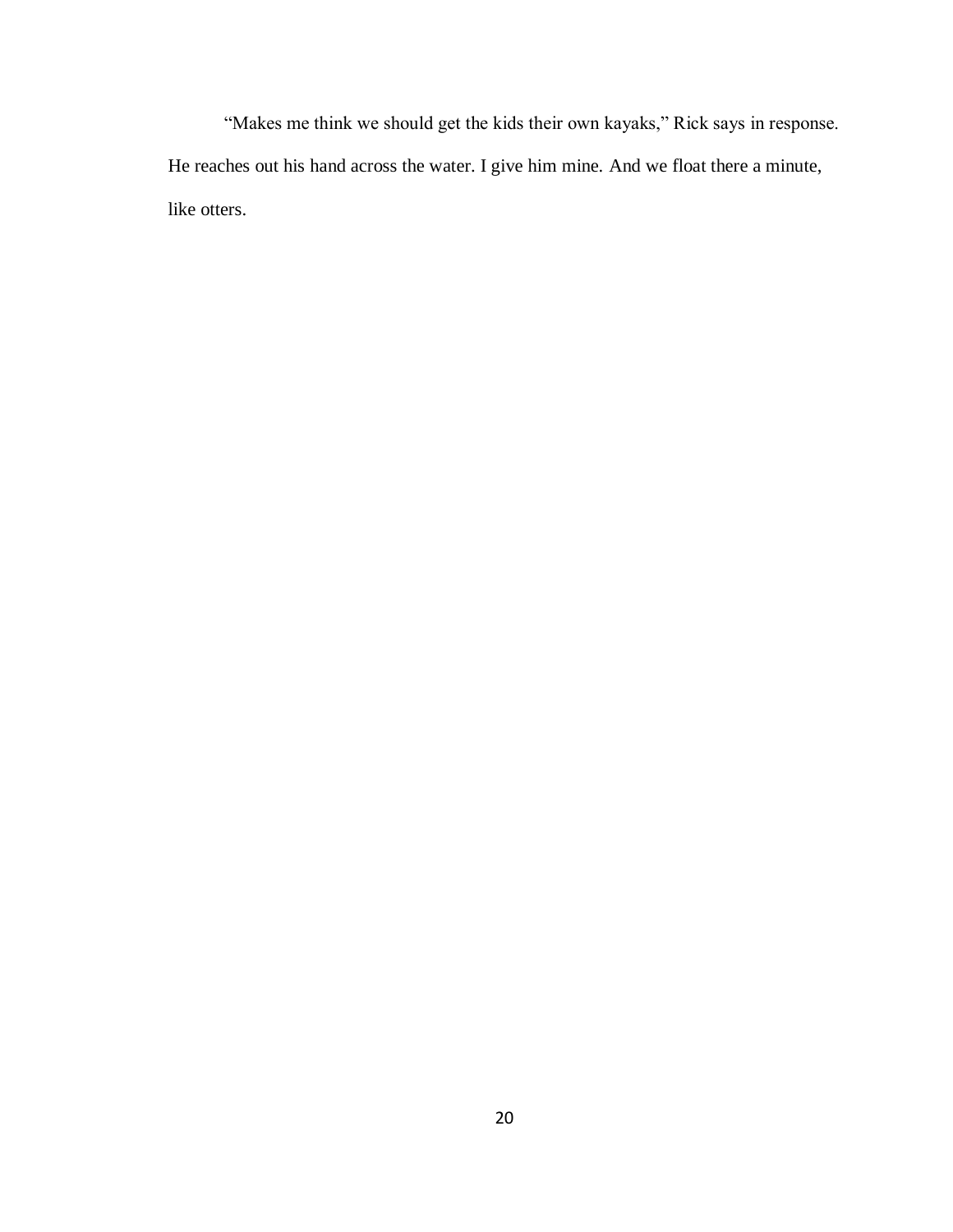### Adrift

"Come as you are, as you were/As I want you to be/As a friend, as a friend/As a known enemy/Take your time, hurry up/The choice is yours, don't be late/Take a rest as a friend/As an old/Memoria" – Nirvana, "Come as You Are"

*Anything I tell you is going to be a lie. The truth is too large for language to hold. Close these pages; toss them in the trash. Now. You're still reading? Why?*

*Maybe you're like me, then. Maybe the moment someone tells you not to do something, you're far too intoxicated by the possibility of what might be, what could happen, so you keep going.*

*Or maybe you just don't give a fuck what I think. And that's fine. But you're still reading, and now, because of my upbringing, I feel obligated to entertain you. Good little Southern girl. Good little white trash girl. Willing to oblige your request. Demand. Expectation.*

*Because who am I, if you don't tell me what you want first, and you want a storyteller.*

*Words are like a kind of witchcraft, for me, passed on through blood. I come from some of the best storytellers. Not writers, no. That's the spell I chose for you. But women that liked to sit on their porch or around a coffee table and "tell stories." By this, I acknowledge what the women before me knew.*

*"You tellin' stories again?"*

*They liked to say this when a story was about them. It didn't matter if it was true. The moment you put words to what happened, it changed it. Forever altered it from actuality. Someone that might have seen the events of the same story happen in real time would have an entirely different version.*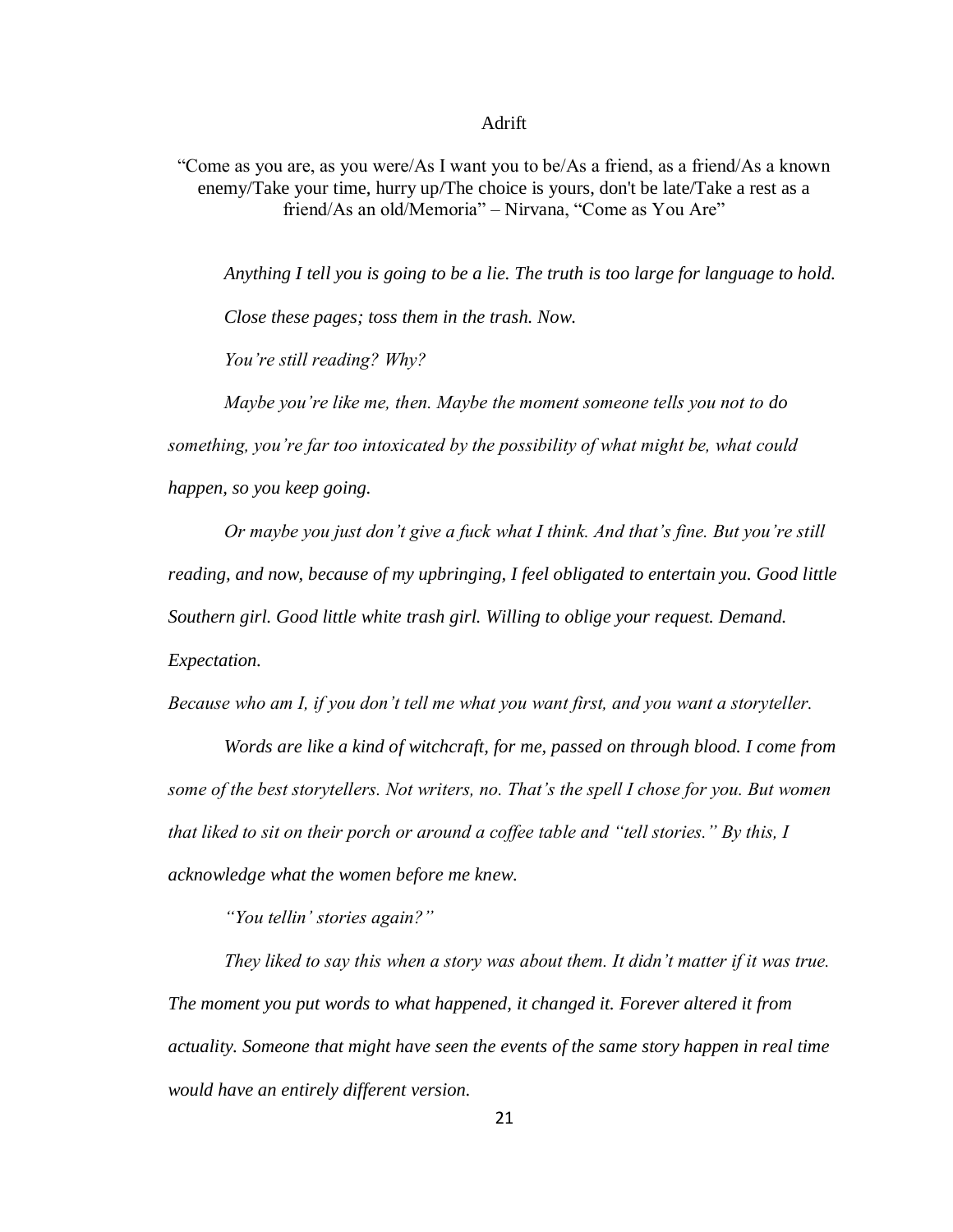*All subjective. They knew this.*

The first person I remember telling me stories was my grandmother, after school. I remember the *holler* where she lived as a sort of postcard. Lush green, deciduous woods dotted with deep evergreen, sloping down towards the icy vein known as the Wolf River, which cut through the gray bluffs and cliffs with a roaring precision. A creek, a sort of tributary, ran right through the front yard, if you can call it such, and right into the river. Sometimes, it would wash the gravel in the driveway completely away. I would get off the bus and stare down into the hole it created, carefully walking around it on the tops of the gullies left, down the slope of the drive to the small single wide trailer: a 1960's model mobile home that looked dated even in the late 80's. White metal with purposeless black metal shutters. In cold months, a continuous smoke stack coming off a room built on the back. A room built to hold the wood stove. In the summer, we had a single window AC unit. Our water ran off the bluffs and out of a bubbling spring my grandfather had managed to connect to our faucets.

Most days, I would walk in and see my grandmother in her tube top, *pedal pushers* (I think today they call them *crops*) and permed black coif sitting next to front window with a novel in her hands. With her dark lensed, oversized plastic rimmed glasses, she sometimes looked like Roy Orbison dressed as Dolly Parton. The covers of her books always had a version of the same scene: a delicate, lithe woman placing her body and the burden of her womanly cares against that of a shiny, half dressed man. Their features would be different but the pose was always the same. She read romance novels, about three a week, every week, until she couldn't really read anymore.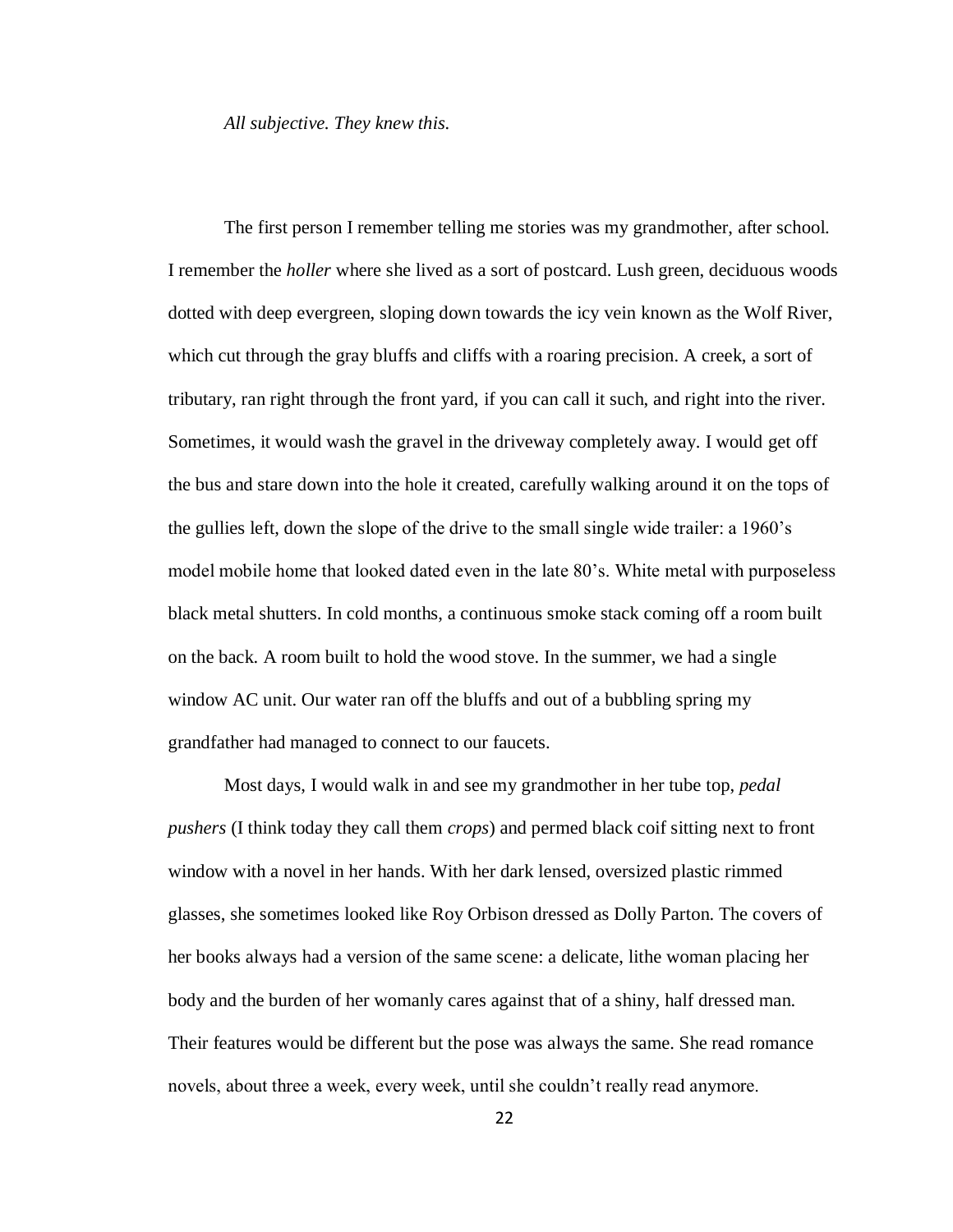When I was around four to five years old, I would run around outside and catch lizards. I have always been bad at being female. I got banned from my cousin's birthday parties. I had only wanted to show them the brown ooze grasshoppers spit when they were scared. While girls of the party used their little ringed hands to smooth down the skirts of their poofy 80's dresses, I ran, in my jeans, through golden reeds of grass as tall as me, trying to find the biggest hopper I could. You could see oozing better, the bigger the grasshopper. I found a fantastic yellow specimen and ran over to the other little girls who were giggling and whispering, about what I don't know.

"Look!"

I can still hear the echo of the screams off the hillside.

That same year, I got my first *paddling* at school. Kindergarten back then required that, for an hour a day, we slept on little red and blue foam cots, but we brought our own pillows from home. A mean little boy named Roger, with narrow eyes and short, dark hair, got his kicks from seeing exactly how much he would get away with. Sometimes he would crawl up as high as he could on the worn wood bookshelves. Other times, he'd smack girls on the butt. This particular day, he had a tiny fist on each side of my pillow and pulled. My granny made that pillow by hand for me the week before kindergarten. With the rip of each popping stitch, my blood boiled ten degrees higher. I took my fist and hit him square in the nose.

And for years, in school, I would hide picture day notices so I wouldn't have to wear a dress. My grandmother and my mother would spend a great deal of time and what little money they had trying to make sure I'd at least look the part of a "little girl" in photographs. In second grade, I was particularly successful. They had found a layered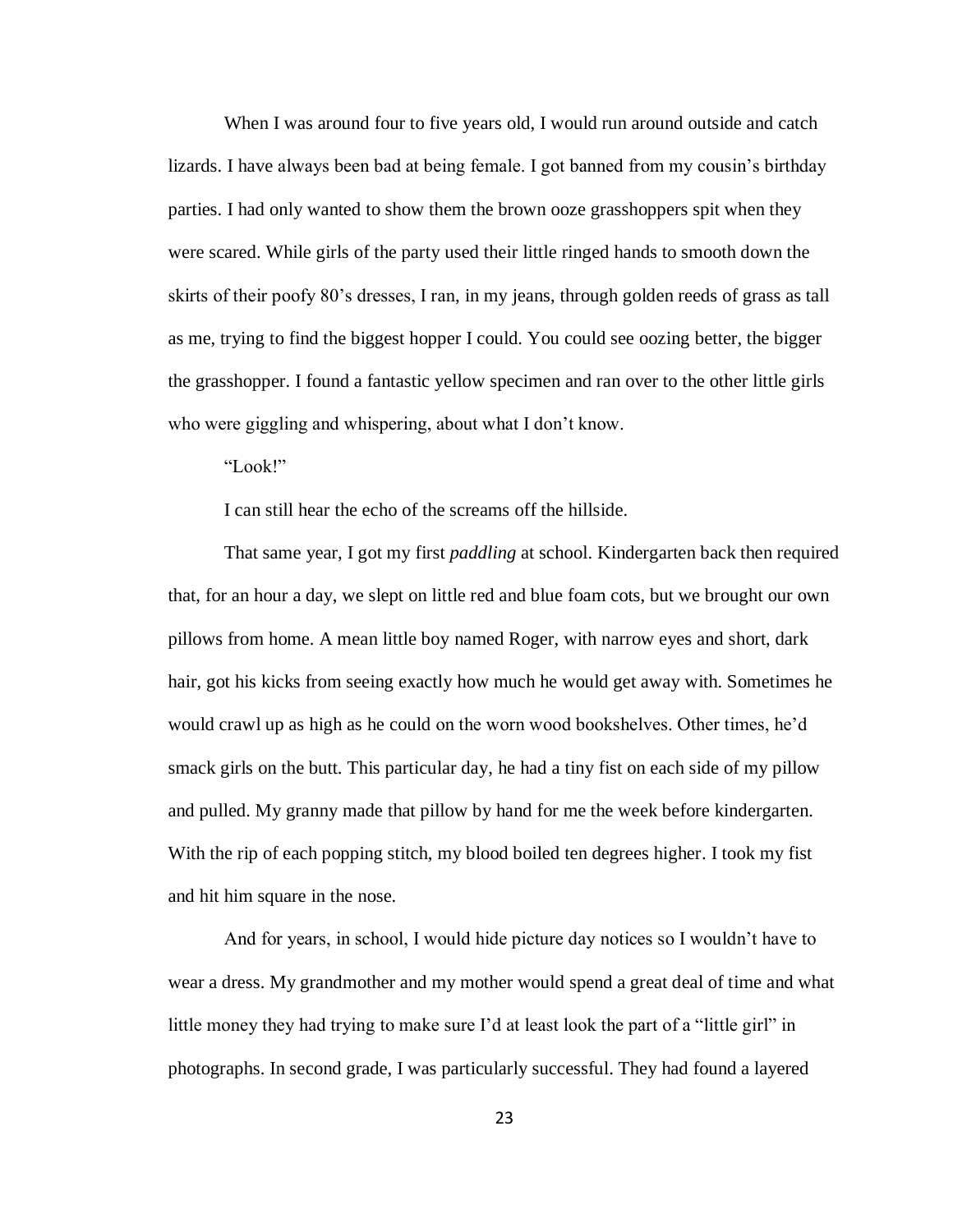denim and pink chiffon dress. I hated the thing. When they made me try it on, the chiffon itched and the denim suffocated. The outfit hung on a door for weeks before picture day with not a wrinkle having even a chance to form. I threw away the picture-day notice on the bus, and all subsequent reminders. I say I was particularly successful, because in the picture, I have on a hot pink sweatshirt and hair full of "rat's nests" as my mother liked to call them. My smile in that picture is radiant, though.

My mom worked all the time. She would wake up, get me ready, drop me off at my grandmother's, and I wouldn't see her again until dark, usually. She worked at the "shirt factory," then, the only sewing manufacturer in town, an OshKosh facility which has been long closed since. She divorced my dad when I was two. I don't remember her dating much whenever I was really small, but there is a story she likes to tell me now that I'm grown. When we first moved back, we lived in government subsidized housing. Apartments, that had the misfortune of being on a hill. Misfortune because the complex got nicknamed by the townsfolk as "whore hill" as it was where all the single mothers lived. One night, after I just turned three, I woke up and wandered to the living room. I asked her where her friend, Mr. Lee, went. She told me he went home.

I pointed to the pair of shoes under our coffee table. "He forgot his boots."

I don't remember any of this. But my mom likes to tell this story because she hails it as an example of how smart I was, how no one could get anything by me. I guess mothers are like that, seeing only what they want to see in their children.

I remember different stories, though, like when my mom did a horrible, beautiful, terrible, no good thing. By the time I was five, she had gotten a steady boyfriend. They went out on Saturday nights. She had been dating him for a few years, when after one of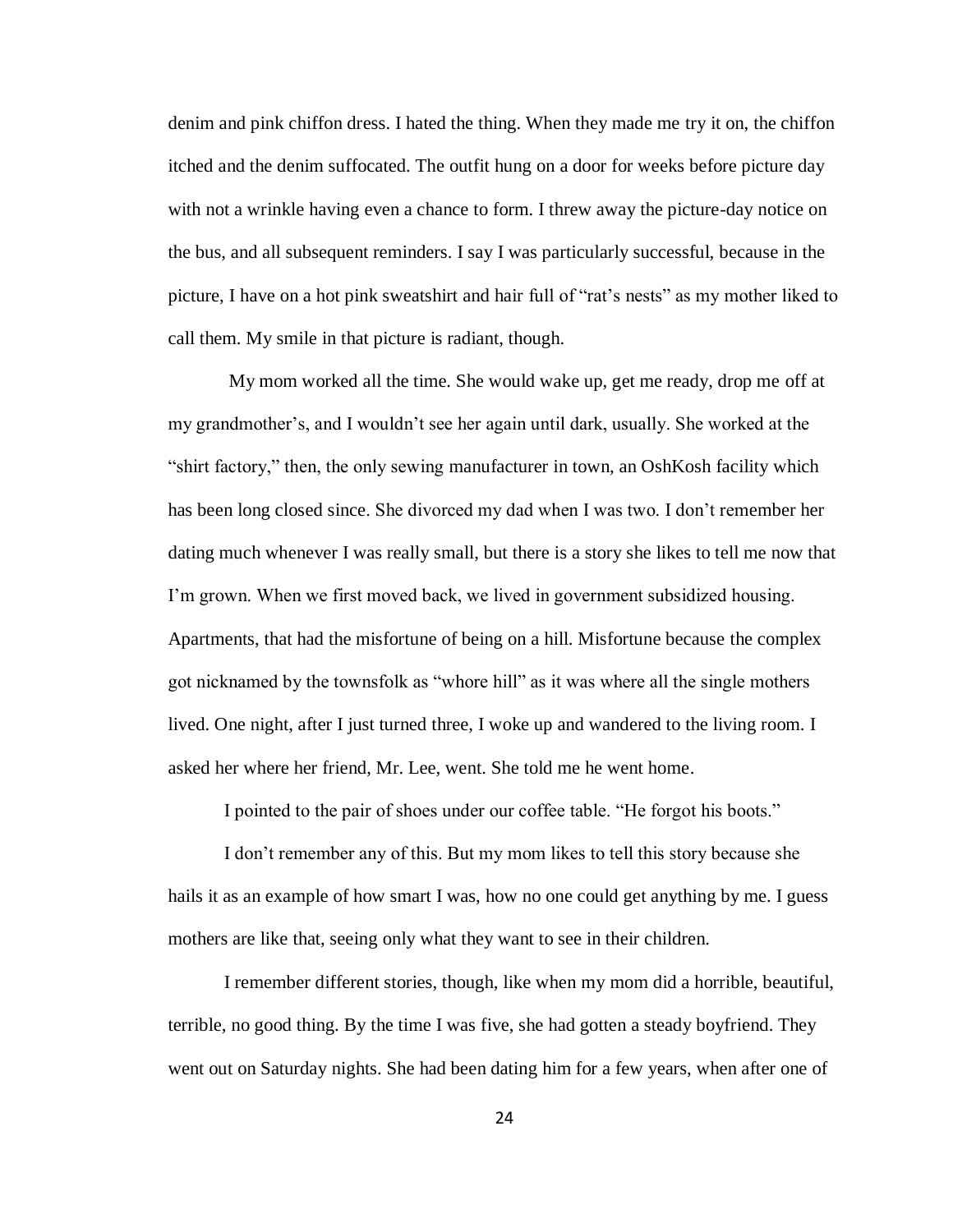these dates, she brought me a fortune cookie back from the restaurant they ate at. Mom is generally a horrible liar, but she's a fantastic actress. Her round face, framed in the soft volume of ironed curls, showed no signs of mischief or aloofness. And bringing me back something from date night had become common, because that way I wouldn't bitch when I couldn't go.

We were in the driveway of my grandmother's trailer, nestled tightly within the green walls, sitting in her beat-up, stick-shift Ford ranger. I opened it quickly, carelessly, as children do with any little present. But as I did, there was a bit of gold chain sticking out of the side. I crushed the cookie in my hands to get at the sparkle.

"What's it say?"

Oh, she was slick. Calm. Collected. As if this was any other day in the world.

But it wasn't, because this was the day I found a Swarovski crystal heart necklace in a fortune cookie.

"Momma, look!" I can't remember what she said after that, but I can remember she seemed as genuinely surprised as I was. "How did it get there?!" and her seamless shrug of a response. She didn't lie. She knew better than that.

Pivoting the chromatic heart shaped crystal between my fingers, watching it catch the light and each time reflect a different color, I just knew I was destined for some kind of greatness. How had this little fortune cookie with its hidden treasure found its way into my hands? The Universe must have been trying to tell me something, right?

I guess it was an easy bit of narrative for me to spin for myself. I felt different, and not in the chosen, unique way. But in the ostracized, Appalachian way. The whispers of a small town carry violent hidden blades that wound deep.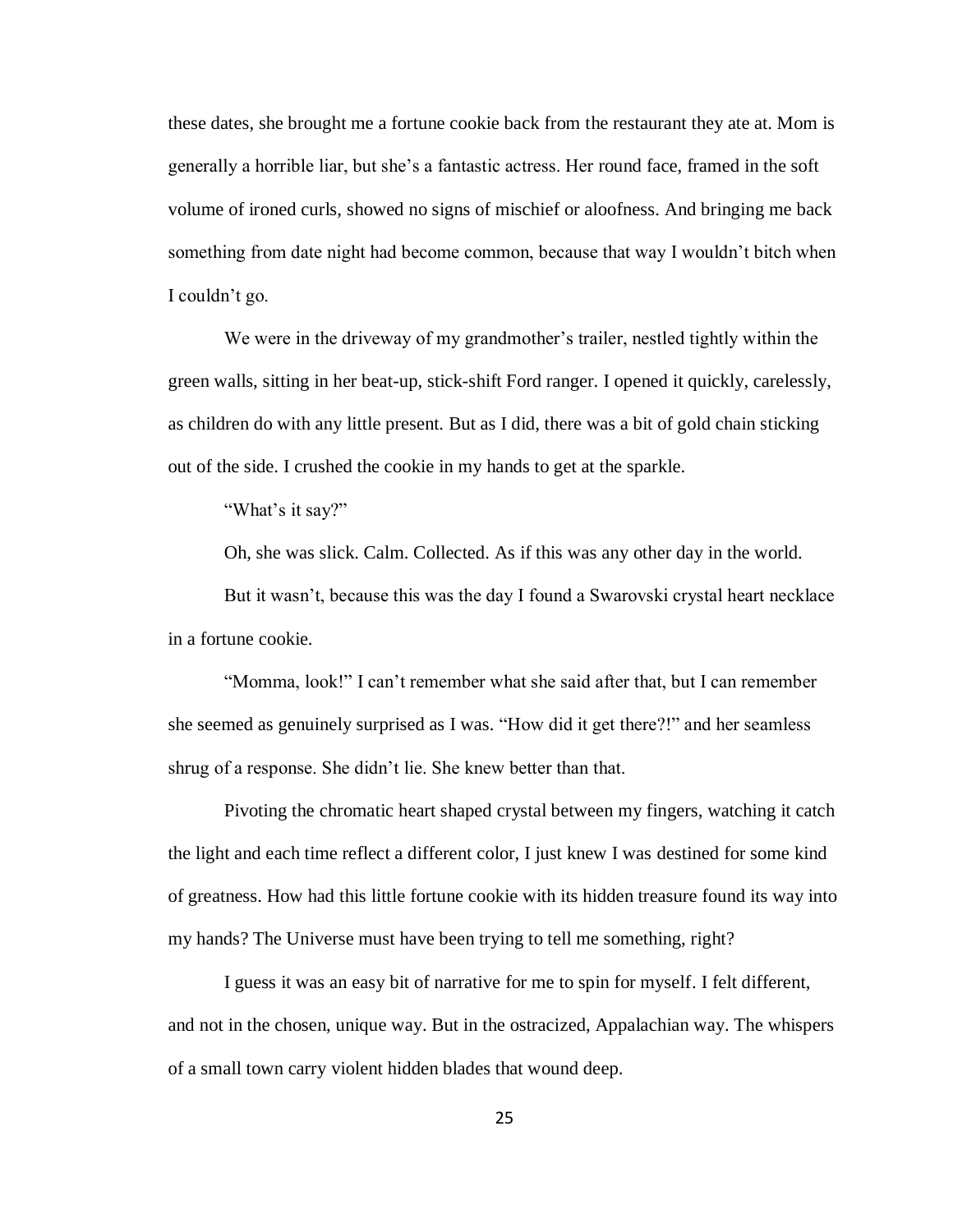She painted portraits for people in town. They would bring a picture to her at the factory where she worked, and she would bring it home and give it life on a matte board with pastel pencils and talent. She charged around fifty bucks for these striking resemblances of others' loved ones from an awkward Olan Mill's studio photo. She charged for other things at the time, particular "artistic abilities" that I was too little to catch on to. Once, she was putting candles, hurriedly, into a gift bag.

"What are those?"

"Uh, mushrooms…"

"Did you carve them?"

"Yep."

"Why would someone want a candle shaped like a mushroom?"

"Who knows what strange people do?"

And with the dick candles she had whittled, with a knife and store-bought pillars, hidden from view in the paper gift bag, she was out the door. Who knows what the strange people paid her for them?

We only lived in the apartment for about a year. Mom, ever aware of the whispers of "whore hill," moved us rather quickly to a house down the street. Too quick, because the house was falling apart. FHA had taken her money in trade for what could only loosely be called a residence. She wouldn't let anyone visit our house for fear of them "talking." There was always the fear of them talking – saying how our house had dirtybrown shag carpet, no curtains, painted-over, wood-paneled walls. They might notice the scurry of the mice we couldn't get rid of. Or the ants might have bit them when they sat down, the way they bit me. Or if it was raining, the ceiling-soaked water might smack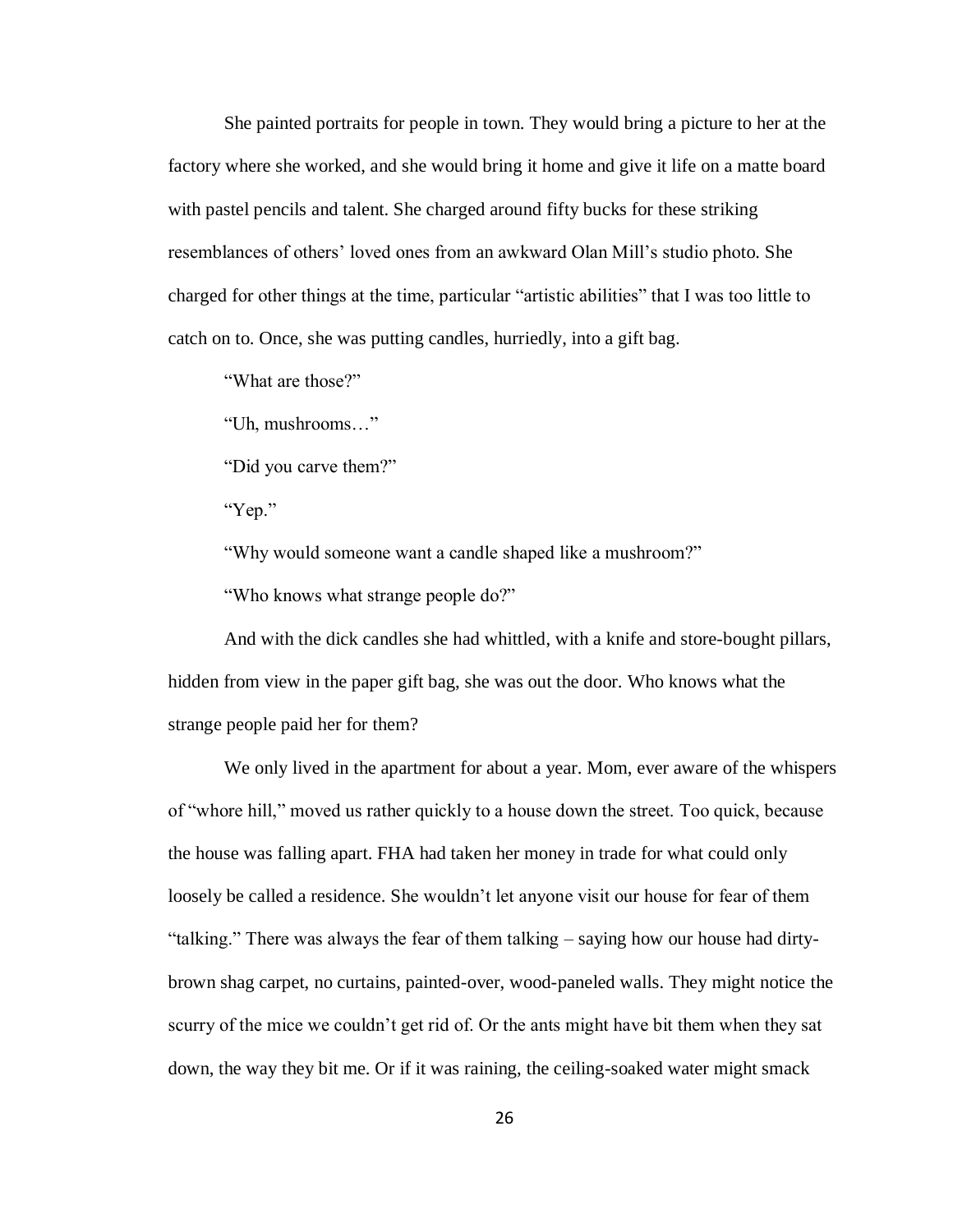that particular visitor in the face with the reality of our poverty. And then they might tell someone else.

We lived behind a long, stone church. One with a giant crystal chandelier you could see through a clear arched window, and on rare occasions, someone would stop by to invite us. Mom would quickly turn off our little box TV and make sure all the lights were off. She would grab me and pull me into her bedroom with one hand, her other placing a single forefinger up to her lips. *Ssshhhhh.* We were never home, even if we were. No matter who knocked on the door. This made friendships difficult for her, and by proxy, for me, too.

And she wasn't entirely wrong. That town loved its gossip, and we were juicy enough. Everyone went to church, but we didn't. All women were married or only recently divorced. She wasn't. I think, growing up, I only ever had three or four different friends over to hang out or spend the night, that I had to fight, beg, and plead for her to allow that, and only one of those was a repeat offender.

We were weird, and feeling that weirdness, it was easier to spin the story into being something special rather than just being the town weirdos. I think Mom knew that.

And it was weirdness I packed with me, like in my weekend bags to my dad's house. My dad didn't have to worry about dating, because he'd already been dating someone when he was still married to my mom, which is why Mom left. Naturally, he married this new woman once his divorce with my mother was final.

I got to be in the wedding, with my two new stepsisters. I didn't want to be.

My new stepmother liked to pick apart the ways in which I was not and would never be normal. I chewed on both sides of my mouth – like an old person, she said. I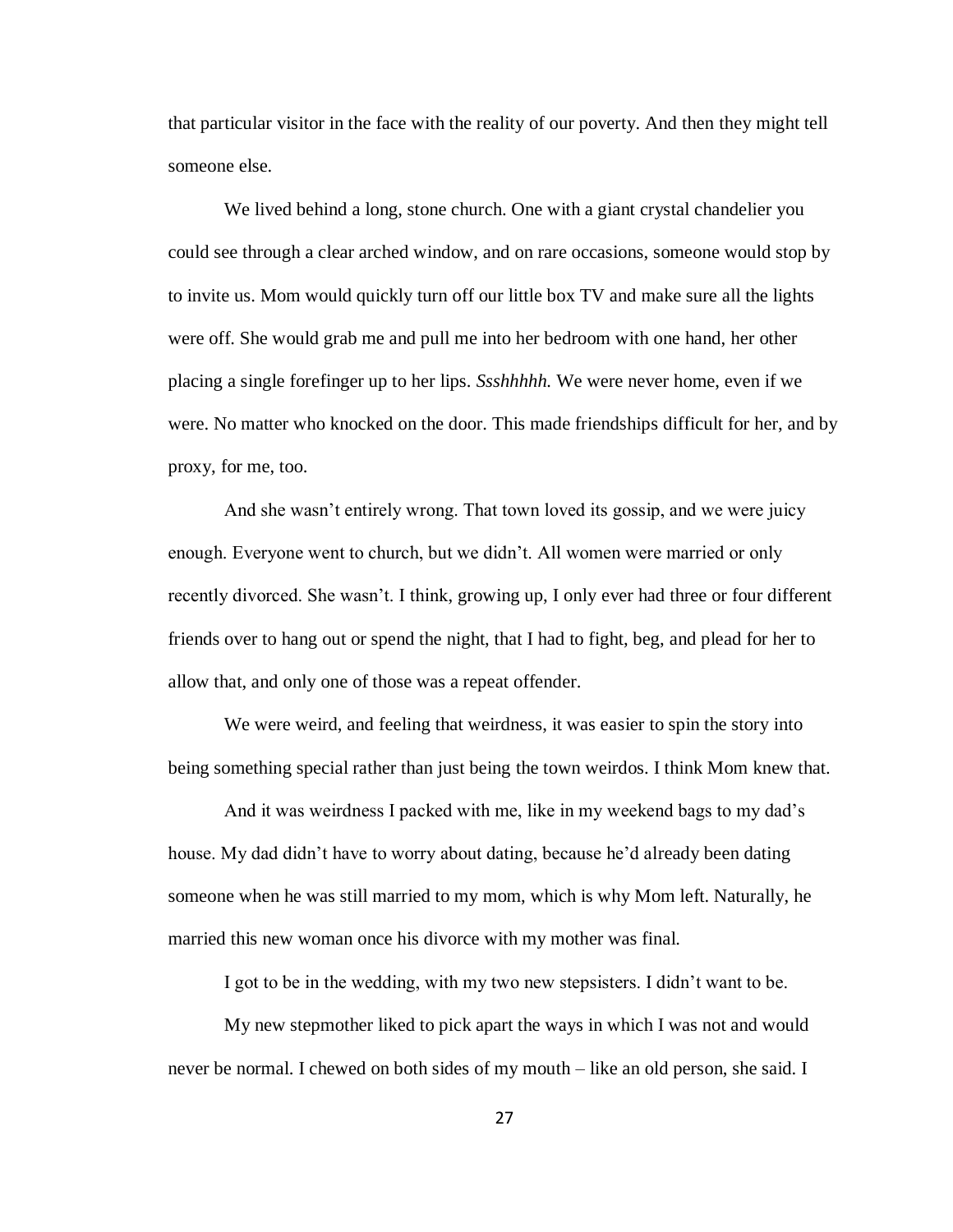wouldn't blow my nose, "just sucked all the snot back up into yer head" proving my heathenism.

There's an old home video I haven't watched in a while. I don't have to watch it, because I can remember it, but I've got the proof if they ever tried to say I've spun the story out of their favor. I'm tiny– four maybe? My hair is in sponge curlers, which I had to sleep in, because my straight hair was "so stubborn, like you" and wouldn't curl like my stepsisters' hair naturally did. We are dying Easter eggs, around the dining room table, to take to church, since the holiday was the next day. I guess my dad was the one filming. My stepmother with her permed blond is sitting at the end of the table, wrapped in a blue satin robe.

"Leslie, what kind of sticker you want for your egg?"

"I want the 'turch!"

"The church? You want the *cha*-urch?"

"Yes, the 'turch!"

"Cha. Cha-urch. Say it right." She holds the sticker just out of reach as I lean my whole tiny body across the solid oak table.

"Ta-church!" I reach, my bony shoulder popping out from under the purple ruffle of my nightgown, the backs of my knees seamless in pursuit.

"CH-UR-CH."

"Chartch!"

I snatch the sticker, and she sighs in defeat.

My dad laughs on the other side of the camera.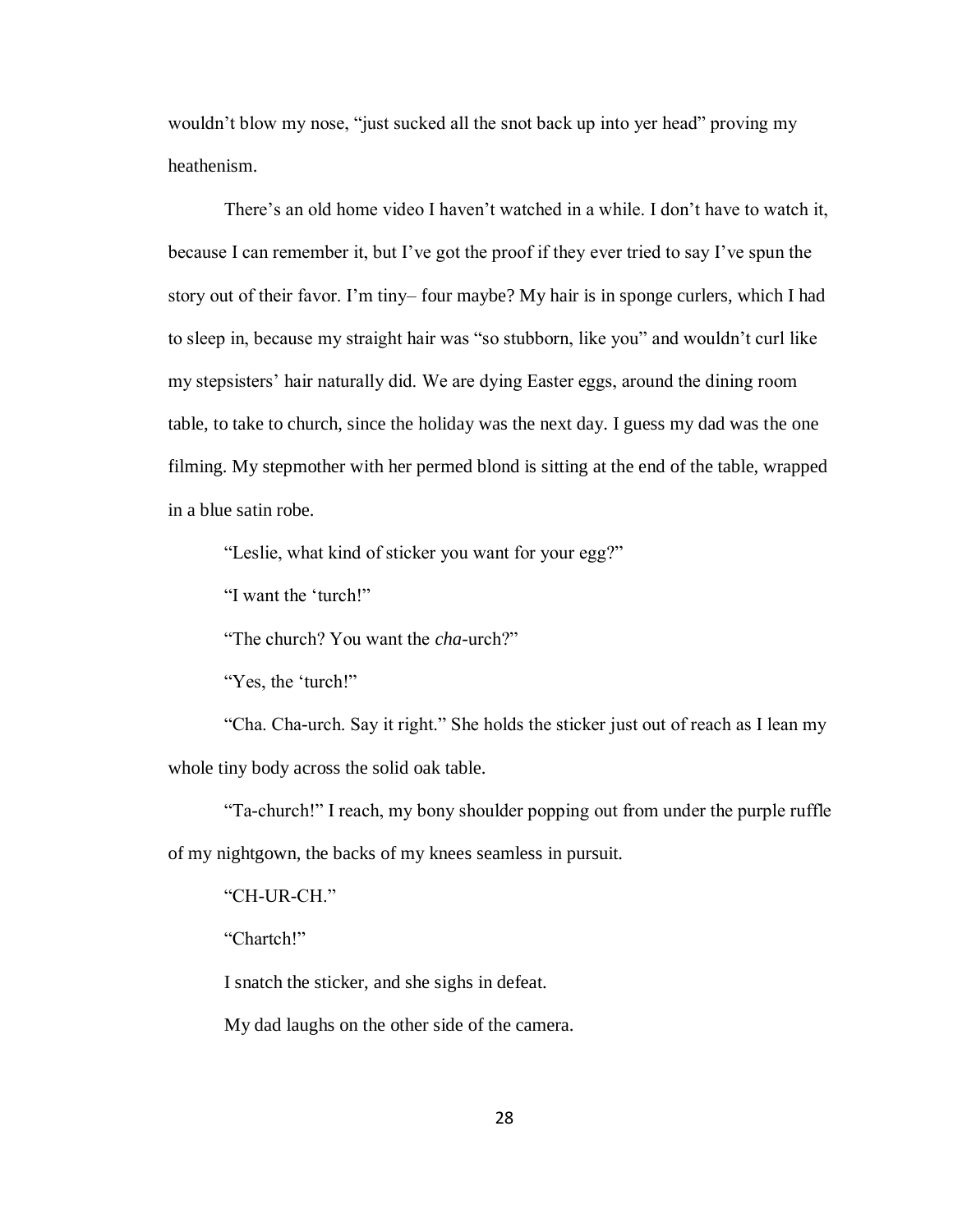But then there were the stories they left off camera, too. Like when we had to fold the laundry. My stepsisters and I sat with a mound of it in my oldest stepsister's room, organizing the things into piles. I was four, Shannon was five, Ashley was eight. It seemed like the mountain of laundry was infinite, and we would never be done and never get to play. I was folding an old rag, and I set it to the side. And then I was folding a pair of my stepmother's satin underwear.

"That rag has holes in it. Pitch it," Ashley directed me, as I had never folded clothes before and was severely struggling to know what went where and what shape it was meant to be in when finished.

Happy to be excused from the mound sorting, I skipped to the trash can and tossed the rag. I lingered back down the hall, curling the plush blue carpet up in my toes as I walked. When I got back to the laundry, I sat down with a huff, ready to be done with the endless task.

Maybe it was minutes. Maybe it was an hour.

I could hear her stomps. We all could. There was a collective cringe.

"Who did this?!" my stepmother swung the door open. It bounced off the brass door stop, making the *boooiinnnng* characteristic of a spring. She held in her outstretched hand a pair of beige satin panties, crushed under the curl of her fingers and painted nails.

We all just looked at each other, silent.

"*Someone* did this! Now who was it?!"

We shrugged, and started with, "Not me's" but she cut us off.

"Fine, no one did it, well, I guess you can all get your ass busted."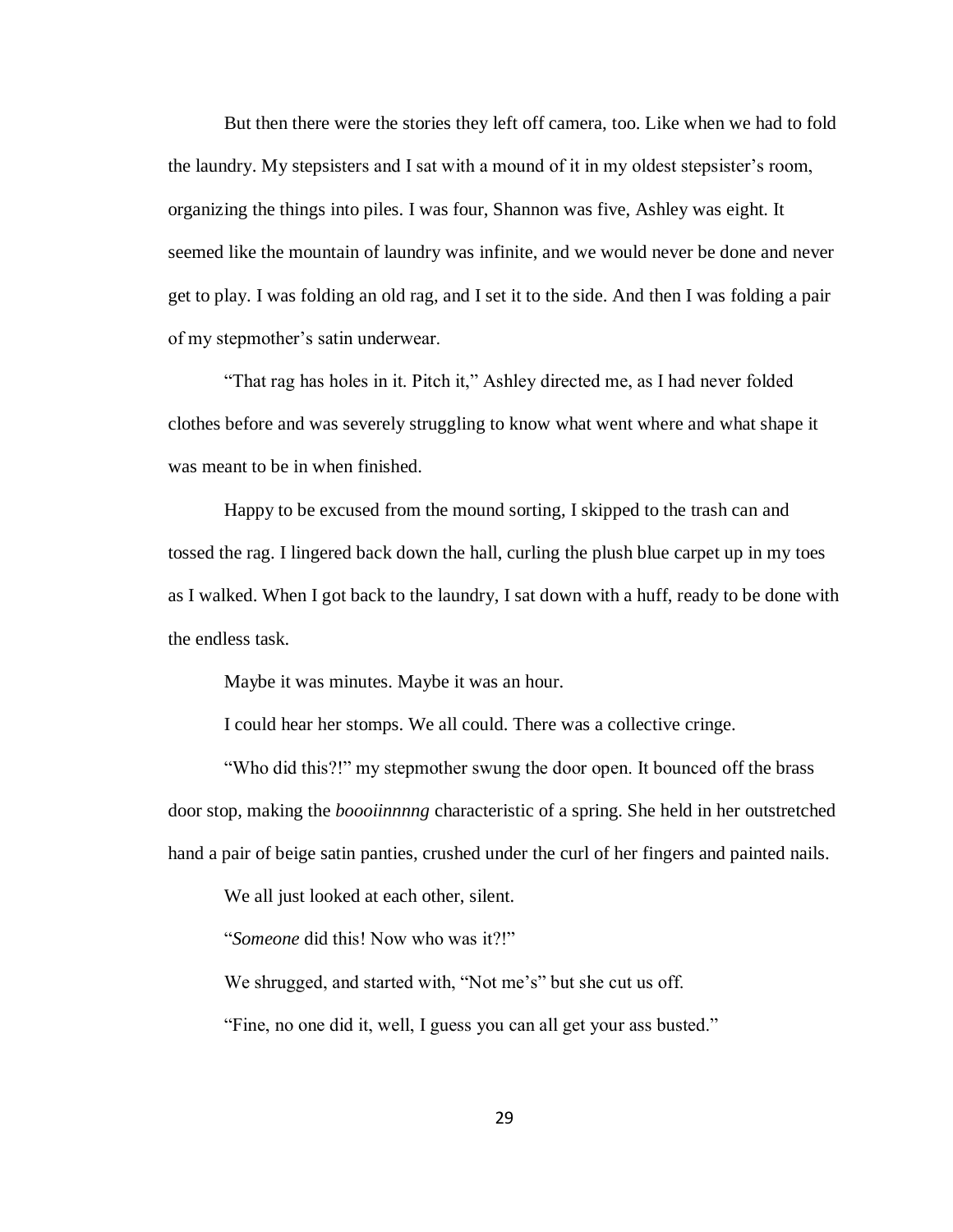From the other hand, she produced a wooden paddle from one of those solo paddle ball games, the ball having been torn, string and all, from the paddle. Ashley went first, as a captain responsible for a sinking ship, bending over the edge of her bed, while Shannon and I went to her/our (we shared it on the weekends I was there) room to bend over the big bed. We cried as we listened to the *thwacks* we knew would soon be coming for us.

We could still hear Ashley sobbing when the woman they called mother appeared in the doorway, backlit by the bright light of the hall, like any good villain in any good ominous scene. We took our *thwacks* and sobbed.

As I struggled to collect my breath and fight back the tears, it occurred to me that I had made the fatal mistake with the panties. When I had gone to throw away the old rag, I had in carelessness, picked up instead the underwear and had, purely by accident, thrown them away instead.

I had to tell her. I had to set the record straight. I stepped softly on the carpet, lingering again as I walked from the hallway to the living room.

"Bonnie."

"Hmm?"

"It was me. I didn't rememb--"

My wrist was in her hand as she dragged me back through the hallway, my feet burning from the friction of the carpet. She shoved me in Ashley's room first, where she was still sobbing.

"Tell her. Tell her you did it and you lied. And then apologize."

"I…I'm sorry. I didn't… I didn't realize…"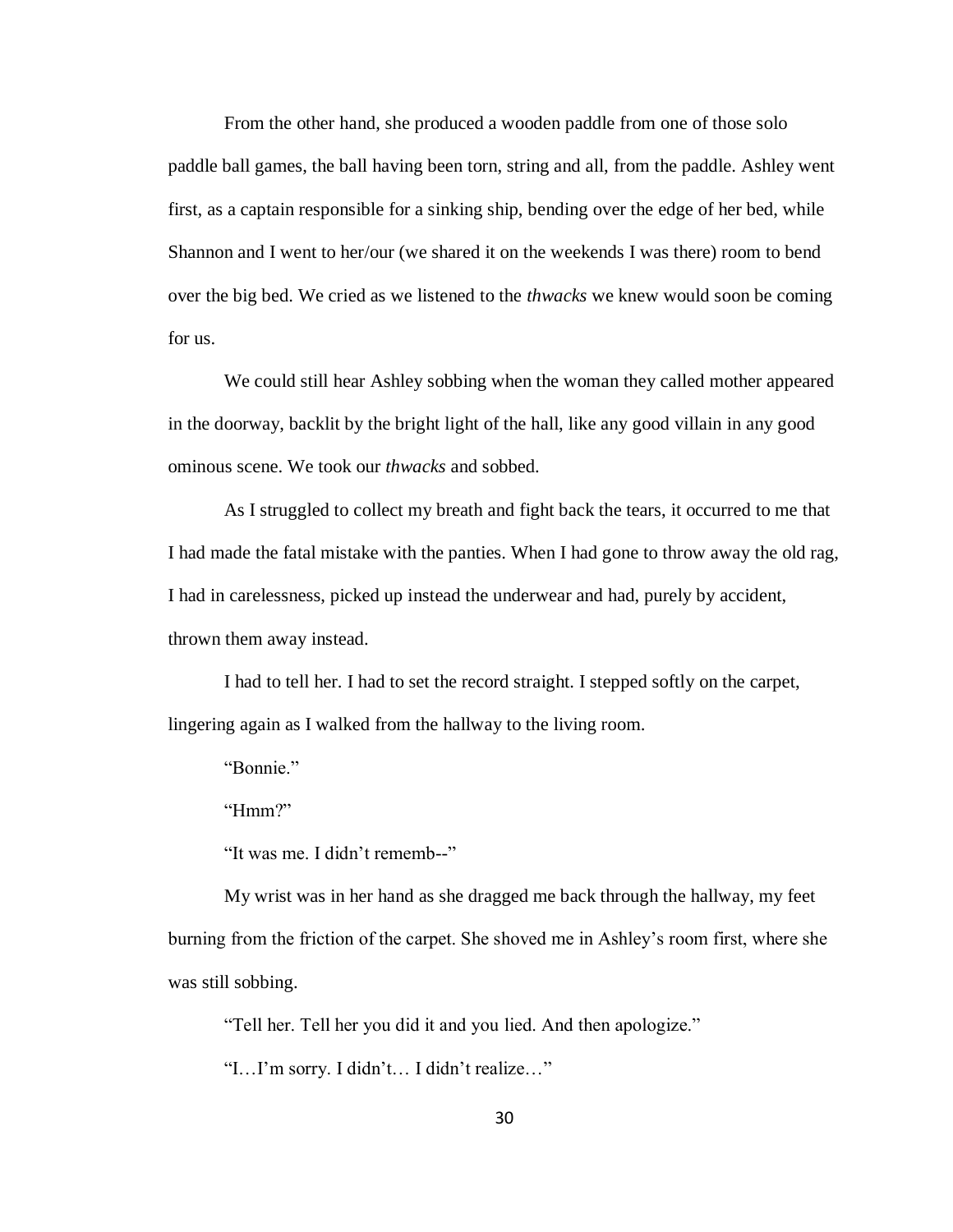"It's okay," her breath still catching, her eyes red and puffy.

My stepmother jerked me back up, pulling into the next room, Shannon's room, my pseudo-room.

"Tell her!"

And I tried again to apologize, but I was bent back over the bed.

*WHAP.*

"I'm sorry!"

*WHAP.*

"I didn't mean to!"

*WHAP.*

"I'M SORRY!"

*WHAP.*

My stepmother walked out with her paddle in hand. I crawled under the covers

next to Shannon, unable again to catch my breath.

"Why?" Shannon whispered.

"I didn't mean to. I didn't remember…"

"No," she cut me off, "Why'd you even tell her?"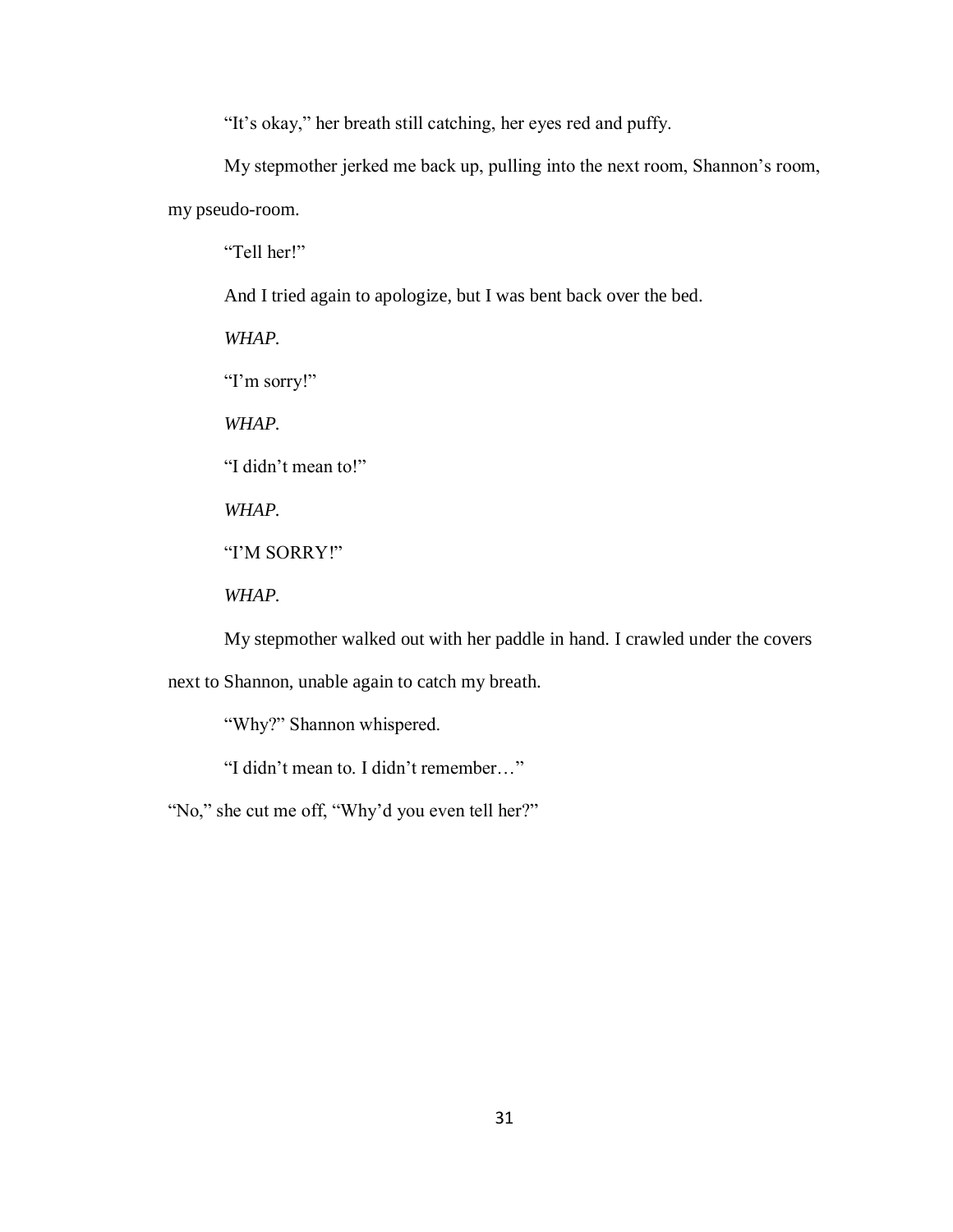## Lying To

"but you weren't hungry./ feeling it dying away all day/ much worse than the straining/against the leash, another gorgeous/ thing that should not have happened,/ gone again." – Michelle Tea, "Oh God"

*Life is sometimes a series of small heartbreaks.*

*Or endings or beginnings. Whatever. But one doesn't negate the other, really. Things can begin all the time without anything ending, right? We rely so heavily on correlation and causation, even when we know.* 

*I give up before trying to explain to you sexuality and emotion, and how just because you have married the two, I'm not required to divorce them.* 

*Here. I'll tell you a story where I love two people at the same time. Or is that across the same distance? A person can occupy two places at once, if they are clever.* 

*It's easier to tell myself you won't understand, though. That you couldn't, because you haven't lived it. That you have never searched for the language to describe a distance crossed almost instantly, the pulling of a thread through two different holes that somehow made a stitch.*

*It's easier to say it was all a lie, like time. The distance too large for me to explain, so I knitted together a story to make it make sense. Except it still doesn't. I can love her even as I hate her, and hate him even as I love him. The laws of religion and physics no longer apply.*

The colors discoed against the suffocating clouds. Blue then red then white then blue again. Cyclical dance of strobes reflecting back down on the dark pavement, muting out the orange of the sodium vapor street lamps.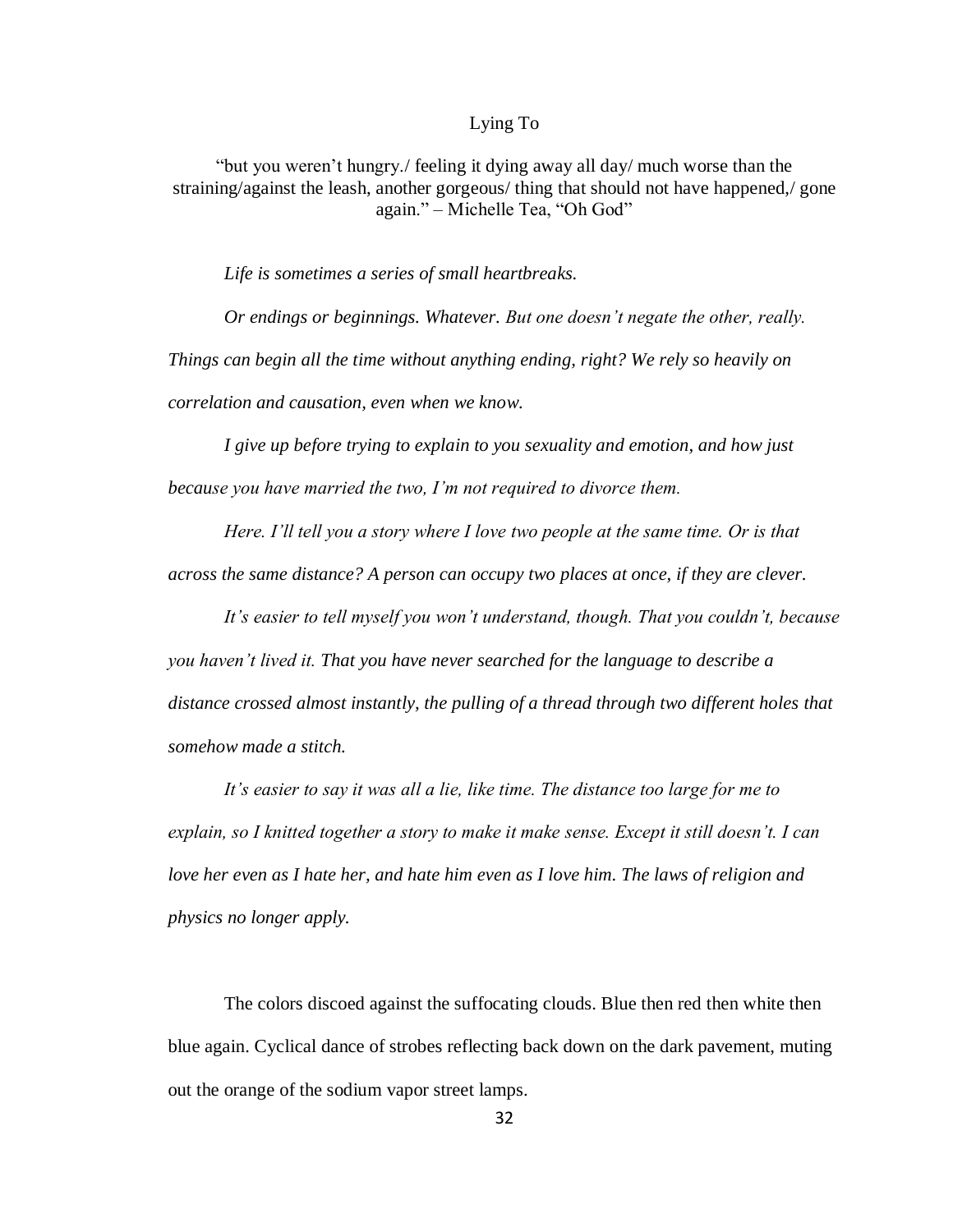## *Oh no. Please.*

The cops had the road completely blocked. I counted the cars. One, two . . . six. I think I saw six. I pulled my SUV into an apartment complex further down the street of gray duplexes. I got out, slammed my door, and just walked toward the bustle of men in brown uniforms. I could hear a familiar, male voice screaming obscenities. My husband's brother.

What I didn't hear is her.

I walked faster. There was a car pulled off to the side of the cops with its lights still on. I didn't recognize it, nor did I stare too long trying. I watched the commotion, slowing my walk and looking for her. I can still hear him ranting.

"Useless cunts! This all you motherfuckers know how to do, huh?"

*Please don't let her be dead.*

The porch light from the stoop of her duplex fought back against the strobes. I walked only as fast as I could without drawing attention to myself, scanning the scene for her. My brother-in-law's voice only getting louder, "How are you going to come in MY house and assault me?! I didn't do a fucking thing! I didn't touch her!"

I stopped in my steps as one of the brown uniforms walked out of the apartment with his arm around someone. Not just any someone. Her platinum hair was bright enough to reflect the competing refractions of color. Her face was in her hands, shoulders sobbing, hiding eyes so blue that at times they lacked pigment. I ran.

Whatever worry I had about the police trying to keep me out of the scene was unfounded. I suppose I could have come in with drums and bagpipes, and they couldn't have cared less. A white, overweight, 5'4'' female – they certainly didn't see me as a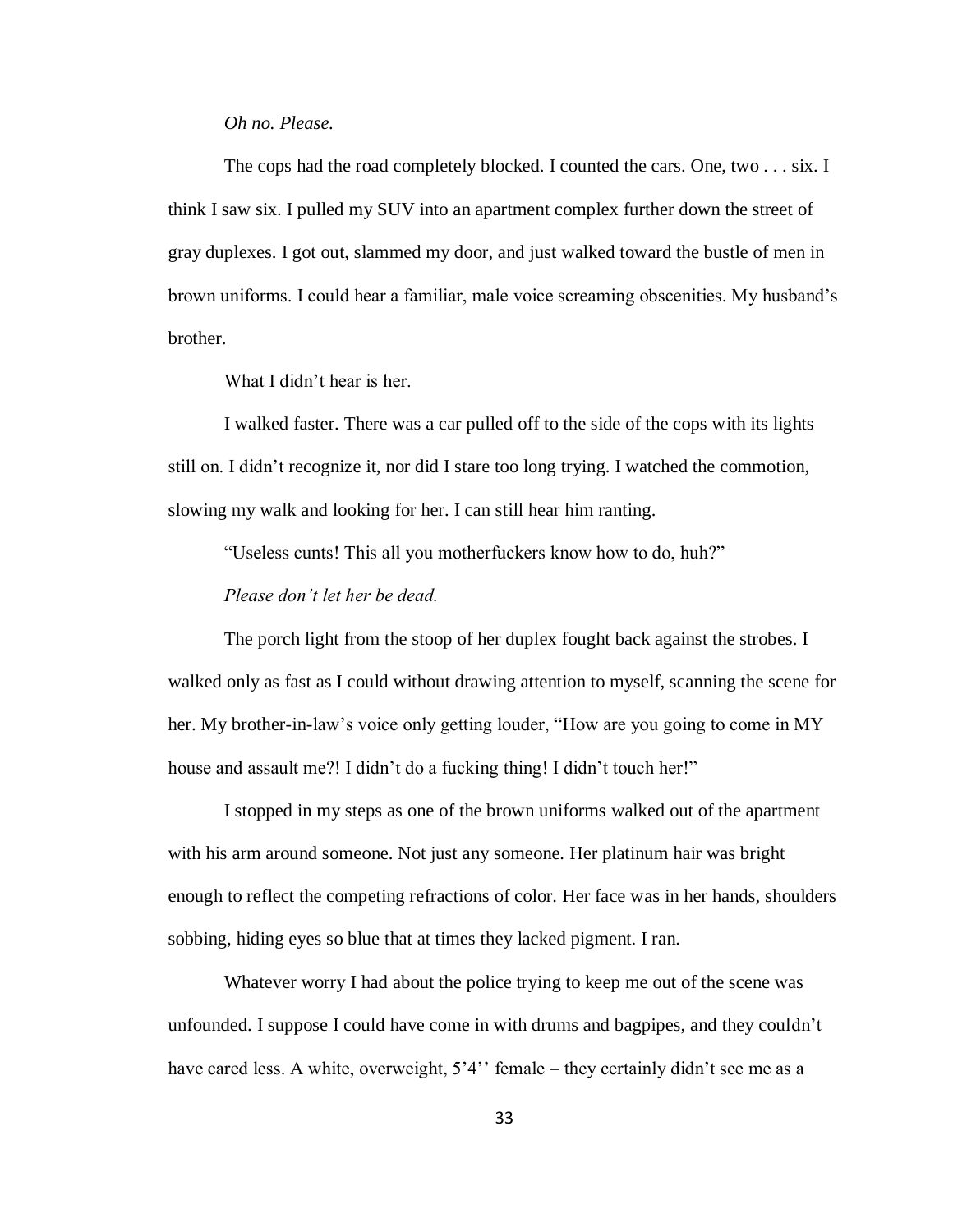threat. And they had bigger worries: my brother-in-law, wrists cuffed behind him, knee in his back, pinned to the threshold of the front door. From where I stood at the bottom of the steps, all I could see of him were hands and cuffs above a mop of short brown curls. Hair like my husband and son. Another officer, in a mocking soothe, told him to calm down.

"You're the one that needs to calm down! I didn't do anything!"

I got close enough to see tears running down her face before she saw me. My best friend of two years. I smelled her softness as she leaned into me. She was the same size as me, height and weight. But her weight felt like a comfort, warm and real. Breathing. I wanted to hold all of her up, make her light against the weight of all the craziness.

"Please don't let them take him to jail. Please, Leslie, please don't let them."

The words seared through me, angry and incredulous. She was safe, but not sane. She couldn't be. How could that be the thing she said?

An hour earlier, I had gotten a text message from her phone that said, '*Come get me.'* But Jacob had been back in her life long enough that we had established rules for this. This was nothing new, really. A season. A returning of climate which I had learned to weather. To always make sure it was her, I would text a pineapple emoji and she would text one back. I sent one. No response. This meant he had her phone.

After some carefully worded texts – you see, I knew him, all too well - I had managed to get him on the phone.

"Just let me talk to her, Jacob," I called him by his whole name and not just Jake when I was pissed. I'd seen his mom do the same and found it effective. But no such luck.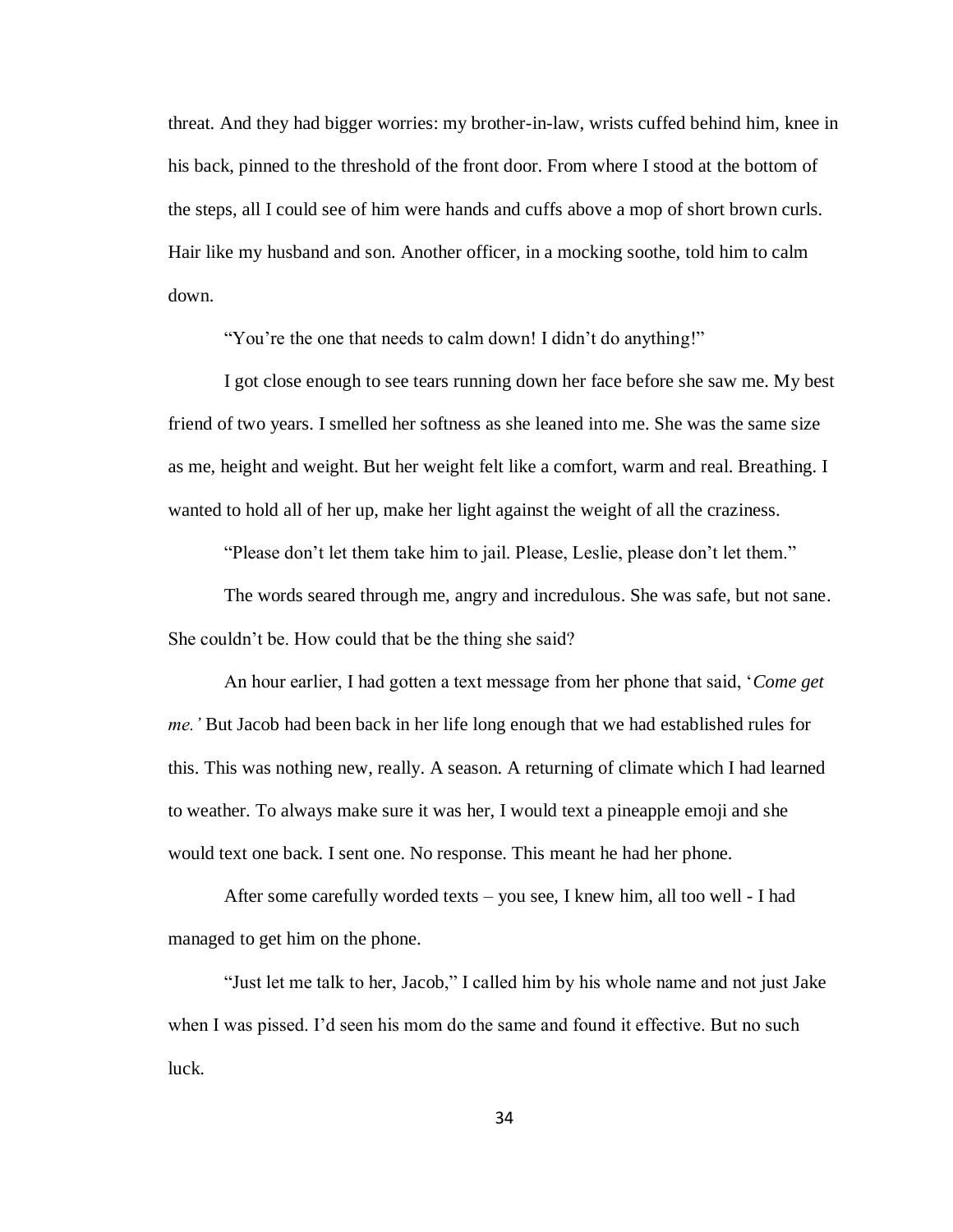"Why can't you just leave us alone? This is none of your business, Leslie." He weaponized my name the same way. I was no longer, "Sis."

"Just let me hear her say she is okay, and I will."

Click.

I decided then to drive to her apartment, all the while Jake calling and telling me I had better mind my own. In turn, I threatened to call the cops. He hated that, and he was never entirely sure I wouldn't.

Tonight, though, someone had beaten me to it. He didn't know that. As I held her, arms intertwined with mine to keep her from hitting the ground, I pressed for answers.

"Heather, I can't control this. Who called them?"

The moment he heard my voice, he screamed from his position face down in the doorway, "Are you happy, *sis*? Is this what you wanted?"

"I didn't call them, Jacob."

"BULLSHIT!"

It's that moment when the guys in uniform realized I was there.

"Who are you?" an officer asked.

I explained, although I couldn't possibly really explain this situation to him. I didn't have enough time. I gave him the basics. I'm the crying blonde girl's *friend* – loaded word at this point, but the screaming demon on the ground's sister-in-law. He told me to pull my car up to the apartment. He escorted Heather to the passenger side and set her in like a broken doll he wasn't sure what to do with.

"My sister called them," was all the explanation she gave.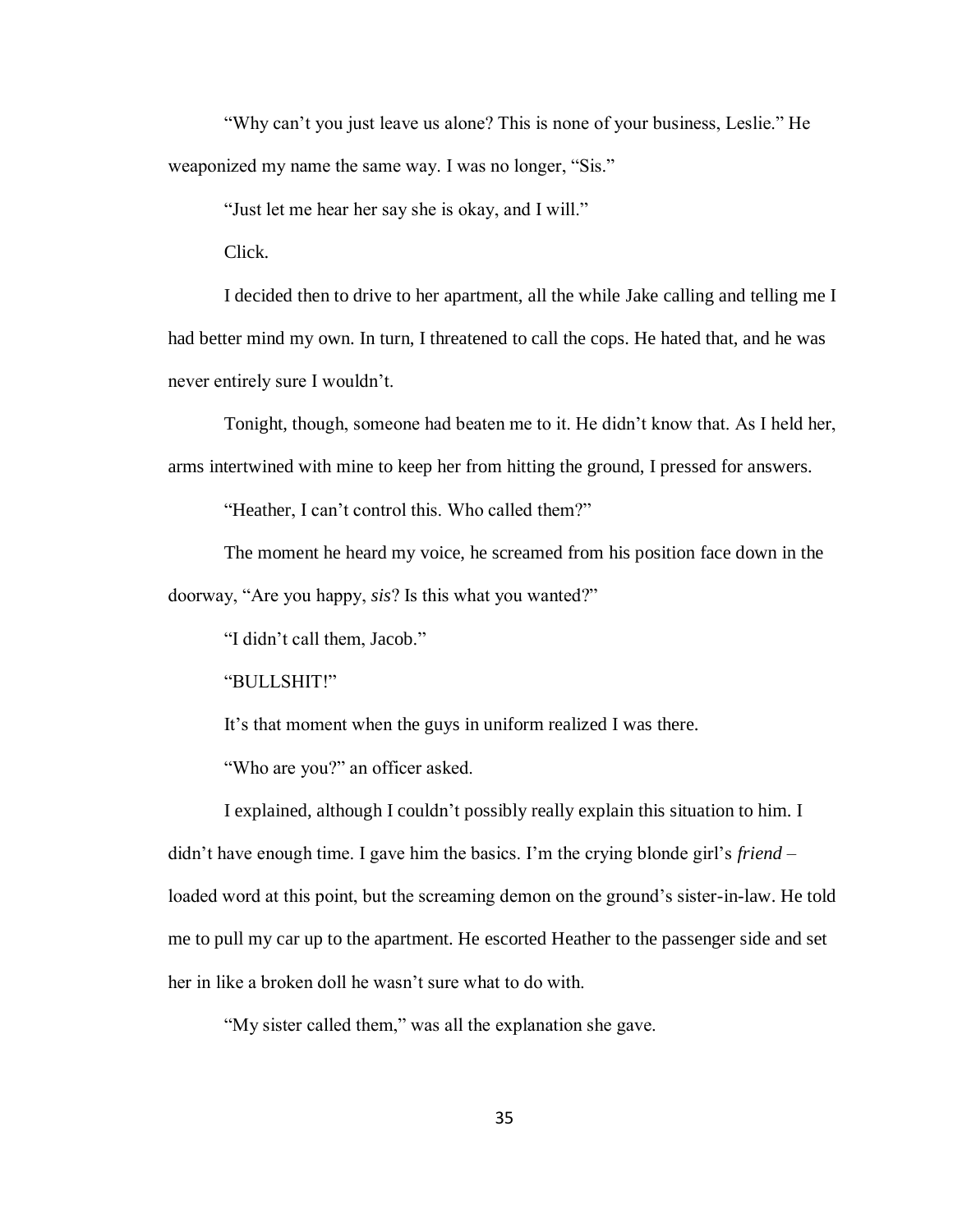I watched her honeysuckle hair, the perfect mixture of white and gold, glow in the street lights outside of my car, in the headlights of her sister's car behind mine, the beam of police flashlights flickering as the cops talked to each other, made jokes, and wasted time. This was their every day, so while they chuckled, I looked to her for signs I could convince her not to go down this path. She was the saddest and most beautiful thing I had seen in human form. A single tear rolled down the round paleness of her cheek, then another.

Unrequited love doesn't get enough recognition in this modern time of Tinder and hookups. The exquisiteness of worshipping a being who can never, who would never, return that adoration. The knowing of this thing. The breaking of this thing. The giving and subsequent rejection of the vulnerable self.

"You have to stop this, Heather." I tried not to preach, but it was out of my mouth. I reached for her hand. I was so glad she was alive. Next time, I might not be so lucky.

"But I love him. It hurts so bad to love him, but I can't stop." She pulled her hand back, the gray sleeve of her hoodie shifted. I saw the red on her wrist. The place where repeated dull cuts couldn't quite break the skin. Blood, but only a little.

"I know," and I did.

Right there, in that moment – God, did I know.

She was a broken thing when I met her, and I could remember not that long ago being a broken thing, too.

At first, I didn't think I would like her. I was never a girly girl. I had met her through Jacob at a drunken pseudo-birthday party at my house. He brought her out on her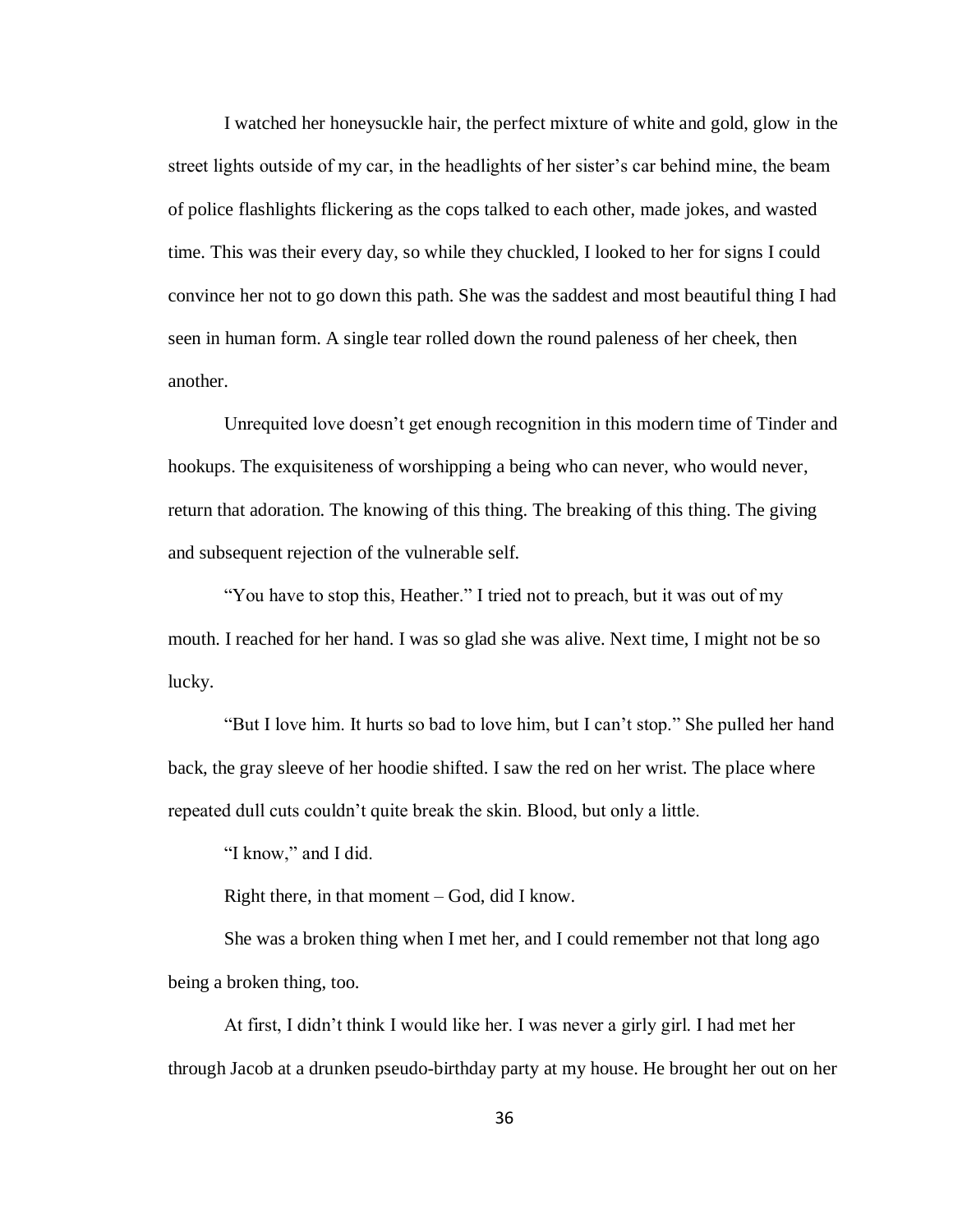birthday, two days before mine. We decided we should celebrate. Rick and Jacob decided Heather and I should go to the liquor store while they stayed at the house and shot guns for fun. I didn't know a thing about her. As I drove, we made polite conversation about both of us being mothers. Somehow, the conversation turned to the subject of having big breasts.

"But they aren't, like the same size," she admitted timidly.

"No, like I know! No one's are. One will always be bigger or smaller, unless they're fake."

Soul sisters created in triple D cups. Some relationships happen almost instantly.

I had never had a true best friend since elementary school. To be honest, I'm not even sure what the term "best friend" means. But Heather became the one I could talk to for hours on the phone, and she was the one who showed up when I finally managed to graduate with my bachelor's degree at the ripe old age of 31. She was also the one who rode with me two hours away to another state the night I convinced myself my husband was drunk and cheating on me while working out of town. She got in my car without hesitation, ready for whatever drama might unfold. She was the one who understood I wasn't worried that he was having sex with someone else, but that he might be *lying*  about it. We played Pokémon Go in stalled Nashville traffic. She was the one who laughed with me when we discovered he was only drunk – miserably, pitifully puke drunk, but just drunk all the same.

Jacob is what one would call a "fuckboy" – a player, a liar, a user. She had a place to live. He needed one. Especially a place where no one asked him what the hell was he snorting up his nose. He fucked her, and she paid the bills, except she was twenty and had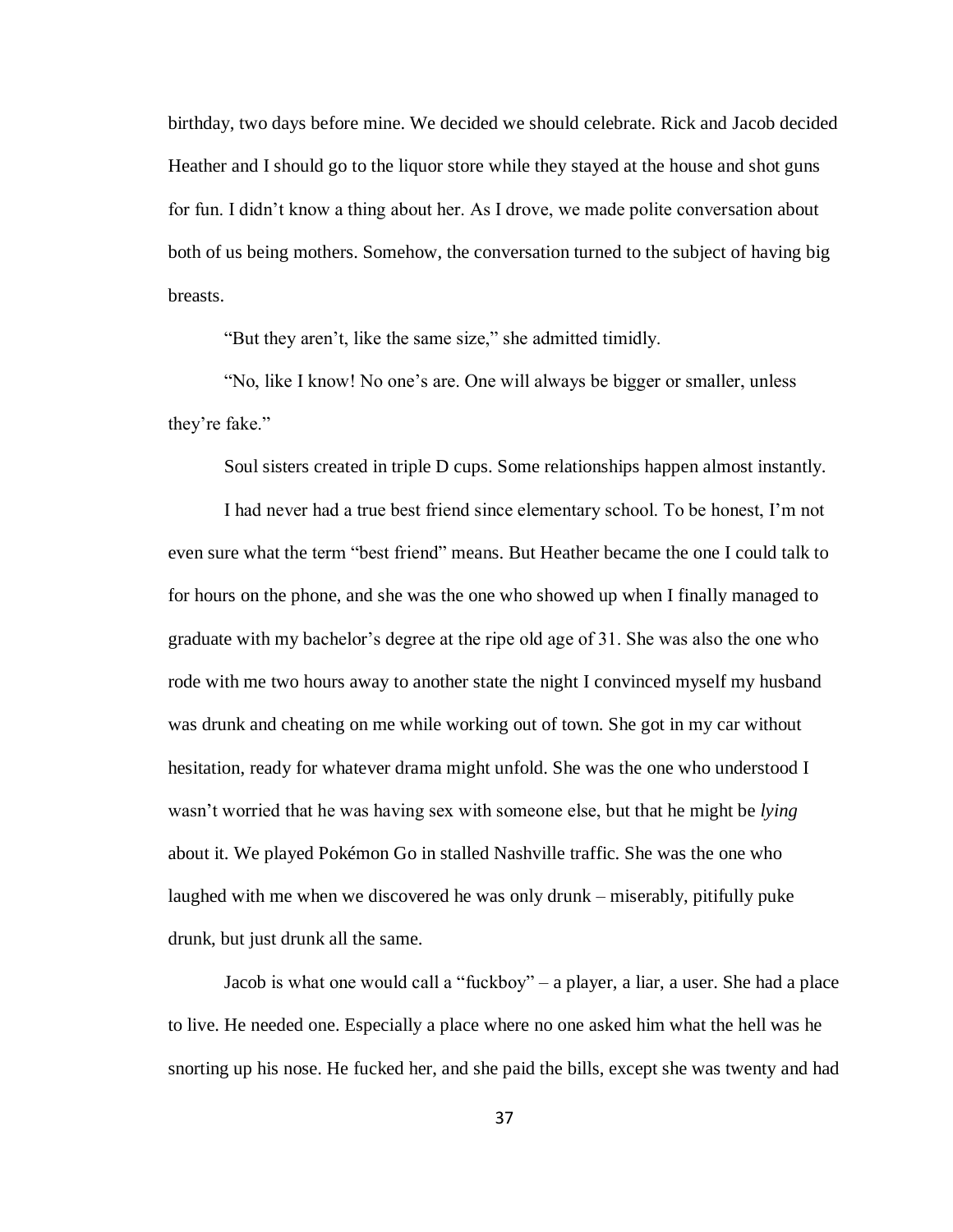no understanding of mutually beneficial relationships with boundaries. She fell in love. I spent months carefully attempting to expose the fact that she was not the "only one," just the only one he lived with. Eventually, as all things do, his cheating came out in the wash with him going back to jail for drugs. She would call or text me every single night begging for the answer of how to forget someone who doesn't love you back. And I would carefully place her head back on her shoulders and screw it on tightly until the next time her self-doubt slowly pulled it loose again.

We became close.

Close enough she asked Rick if he could officiate her parents' wedding.

It was a gorgeous, chilly Fall wedding. Downtown on the square, with pigeons flying picturesquely against the crisp blue. As my husband recited a story about how halves become separated before birth, though, I wondered how true this could possibly be. I didn't feel half of anything. I was whole. And as I watched Heather smiling, holding her daughter, dress blowing in the breeze, I knew I cared deeply for her. Almost too much.

I was still, after over a decade, crazy about my husband. We had overcome so much together. A connection forged in hardships and creating a life together. Raising children. Buying a home. A bond built in drama and mundanity of survival.

It was a beautiful day. But it was the day I began to question everything.

I didn't want to be attracted to her. But I was. The more we hung out, the more undeniable it became. And it didn't feel all one sided. We would get drunk and steal random ambiguous kisses. A lingering peck, lips to lips, on the way to get another beer or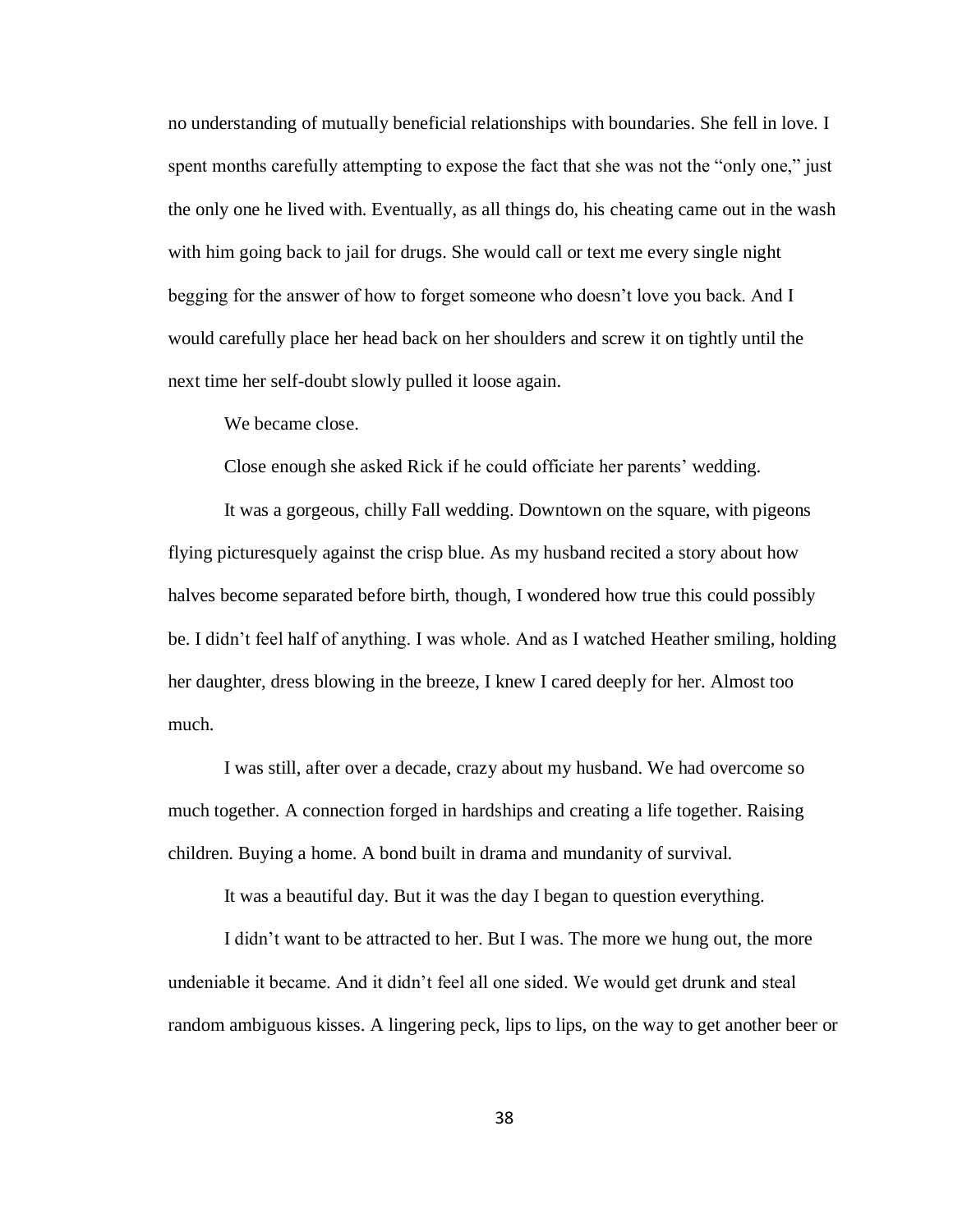on the return back from the fridge with one. Innocent enough to be girly signals of close friendship, but just erotic enough to suggest passion.

My first sexual encounter with Heather wasn't mine, really. Sometimes, I can be too clever for my own good. For as much drunken flirting that had gone on between us, just as much had gone on between her and Rick. Now, I am not blind nor am I naïve. Heather was young and beautiful. And there was something endearing about the way she just couldn't see things coming. I mean, I was attracted to her, and I could catch the eyes of my husband, here and there, looking at her in the way ferrets look at jewelry.

For an insecure person, I am surprisingly trusting. I could see what he caught in glimpses he thought went unnoticed. Sex is just sex. Love, as a concept, I am unsure of. You can't touch it or define it. It is both an act and a thing, I think. Many things, maybe. But sex is entirely separate. An act. A biological function. A process in archaic times for continuing the existence of the human species. Wouldn't a man who had, as far as I can tell, been faithful for over a decade deserve some kind of reward? And think of all those unwashed socks and lost jobs. He had been so good to me, and I must be boring after all this time.

It began as a bet. Imagine God and the Devil and Job. Two of them, riding in a red '01 F150, to the liquor store.

"I bet you could not fuck her without her asking me if it was okay first,"

"Seriously?"

"I mean, consider the fact that you have been a married man now for almost twelve years. You have no game whatsoever. And no, me and her are as close as two people can get. She would unequivocally not do anything without my consent."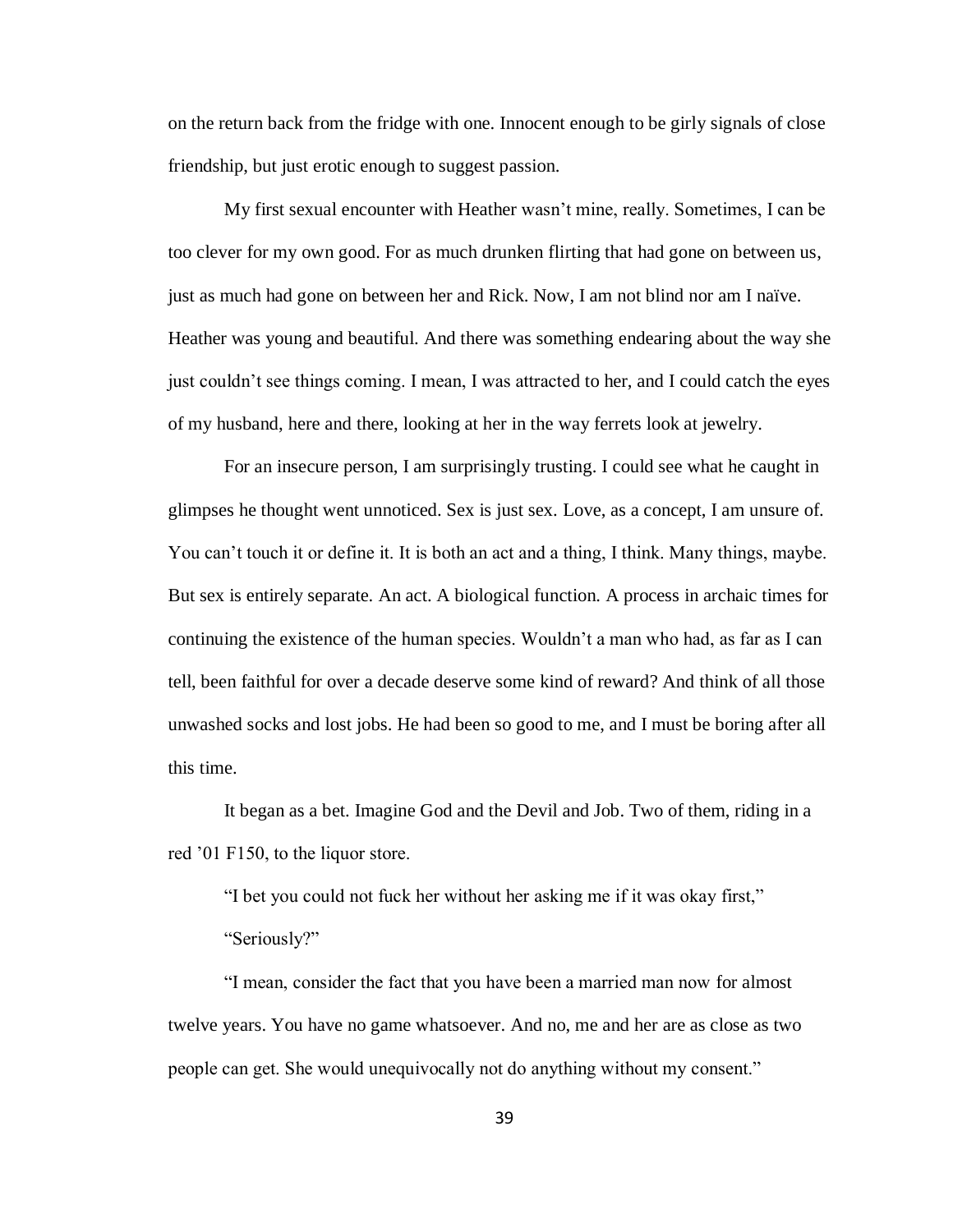"Whatever. You underestimate me."

"Okay, whatever. Stop the car. Right here." I point to the Dollar Store on the corner. "I will go in and buy you the condoms because I know my best friend."

I, clearly, am the Devil, here. I mean, what did I have to lose? If nothing else, it would be interesting to see how it all played out.

We had talked before one night through text messages about how we would only be willing to go so far with another woman, which was apparently pretty far. She had confessed an encounter with a friend from high school. I had nothing comparable except for two kisses, one with a stripper and another with a friend who had just taken it upon herself to do so. But our attraction lingered, even if we weren't acting on it.

She came over that night, and I created a nectar from a combination blueberry lemonade rum, margarita mix, and tequila. This is what we did so often on our weekends. I had just been rejected from the only MFA I had applied to after graduation, and she was still recovering from the fact that not everyone you love, loves you back. We danced in my driveway to Beyoncé's "Drunk in Love" as loud as my Nissan Sentra would blast it through the speakers. The stars melted against the early summer sky.

I was sure I was crossing lines that couldn't be uncrossed, and for the most part, I didn't care.

Every now and again, when I was brave enough to look, I could see Rick leaning closer or sliding a hand. She didn't push him away. Still, I was certain of her loyalty.

I would carefully take extra time when mixing drinks, giving them more time alone together. Eventually the rain drove us inside. Rick mentioned something about his

40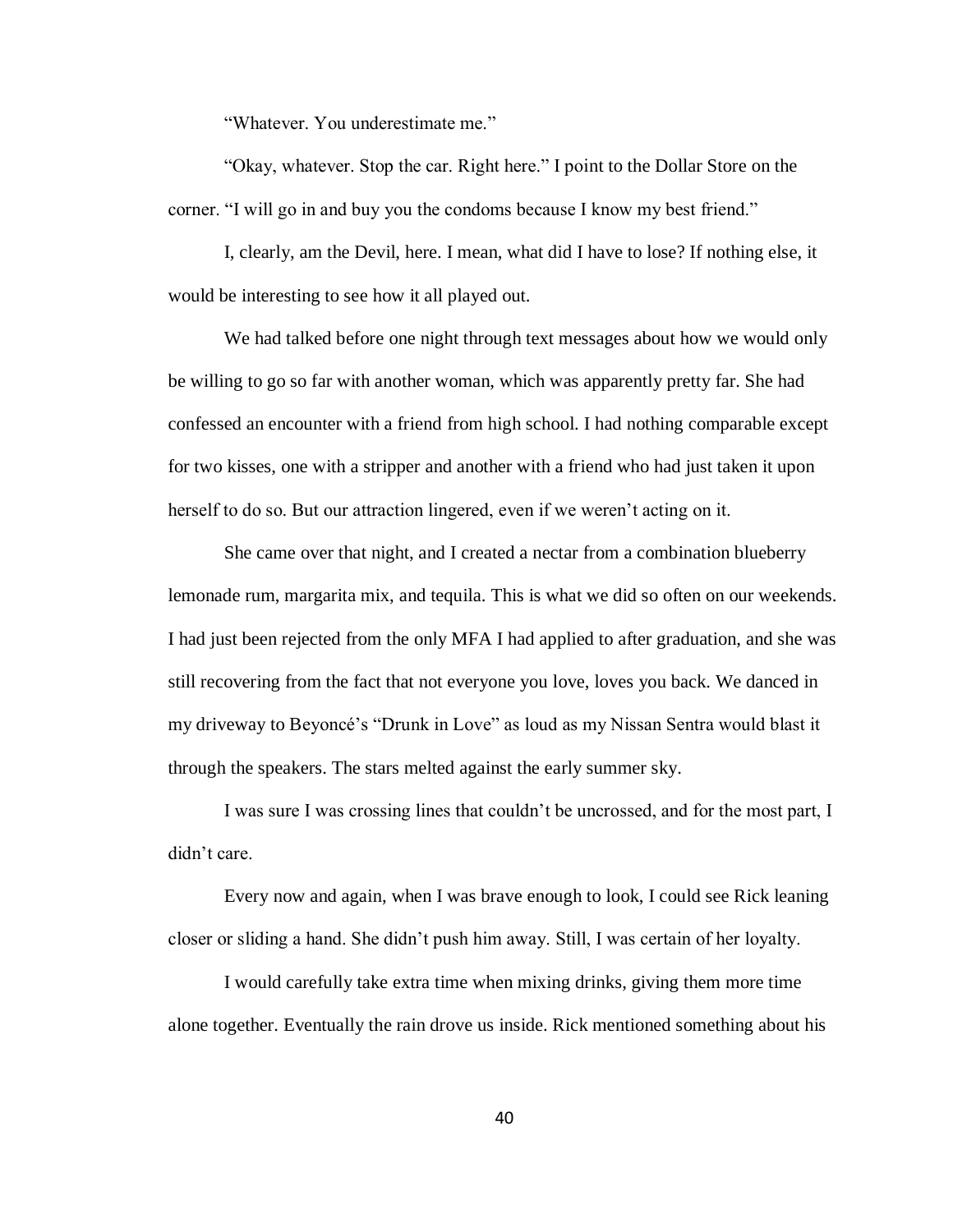back hurting, and she coyly offered a back rub. Rick went to the bedroom, and she followed. I waited, not patiently.

I don't remember whether it was him or her that called my name.

I tried not to run, to count the second between my footfalls. Had she let me down?

I walked through the door, noticed both of them were still reasonably clothed. She reached out her hand to me. I took it in mine.

"He says you're okay with this,"

"I am,"

"Not just because you're drunk,"

"I'm not that drunk, Heather. What about you? Is this just because you're drunk?" She shook her head.

"But I want you here," she told me.

"Okay."

I watched as he slid off her panties and pulled up her shirt. My veins were pumping liquid mercury, pure adrenaline, with each heartbeat. He laid her on her back as she stared into his eyes. Are you a pyromaniac if the fire you play with is your own life? He slid inside her and she gasped. I know that feeling. Interesting to watch someone else feel it.

She reached out for my hand again, and I took it.

But wait, what was he . . . no I didn't say that was okay! He leaned in and kissed her. My heart stopped and my breath stopped and for a moment, I was on Jupiter and all its momentous gravity crushed the center of me. The words caught in my throat and I swallow them down. Soft and tumbling, like a petal freed of its flower. How had I not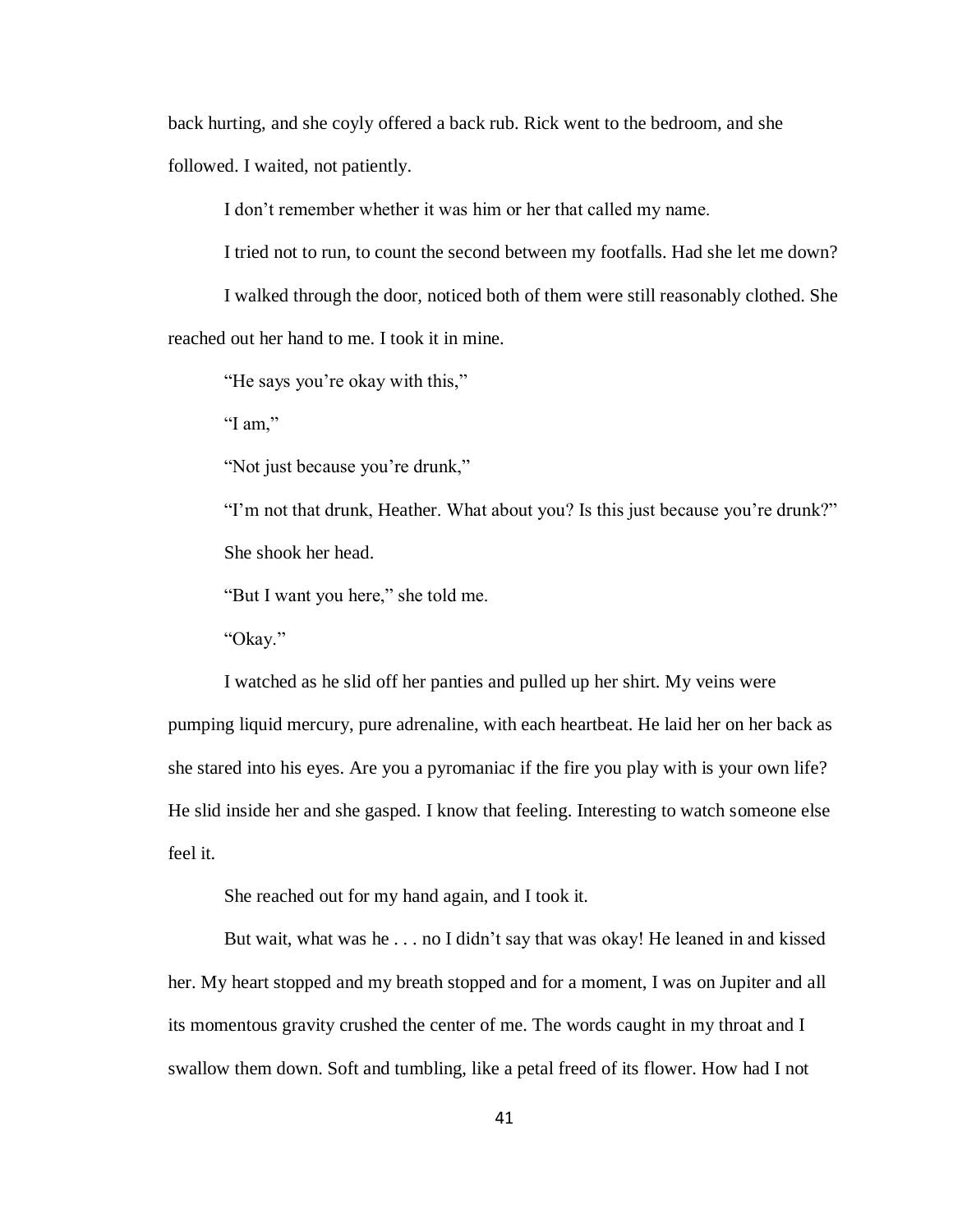seen the kiss coming? It's a natural enough sort of thing. And yet, I missed it entirely. Still, I was silent.

She moaned, and I wasn't sure if it was really because she enjoyed it. Sure, I enjoyed sex with him. But I loved him. What if he only seemed that good to me because of how I felt for him. Suddenly, I was self-conscious for him. Still, I watched their bodies move together, and I held her hand and she squeezed it. I wanted to reach out to her, to kiss her, touch her hair. But I didn't have consent and he did, so I settled for her hand. I stroked my thumbs across her whitened knuckles.

She said she came. I knew it to be a lie, but she had clearly said it because she was done for now, so I didn't call her on it. She pushed Rick on his back and grabbed my other hand, and pulled me on top of him. I pulled up my dress, and pulled the top down.

Ever in control, as I was prone to do.

And we had switched places. I was having sex with him, yes. But I kept my eyes on hers the whole time, and she did not look away.

In the days after, I became obsessed with this idea that I could have it all. Like when I was little and thought I could travel the world, have a fabulous career, and a husband and family. She would tell me she loved me before hanging up the phone, and I would say it back. Rick and I had conversations about this idea of polyamory. For him, sex was sex. But for me, I was suddenly entertaining deeply hidden, primal feelings I had carefully stuffed down for years.

It was a high. This idea. My brain buzzed from it constantly. I thought of Ariel from the *Little Mermaid* and how after her first encounter with Eric, she flitted around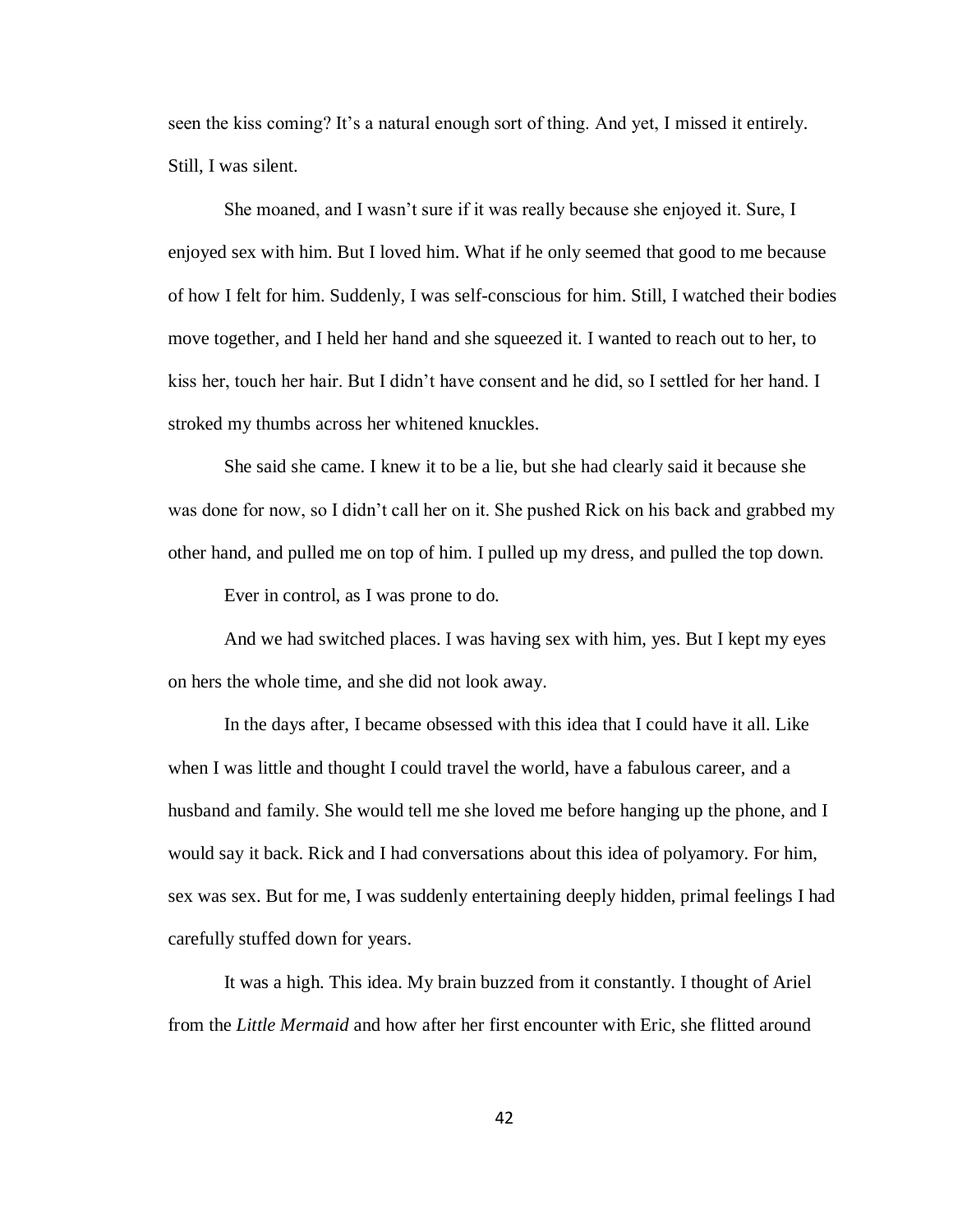singing songs to herself in sort of a dazed mania of romance. That was me. I was a vibrating bubble of dopamine and serotonin. There wasn't a drug comparable.

I kept wanting it to happen again. Wondering each time she came over, if it would. But a couple of weeks passed, and I couldn't bear the suspense, so eventually I asked her if she regretted it.

Her blue eyes clear as she looked at me.

"No. Do you?"

"Absolutely not." And then I couldn't resist the awkward question hanging in the air. "Would you do it again? I mean, would you do it again? Do you want to?" For someone generally pretty good with words, I was fucking this up. I turned away, embarrassed for myself.

If it was awkward or bumbled, she didn't notice.

"Yeah," the word rolled off smooth and cool. My heart pumped in my ears.

And in that heart, I didn't hold any ridiculous notions that this would be some sort of committed relationship. Heather was very much like a younger version of me. I knew she had ideas for her life. Goals of a certain sort laid out by our very upbringing. Family. Not modern, traditional. I knew she would be dating guys whether or not anything more amounted between us. But love was not possession, for me. And I convinced myself my love for her was platonic, and we were more like friends with benefits.

The lies we tell ourselves. We don't even know we are telling them. We rationalize and lay out conditions, boundaries, circumstances to justify our actions. But they are still lies.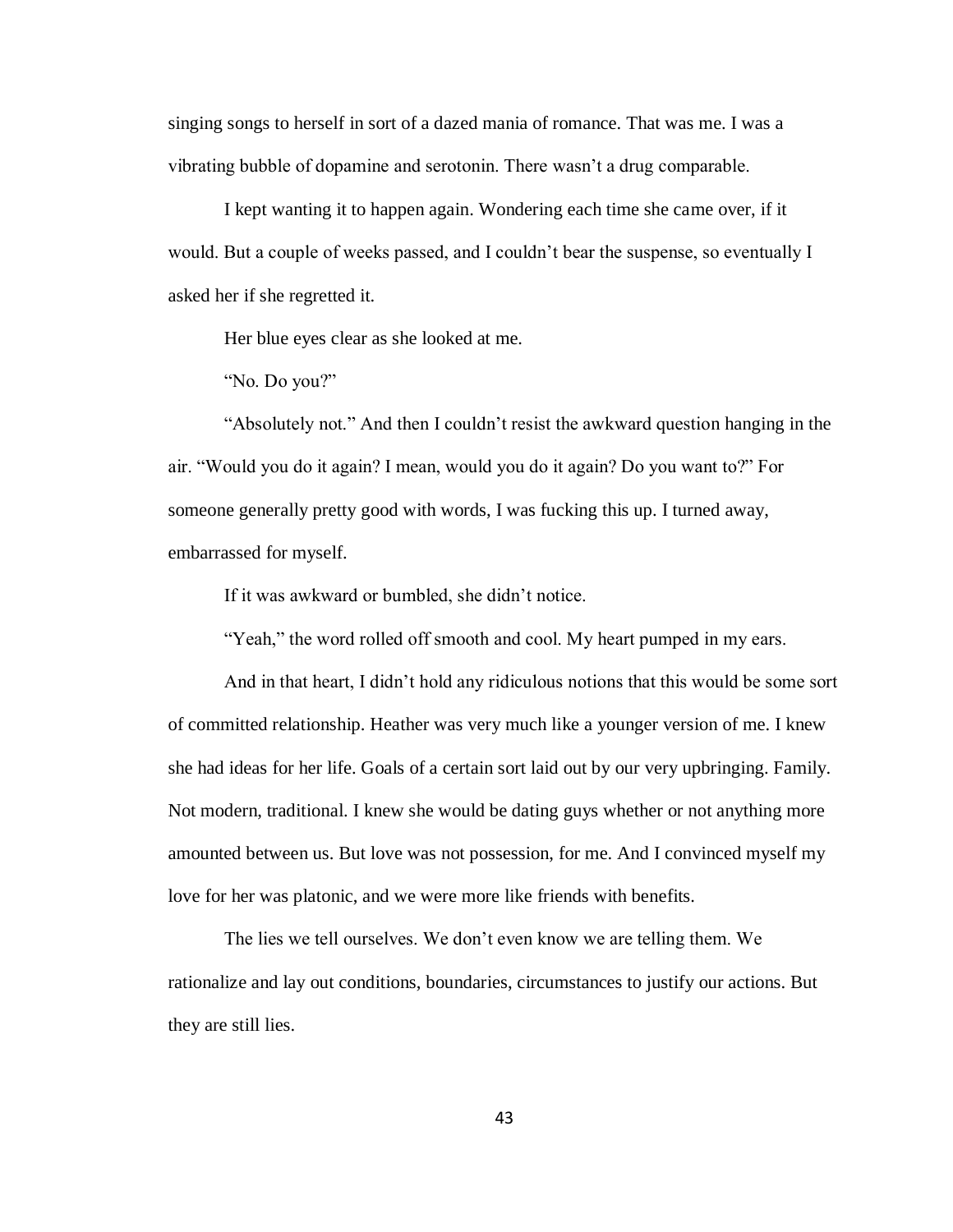Months passed, and in those months, we would still kiss as before. Say I love you. Lay our heads on each other's shoulders. Rick had started growing psilocybin mushrooms as a homegrown medication for my bipolar disorder. The 'shrooms kept at bay the worst symptom I had, bipolar depression, without the risk of making me so manic I lost touch with reality. Heather would come over and we would get high on them and talk for hours. Sometimes we would dance together. Sit and watch movies on the couch. Normal friendship stuff. Normal couple stuff? I don't know what the difference is, still.

She did start dating a guy. A guy I considered far beneath her. Donald. Every time I showed up at her apartment, he was shirtless in sweatpants no matter the occasion. I saw less of her. I missed her. But she wasn't mine in any way. We still talked on the phone and I hoped for the best for her. If Donald was what she wanted, then I supported her.

Their relationship moved quickly. She would text me pictures of flower arrangements from Pinterest so I could try to help her pick out the right color scheme for the wedding they were planning. There wasn't a ring, and no date set. But she wanted me as her matron of honor and even, quite surprisingly, Rick to officiate. I even went with her to pick out a dress.

Bridal stores are heady places. All of the white and the pearls and veils. All the mirrors. We had looked at dresses online, so I had an idea of what she wanted. The skinny sales associate kept bringing out white, lacey, tailored dresses that reminded me of antique Victorian pictures. Something Celine Dion or Princess Diana would wear.

"No, no." I would tell them, and begin combing through the racks to try to find what I knew would make the most visual impact. Heather tried on dress after dress, all of

44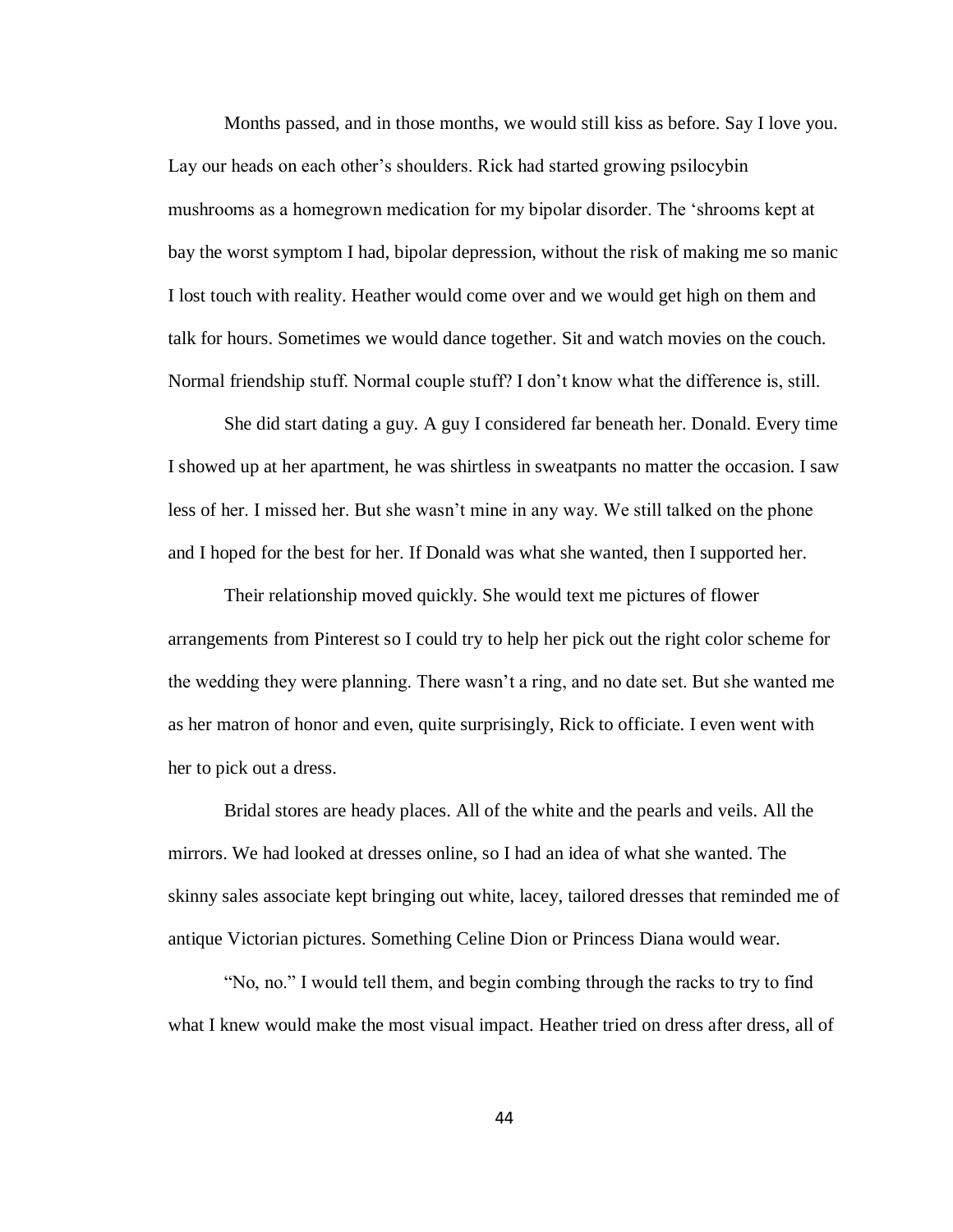them with forty-something buttons, taking around 10 minutes to get in and out of. She was getting tired. I was getting frustrated.

But then, there. A soft bundle of ivory tulle sticking out from between the white. I pulled out the heavy dress and held it back, letting the light hit it. This one. This was the one.

I took it to her dressing room and knocked.

"Try this one. Last one, then we'll go."

She shuffled out of another "no" dress and into the one I had brought her. I waited in a gaudily upholstered chair in between all the mirrors. I can remember this moment more vividly than most. She peeked out from between the doors, her blonde waves on bare shoulders.

"Help me zip up." She had said it to me, but the sales associate, seemingly frustrated in her uselessness, ran over and fixed before I could even get up from the chair. And then the door swung open, and she turned. The strapless bodice cinching her waist, accentuating her full breasts, which revealed only an inch or so of cleavage. The ivory, pale, her white skin, paler. The tulle skirt, not poofy, flowed off of her like waves of windblown, sunlit snow cascading down in avalanches of softness. She was femininity. She was Rubensian.

She walked up to the elevated platform that was centered between all the mirrors, and the sales girl pulled the train of the gown out flat against the paisley carpet.

"I don't know," Heather hesitated.

"Seriously?"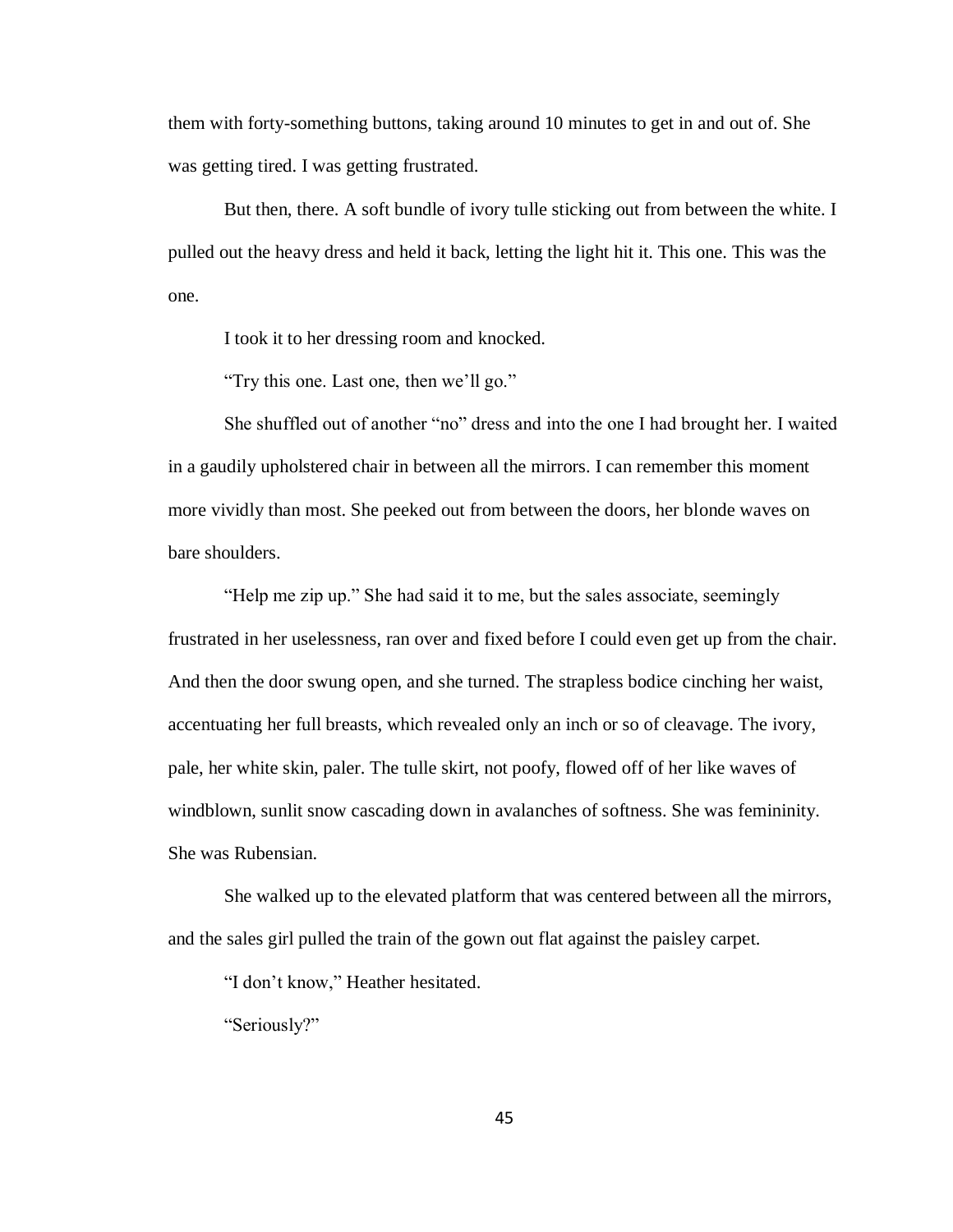She laughed, probably from the way I was looking at her. And I couldn't help myself.

"You are so beautiful."

"Is that the one?" the sales girl broke through the moment.

Heather looked in the mirror, at me, and back at herself.

"Yeah, this is it."

They have this silly thing at certain bridal stores where they ring a little hand-held bell when you say, "yes to the dress" as they like to call it. So they rang the bell and we got a total on the dress, which was around \$1500, more than two months of her rent. I'm not sure how she even planned to pay for it, if she really even planned to. And Donald had just gone to jail a few days ago for assault – of Heather's daughter's father.

We walked to the car, me enamored.

And she said, "I don't know about all this."

"What do you mean?" I opened the car door, sliding in the driver's side as she did the same on the passenger's.

"I mean, this. Like I don't know that Donald will be enough."

And me, thinking on my feet but not thinking clearly, "You can always borrow

Rick." I turned the ignition.

And she laughed, and I laughed.

A few nights later, I wouldn't think it was so funny. By a stroke of luck, I had gotten in that MFA program at the last minute, two weeks before the start of the semester. I made friends with some of the other writers quickly, surprisingly. A couple of us liked to get high, but the others either didn't or had never tried it. One of them, a sorority-type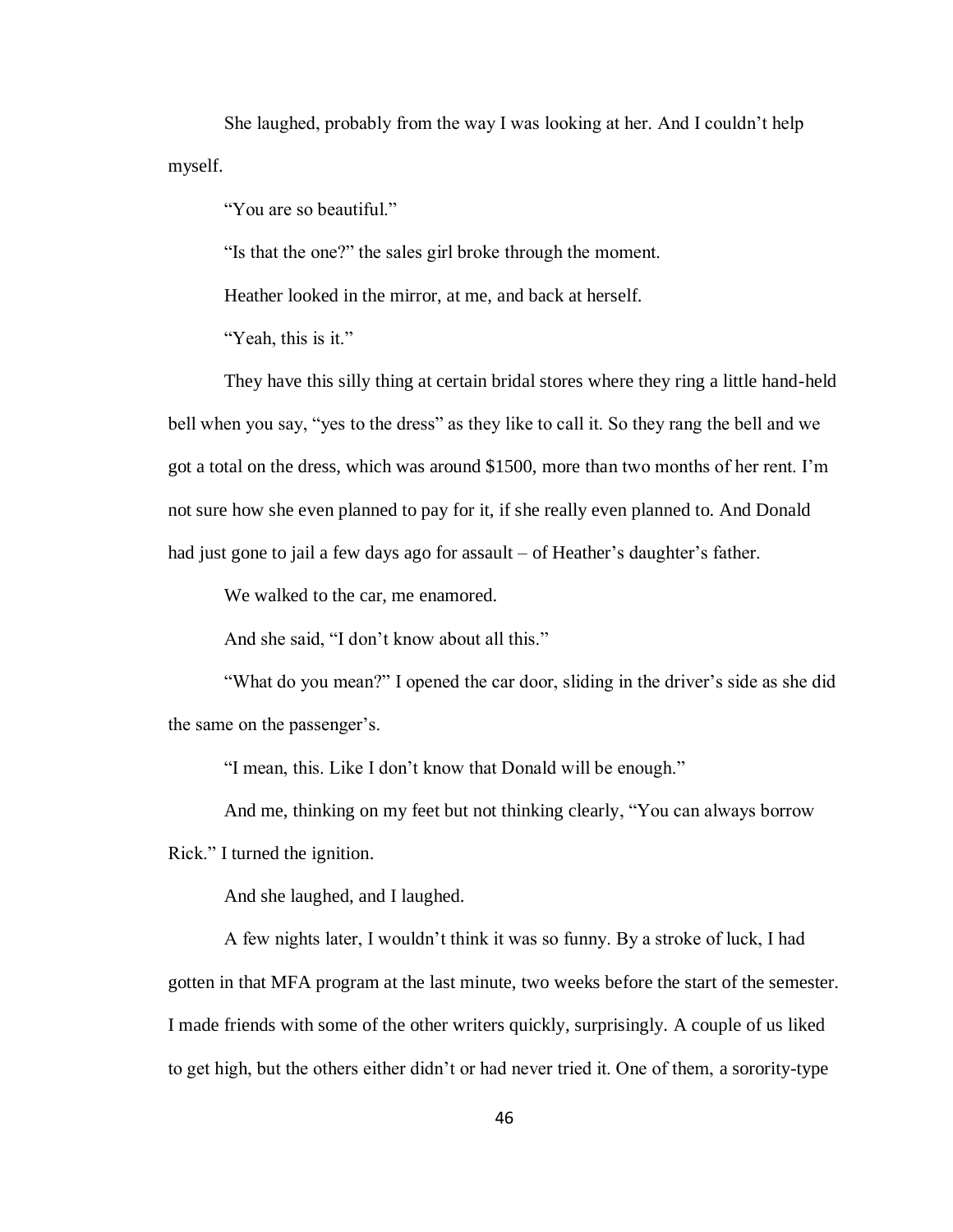girl, ballet thin with good posture, had said she'd always wanted to try it but had been too busy with academics and athletics. I didn't consider if she was just trying to fit in. I offered a low-key night at my house, just a few of us. Rick and Heather, there, of course, as well.

We'll call this girl Emily, because I don't want to call her out.

Cameron, another writer and my closest writer-friend, offered to drive her out to our house and would hang out with us, too.

She wanted to try the mushrooms first. I guess I had gushed about the way my mind felt free to wander, and the years of me working retail translated to being a sales person, even when I didn't mean to be. Rick weighed them out on a scale and measured out just enough for a decent high for four of us. He didn't take any. He drank whiskey instead. Cameron and Heather decided to smoke some weed to enhance the effect of the mushrooms, but I wanted to stay somewhat coherent since it was Emily's first time.

Mushrooms can take a while to kick in. For Cameron, Heather, and me, this was a practiced ritual. We would find music we were feeling, something we could all agree on, and we would sit around the coffee table on my white, fake leather sectional, laughing and talking. But something felt off this night. Cameron and I were feeling Amy Winehouse, but Rick and Heather weren't. Emily just kept saying she wasn't feeling anything – not the music, nor the mushrooms.

"Give it some time," but I wasn't feeling anything, either. I knew to wait, though. They often just hit all at once that way. I kept changing the music, but no one could agree on what to listen to, so eventually I gave up. There was too much quiet small talk. The ritual felt even more off.

47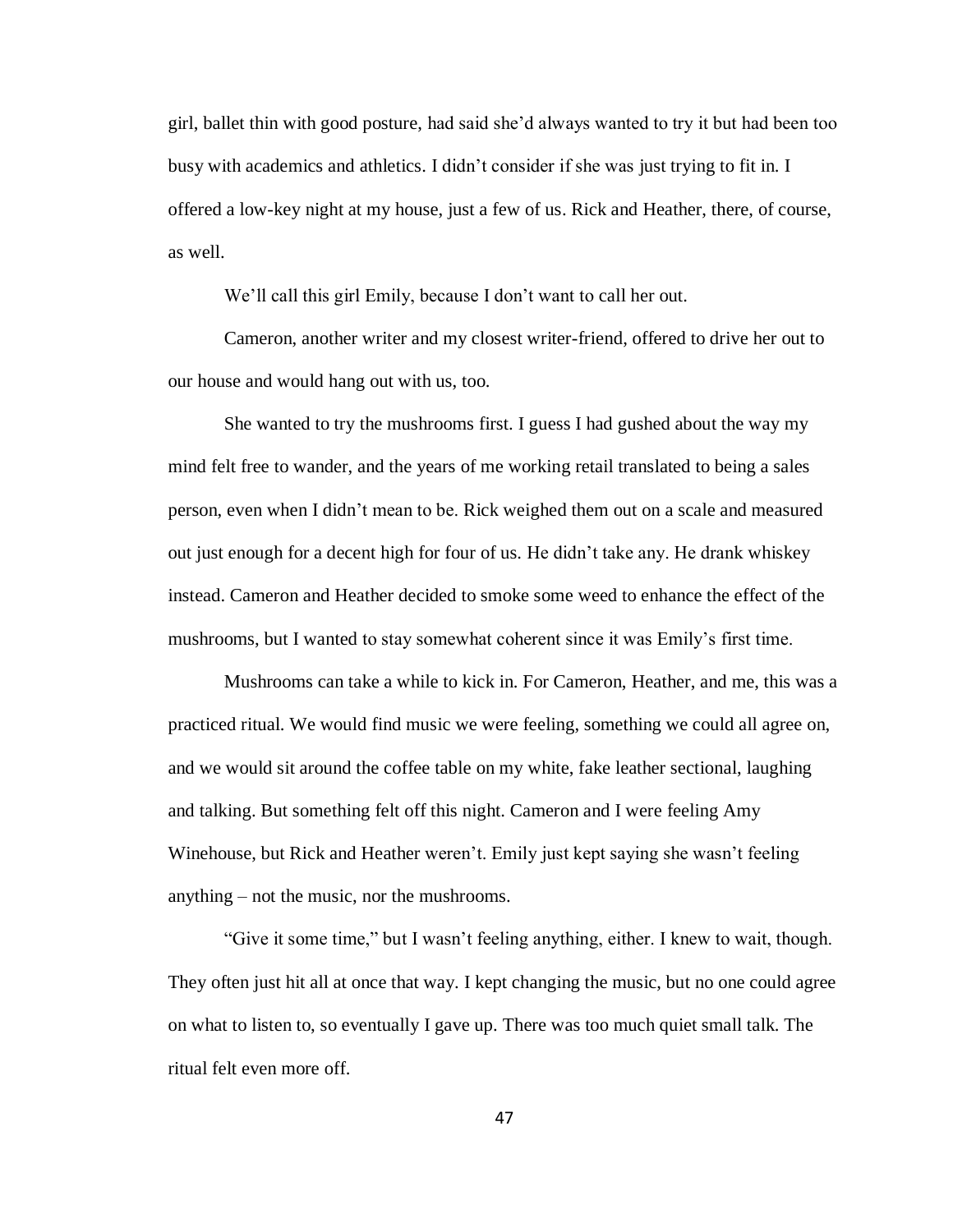"I still don't feel anything." Emily shrugged her shoulders, and Rick suggested maybe she was one of the rare people who were immune to the effects.

And I felt a little different, but with her saying she didn't feel anything and my preoccupation with trying to make sure everyone had a good time, I suggested we take a little more. We did, and we sat around making more quiet, polite conversation. The vibe was off. It just didn't feel right.

"I still don't feel anything,"

At this point, I felt inadequate. Here was this sheltered girl who wanted to let loose and have a good time, and my drugs were failing her. And her not feeling anything was convincing me I wasn't feeling anything either.

Rick ate some, to see if they were duds, so he said.

But after a bit of time, he didn't feel anything either.

"How about weed? You want to try that?" I asked, trying to have not wasted her time. Trying to prove, I guess, that I could provide. I'm not sure. The night felt like a dud anyway.

"Sure," she agreed.

I brought out my water pipe I had bought years ago when I couldn't sleep and no longer trusted bipolar meds after they landed me in the hospital, suicidal, for a month. I'm not an avid weed smoker but sometimes on occasion, I would smoke up.

Rick lit the bowl and she went to smoke it but she held it too far away for her to be able to breathe in the smoke. This was the first sign that I had miscalculated someone else's measure of fun. Rick tried to show her. She didn't get it. He decided instead to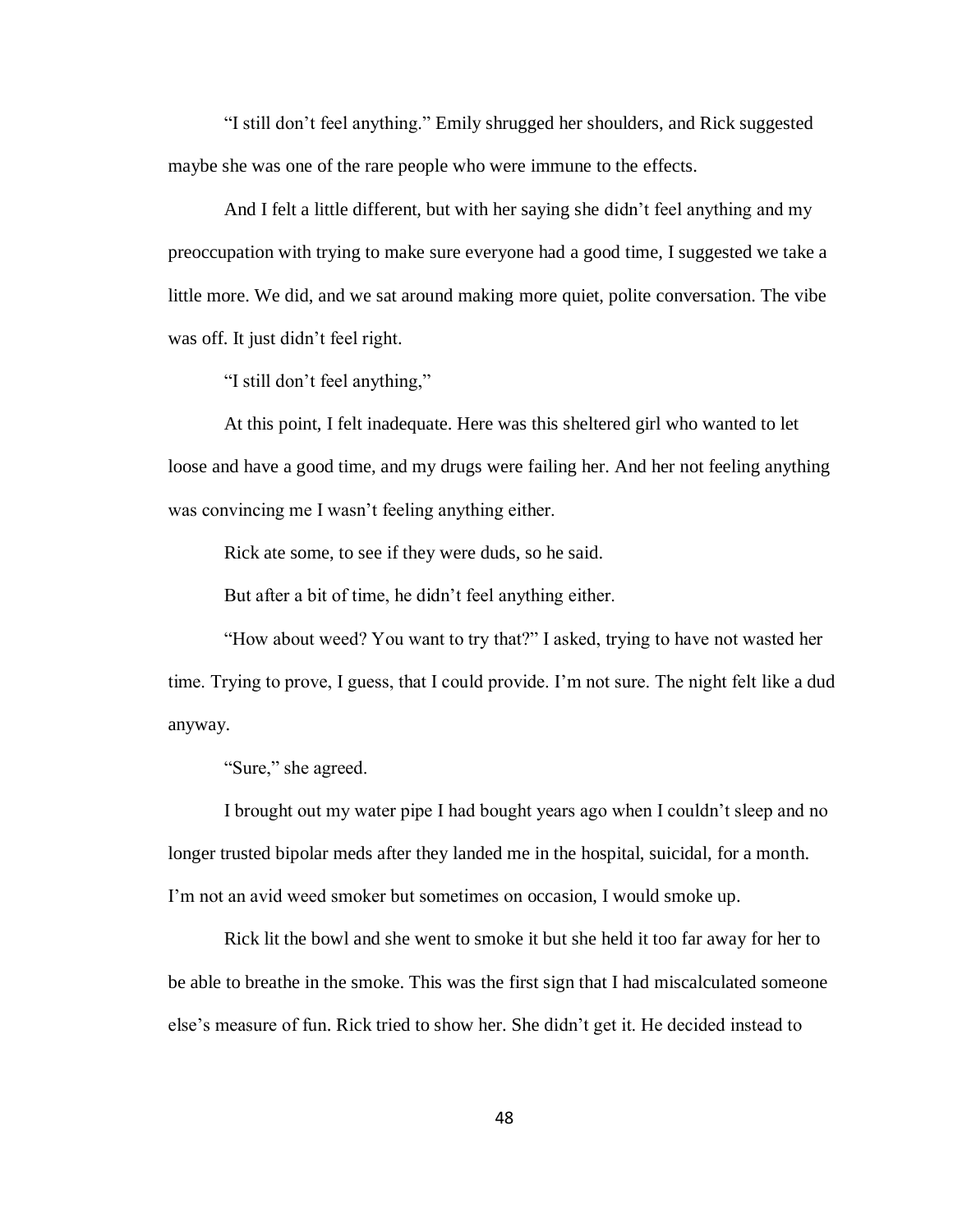"shotgun" it to her, where he breathes the smoke, without inhaling, into his mouth and blows it out for her to breathe in. This worked.

She coughed and coughed, and then I felt bad. Like maybe I wasn't the person to teach other people how to do drugs I guess. These are things most people learn in high school and early in college, so it felt a little ridiculous to be honest.

Cameron mumbled, while Emily was coughing, "Please don't puke" and somehow, through her coughing fit, she misheard it as "okay now go puke." The second sign of my misreckoning came when I walked back in from kitchen to see her standing over the toilet in our guest bathroom.

"What are you doing?"

"He told me to puke."

"What?"

It hit me then, not in little waves as before, but in a whole heap of tsunami that this had been a bad idea. I explained that no, that's not how it works. "Just come back and sit down for a moment."

The mushrooms hit me hard and quickly, but instead of the relaxed, floaty feeling I was used to, they enhanced the paranoia and fear I was having about the night. Heather and Cameron were all giggles, but I was a rubber band pulled taut with expectation. Emily wasn't having a good time. This was out of place for her, and I could tell she felt exposed in a way she wasn't used to.

And then she passed out. She was sitting one minute and the next, she fell across my couch into Cameron, who kind of just sat there, eyes bugged, not knowing what the hell to do.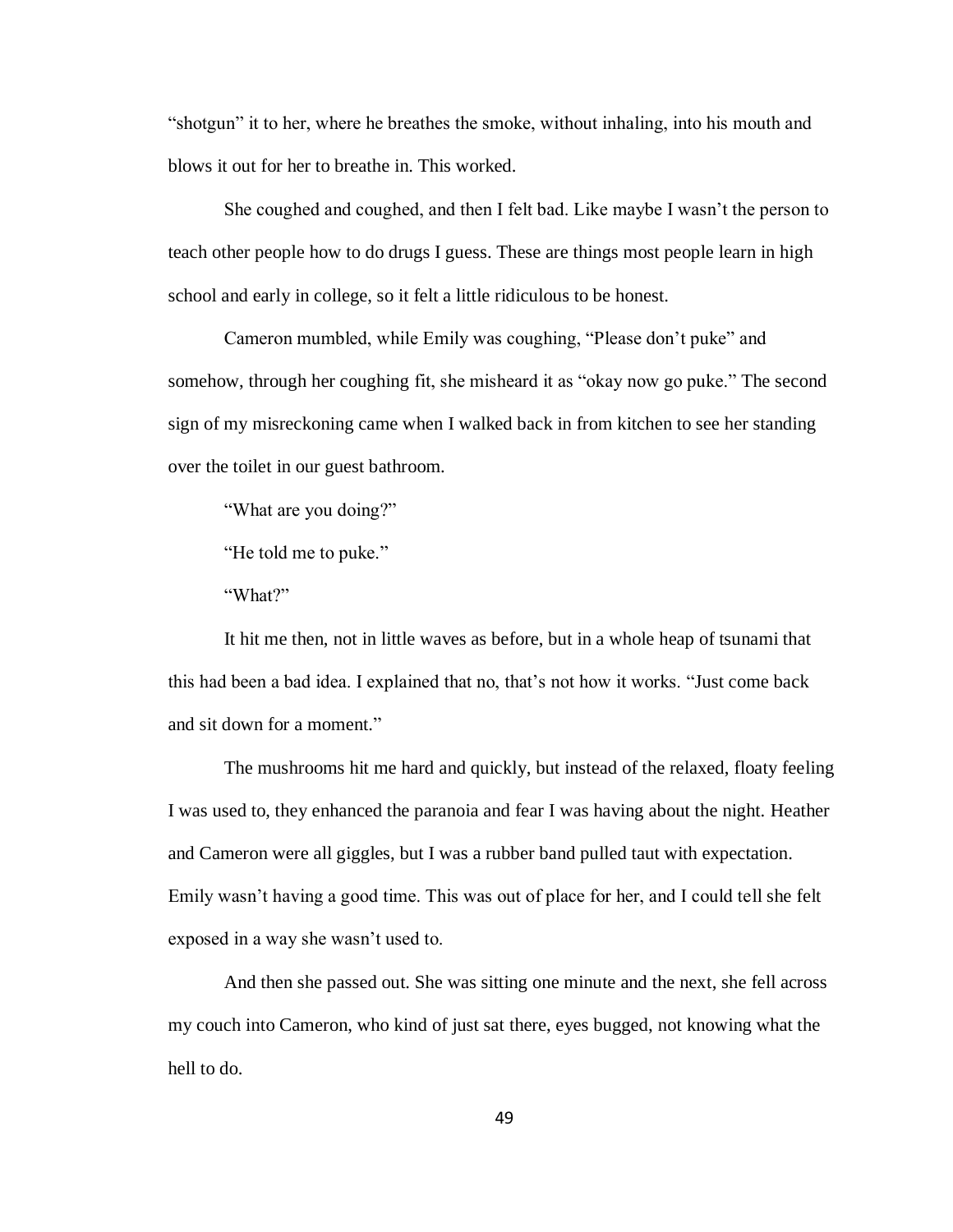"Fuck." I remember saying it and how much I felt the word, coming out from my center and over my tongue and hanging in the stuffy air.

Rick picked her up and laid her down, where she immediately came to, to my relief. She was kind of mumbling, repeatedly checking her pulse, as the rest of us tried quietly to figure how to handle this situation.

She took her hand and placed it out in front of her. Waving it back in forth, I'm sure following the trails her vision created. But then, I saw a look of fear in her eyes, the kind of look animals caught suddenly by light tend to give. She picked up her phone and began to call to people.

"We should probably take her phone," I said to anyone listening.

"Who's she talking to?" Heather's fuzzy voiced answered back.

"I think her mom," Cameron assessed.

"I don't remember how I got here," Heather laughed.

"What?" I asked. "I brought you here."

"No, no. Like I can't remember yesterday, or the day before."

"What?" I was still watching Emily talking hushed and hurriedly to someone on the other end of her cell.

"Holy shit, I can't remember the last two weeks! What is today?"

"I have parents," Cameron interrupted.

"What?" Heather and I were simultaneously confused.

"I just realized," he began, very seriously, "that I have siblings – people that look like me in the world – because I have parents."

"Oka-" and that's when I heard Emily's whispers.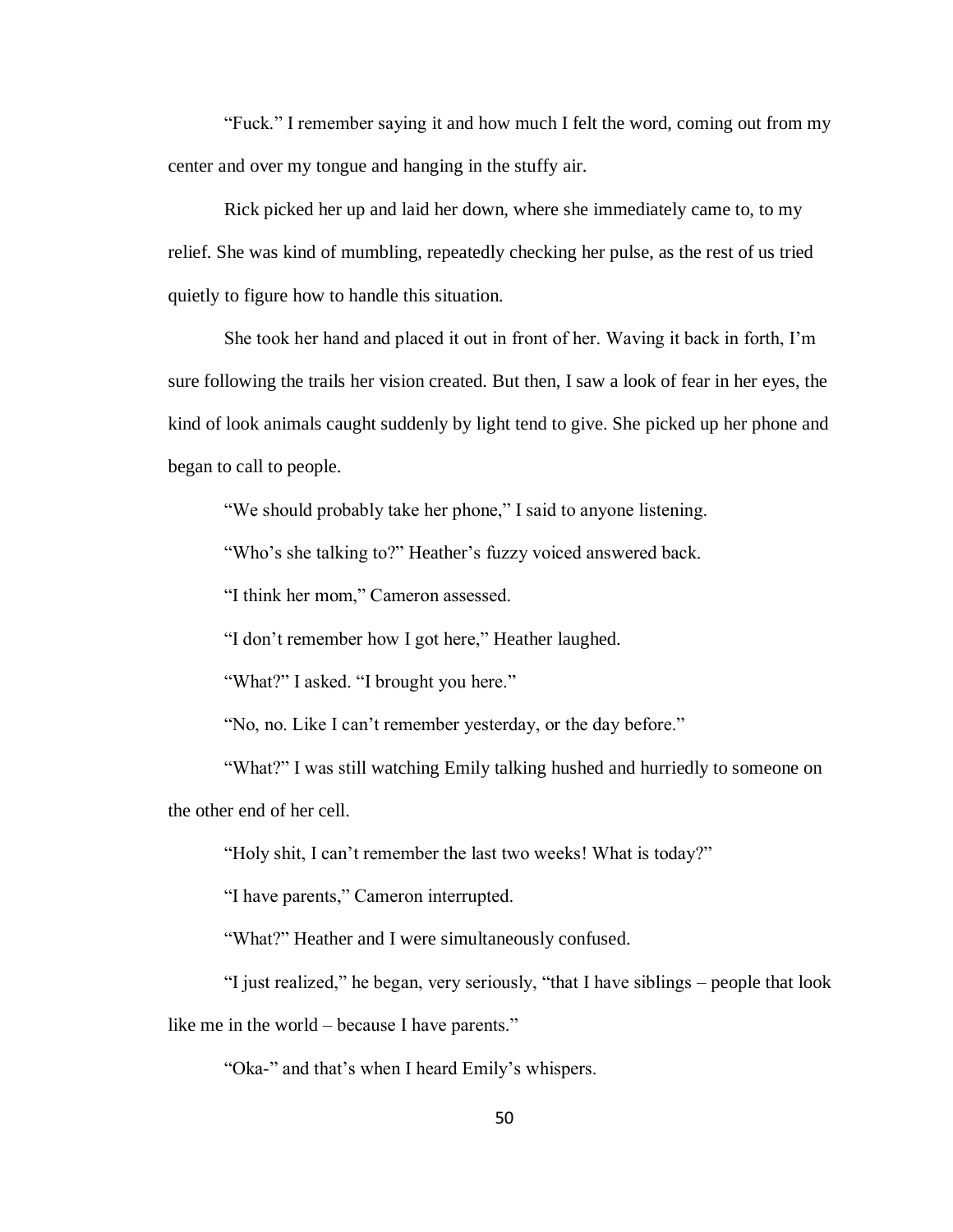Something about "Rick" and "Leslie" and "Cameron."

"Cameron, take her phone." The look on her face said panic, and I just knew she was calling someone in some position of authority – her mom or her dad, someone bound to call the cops.

"Huh?" he looked at her and then at me.

"Take her phone."

"Hey, can I see your phone for a minute?" he tried. But she flicked her hand in dismissal, and began talking in more hushed tones.

I was certain the cops would be there in less than an hour. I was in panic. I could not get caught. Everything would be ruined. I would lose my kids. Probably my place in the MFA program, at least in my head.

Rick looked at me, thinking as I was, and mouthed silently, "She's got to go."

We tried futilely to get her to give us the phone, but she would not relent.

Heather, Cameron, and I discussed who should drive.

"I can't. I'm way too high." Heather, who had just been wondering aloud what had happened to the last two weeks because she suddenly couldn't remember, wasn't wrong.

I tried to reason my way out of the inevitable. "Cameron brought her. He can take her, and then just go home. The night's fucked anyway."

Heather shook her head. "He's done just as much as me. If I can't drive, he can't drive."

And she was right, because earlier, he had been in pure wonderment about his existence, and those who look like him, in the world.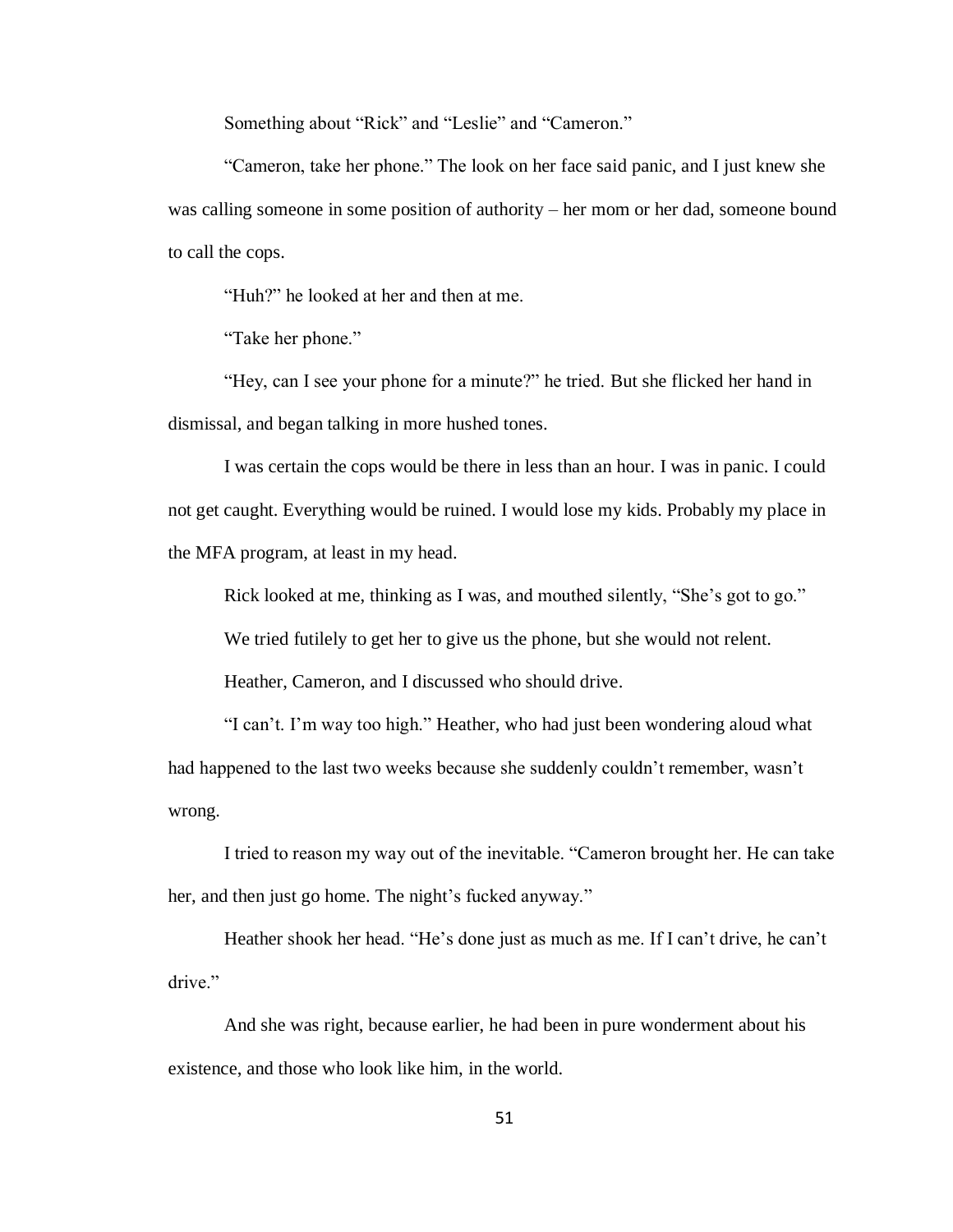I groaned a deep, unwilling groan.

"Okay, fine, but y'all are going with me." They nodded.

I went and sat next to her on the couch. "Hey, do you want to go home?" I asked as softly and nonthreateningly as I could. She nodded the nod of a little girl, no longer interested in the haunted house she begged to go to.

She stumble-walked, trembling from the cold feeling mushrooms can cause, to the car and would simply not stop calling people.

"Take her phone, Cameron." I was trying to control this situation in the only way I knew how. The logical side of me knew mushrooms and weed can't really hurt you, but if you don't know what you're doing, you can hurt yourself. We had to get her home where she would feel safe and not accidentally hurt herself. I couldn't be distracted by worrying about whatever she was saying and who she was saying it to on the phone. I was about to do something I never did – drive inebriated.

I drove into town, asking Heather repeatedly if she thought she could drive every time a car pulled behind me. Of course she couldn't. It was up to me to get us through this. Every pair of headlights glared like a cop's, and every car looked frightfully white, like the local cop cars. None of them were – all tricks of light and shadow. It was the longest drive ever.

When we got to her apartment building, she couldn't find her keys. Heather and I walked her up to the door where she could look under the light. She dug through her bag, then Heather, then me. No keys. In her long, tailored trench, it must have looked like me and Heather were robbing her. I had on a characteristically unfashionable t-shirt and jeans. Heather was in a hoodie and yoga pants. The scene was definitely suspect.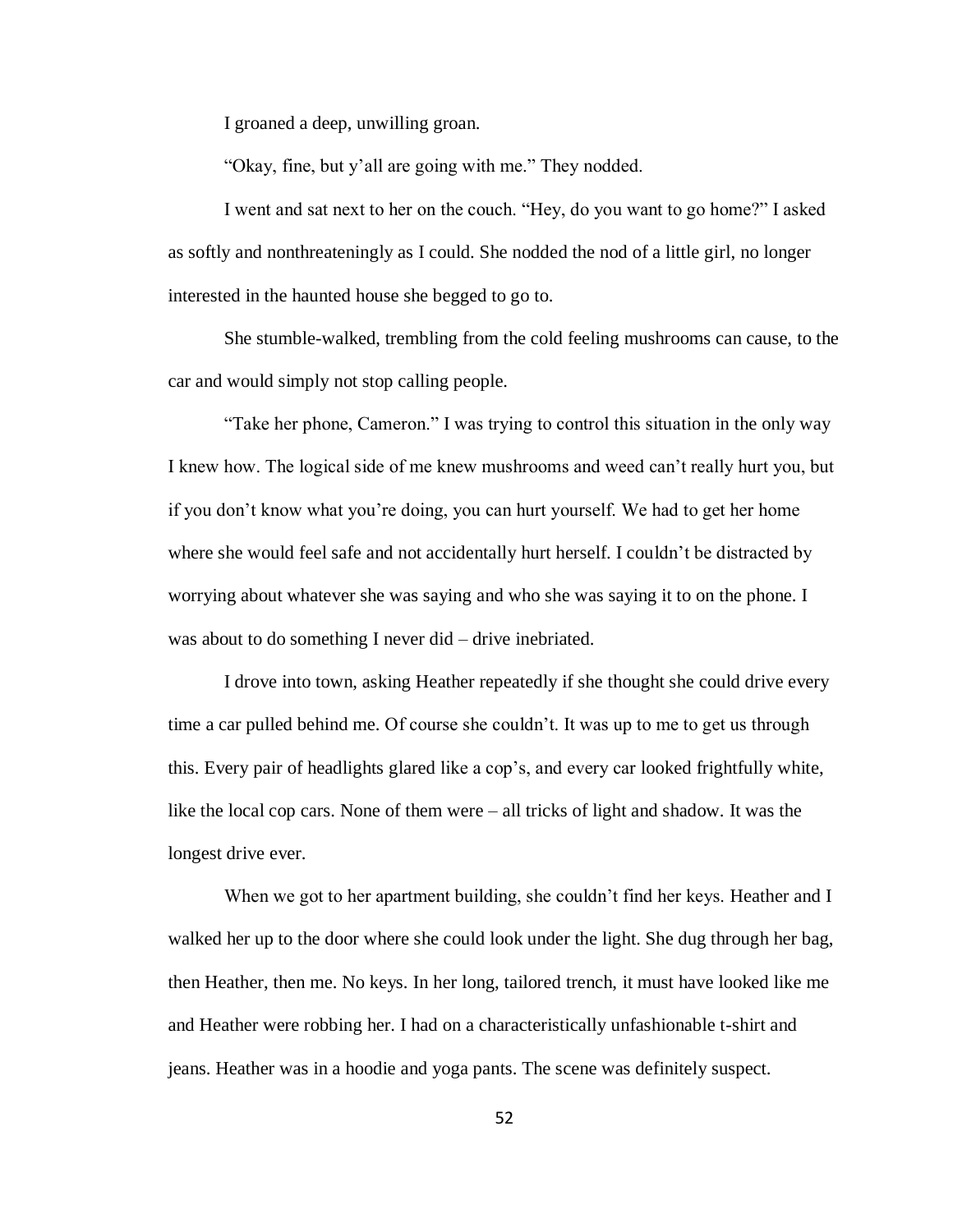Emily was starting to panic.

"Hey, hey, look at me. Right here." I put my hands on her shoulders, making eye contact. "Could they be in your pockets?"

She began to feel through her pockets, saying "no" but feeling anyway. I could see the "a-ha" in her eyes when her fingers brushed them. We walked her up and into the elevator, certain that every person we met was on to us. Finally, we got to her apartment and opened the door. She pointed us to which room was hers. She crawled into her bed, apologizing for not making it that morning and the two pieces of laundry on the floor. We put her phone on one side of the room and her keys on the other then told her to stay put until the fog wore off. She nodded. We felt better. And the drive back wasn't anywhere near as nerve-racking.

But when we got back, the mood of the night was off. We were all adrenalinesoaked and paranoid. Rick went to bed. Heather followed. It had become no big deal, as close as Heather and I were, for her to sleep in my king size bed, whether I or Rick was in it or not. I stayed up and talked out my paranoia with Cameron. He, being the ever-dutiful friend, nodded and listened, for hours. Until the high and the bad feelings were gone.

I was so worried she would feel betrayed by me. As though I had told her something would be fun and it wasn't. I felt wrong and guilty.

Heather woke up and left. Rick woke up and then went back to bed. Cameron eventually left. But I couldn't sleep, too worried about Emily and what she would think of me come Monday when we had class together.

My phone dinged. I looked at the message.

"Hey, so me and Rick fucked again. Please don't be mad." Heather.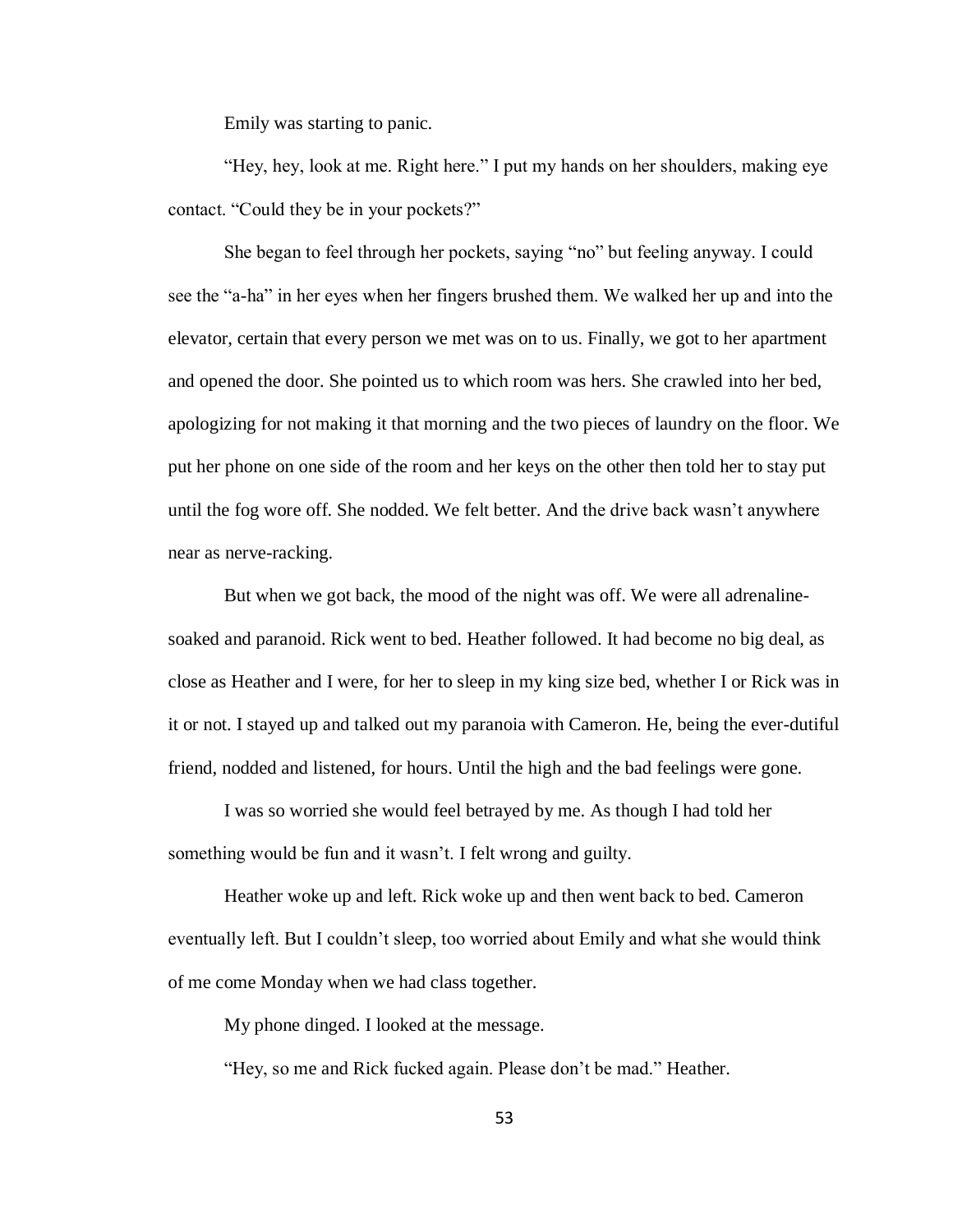I wasn't mad. I wasn't anything. I didn't have the intellect at that point to process any sort of feeling. I lay down next to Rick and watched the ceiling fan make its rounds.

Naturally, the train that hits you is never the one you see coming. That's how useless worry is. If you worry about something, it's on your radar. You are aware, and therefore begin to take preventative measures. And when you find yourself on the tracks, as I did when he said I'm sorry, you will ask yourself the million ways you didn't see it coming.

I managed to stutter out "how" which he obliged as a legitimate question. It wasn't.

"I was high and pretty drunk. She came in here and she was next to me, against me,"

I looked at the text message on my phone again. Remnants of the train.

*Hey, so me and Rick fucked again last night. Please don't be mad.*

She had spent the night. She had come out of my bedroom to tell me bye before she went to visit her fiancé in jail. Trust me, she can pick them. Apparently, I can, too. He had come out at the same time. That should have been my first sign, right? How did I miss this?

"I'm sorry," Rick said the words as if he had broken a jar of jelly on our counter or bumped into me in the narrow hall of our home.

The phrase sounded like something out of Wonderland. Like an unbirthday. Or offensive white roses. I shook my head because I was so certain I did not hear him correctly. He repeated it, with added detail.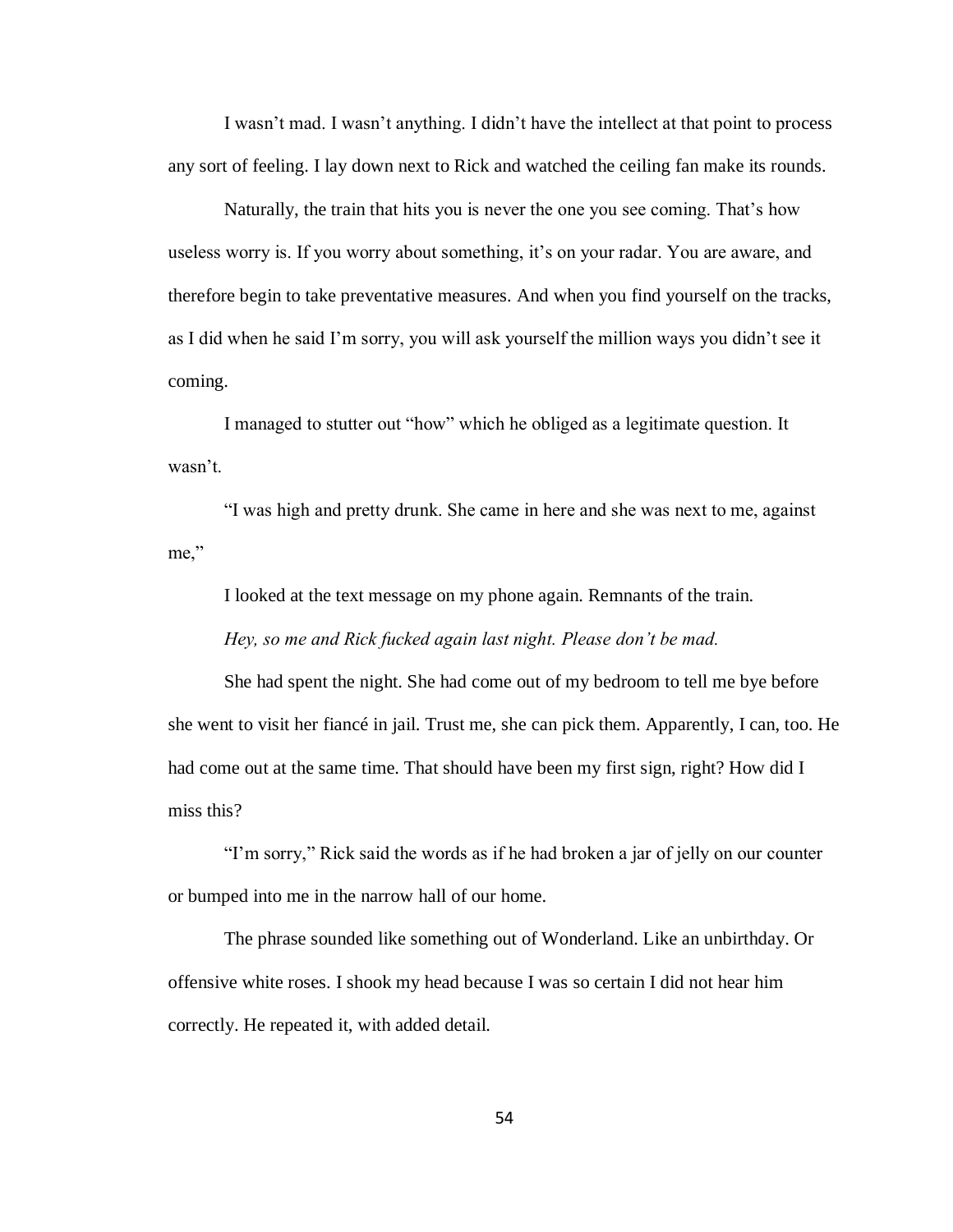"I'm sorry. And if you want me to leave, I'll go right now. Just tell me whatever I can do to make this better."

A sensation ran wild like static electricity over my skin. What was this topsy turvy world I was then occupying? He was sorry? He was rarely sorry, for anything, and never before I say it first. Not even once.

I can't tell you how many times she had shared a bed, but not bodies, with me or him or both of us since the night I was right about Heather not betraying me. But it had happened enough that the first time felt like a planetary alignment rather than an inevitability.

"But I didn't say it was okay. I wasn't there. How did you think this was okay?"

"I wasn't thinking. I was really fucked up."

"Yeah,"

"What can I do?"

And, what can someone do to help someone else who just got smacked in the face with their own pie? Was this my fault? Did I have a right to be mad? They both seemed to think I did. Didn't I cause this in a way? How much time must pass before explicit permission can no longer be misconstrued into implicit?

But just by him saying I'm sorry, I felt validated. He was never sorry, for anything. Except this. Except now. Birds now crawl. Snakes fly. And dogs have tea and rabbits can tell time. Because everything I knew was wrong.

I distanced myself. From her. From him. I was mad, but I did not feel justified in my mad-ness. And not far enough to dissolve these relationships, just far enough to protect them from the unchecked anger.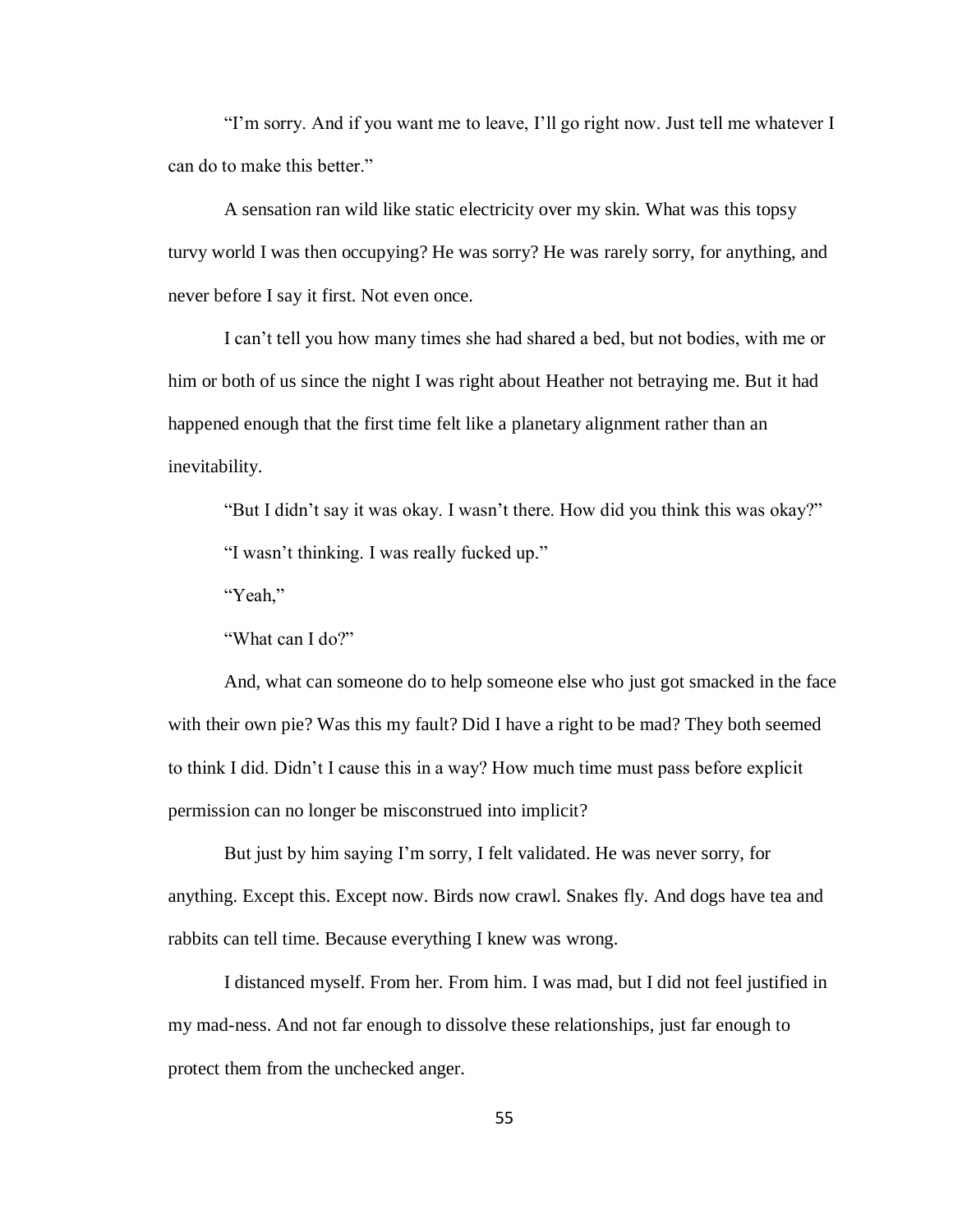I wrote out the anger. I sung out the anger in my car – on the way to the grocery store, to school, to pick up my kids. But I did not get angry, with anyone. I kept to myself until I was no longer angry. Still, a scorched resentment lingered.

I had wanted to fuck her. That was the problem. Not them fucking, but my not fucking.

Jacob did eventually get out of jail, and though she had sworn she was done, it wasn't long until she was visiting him at his mom's where he was staying. I heard the first night she went to see him, she brought "a gift" – another girl to share bodies with. Was she mimicking me? I was jealous.

Rick was done with her, after sensing my quiet anger and her returning to his brother. But I wasn't. I kept clinging to our friendship. I still wanted her. We were riding in the car on a random day, when the whole situation got the better of me.

"Why Rick? Why Jacob? Why all of this? You kissed me, so many times, but never anything more. Why?"

She laughed, not maliciously, but in a soft condescension. "You want me to fuck you?"

"Yes."

"I'll fuck you," but it was only words. Nothing came of it.

Until her relationship with Jacob began its inevitable spiral down. He hit her. I begged her to leave him. He offered her meth, and she had acquiesced. I knew my continued friendship had become a way of enabling.

It was a Wednesday when she called me crying.

"Come get me." This had become a pattern. One I never objected to.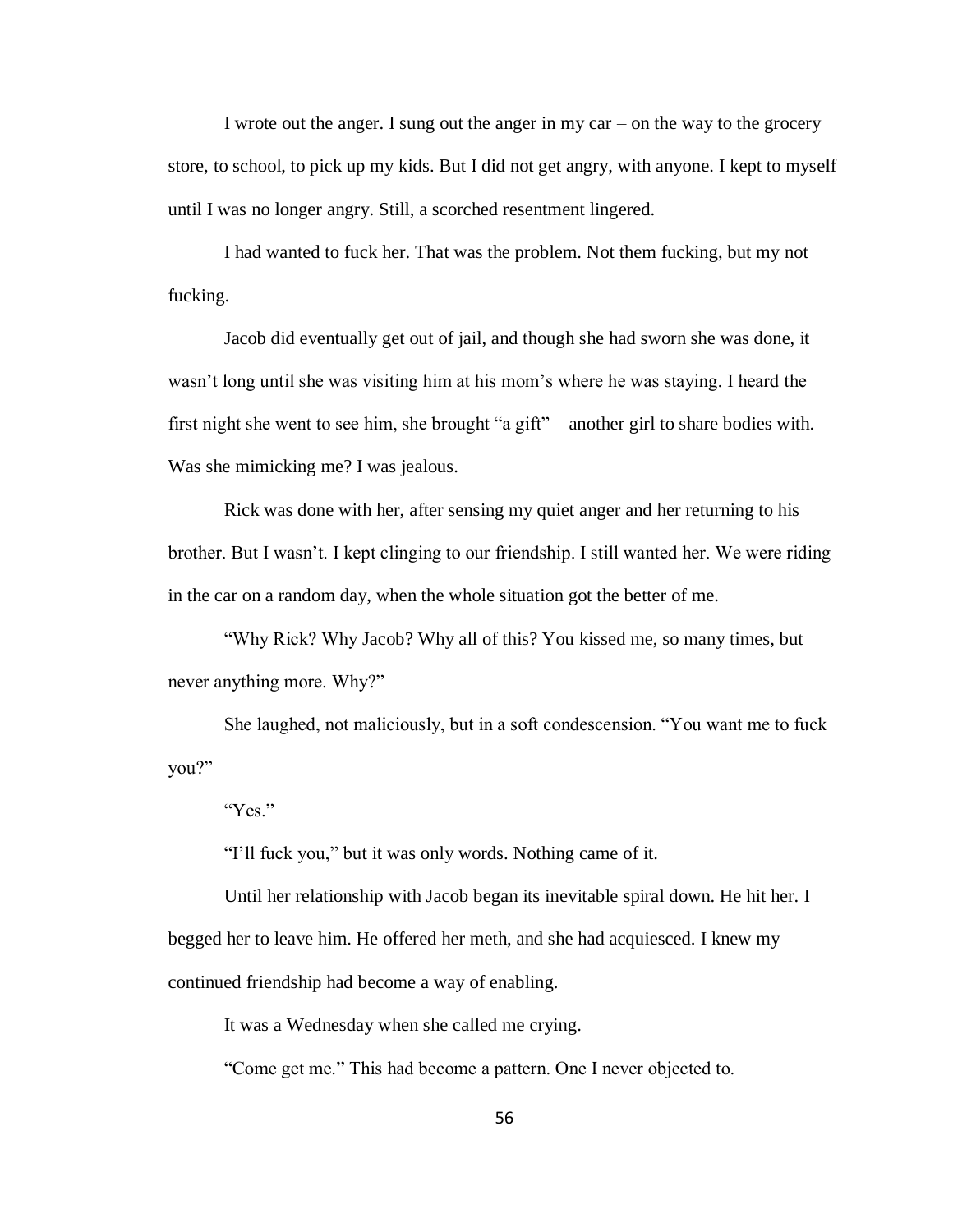I got her in my car and took her to the gym with me. I had started swimming – several laps at a time – to get healthier, stronger, to meditate in the repetitiveness required to remind me to come up for air. To not drown in my own life.

She sat with her feet in the water, and each time I turned on the lap back, I would see her waiting. Why would she be his and not mine?

Back in the car, she confessed why she had called.

"He did something horrible, Leslie,"

And I didn't say it, but of course he did. He was unnerving sober, but he was walking terror when he was on drugs. I waited for her to tell me, not wanting to pressure her to divulge.

"He forced himself on me. He pushed me down and he crawled on top. I said no. But he didn't listen." She squeezed back tears in her lids as she spoke.

I wanted to kill him.

"You don't have to ever go back, if you don't want to, Heather. You can stay with me. Or we can find you somewhere else."

She asked to go back to my place, just for a bit.

"Oh, and I have to tell you something else." I looked at her, again waiting. "I'm really fucked up right now. I know I shouldn't have, but I've been doing meth with him the past couple of days. Please don't be mad."

Well, I could act like I wasn't mad. I had that down.

Back at my house, we lay on our backs in my bed together. Her high, and me angry.

"Hey," she rolled over to face me.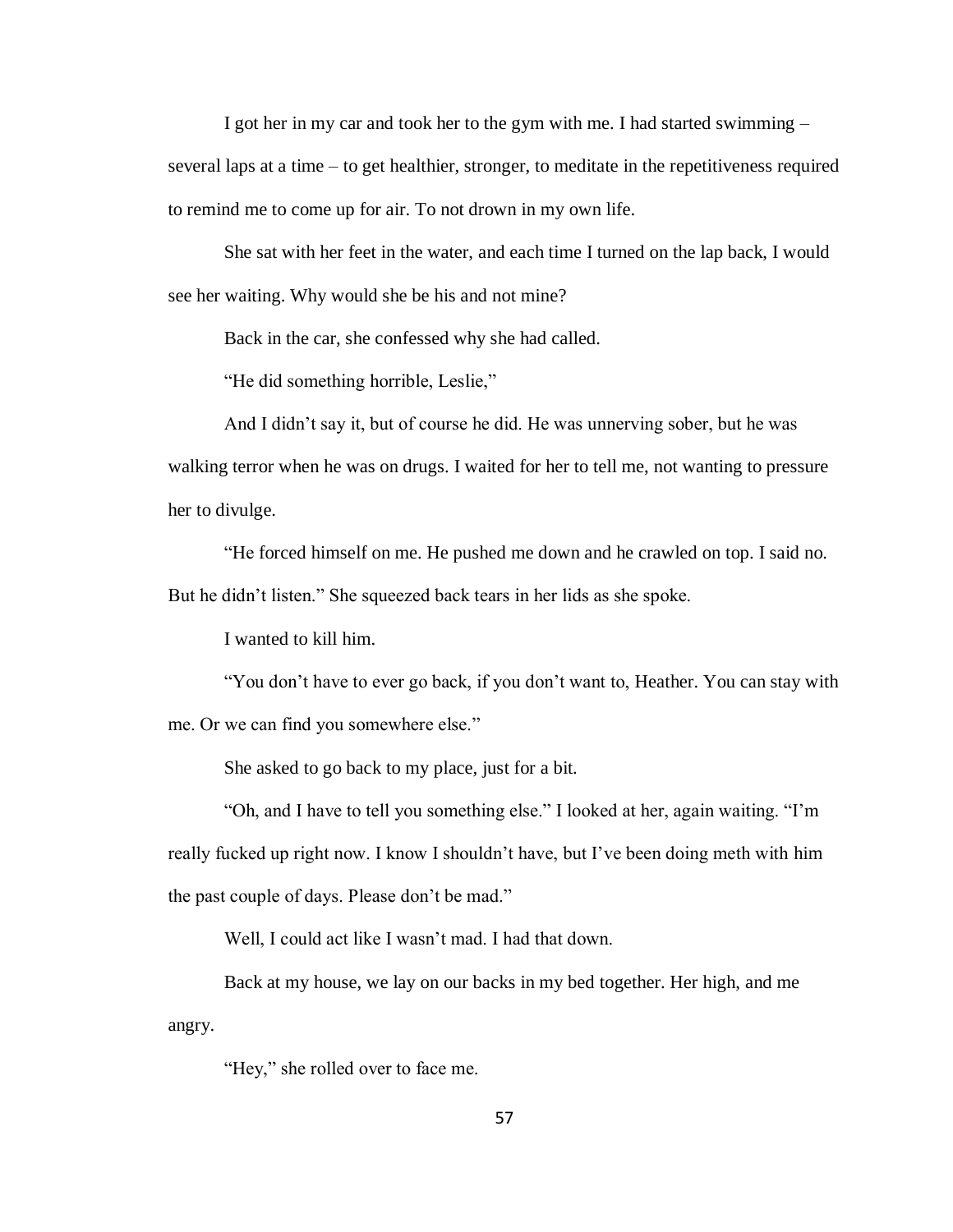"What?"

"What about that toy?"

"Oh." I had told her about a sex toy I had that could be controlled from a cell phone. Another moment where I was an unintended salesperson. "What about it?"

"Can we try it?"

And my pulse shook my brain.

"Yeah. Yeah! I mean, are you sure? I mean, what happened, with Jacob, this morning?"

"Just go get it."

I unclipped the little blue silicone "C" from its case on my bathroom vanity and brought it back to the bed. She kicked off her shorts and slipped under the covers. I handed it to her not wanting to be too forward. She slipped it in out of sight.

"Turn it on." I opened the app on my phone and press the power icon with my thumb. She closed her eyes for a long second, between her legs buzzing. "Show me how it works."

I leaned close to her.

"This," I showed her the screen of blue waves pulsing, electronic oceans of friction, "is the setting I like to use."

And she made a low, soft sound.

"Another?"

"This," I showed her the screen of orange rectangle longitudes, competing bars of ascent and descent, "is one that's a bit harder."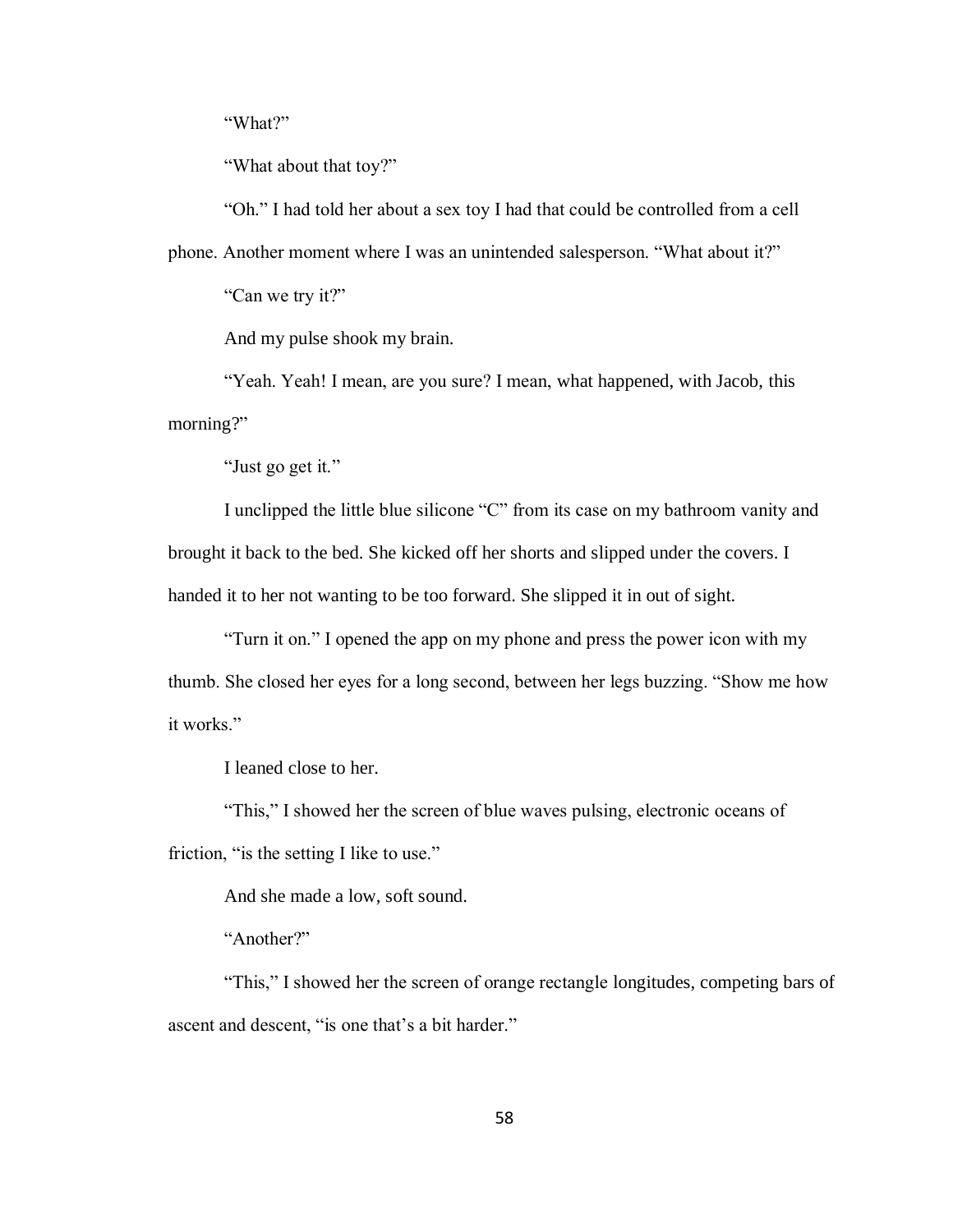Her hips arched and tightened. Her low sounds got louder but not higher. She closed her eyes again.

"What . . ." she stopped with a catch in her breath, "about the next one?"

"This," I showed her my thumb and forefinger, simultaneously creating pink circles on the black screen, trails winding behind the places where my finger had already passed then coming back again with the circular return of my finger, "is when I control it."

"There." Her sounds now pitched and fell, her back arched, her knees shaking, fingers curled up in my sheets, next to her, next to me. "Don't stop."

And I didn't. I rubbed the screen in labyrinths as the sweat from her knees pooled on the sheet next to my hand.

She gasped and groaned and shook and arched.

I kept a perfect rhythm with both fingers on the screen. Until she came in my bed, next to me, under my hand, but not under my hand. Under my hand but removed. But still my hand. I wanted to touch her more, but I didn't. I just watched, feeling privileged to do so. I've never been more turned on in my life. I desired her. I wanted her.

But it isn't until days later when she is sitting next to me in my car, wrist bleeding, crying, strobes flashing, that I realize I loved her, too.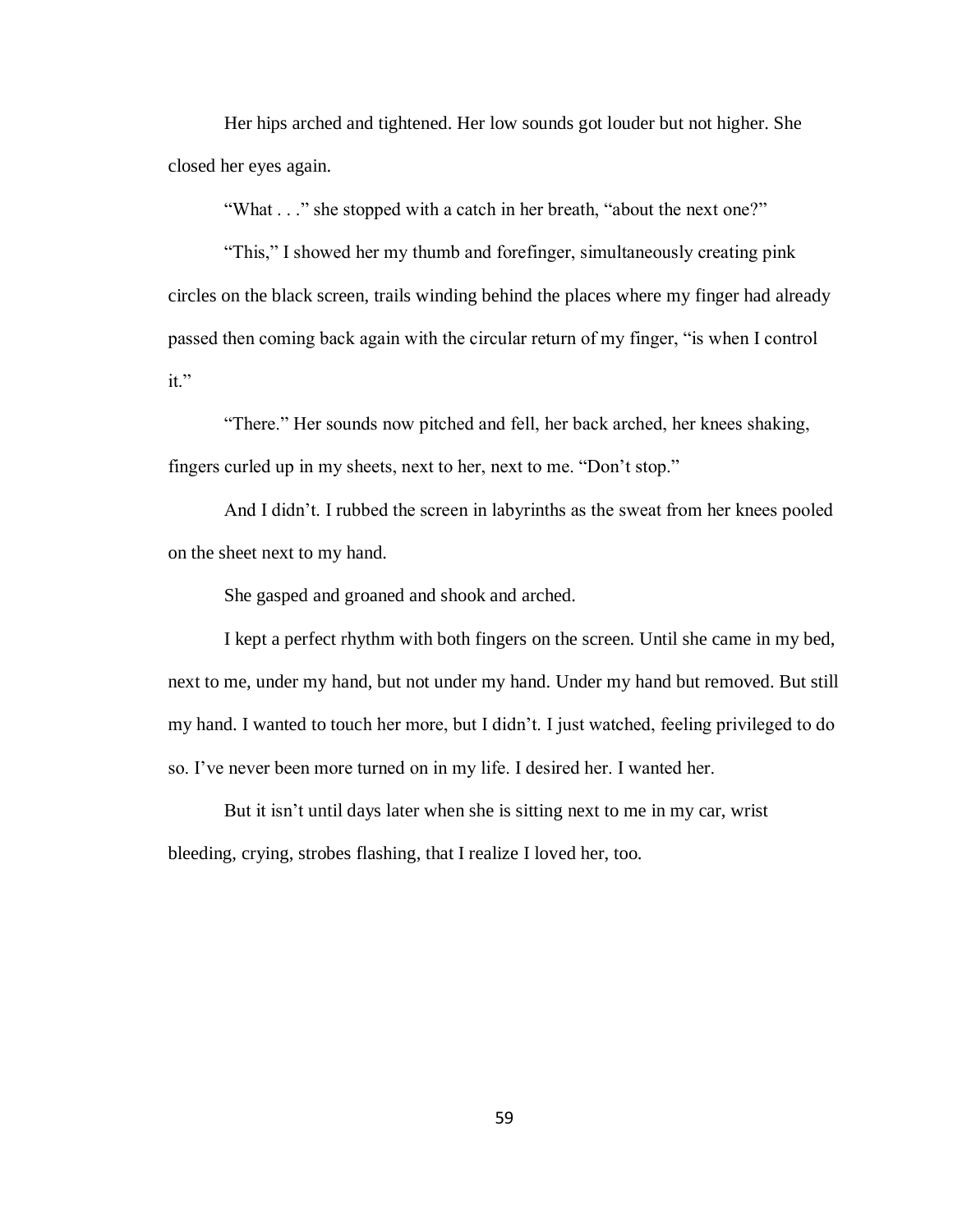## Old Salt

"I love honor and obey I do love honor and obey I do." – Gertrude Stein, "Sacred Emily"

I don't know what I expected marriage to be. I never thought about it. I just thought I wanted to be married. That was all the thought I put into it

I loved fairy tales as a child. More than anything. *Charlotte's Web* was great, don't get me wrong. But give me *Cinderella* any day. Prince Charming chasing her down with that slipper. Don't tell me you don't want someone to chase you like that. To save you from your wretched day to day. To hold you after midnight, when the carriage is a pumpkin again and the horses become mice. And he loves you anyway. I can believe many things, because truth exists in a sort of multiverse way, as each person's reality is slightly different from another's. But I will never believe that everyone doesn't desire to be loved in such a way. Raw and unapologetically. It was all I ever wanted.

And maybe it was my childhood that set me up for this. I *did* have the wicked stepmother and two stepsisters. They forced me to clean. What are we if not the stories we tell ourselves?

There's a story I have told myself about marriage, my marriage. I don't know what's true, I just know what has happened up until this point.

*I didn't want to come today. Told him I wasn't going to. I dust the lint off his shoulder before we walk in. There aren't many people here yet, and I'm not sure where to sit anyway, so I follow Rick.*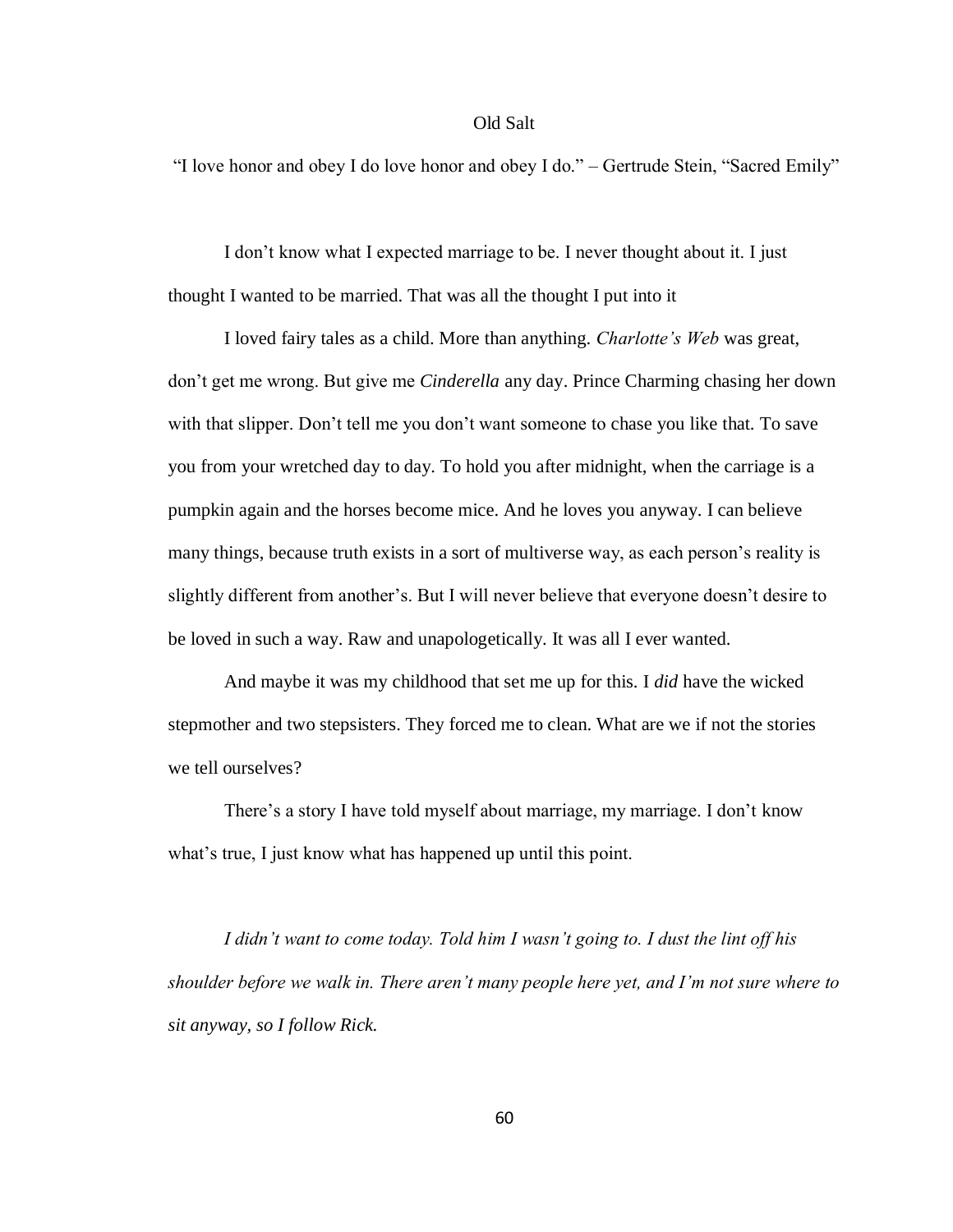*He is looking for the bride. We walk through a room that is wrapped, draped, swaddled in fake flowers, chiffon, and burlap into another room with a sink and a fridge, and a whole lot of King's Hawaiian rolls on the counter. A round woman and thin man, both well past 60, are arranging the rolls and other things, like plastic cups.*

*Unsure of where to go, Rick addresses the kitchen room but no one in particular, "They told me to be here at two. Is that right? Are they here?"* 

*The short, dumpy woman with a noticeable limp tries to conceal the involuntary rolling of her eyes. I try not to giggle. I feel this woman's frustration, I do. Instead, her tall, white-haired husband answers, "Yeah, they're here," but he gives no indication of where.* 

*We walk back into the decorated room.*

*"Who were they?" I'm curious, but I don't care.*

*"His parents."*

*"They don't seem too happy. I mean, she's wearing white. Only the bride is supposed to wear white."* 

*"I don't think they are." Rick reaches for a random door, and I feel my entire*  body tense up, because you don't go around opening doors at a wedding venue without *knocking. But he opens it cautiously, hears the bride's voice telling him to come in, and he disappears. I don't follow. This is all a little heady for me, anyway.*

*I find a chair next to a white draped table and have a seat. The sound techs, who are probably just someone's cousins with a computer, are running through the music playlist. There's white cake with yellow flowers, wrapped in burlap. A wood pallet, stood up on its end, with a sign that reads, "Love is patient – Love is kind – Love Never Fails."*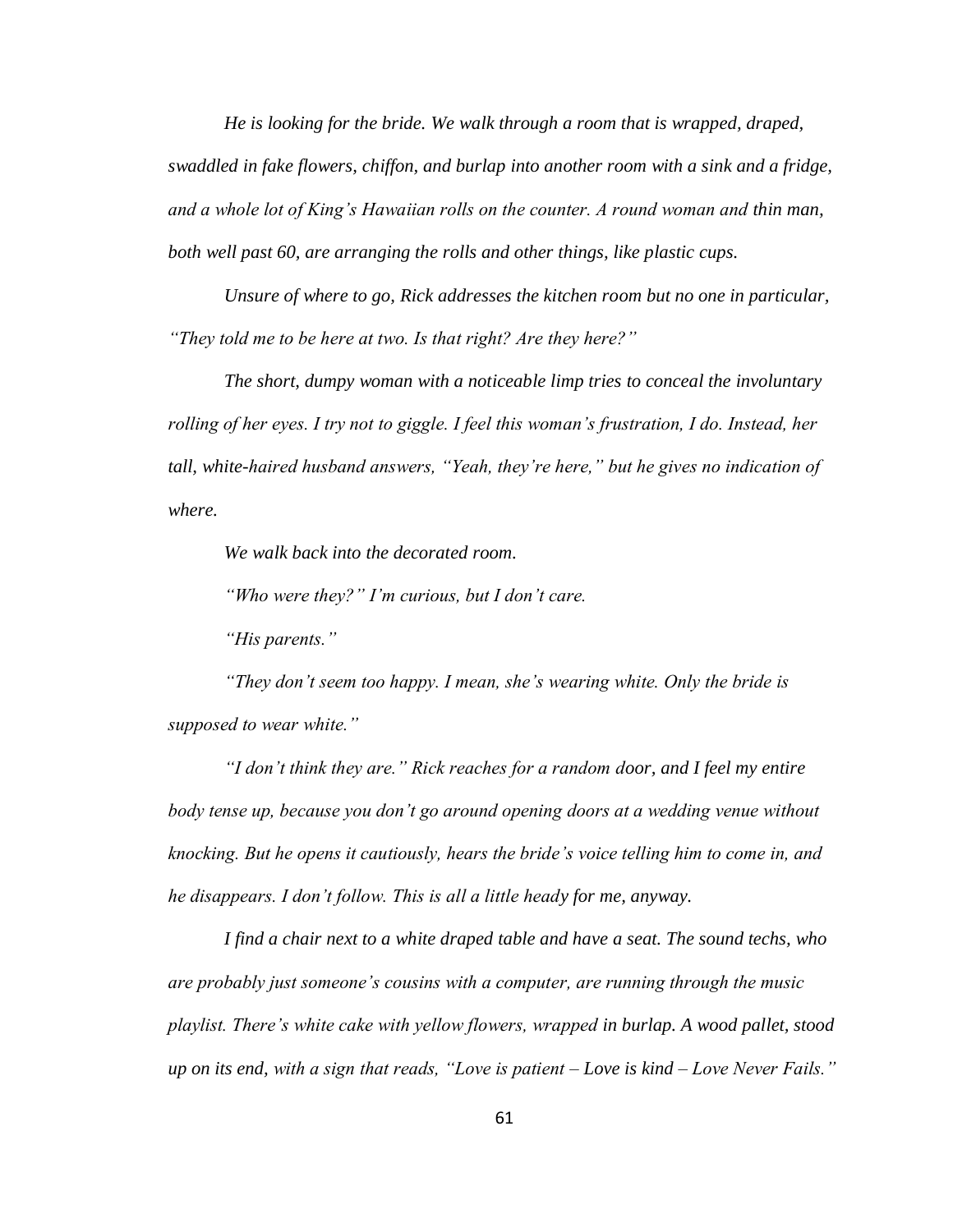*In the middle of the table I sit down at rests a fishbowl filled with water and bits of driftwood. A fishing bobber peaks above the top, and in the magnification of the water, two circle hooks have been attached with fishing line in the shape of a heart. The cynic in me snorts.*

*Rick reappears from the mystery door, the little book which he wrote the ceremony in tucked under his arm. He looks good. He's being doing the Keto diet, and in his button down and khakis, I figure I could have done much worse. How do men look better with age? It isn't fair.* 

*"Can you transcribe this more neatly?"*

*I sigh. "I guess," and I flip through the pages of what is not a notebook at all, but rather a day planner where he has written only in the notes portion. The ceremony is nine pages long.* 

*"This is long,"*

*"Then just don't." He closes it and sets on the table. Mariah Carey croons from the speakers, something about forever.*

*I look around and sigh again. "I wish I wasn't so jaded."*

*"What? Why?"*

*"I just wish I could get behind all of this. Believe in it, still, I mean."*

*Now he sighs. "I'm sorry for my part in you not believing anymore…"*

*I hold up my hand to stop him there. Tears bead up under my lids. "Don't. Don't say anything emotional right now." I blink back the tears. I can't cry here, not as more people are walking in.*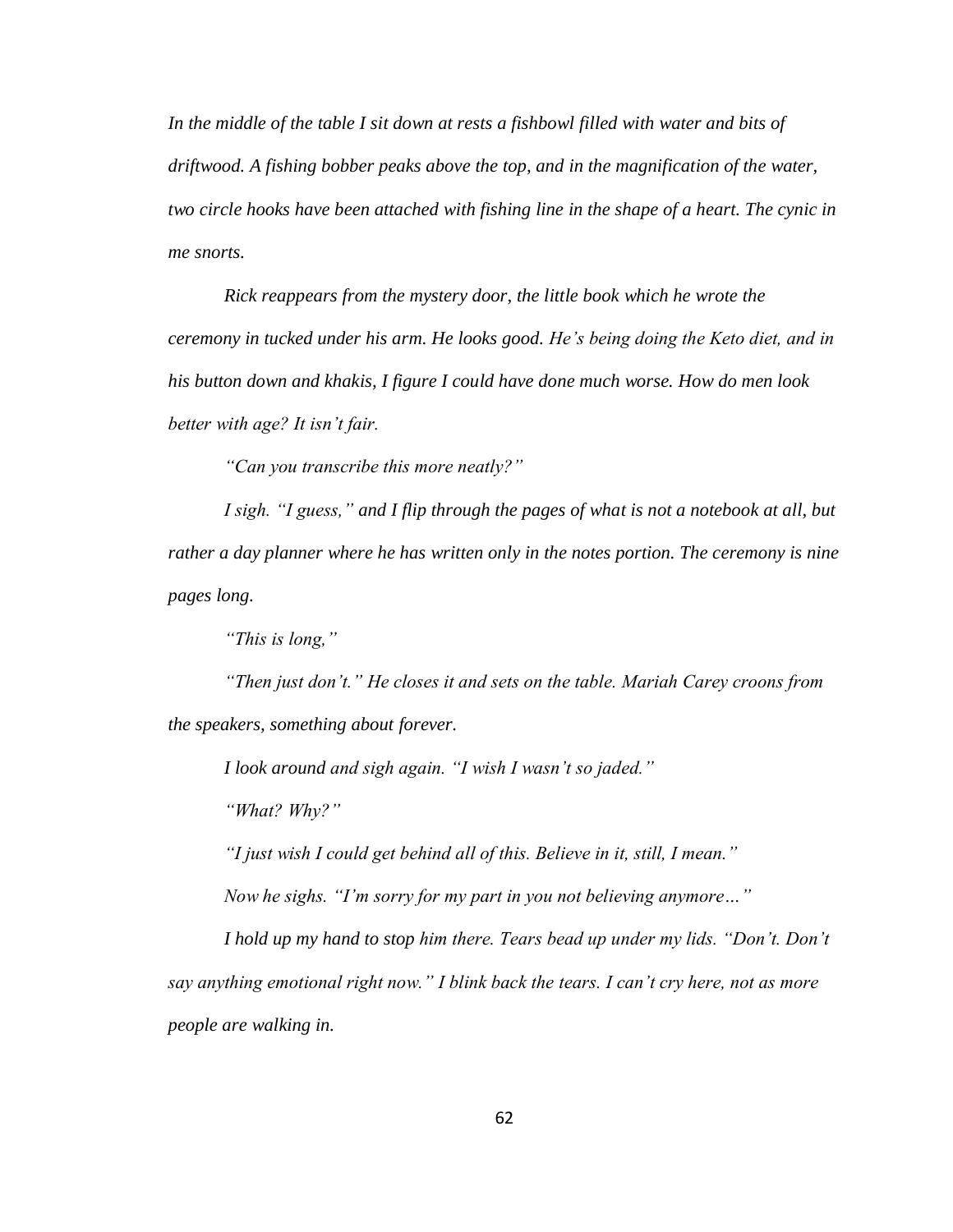I twist the shiny stem between my first finger and thumb. It isn't hard like you would think, gold-glazed with who knows what kind of chemical. I can still see the veins in the leaves and petals, traces of a life that once was, from the moment the rose was dipped into whatever magic concoction preserved it forever. The gilded edges catch the sunlight beaming through the picture window in my living room, glinting refracted light onto the bramble colored walls. Advertised as, "A flower that never dies."

I knew what he was getting me for Valentine's Day long before I got it. He was apologetic and feeling a visceral need to hang on to something he might lose. He slept with another woman in our bed. I had let him before but I was there. Wild night, I guess.

One night lying in bed and paranoid that this wasn't the first time, I pulled out his phone while he snored un-rhythmically, and proceeded to go through any app that might hold some granule of truth that might make me feel like I knew who he really was. He was not who I thought, or he would have never done it. So who was he, really? Somewhere, in his phone, there was an answer, I was sure. My finger tapped the browsing history. An unfamiliar website was near the top: ihatestevensinger.com. I hit the link. A rainbow array of 24 karat dipped roses filled the screen. The petals and leaves clear glazed to show the color, the stem and edges gilded like the finest Buddhist tapestry. This must be his big surprise.

I didn't let him know that I knew. And when it came via parcel service the day before Valentine's Day, I made sure my eyes were wide and my smile excited as to not ruin the moment for him. He held the long box between his large hands.

"Do you want it now, or do you want to wait until tomorrow to open it?"

63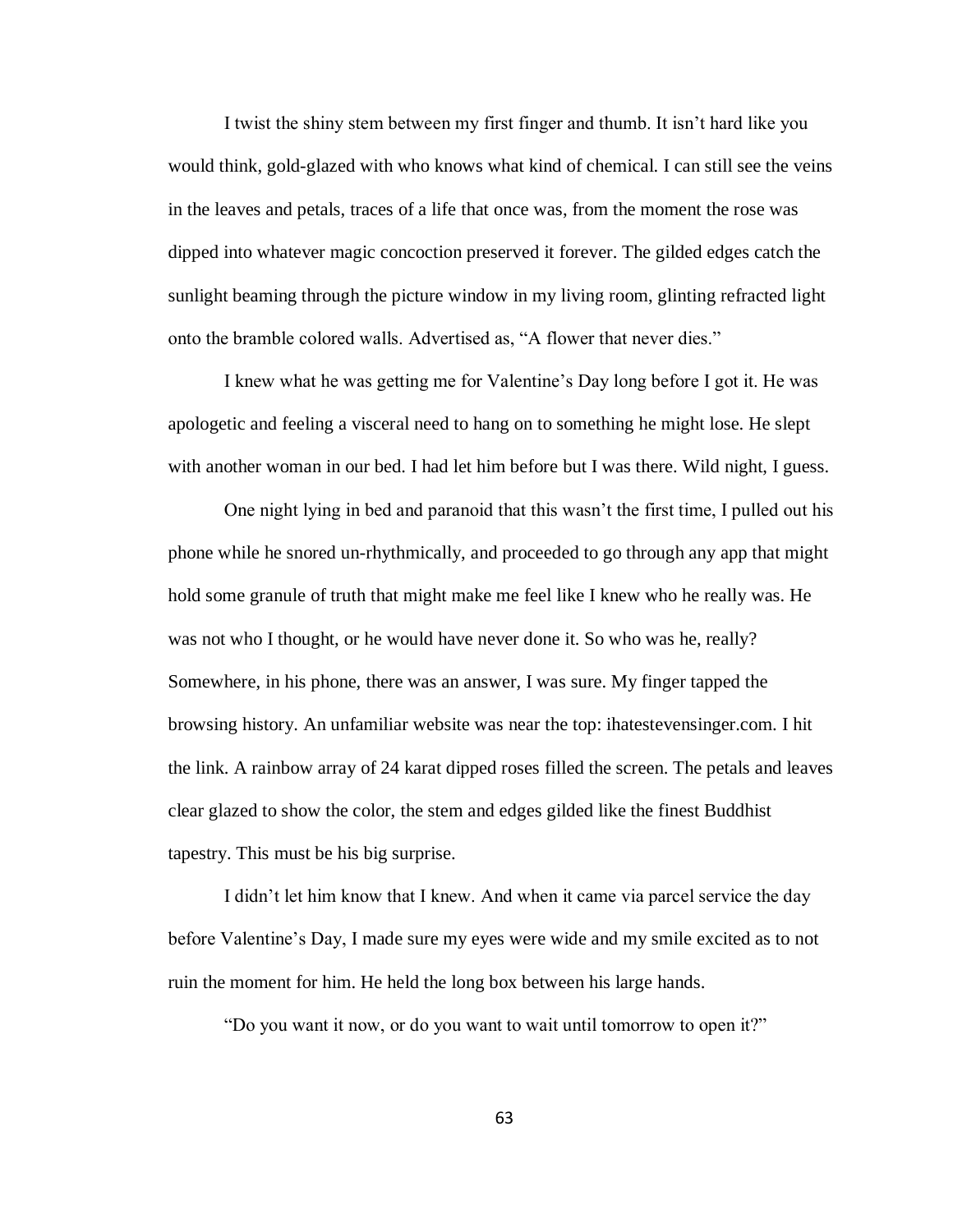"Now, of course," I lied, hoping my eyes didn't give me away. I won't be the one to pretend we aren't both liars.

His strong jaw widened to accommodate his wide, toothy grin. How was he so excited to give me this gift?

"Oh my gosh, it's beautiful," I told him, and it was. The macabre of a life cycle frozen at its peak, forever remaining as lovely as it could ever possibly be. A moment captured, enclosed in soft metal.

Behind my performance, my heart fell. I don't want to say it was a disingenuous moment. I'm sure he felt happy to give it to me. Happier still that I thought it was gorgeous. But inside, I wanted to scream at him. Throw the rose at him. Crush it up into little pieces in front of his face. I still felt like I wasn't enough, every time I went and lay in our bed. Every time I caught him glancing in any random woman's direction. Every time his phone buzzed. Every time he spoke and the demons in my brain slithered their tongues into the synapses and convinced me his words were lies.

He would kiss me bye and stroke my hair in the mornings, and each afternoon he would greet me with a smile. He even actually started cooking dinners for me. Before all of this, he would wake me up screaming he couldn't find his keys because of all the clutter. He would come home and zone out into his phone. He would lock himself in the bathroom for almost an hour at a time. For the months after, each morning I would lie in bed and consider what made him change so drastically. I would watch the fan spin around, keeping my eye on one blade and consider what would happen if one day one of those blades decided it wanted to move in the opposite direction. I would stay there, considering my options. Leave, and take my pride with me in a suitcase to my mom's

64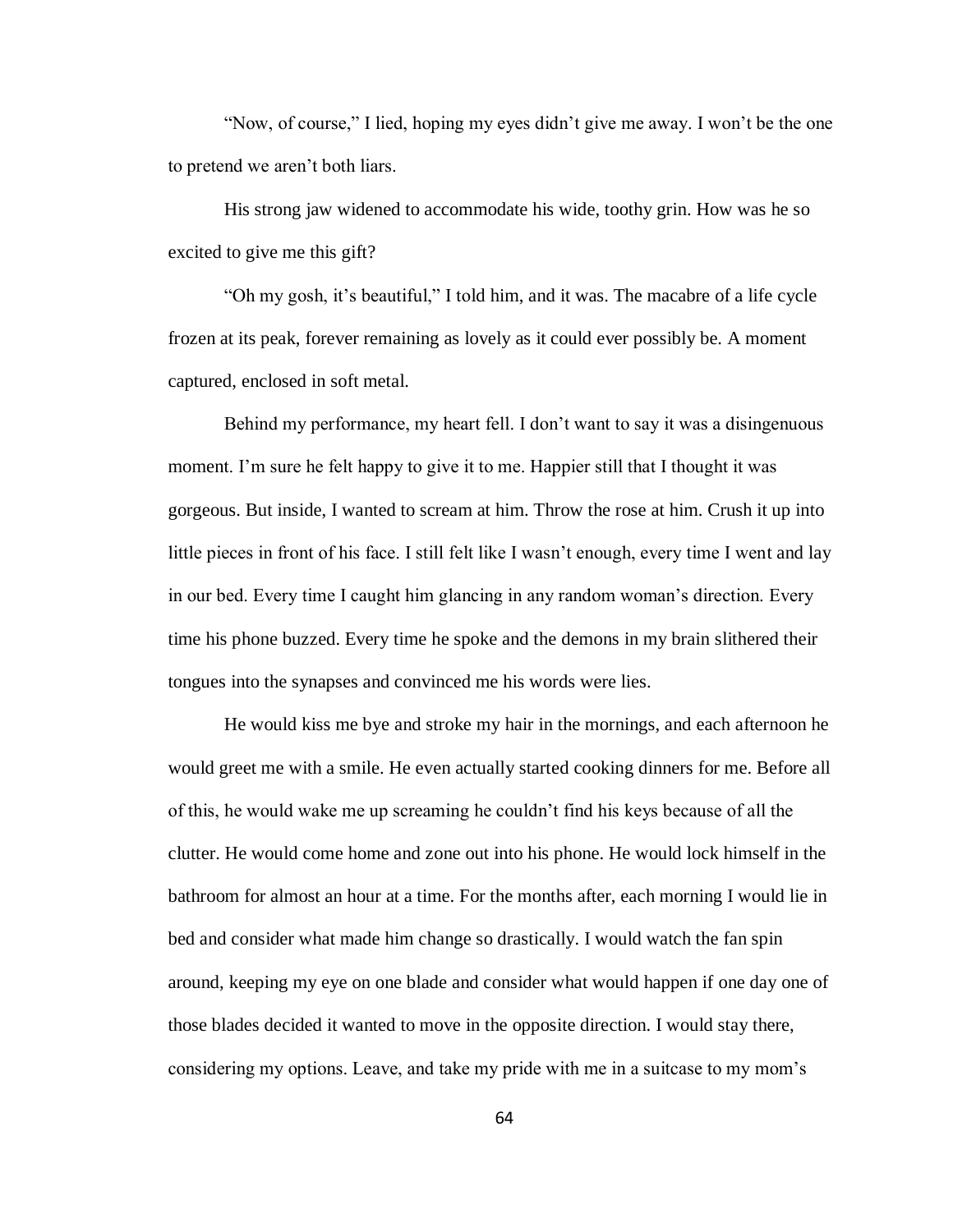where I could start over like I was twenty again. Scream at him. Make him feel terrible. Make him feel like he wasn't enough. Make him feel like he never would be. The way I let him make me feel now. Stay. Tuck my chin down, bite my tongue, grin and bear it. This certainly wasn't the first time he had lied.

Once, he drove my car into town. He came back with the passenger side window busted clean out.

"What happened?!"

"Eh, some kids throwing rocks on the corner," and as the words spilled out across the tip of his tongue, I already knew what happened. He was throwing bottles at road signs. He rolled down the back one instead of the front, and not realizing it, chucked the bottle. The glass shattered. Tired, and knowing he lied because he didn't want to fight, I let it go until the next day. There were other lies, too.

Turns out, that night he had been drinking. I found this out a month or so later, during a procrastinated fight about the window, while we were sweeping the glass out the driveway that had fallen out when he replaced it. He grew up under the guidance of a man who drank and kept secrets. My husband had been drinking the night he cheated on me. I'm still not sure "cheated" is the right word.

I could stay. Maybe something magical did happen when he was between her thighs and he suddenly realized all he had to lose. I could stay. Small price to pay, really, for appreciation. Maybe, after this, he wouldn't lie anymore. At least, I hoped.

But on this day, today, summer blows in a warm southern breeze and I turn the rose in my hand. My own lie, preserved perfectly, forever to remind me I am no better than him. The apologies eventually stopped, and his expectant smile each morning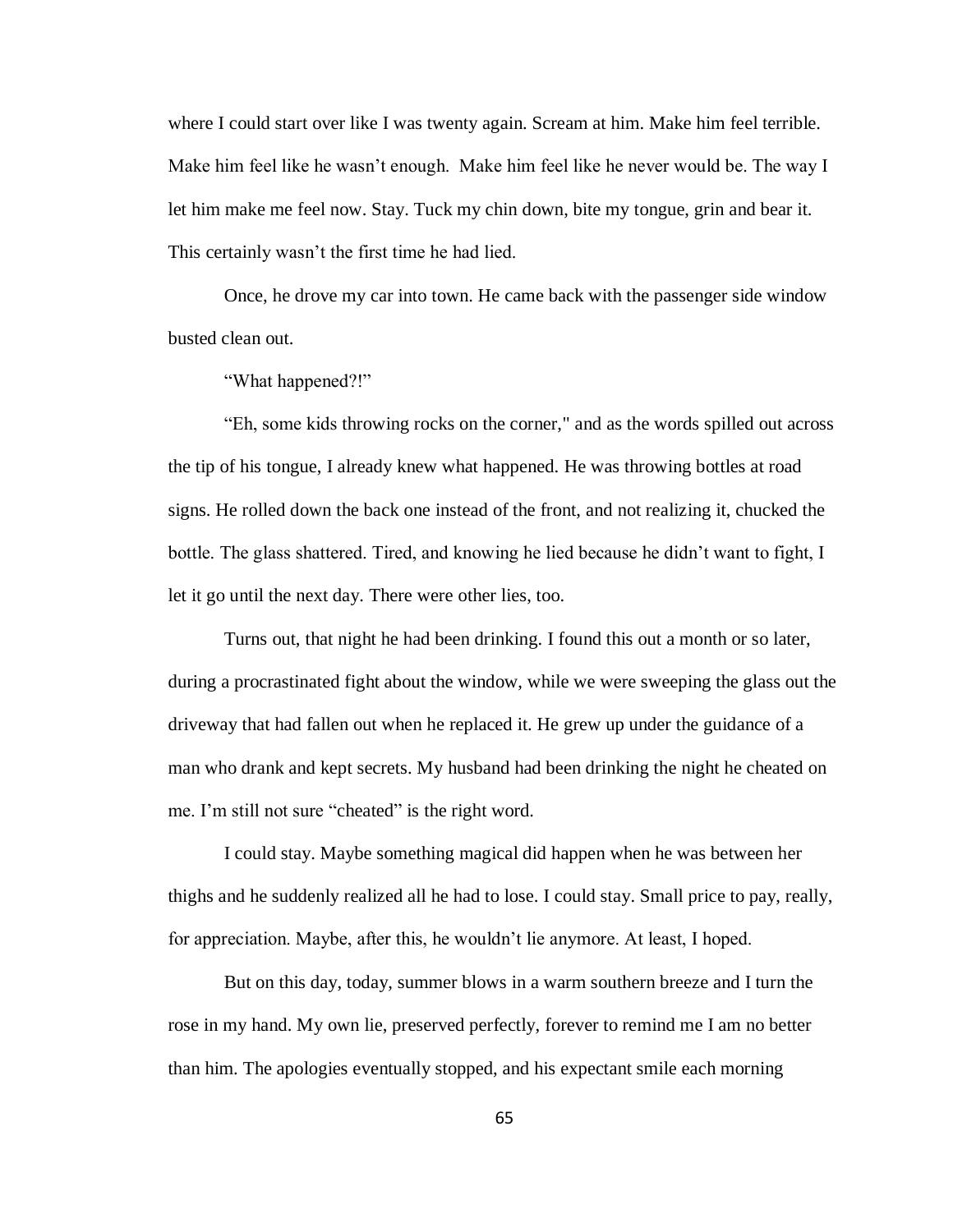eventually faded to a dull thin line, set hard in his jaw. Somewhere in the months, I learned to move back to the background space I had occupied before. And today, we are fighting again.

Over the phone, from his work, he tells me, "It's just you I don't like. It's not your body, or you not working. It's just you. You are the antithesis of everything I am as a person. I just want to find someone who will love me for me, not what they can get out of me."

"Then why did you even beg to me stay, back in January?"

Whatever he says next, I don't hear. I can't hear through my own tears. Every fear, every insecurity I've ever had, he has just laid bare through the air in the distance between us. I am not enough and, no matter what I do, will never be. I don't even care about the answer to my question anymore. I hate myself for not packing my things and leaving then. At least then, I'd have my pride.

I consider breaking the rose in half and leaving it on the table for him to find when he comes into the empty house. I think about crushing it up and sprinkling the pieces across the floor to mix in with dirt from his feet. I want to pull the petals off one by one and leave them in a perfect trail from our bedroom to the backdoor, where I can walk out, shut it behind me, and never come back.

I don't do any of that.

I wrap it carefully back in its green tissue paper and gently slide it back into the gold box he had handed to me the day before Valentine's Day. I put it back in the corner of the bookshelf, high enough up so it can stay perfectly preserved forever.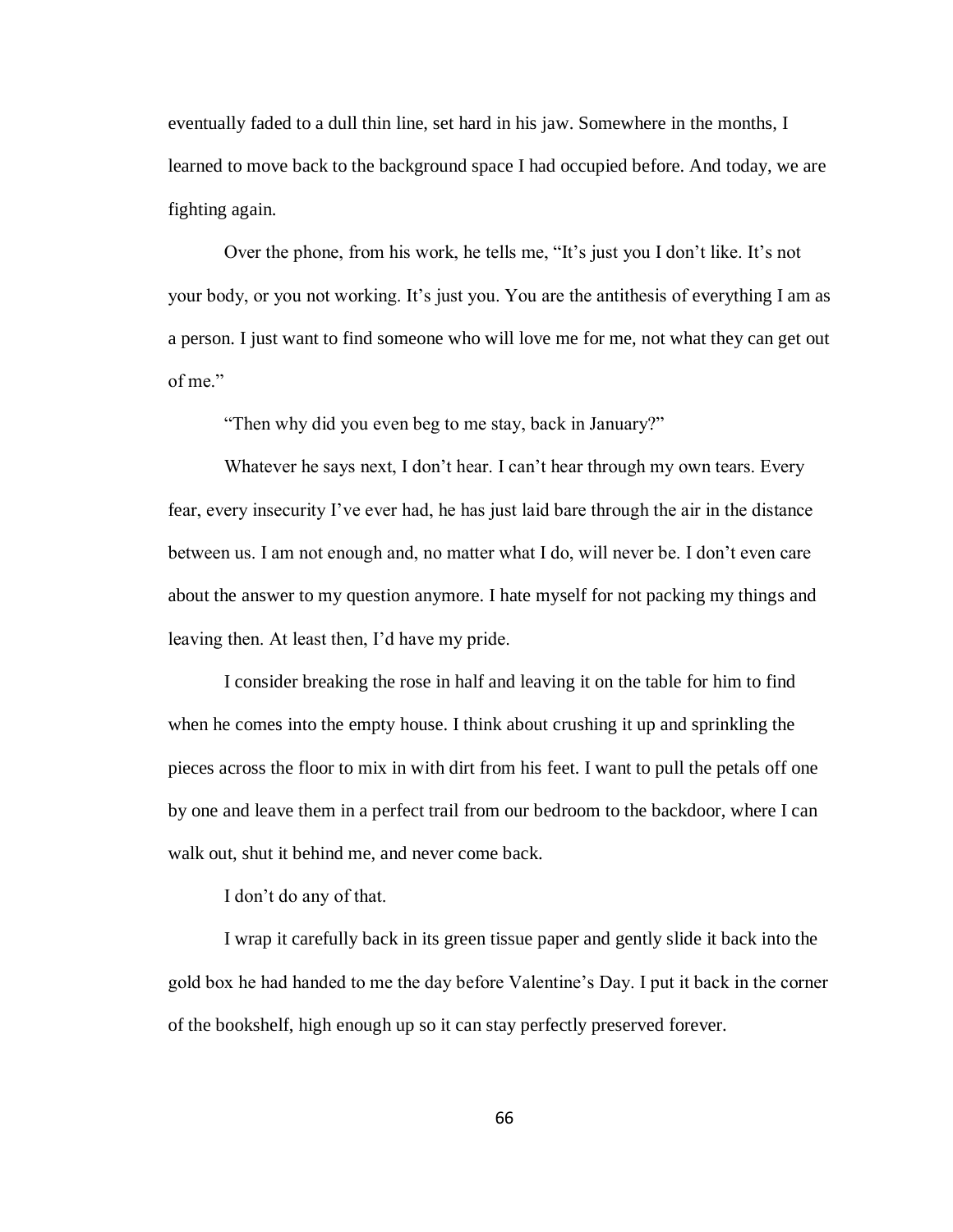*"I'm gonna go smoke," and I tell him I'll go with him. I'm tired of the love songs anyway.*

*Outside, we stand on the sidewalk. There's a funeral home across the street, and next to it a dingy white single wide trailer with small wood steps. I'm not sure anything else could quite exemplify a wedding in rural Kentucky.* 

*"They've both been married before?" I ask.*

*"He's been married once. She's been married a bunch. Three times I think."*

*"Explains his mother wearing white, I guess."*

*It starts to rain, and I flick my cigarette on my way back in, leaving Rick outside. I walk back to my familiar seat, when a woman with short hair smiles the closed smile of someone lacking teeth. I smile politely back. She takes this as an opportunity to approach me.*

*"You're with the pastor, right?"*

*"Uh, well, sure," I shake her hand, but don't bother elaborating that Rick isn't a pastor. He got ordained online because he wanted to marry people that traditional ministers had turned down. Gay couples, the divorced, the nonreligious. My mom said he must be a sadist.* 

The light is on in the bedroom. It shouldn't be. I feel it burn through my lids, so I crack one open to see what's amiss. I see Rick's silhouette, all biceps and shoulders, opening and closing drawers in our one dresser. Random articles of clothing fling out to the floor as he angrily rummages. He's angry. Adrenaline jars me awake.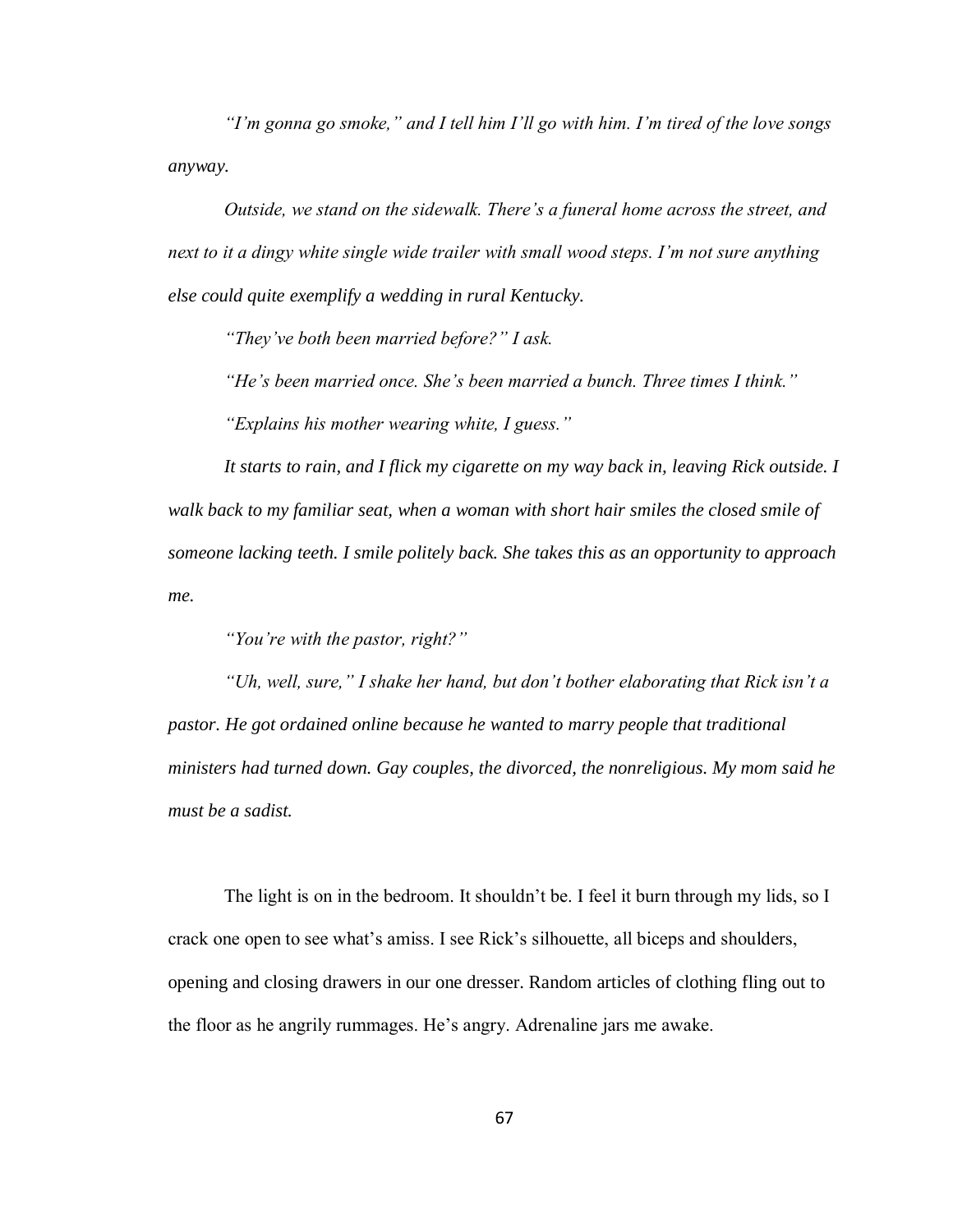"I don't ask much of you at all. Just to have clean socks when I go to work. That's it."

He knows I'm awake. I sit up in our bed, cluttered with covers. The same bed where we fell asleep next to each other the night before.

"Well, no one else washes anything of mine and yet I manage," my smart mouth is worse in the morning.

"You're a leech. You take from me and give so very little back. This is why we don't have sex as much as you'd like." I sit in the bed, trying to remember where there might be a clean sock somewhere, anywhere. "I just feel taken advantage of."

I sigh. This fight is not new.

"The ways I contribute can't really be quantified the same way." I get out of bed and at least appear to be looking for a clean sock.

"The ways you contribute can't be quantified because they are abstract concepts," his voiced is raised as he jerks the bottom drawer completely out.

We are tired and no one wants to be up at 5:30 in the morning. I scream, he screams, no one gets ice cream. He's going to work, and this is my day off from my part time job. My leechiness exemplified. I don't get a kiss goodbye. I go back to bed and ponder whether or not I am the bad person he tells me I am. Maybe. I haven't worked anywhere near as much – and by "work" I mean I haven't brought in as much taxable income – but I rationalize this by saying chronic illness is a valid excuse. No one would ask someone with cancer to do these things. But somewhere in the back of my mind, I know bipolar disorder isn't cancer. There was a part of my life where I refused to drive without talking to someone on the phone to distract me from the fact that we shuttle our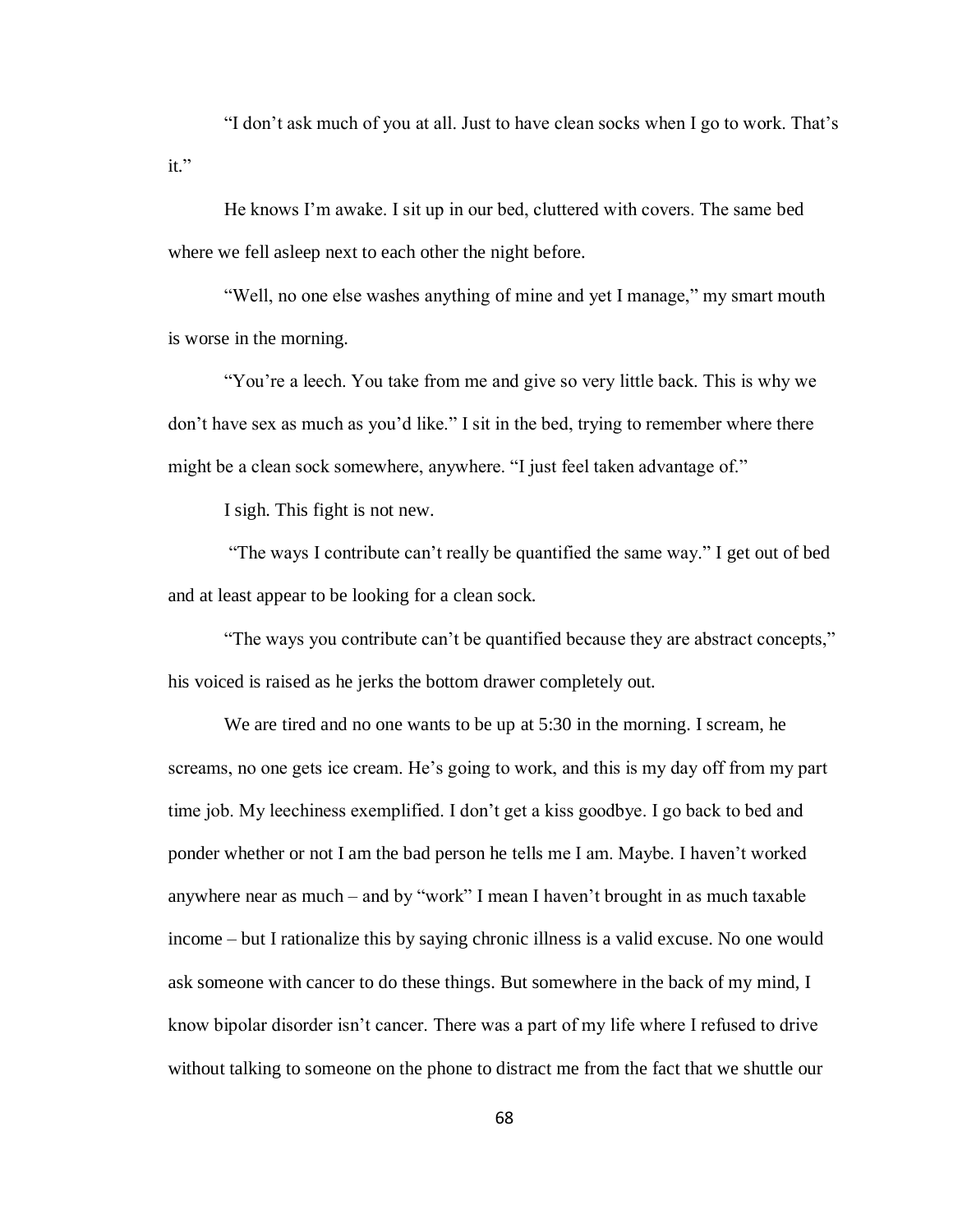bodies around in two ton machines at deadly speeds. There was a time when I couldn't stand to be in the dark because the abyss was not infinite but walls closing in. There have been moments where I have convinced myself that I was entirely capable of joy but it came through the purchase of \$500 worth of clothes or pretty rocks or books or tarantulas. No, cancer you can see. And cancer isn't an alternate reality. Everything that was wrong with me was in my head, little electrical misfires between synapses.

After hours of lying in bed, feeling sorry for myself, I decide to apologize and fix this. I'm a fixer of all things. Whenever we would be broke, whether by hand or simply circumstance, I would pawn this or that, sell this or that, hustle here, scramble there. I can, when I put my misfiring brain to it, come up with unconventional ways to fix things. I could fix this. I call him, tell him we should have lunch together. He acquiesces.

I drive on wet roads a whole county over to where he has been working at a Smucker's factory. He's an electrician and the factory needed new machines to cut the crust off of Uncrustables or something. He's helping to wire them in. The whole way I practice what I'm going to say and wonder if it makes sense.

The gravel of the factory drive crunches under my tires. I pull over to where he is standing, the rain just mists now. He opens the door and gets in, looking forward the whole time.

"Where do you want to go?"

"Let's go to Harper's"

Harper's is this strange little building that I'm not sure if it's made out of trailers put together or simply parts salvaged from a trailer park. It's situated down a long gravel drive, hard to find if you don't already know where it is. There are two ponds out front,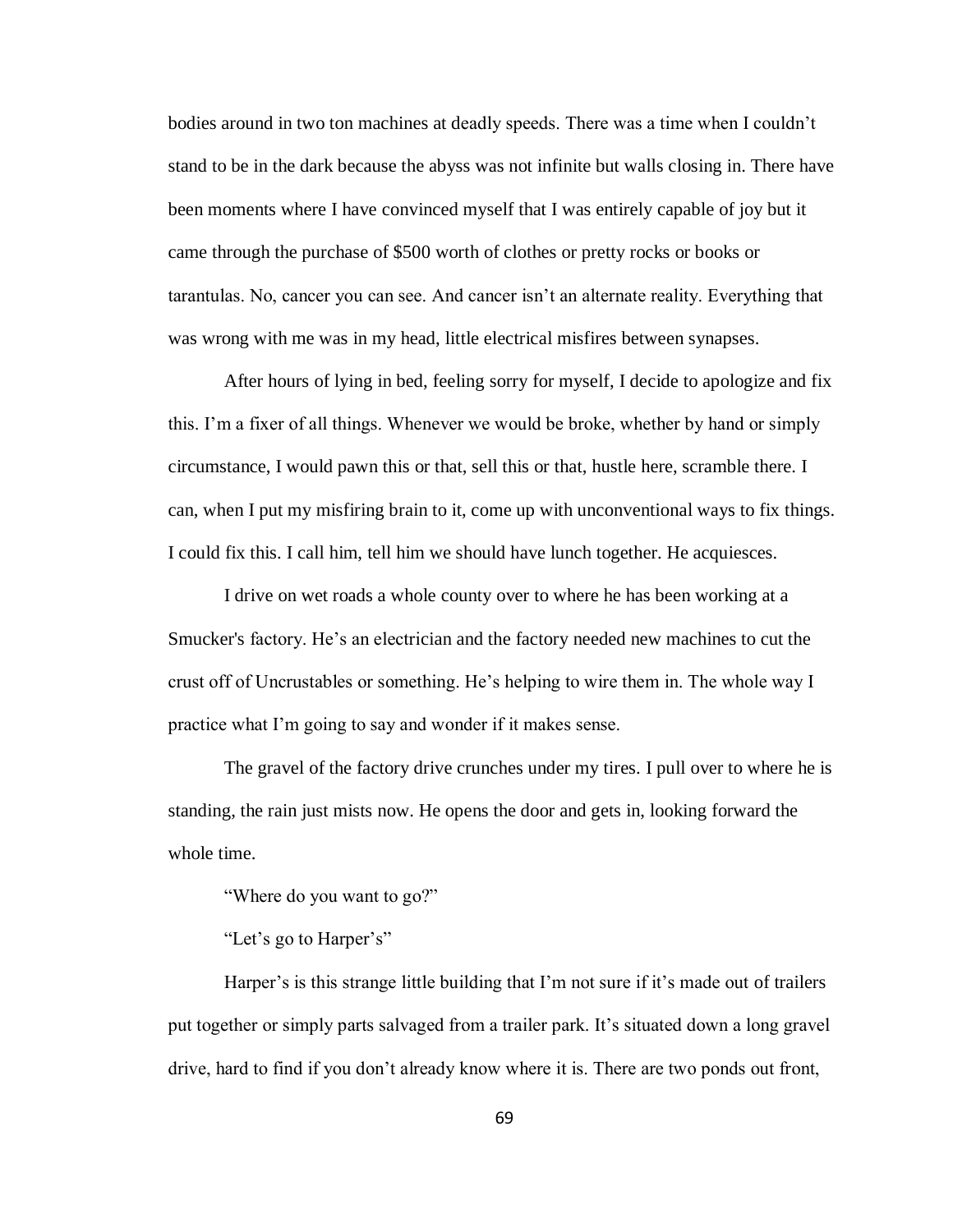and I wonder if that is where they get all their catfish. Most people around where we live go to Harper's on Sunday for the catfish. My dad used to bring our family here after church on rare occasions when I was little. The walls are wood paneled, and every room is on a different level than the other. The place smells like old insulation and catfish. I don't remember it seeming so old when I was little. When we walk in, a chubby waitress greets and seats us, at a plastic table with a metal rim around the edge that looks like it was stolen from a 1950's diner.

"What would you all like to drink?"

I say, "Sweet tea," and Rick says, "Coke with no ice."

She bops to one of the other more elevated rooms. We wait.

I start the conversation with him by saying I am sorry. That I can do better. That with school and work and being a mother, it's hard for me to focus but this is no excuse.

He nods. "I know you're sorry." And I can't figure out if he means he knows I am apologetic or if he means he knows I am a sorry, pathetic excuse for a human.

I try to let him talk, but the silence lingers for more than I can bear.

"Will you talk to me?"

"What do you want me to say?"

I want him to say he's sorry, too. But I'm not sure what he would be sorry for.

A different waitress comes to take our order, this one older with glasses and a nobullshit-today sort of attitude. She doesn't smile. I order a cheeseburger and fries. Rick gets the catfish. She leaves, and I go back to trying to get him to talk.

"I love you, and I'm tired of fighting like this,"

"Me, too," is all he offers.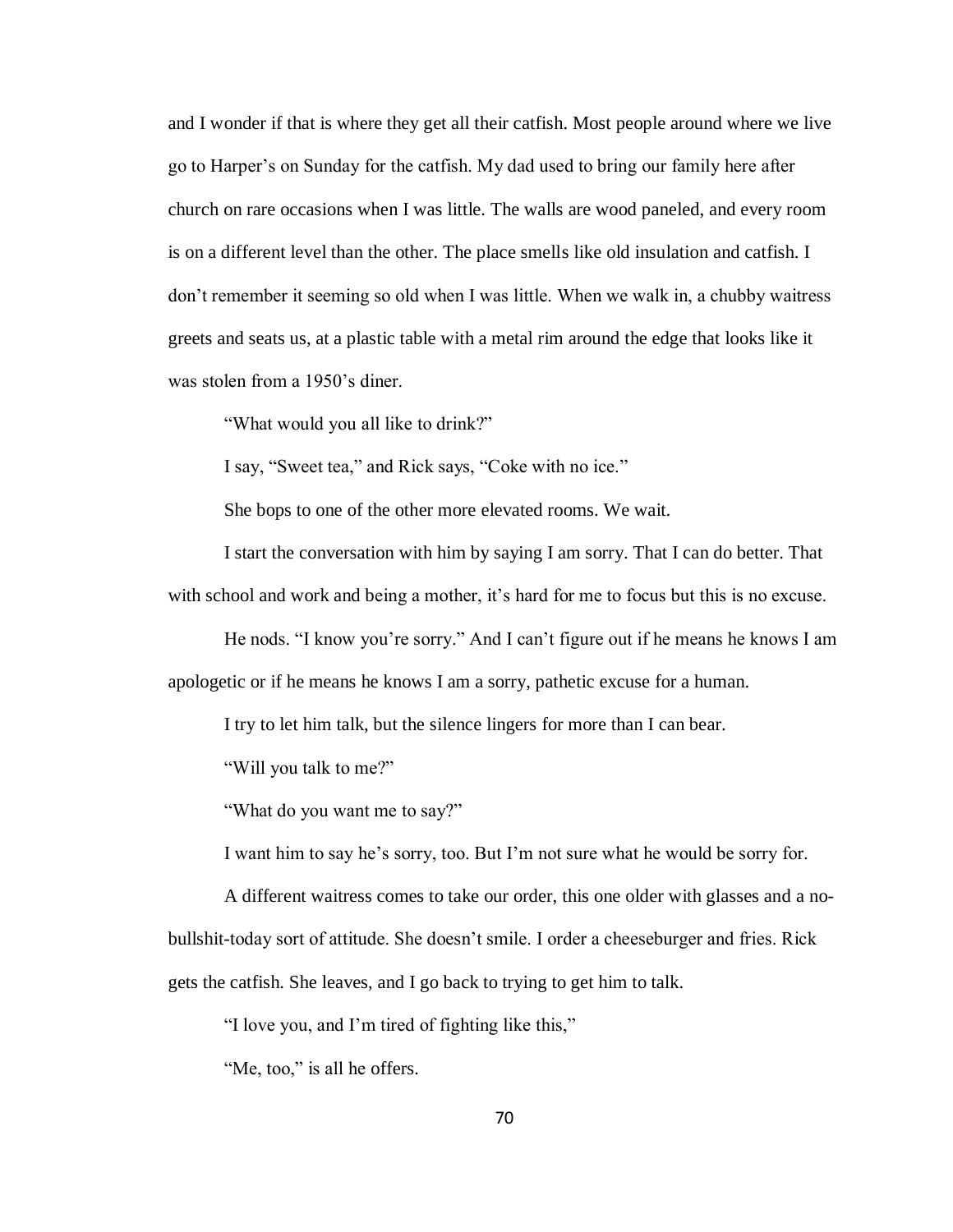We sit in more silence for a while. Our food arrives, and we eat in more silence.

When we are done, he takes the ticket to the counter and pays, and then we walk out to the car, his 45-minute lunch almost over.

I drive.

"Okay, well, how about this," I start my speech, "How about we make a real effort to talk things out calmly from now on? How about we don't scream and don't yell? Maybe just take a breather before we start to talk to each other. We really should learn to discuss our problems, calmly, like adults. I think we should try to make our relationship healthier and more open to discussion. Maybe it's time we discuss our problems like adults, real adults, like the kind that go to marriage counseling. I know we can't afford it, but we are smart enough to do this on our own, I think,"

He looks at me and smiles. "Yeah, but wouldn't that just be so boring."

I know what he means. This isn't how we were raised. If we were to act like healthy adults, it would be just acting. Our parents raged at each other in front of us, and there is a certain familial comfort in acting the same way.

*Rick returns to the table.*

*"Are you nervous?"*

*"No," he replies, but he bounces his knee and stares off. I rub the top of his hand, and he leans forward to kiss me on the cheek. I wonder if the familiar gestures of married couples belie the currents underneath. Not that these gestures are disingenuous, but there's more going on here in this moment. Each tiny detail of someone else's beginning*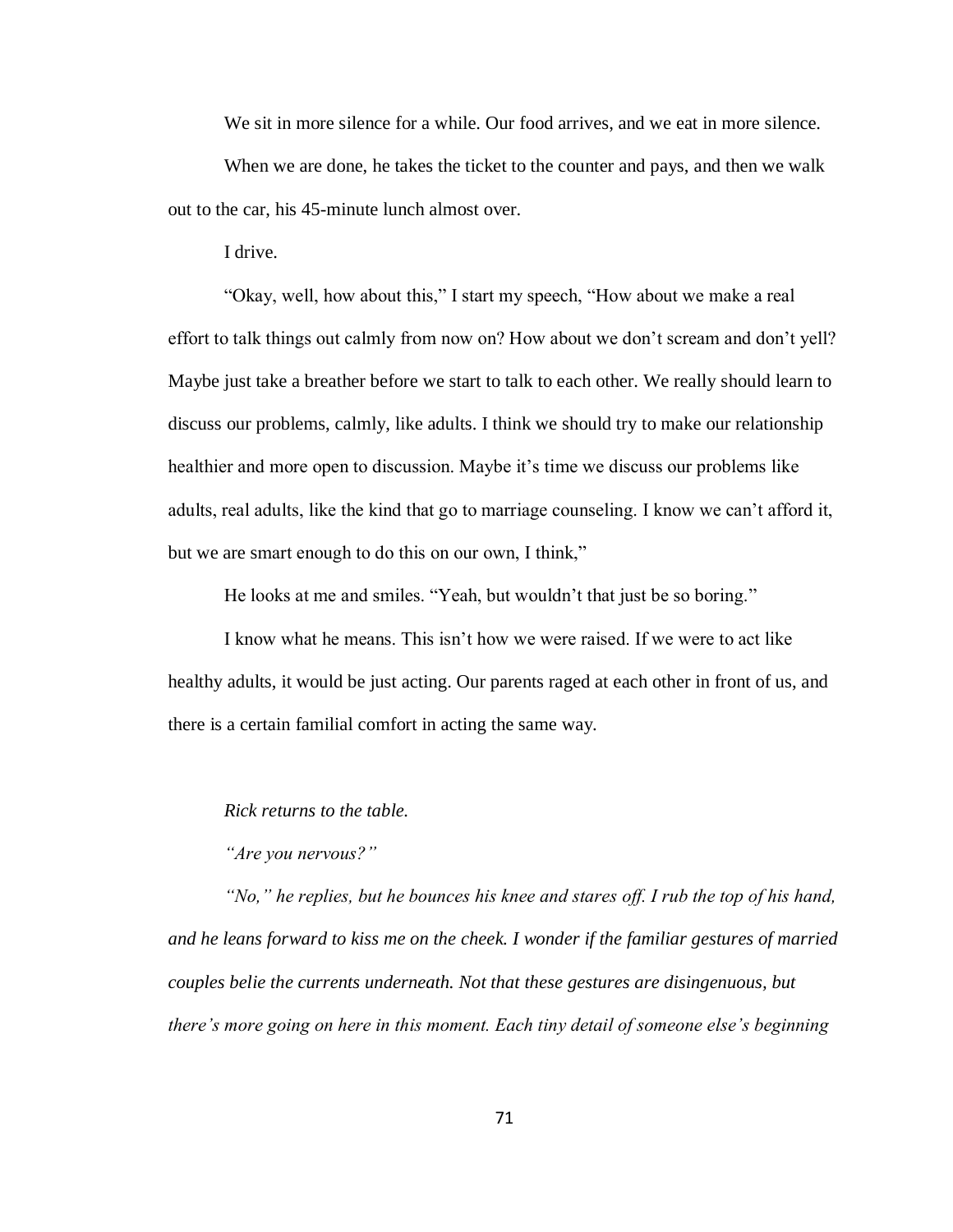*(ending?) serves as a marker for our own distance. Our kisses and touches are reminders of an affection wrought from trauma, more specifically, the trauma of each other.*

I try slyly to put the gun into my pocket. Quickly. I know I'm being watched. It's a derringer, 32 caliber. The kind, in wild west movies, prostitutes yank from garters as a last line of defense. Freedom: a bullet. What's more American than that?

But I am not so clever. He sees me. I can hear it in the swiftness of his steps, coming up behind me.

"What the hell do you think you're doing?"

And in a scene I have practiced mentally many times, I am incredulous.

"I don't know what you're talking about."

"Get fucking real, Leslie," and he reaches for my pocket. I laugh. Not a laugh of joy. But the laugh of someone caught suddenly in their own ugliness.

"Stop," and in a fluid movement I step out of his reach. He closes the distance in a single stride. I'd be a liar if I didn't admit it was sexy. The way he just can't be outmaneuvered.

He grabs my shoulders with both of his large hands. Callused and stained dark from pulling wire for hours at a time. Hands, that when I put mine against them, curl over my own fingers at their second knuckles. Giant hands. Grabbing my soft, weak shoulders. But it isn't his hands I am thinking about, then. It's the neon green flat brush just within reach at the end of our broken king-size sleigh bed. I snatch it.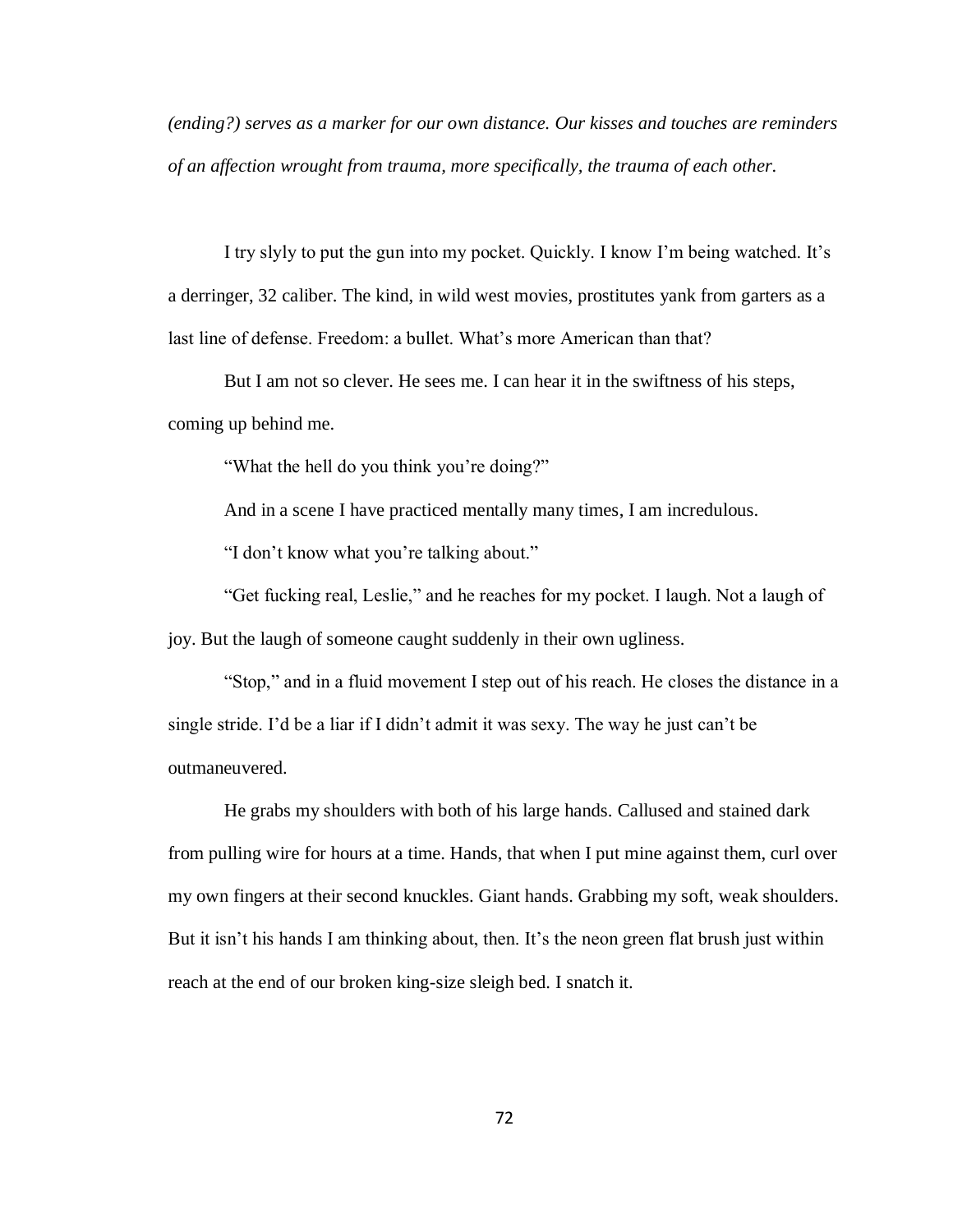"Don't," but it's fight or flight and I refuse to be controlled so I hit him with all I have, aiming for the back of his head. This is my choice, not his. Mine. My life is mine. Even if I want to end it.

And he had told me not to, in all fairness. I don't know how to listen, and I know even less of making good decisions, much less quick ones. So I hit him, I can't tell you with any certainty where it hit him, just that it made contact.

Then, there is a fire in my left shoulder and I am sinking to the floor. Black is all I can see, but the white-hot flames are shooting down my arm. I realize my eyes are clenched shut. And he hit me. With everything he had behind those hands and arms, he hit me. Despite the pain, I am relieved. It's something, and great passions are never just wild nights of sweaty flesh tangles followed by sweet sun-licked mornings. No, great passions are just as violent. And he still has passion for me. He cares. He could have walked away, left me to my own devices, where I may or may not have pulled the trigger.

But here, he bends over the slump of girl/woman I am in the floor of our bedroom and reaches into my pocket and takes the derringer. Or maybe he took it as I was falling. Either way, my pocket is empty and for the moment, there is no escape. I don't laugh now.

I can see the guilt on his face, how he has hidden it there. It flickers in his eyes as he watches me. I watch him mentally snuff it out. There is only disgust left. Whether or not it is disgust for me, both of us, or the entire situation, you would have to ask him.

We screamed for a while after that, me on the floor and him standing. I can't tell you what we said.

73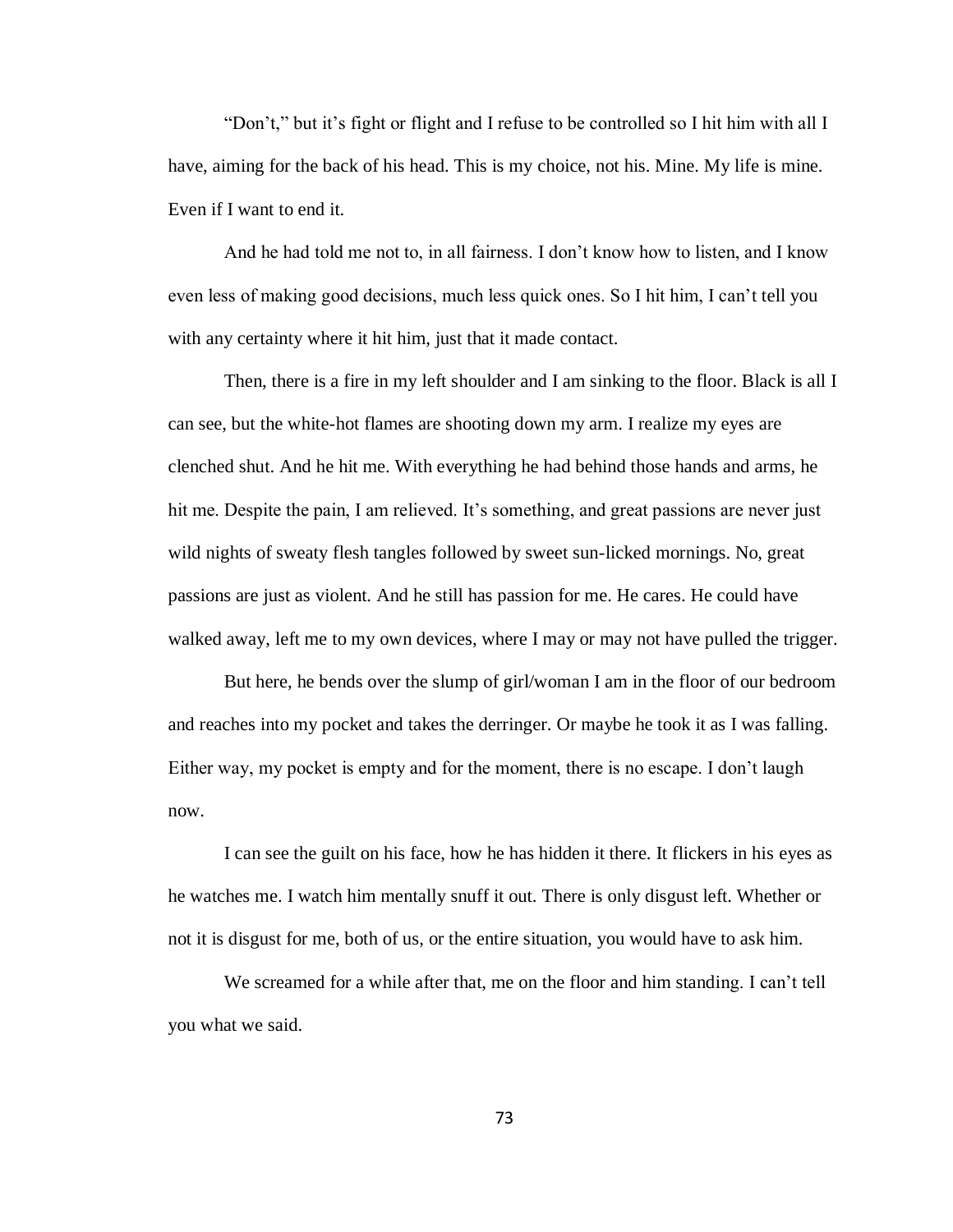But everything you need to know about how we operate – our inner tickings, our pasts as individuals, what will become of  $us - is$  in this moment. Freeze it. Have a look around the room. There are clothes everywhere, washed and unwashed. College textbooks that couldn't be sold back spilling out of a box in the doorless closet. The gun safe door next to the closet is swung open. Above it, on the wall, a deer skull stripped of his flesh hangs, antlers almost touching the ceiling even though they are small. Look at my love in the middle of the room, unmade bed behind him. The ceiling almost touches him, too. Short walls in a trailer. It's suffocating.

*More guests file in, some with babies, some with dates, almost all with visible tattoos. Little kids whose mothers keep pulling them off the sanctified chiffon. Young women in short dresses and tight rompers, because Southern weddings are the rural equivalent of fashion week. They pose for selfies: chin down, eyes smiling, neck long. Older men are laughing obnoxious laughs to clichéd jokes about having a wife. I wish for just a moment I could really see inside other people's marriages. What moment could they define their marriage by, if they could only choose one.*

I can barely remember anything. But I remember he put me in the tub. He took the warm water as it ran from the faucet into his hand and splashed by body while the tub filled.

I was crying, I remember that.

"We just have to get you cleaned up." His words were soft and warm like the water.

I don't know how long it had been since I had bathed before that.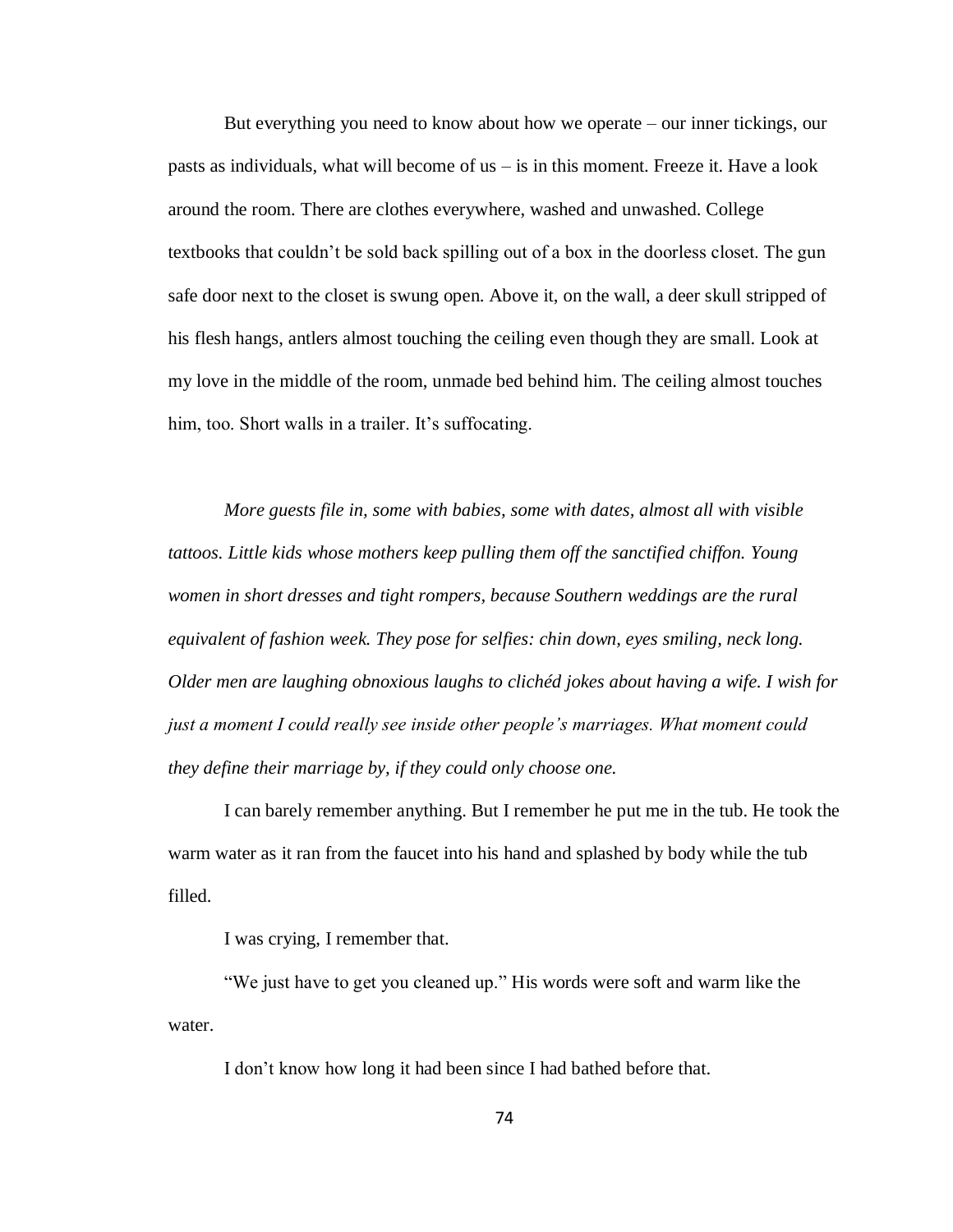He kept taking water in his hands and pouring it on to my skin.

I stared at the water, watching in slow motion the second-by-second rise as the tub filled around me.

I had been on the couch maybe. Or in the bed. But wherever I had been, it seemed like I had been there for days. My brain does this thing where sometimes it just stops working. Or at least working the way I'm used to. This time when it happened, I stuck to where I was and didn't move. Or maybe I moved, but only in so much required of me. Enough to warm up food for the kids, who were only four and six. Enough to wash their clothes. Enough to make sure they had something to occupy them while I returned to whichever spot I had gotten stuck at and zone out again. But today, I think I had stopped moving from even there so when Rick came home, he fed them. Washed their clothes. Made sure they were occupied.

I had gotten stuck on a word. The word I was. The word I am, sometimes still. *Failure.* 

So he decided I needed a bath, and I watched the water from somewhere inside myself, peering out of my eyes, allowing for sensation to occur in these small, soft moments.

*Failure. Failure. Failure.* He turned off the faucet, and laid me back to wet my hair. The tub was full enough by then that I floated while my hair soaked in the water.

The word was stuck to the ceiling. *Failure.* Like a spider web. Maybe just a spider.

He lifted me up, put soap in his hands, and softly lathered my hair. The spider word stuck itself to my synapses.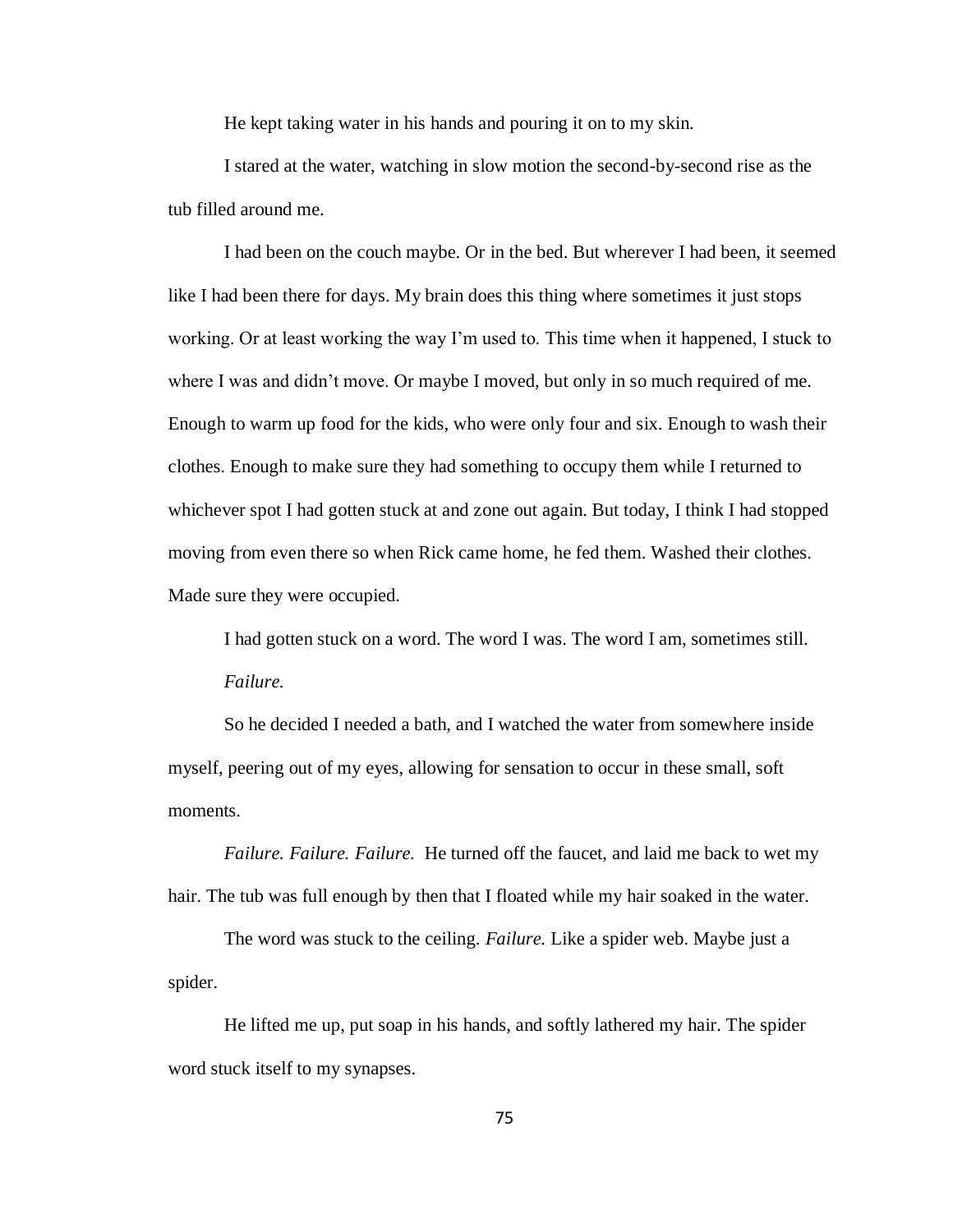*Fail-ure. Your fail. You're fail.*

Yes, I know.

"It's going to be okay. We just got to get you cleaned up first."

*Fai-lure.* 

He covered my eyes with his hand, and used the other to rinse away the suds and

dirt.

*Fail Lure.*

How did I always end up back here?

*Lure Fail.* 

"I promise you'll feel just a little bit better after a bath."

*Lure of Fail.* 

It's easier to just give up.

*The groom, in his ridiculous cummerbund, is standing near the sound techs, yelling answers to questions I can't hear: "Yeah, well, I've done wilder. Nothing wild about this. Most natural thing I've ever done."*

*I squeeze Rick's hand.*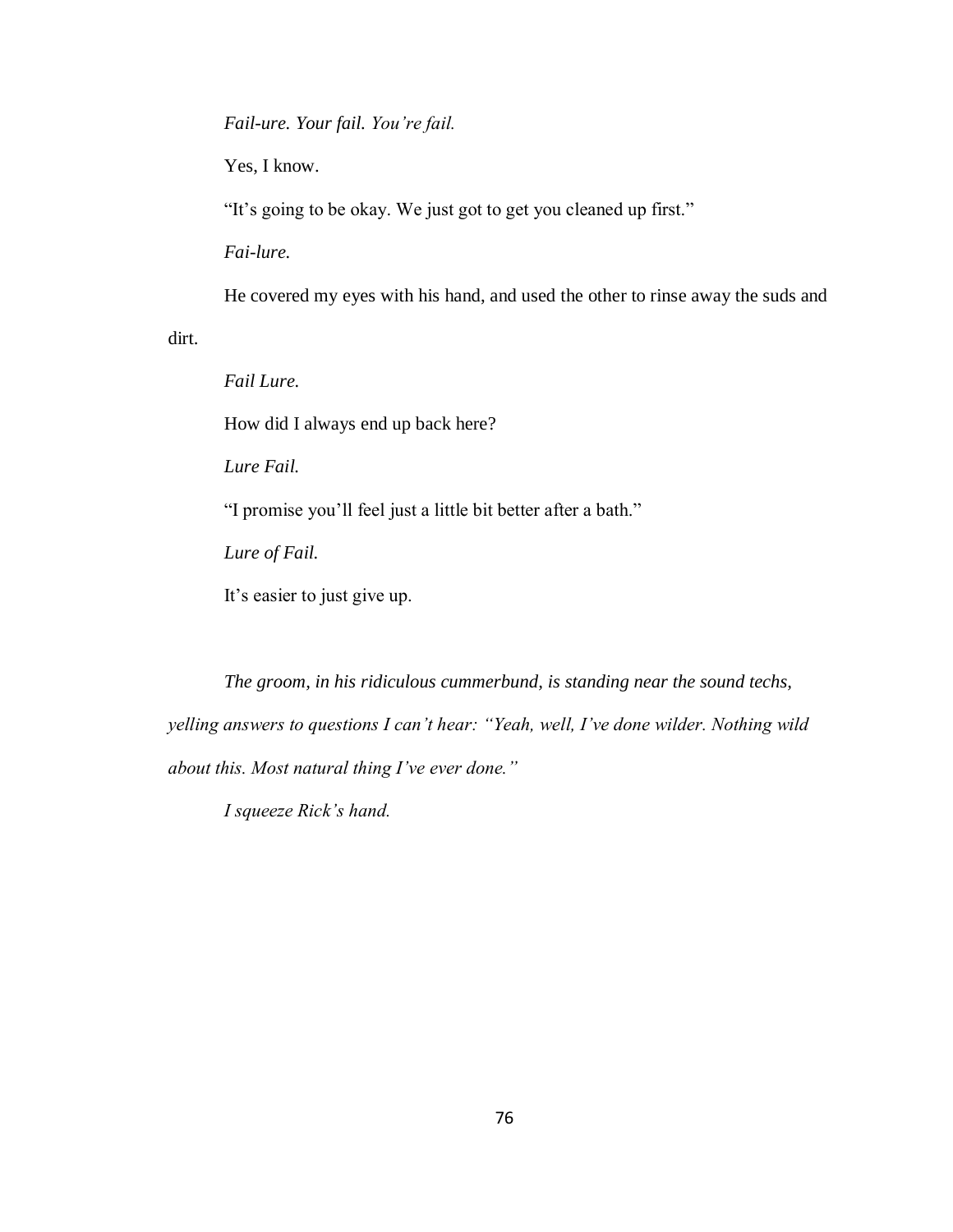## Touch and Go

"Confession frees, but power reduces one to silence." – Michel Foucault, *The History of Sexuality* (60).

*I wanted to explain it to you. I wanted for a moment to feel understood in this situation I still don't understand. I'm not sure I believe in any sort of God, but sometimes I think psychologically that this is the purpose a belief in God serves. A small place carved out in the world by a supreme being, a parental figure, who understands when we don't. Our capacity for understanding is limited; this I understand.* 

*And if I could get to your empathy, maybe I would feel less confused.* 

*Part of me wants to say to say fuck it all, wants to believe I am as alone as I feel. Not lonely, just singular. But I grew up in a world where stories created bonds, and the little girl in me hopes you feel closer to me through my story.* 

*I'm not good at being vulnerable. Every time I try, I have to back up and start over again. And I feel like I'm lying again, because I wrote this to try to understand it myself. But not entirely.* 

*At some point, I have to admit I don't know what's happened or what's going on, just that it did and now I've had some distance to think about it. But more so, I have to admit that distance hasn't given me the perspective I had hoped for. Of all this which has transpired, the events only seem smaller, not clearer.*

*In the vacuum of space, objects just keep moving, just keep creating distance until something stops them. I haven't yet found an equal force to stop this falling away from myself. I just keep moving.*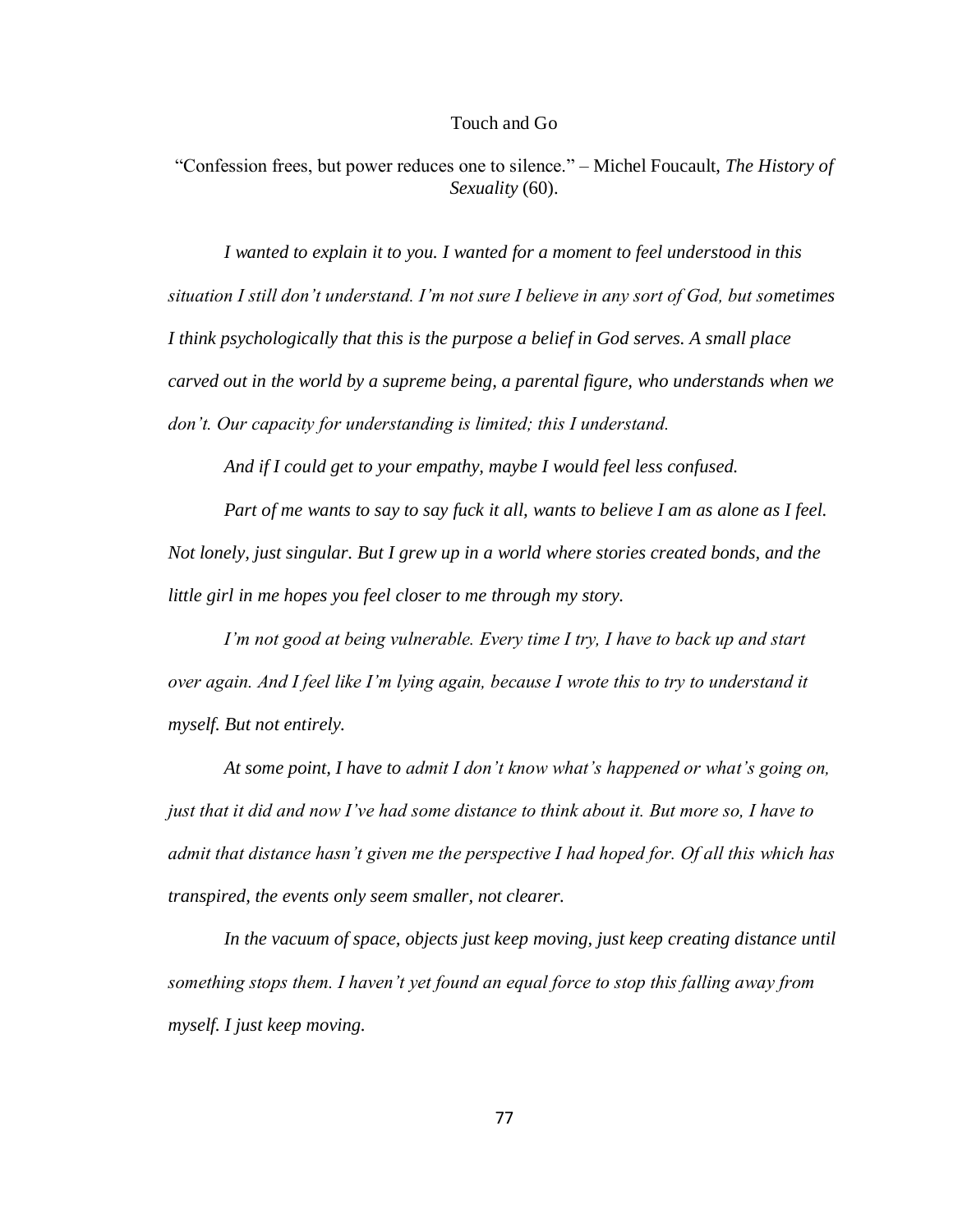On a nondescript Friday night, I'm sitting in my living room when my phone dings.

"Who's that?" Rick is knocked back into consciousness from whatever show he has lost himself in.

"I don't know. Some number I don't know. But I have a feeling." I pick up the phone and put my thumb over the home key. The screen unlocks.

*Hey*

I reply with "hey" back. I know who it is, but I don't know. I know with some instinctual gut intuition, but I don't trust it. I can't get my hopes up.

*How are you?*

I could ignore it. I really could. But I can't. It's not who I am. So I ask the most obvious question: *Who is this?*

*Just a stranger with some great memories. I just wanted to see how you was doing, that's all.*

*You know who this is.*

*Don't be cryptic*

*Maybe. But I can never be sure*

*these days*

*Pineapples.*

*Feeling brave I guess*

*Yes I am.*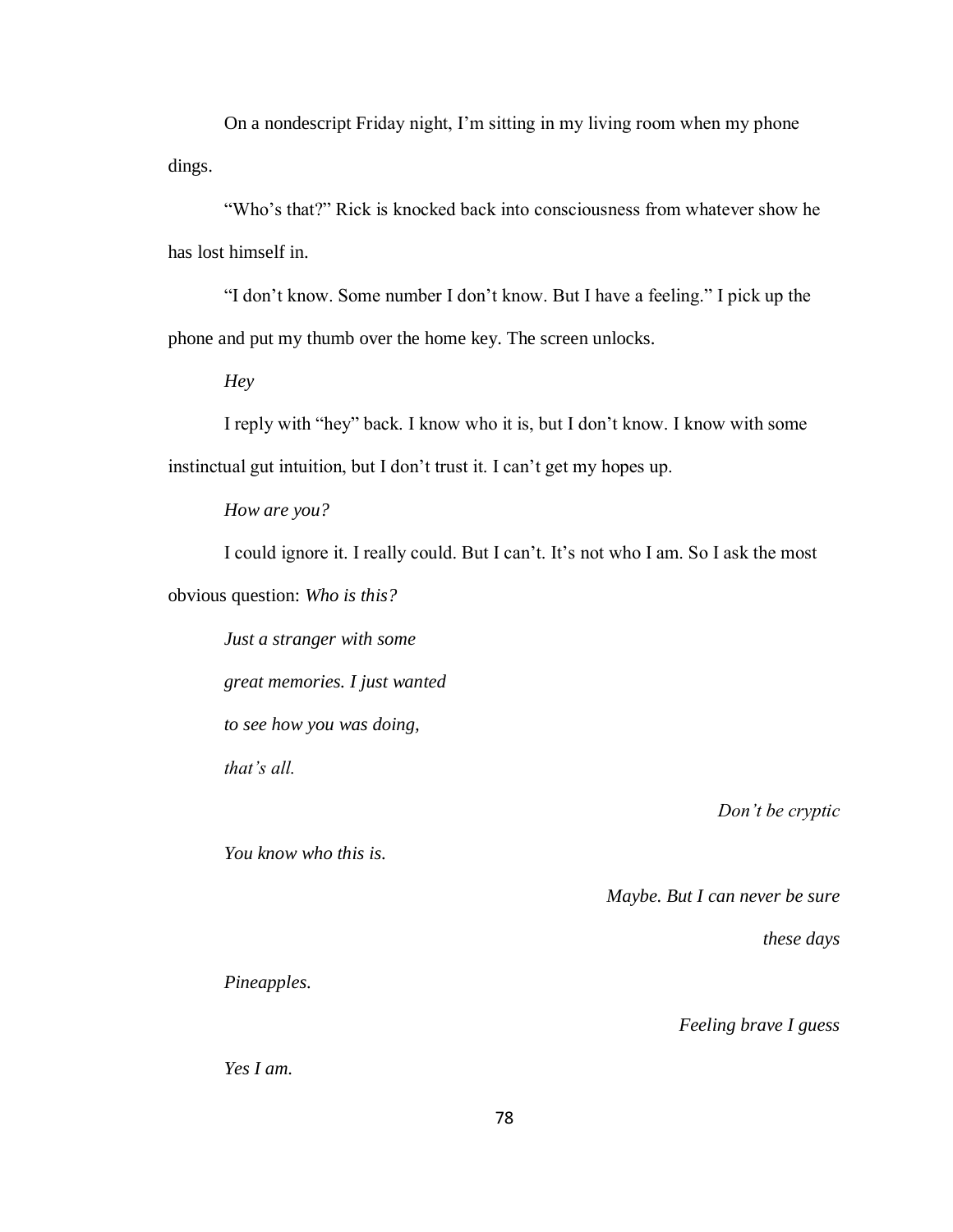## *Is it too late?*

I haven't talked to her since the early morning after she begged me to stop him from going to jail. After I convinced her to go to the hospital, to get help. After, in a panic, she signed herself out of the hospital, and I picked her up and took her home.

I had told her how things had to be, how they couldn't be anymore.

"Heather, you can't talk to him again. If you do, we are done. I mean, truly done. I can't keep being a part of this."

"No, I know. I'm done."

"No, seriously, Heather. If he's back here tonight, don't ever think you'll speak to me again. Seriously. I mean it."

"I know, God. I mean it, too, I'm done." But he was back at her apartment that night. And I raged, sending her angry text messages telling her again how done I was. And I cried, to anyone who would listen about how I couldn't reach her and had to let her go.

Ten months later, and I answered her, because enough time had passed for me to not be angry and not cry. She said she wants to meet up and talk in person. Why, I don't know. But it's been long enough for hope to linger under the stillness of her absence. Sure, I tell her.

I sit in the parking lot of the First Baptist Church near where her sister lives, where she is staying. I see her walking towards me before she sees me. She doesn't know this car. It's a different one than I had since the last time she's seen me. She's thinner – not thin, but thinner. Paler. Not the rich pale glow from before. The pale of something missing, something gone.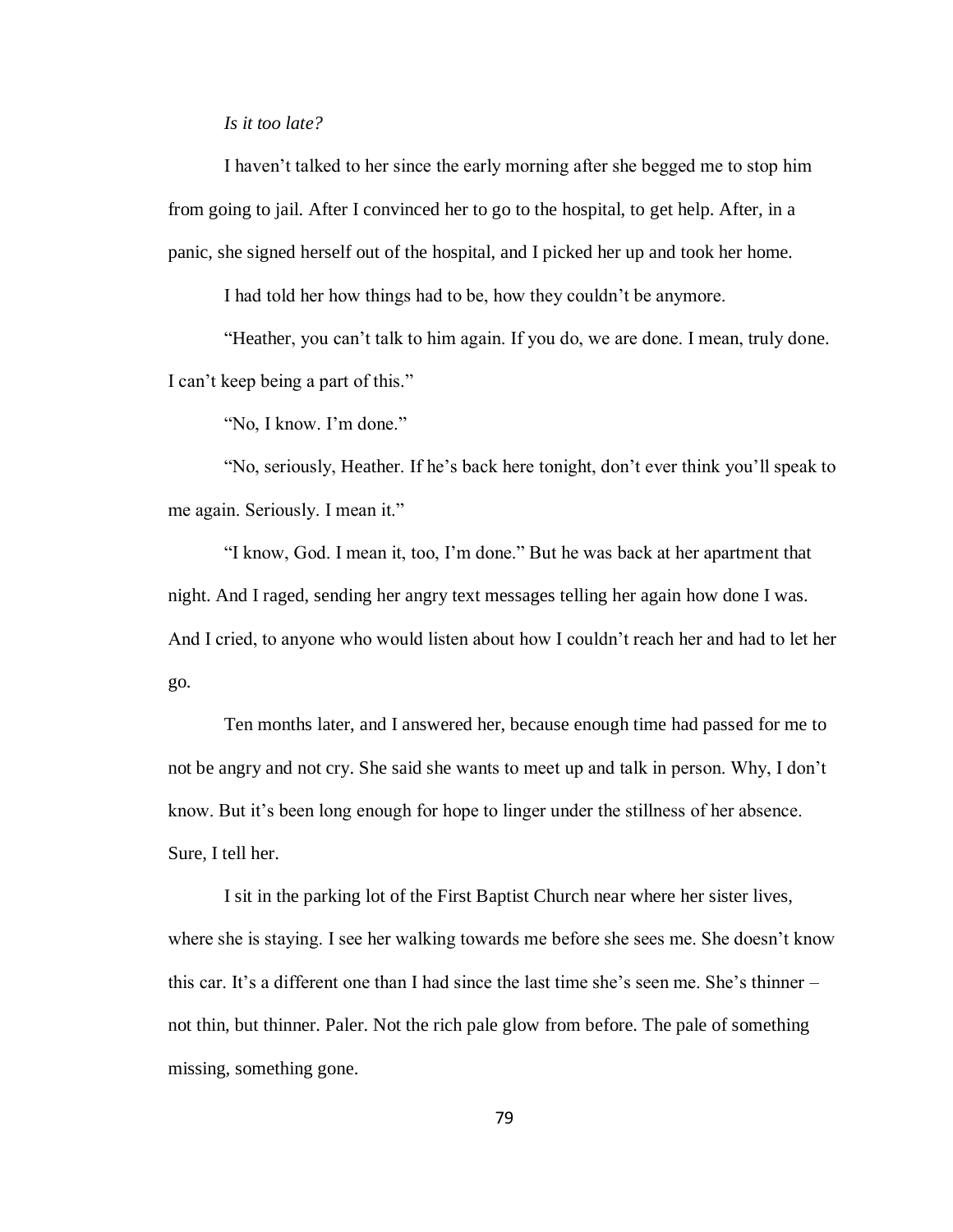She gets in the passenger side and smiles, weakly. I decide there not to look at her anymore. I have to just drive and talk to her. I can't see her like this.

Something in me knows this is it.

"This is fancy."

"Yeah. Wrecked the other one." I pull out into traffic and just go straight. I can go straight for a long time on this road and not have to turn around. And I have so many questions. Like why, and what was the point. But I'll word them differently, carefully. I ask her first about the meth, then Jacob, then questions beyond that – her daughter, her family, what she plans to do for a job. The road stretches out and traffic thins. I don't have to look at her if I just keep looking at the tunnel of light reaching out into the distant dark.

Her replies are the expected ones. She didn't think she'd get addicted, she thought she could change him, she's going to court to try to get her daughter back, and a bunch of "I don't knows." I listen, not hearing what I had hoped to.

I say the thing I'm not supposed to. Admit the thing we'd never acknowledged.

"Heather, I love you, you know I do. But not just like a friend. I'm attracted to you, too, sexually. I don't know what that makes us. Or what we can be. I still love Rick, we have a family together. But whatever is between me and you, regardless of how you feel about it, it will always have a different meaning than friendship for me."

She is quiet. She's quiet and I don't care. I've said the thing I waited years to say. The thing I was taught years ago not to say. Not to acknowledge. Not to be.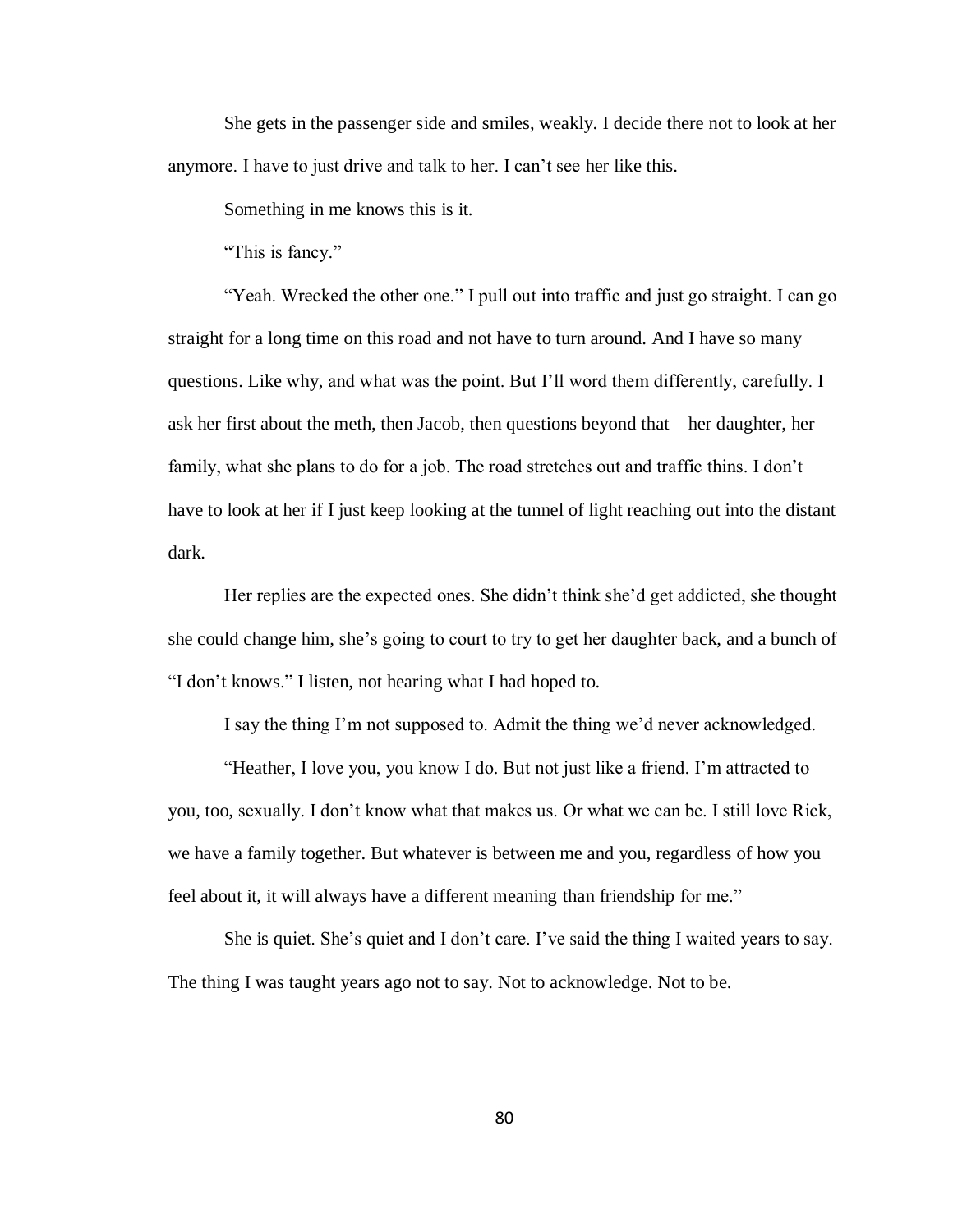Where I grew up, there were no literary circles or coffee shops, still aren't. There weren't even stop lights. And to fit in, you couldn't be a girl and unfeminine. You couldn't be butch. You couldn't even be androgynous. Had I known acting was an option, no, a requirement, I would have done it before the age of 13. But I hadn't, and I had ground to make up.

I devoured *Cosmopolitan* and *Marie Claire* like a zealot reading gospels. I bought clothes I didn't like in hopes that others would like them. I started blow drying my hair out. Wearing mascara.

I tried out for cheerleading.

I had been practicing a walkover for weeks with other girls who planned on trying out. We would hang out in the parking lot of the Baptist church in front of my house, which was somehow always freshly paved and smelling of oil. The other girls would flip into their cartwheels or round-offs, moves I could never master. But this walkover – this simple bending backwards, unnaturally curving the spine, then swinging up to the sky with one leg, letting the other quickly catch up so when you landed, you landed feet first and together. It took no flexibility or any modicum of athleticism, mostly just tenacity. I had that if nothing else, and I had mastered this piece of tumbling.

I had a loud personality but only when I wasn't being terribly insecure. And being insecure was becoming more of a personality trait than a mood the closer I got to womanhood. I wasn't particularly good at shouting, either. I certainly wasn't pretty, or rather I wasn't the kind of pretty praised in small towns, the kind of pretty that is expected of cheerleaders. I was a plain, awkward kind of preteen, with a strange mix of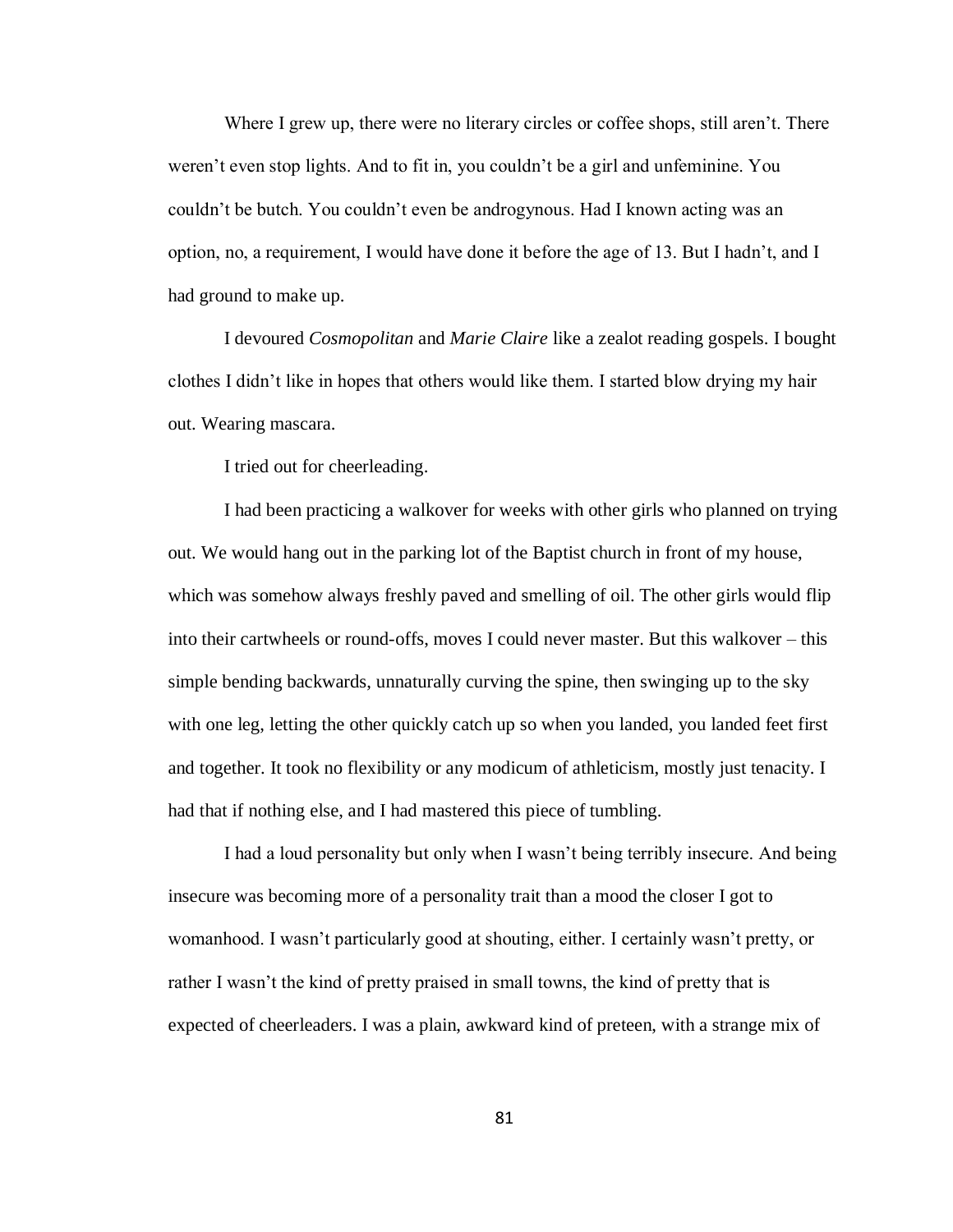woman features (breasts, ass, shapely legs) and girl features (rounded belly and face, and an insecure hunch to my back).

After several weeks of practice and calculation, in the old gym, with its antique hardwood and yellowed smell, tryouts commenced. I watched the other girls do their tumbling routines and felt wholly inadequate. I went up for mine and smiled the cheerleader smile, or at least the best one I could with thin lips and gapped teeth. Then I turned so my right side faced the onlookers and coach. I bent backwards with ease, still smiling. Felt the tension of the tumbling mat under the soft thud of my hands. My wrists locked, my arm muscles braced. Then, I lifted my leg and kicked.

Too hard, and too quick. My leg went too far, too fast, and the other one didn't catch up until my knees thudded, together, flat against the blue mat. Smile gone, I looked up to see my mom's painfully empathetic face. She had grown up here, too. She knew what this meant for me. I knew I was done. I waited for them to call all the other names of the people who made it.

"Rachel. Pyretta. Jill."

I stared at my failing feet to hide my disappointment, curled my toes as hard as I could to fight tears.

"Leslie."

I'm sure my shocked face as I looked up told more than I can tell you here. Turns out, they let anyone who tried out on the team. I didn't care. At least I was in. I had somewhere to belong, even if it wasn't the high spot or the most coveted.

That belonged to basketball, for boys and girls. In Pickett County, if you wanted to matter – if you wanted the social elite adults to give you so much as a passing glance –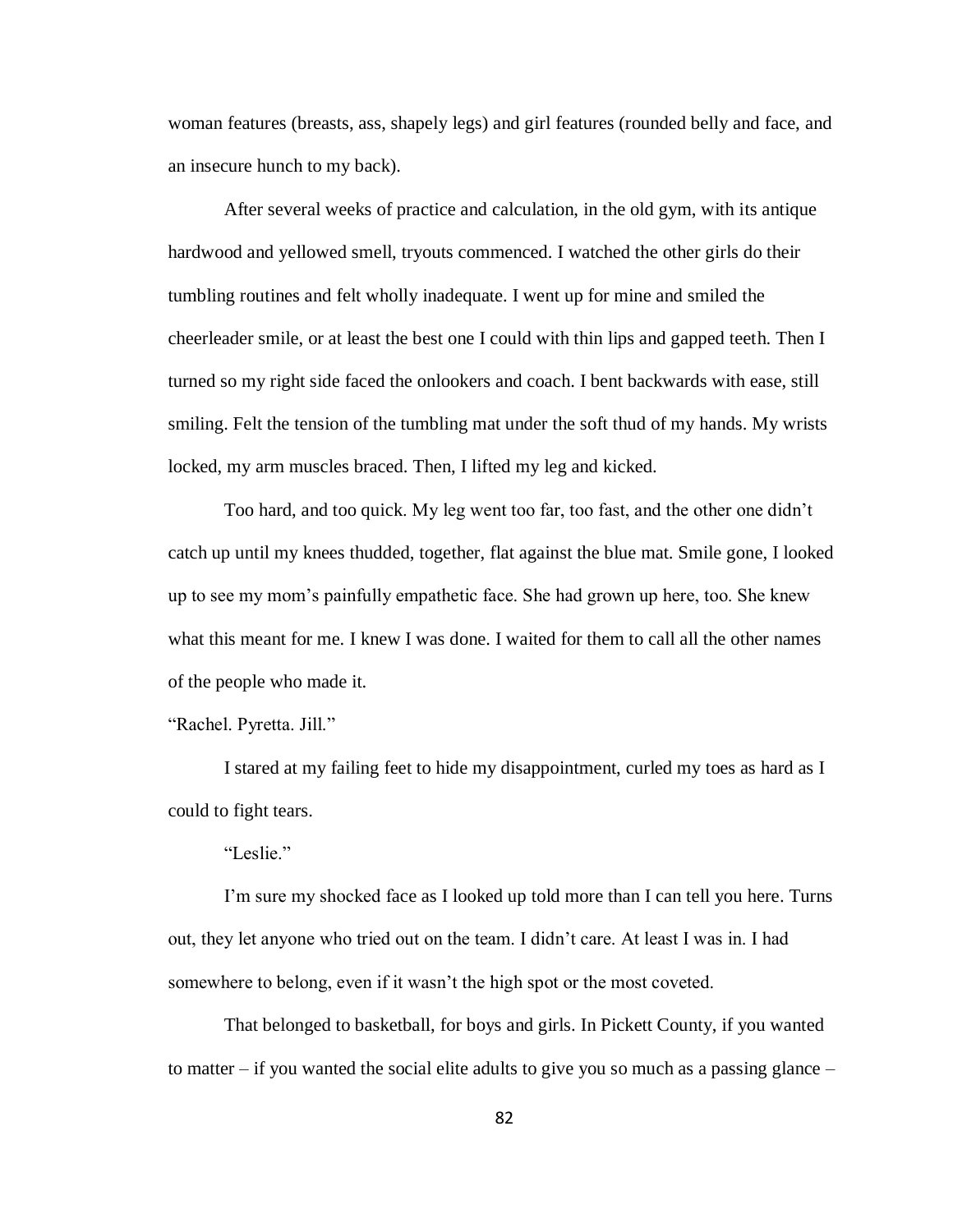you played ball. Ashley had just moved to our tiny town at the beginning of the school year. She was tall, naturally blonde, star basketball girl. And somehow, she was friends with me. I don't remember how we even became friends, just that she was someone I wanted to be like. She was confident; I wasn't. She laughed loudly; I smiled and looked down, meekly. There was an appeal, but at 13, I'm not sure I could call it attraction. She was someone I wanted to like me. I loved being around her, and even with our personality differences, I felt like she "got" me.

In the afternoons, every day of the week, I would pull the one phone we had in the house, with its cord and all, into my bedroom from the hallway of our old house. I sat on my quintessential-90's-preteen-girl daybed, complete with pink daisies, and felt like every conversation would determine the fate of the world. There was one that would seal my fate, or at least a piece of it.

I was on the phone with a close-but-not-super-close friend, talking about school, but more accurately, talking about the people at school. She made a comment about how close I seemed to Ashley. "So you just really like Ashley, don't you?" What was probably a question of sexuality rather seemed, at that moment, a question of loyalty.

"Of course, I like her! She's awesome," was probably something I said. I can't remember exactly. But I do I know, after rambling a bit, I said this, "I would sprinkle rose petals on the ground wherever she walked if she needed me to, because she is my favorite person."

Girls don't talk about other girls in this way, not where I'm from. And I, socially inept as always – partially from being a natural-born weirdo but also my mother's election to hardly ever let me leave the house – had missed that important social signal.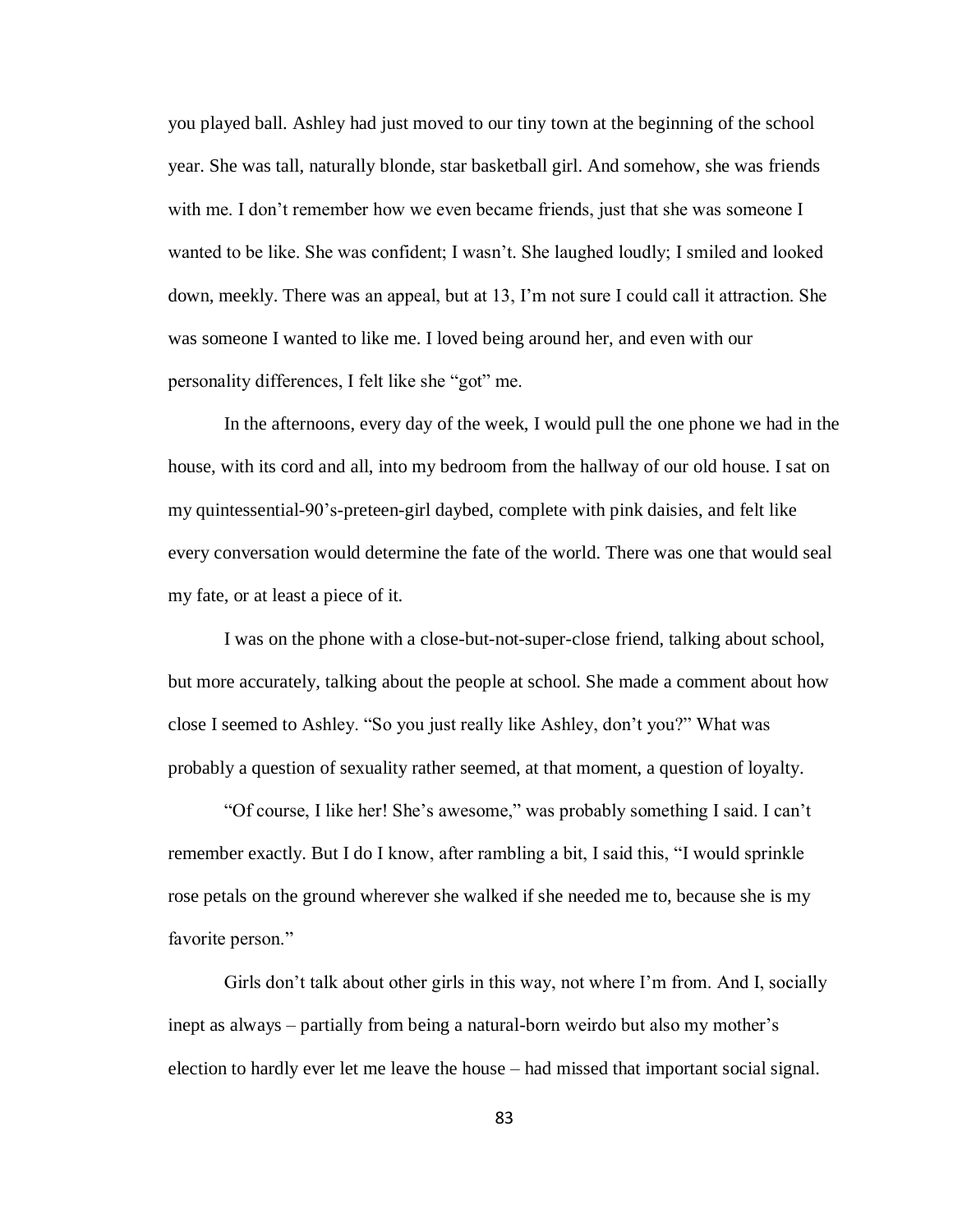The next day was Hell. Ashley sat at her desk, next to mine, but wouldn't look at me or talk to me. My close-but-not-close friend I had unwittingly confessed to on the phone sat across the room, smug and sated – having taught me my much-needed lesson. She had told everyone, including Ashley, that I was obviously gay.

Someone, I don't know who, hissed, "Dyke," under their breath.

Ashley's blue greens stared forward, looking fearful and embarrassed. The rest of the class whispered and snickered. I felt the weight of loneliness pound through the blood in my ears.

"Leslie, I…"

Heather breaks what feels like years of silence with a start, then a quick trailing off.

I'm still staring forward on this endlessly straight road, watching the light trying to outrace the double yellow lines. There are no cars, no street lamps. There are stars, and trees, and infinite road.

"You don't have to say anything," and I mean it, she doesn't. I just needed to say my piece. That's all I wanted out of tonight. All I really expected.

"No, you just…" she's flustered, but unlike any other time before, I don't try to help her find her words. I just let it hang. Whatever she wants to say, if she wants to say it bad enough, she will. "Leslie, I- I'm attracted to you, too," her voice catches, and I hear her tears, "but I don't want to be that way." And there it is. Why I never said it all out loud, and why she didn't either. She grew up like me, small town, big rules. "I want to be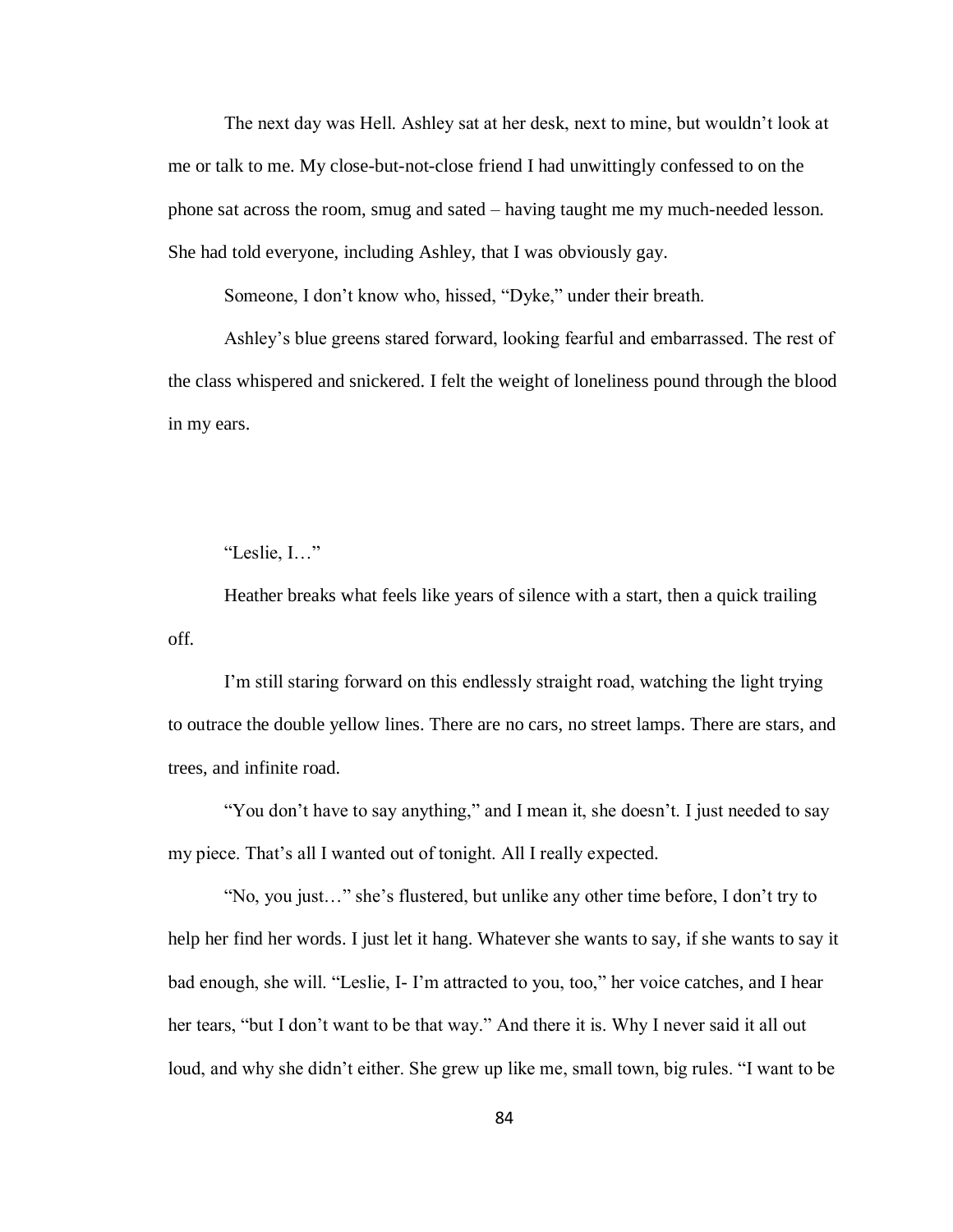married, *to a man*, have a family. I feel the same way you do, it's…it's just not…what I want."

I'm thankful now that I've driven this far out. I blink back tears. I turn left at the next caution light. I change the subject.

"You know, Cameron goes back to Texas in month. He said he'd like to talk to you before he goes,"

"Aw, yeah, I miss him," she says sort of dismissingly.

There was a night, back before things between me and her got confusing, when Cameron had gotten far too drunk. I remind her of that night.

I had decided, at 11 o'clock at night, that I wasn't too old to hang out with the other English department grad students in their 20's. I had gotten all dolled up but showed up way too late for a party that had started hours earlier. Everyone was drunk.

When I got there, Cameron was on the table, dancing and knocking beer pong cups into the floor. I politely turned down drinks and leaned against a wall, wondering why I had even bothered.

"Let's go to THE BARS!" another MFA yelled. He was in nothing but a pair of tiny blue briefs I was pretty sure my 11-year-old son couldn't have fit in. It was his and another student's shared apartment.

Cameron stumbled and hit the floor.

I walked outside. I texted David, also an MFA, but one who never drinks. *Are you coming, or not?*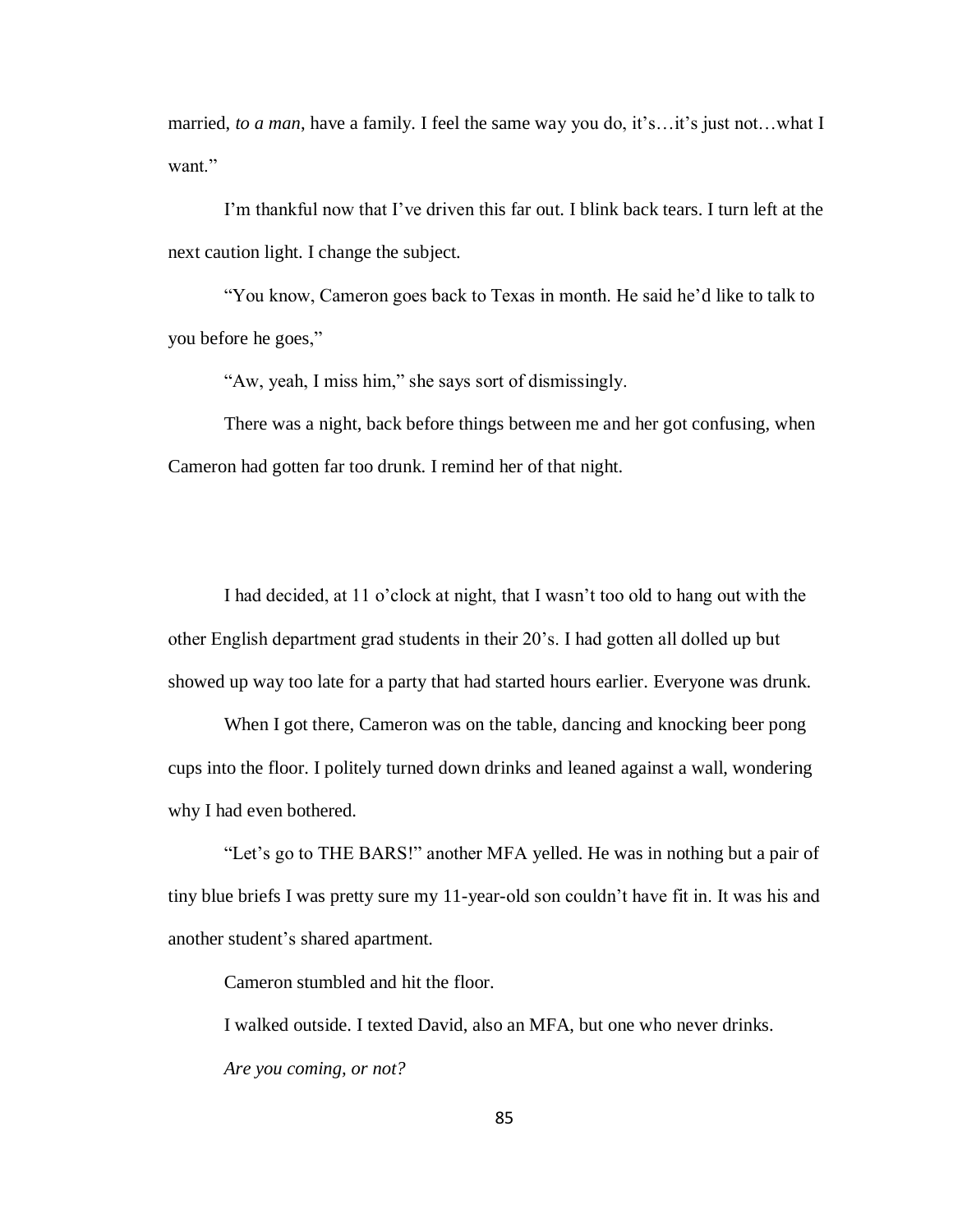I was ready to go home. If he wasn't coming, then I was going to. A girl came running out and leaned over into the landscaping, puking.

"I'm not that drunk, he just, he just puked everywhere, and oh my god, the smell," she puked again.

Behind her all the grad students trailed, all of them now fully clothed. They hooted and hollered. They were going to the bars downtown. Cameron was in the far back, stumbling into the sidewalk railing.

"Hey, why don't you sit down and smoke a cigarette," I lit him one as he plopped down. The rest of them walked off, the puke girl quickly catching up to them.

"I drank too much," Cameron slurred, his eyes shut as he puffed smoke.

"I can see that,"

*David, seriously, you have to get here. I don't know what to do with Cameron.*

I heard a smack as I hit send on the message. Cameron's face was planted on the

edge of the grass and the sidewalk. The cigarette rolled down the concrete steps.

"Hey, buddy, sit up,"

"Just gimme a minute, and we can go to the bars,"

"No, just sit here, you don't need to go anywhere."

"I want to go to the bars. I'm okay." His eyes were still shut as he talked.

*Where are you? I don't know what to do. I can't leave him here.*

I pulled him up to sitting and leaned him, gently, against the railing.

"You want another smoke?"

He shook his head and shoulders. "I just need a minute." He swayed, pivoting at his waist, in a circle.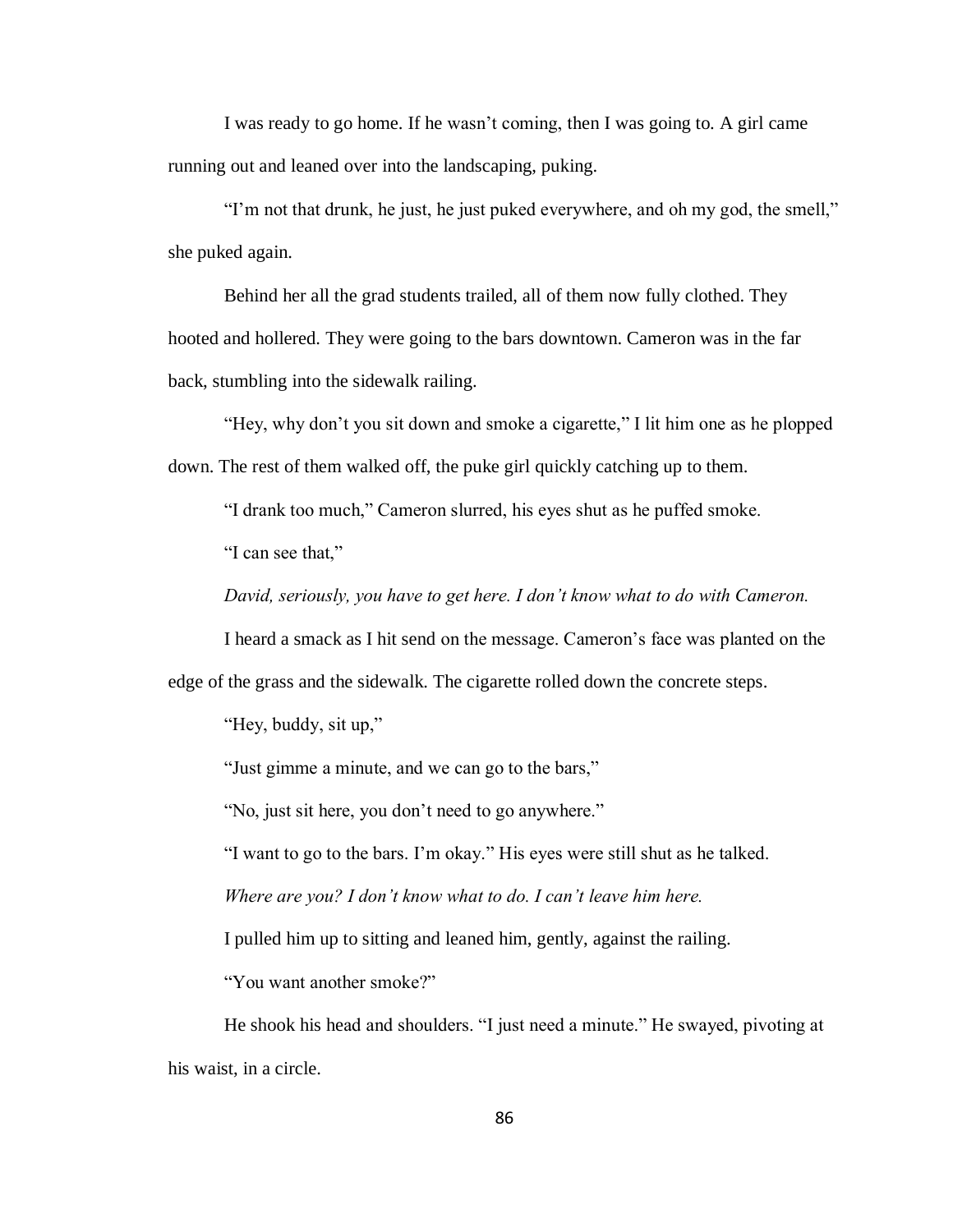"Hey, just sit still, and breathe through your nose, okay?"

"I just…" and then chunks of some kind of meat spilled over his bottom lip and onto his pants and the sidewalk.

"Oh. My. Gosh." David had finally walked down from his apartment.

"I know, right?"

Two cop cars drove by slowly. I set Cameron back up to at least seem

presentable.

"This isn't good," David noted.

"No, I know. This is Kentucky, not Texas. They see a Hispanic drunk man, they are going to think one thing. I don't know what to do."

"Does he have his keys?"

"I don't know. Hey, Cameron? Hey, do you know where your keys are?" I

squatted down, patting his face for him to look at me.

"I hate literature," he mumbled.

"Yeah, I know, me too." I stood back up. "I think they're inside, and everyone else left."

"I'll check the door, see if it's locked," David offered.

"Okay," I waited and watched for more cop cars. One had parked down the street a block and appeared to be watching.

David walked back up. "It's definitely locked."

"Shit. I don't know what to do."

"Well, you know I don't," he quipped.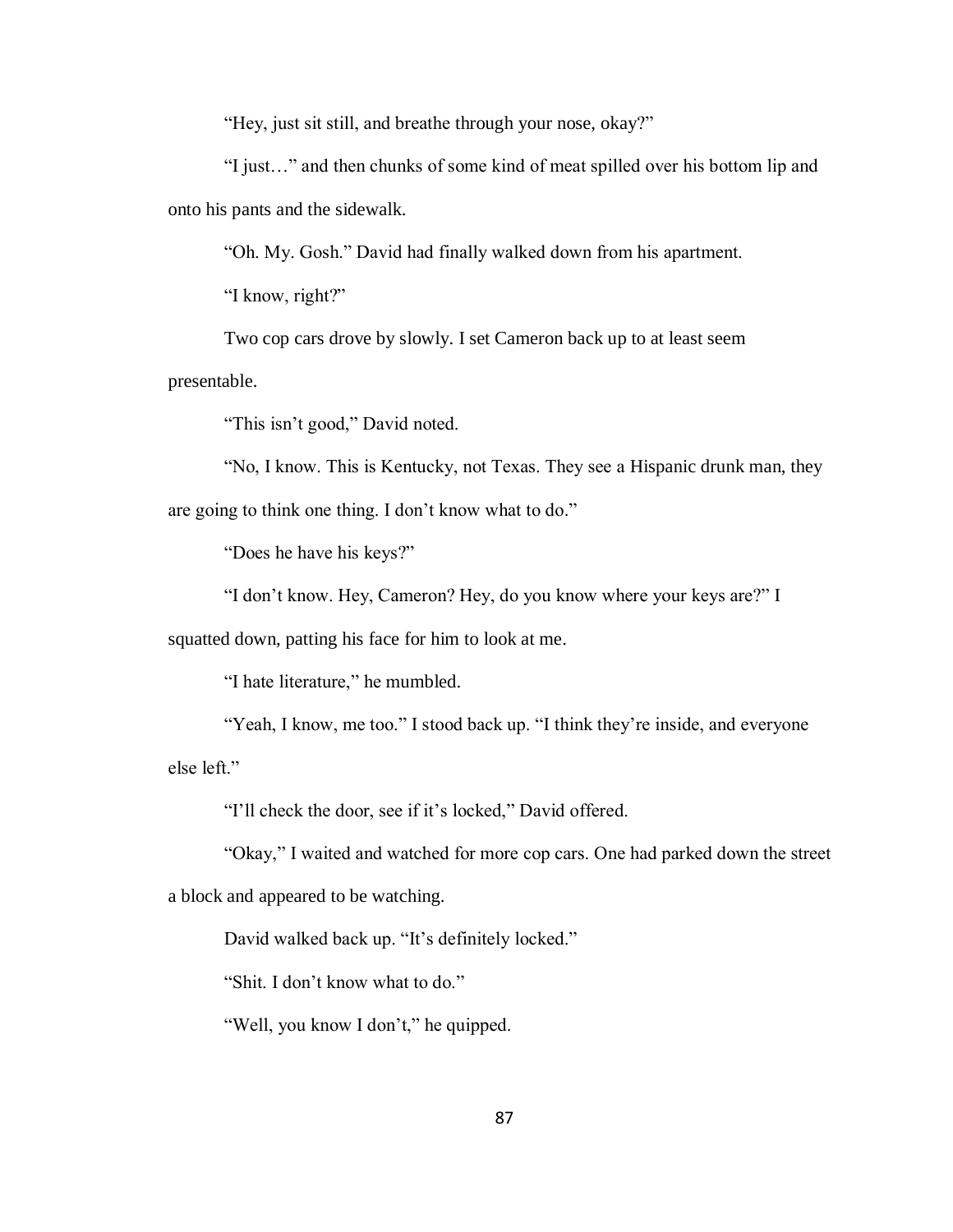"But I know who does!" I texted Heather, asked if she was busy. Explained the situation. She said she'd be right there. *Hurry*, I sent.

The cop circled around again, but as soon as he went around the corner, another white car pulled close to the curb. Heather popped out from the back, and the car drove off.

"Hey! He's drunk, and I don't know how I can even get him to stand up."

She squatted and leaned in next to him. "Hey, Cameron, you having fun?" He nodded. "Okay, well, we got to get you inside, dude. You can't sit out here, okay?"

"David, can we take him to your place?" I asked because it was only three blocks away. I couldn't take a drunk man home to my family.

"Sure. He can sleep on my couch."

Heather spoke softly, to Cameron, again. "Okay, I'm gonna need you to put your arm around my neck, okay? Do you think you can stand up?" He wobbled to a stand. I ran to get my car before he fell.

We managed to get him in the backseat. I was so thankful for Heather. A lifetime around drunks and addicts had taught her skills I never learned. I was both lucky and unskilled in that way. She sat with him in the back, and he only puked a little on the way. Once he was inside David's apartment, we attempted to change his clothes. We only succeeded in getting him to take off the pukey pants. Heather laid him on the couch, and David handed her a blanket. He passed out.

Then her phone rang. At first, she ignored it, and David and I just looked at each other. But the caller called again and again.

"It's Jacob, isn't it?"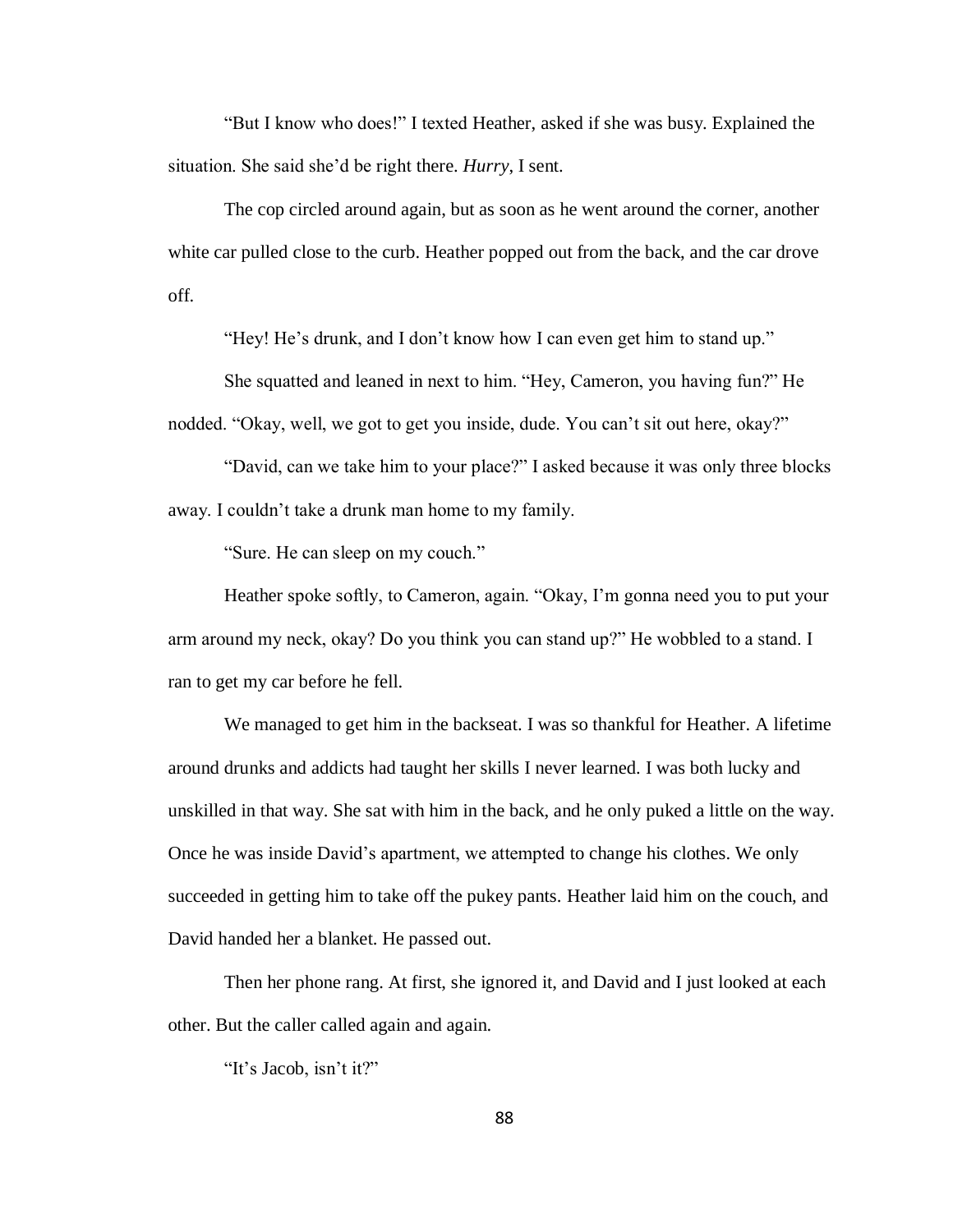"Yep," and once we knew, she finally answered it and put it on speaker.

His voice crackled on the other line. "You fucking whore. Are you ever coming

home? What the fuck, Heather? Seriously, who you fucking now?"

"Nobody, Jacob, I'll be back in fifteen minutes. I just had to help Cameron."

"Who the fuck is Cameron?"

"Leslie's friend, I'm hanging up now."

"I should have known she was involved."

"Bye, Jacob."

"Whatever, bitch." Click.

David and I gave each other a look. Maybe he was too shocked to comment. I, on the other hand, far too desensitized to it.

"Well, guys, I guess I gotta go," she laughed.

"Yeah, we'll see ya." I laughed back, knowing not to make it emotional. Not to

make it awkward. The way she was trying not to. "Seriously, thanks though."

"No problem," and she pulled the door shut behind her.

David and I sat in the silence. I wasn't about to talk about it all – Heather, Jacob,

everything. "Well." he sighed.

Cameron stirred a bit and mumbled, "What a prick."

"I don't know what I would have done without you, that night. Cameron, either. I'm sure he'd like to say thanks again. You should text him."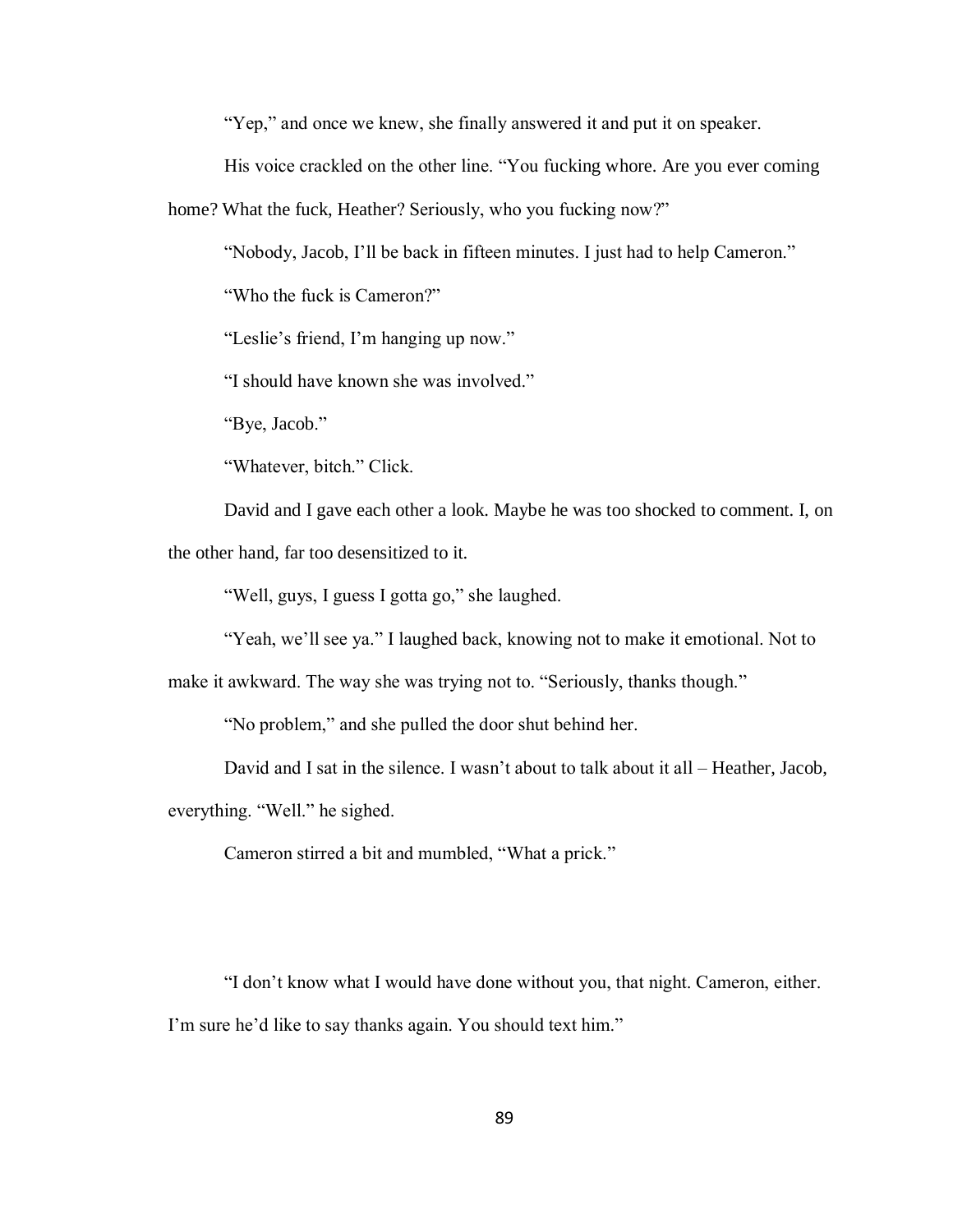She laughs it off, noncommittal, so I change the subject slightly again. "I don't know what I'm gonna do when he's gone, man. I've gotten pretty close to him since me and you stopped talking."

I glance over, and she is staring out the window into the darkness. There are streetlights coming into the view, reflecting orange of the inside of the car. My phone rings. I answer, the phone call playing through the speakers of the car, the modern miracle of Bluetooth. It's Rick.

"Hello"

"Hey, you comin' home?" Heather looks at me before I answer him.

"Eventually. I'm taking her back now." She turns away as I do.

"Ah. Did you get to say what you needed to say?"

"Yep."

"Well, try not to be much longer. I'm going to bed soon."

"Okay."

"I love you." Heather stares blankly back at the road ahead. I can see her in the flashes from the streetlights.

"I love you, too,"

*Click.*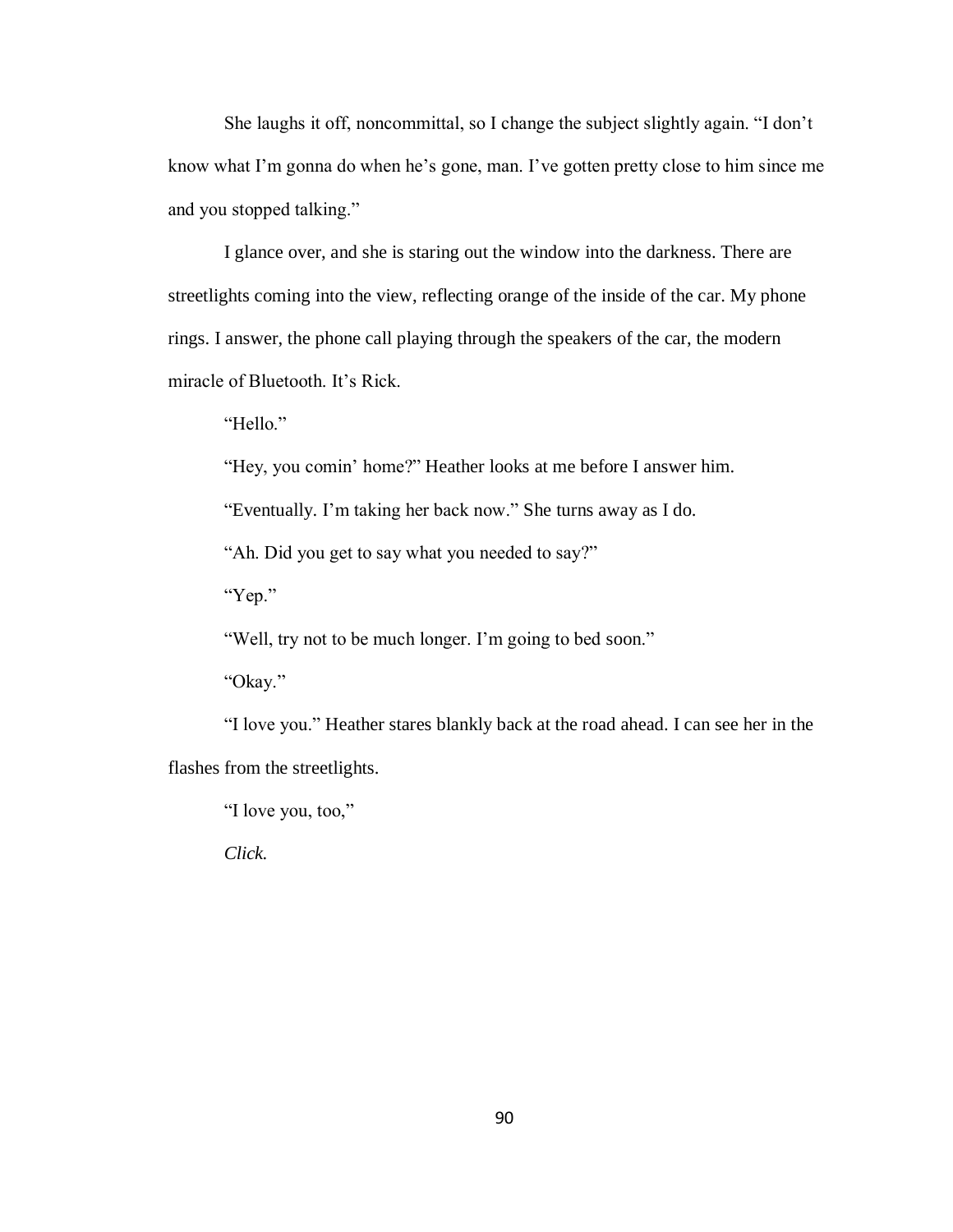## Clean Slate

"Honeysuckle vine clings to the fence along the lane/ Their fragrance makes the summer wind so sweet/ And on a distant hilltop, an eagle spreads its wings/ And a songbird on a fence post sings a melody" – Dolly Parton, "Tennessee Mountain Home"

*I'm a horrible person for leaving her, aren't I?*

*But she wouldn't leave on her own. I couldn't make her. Don't hate me, please. I hate myself enough.* 

*Each day I drive down the road, I think about how maybe in another universe, things might be different. She's still with him and not me, and I folded myself back into this life as if she had never existed.* 

*The first time I tried to write this, I began at the beginning and ended on the end. But it was a summary and therefore a total lie. This is closer to the truth, as close as I think I can get.*

*I'm measuring in distance again. Nearer, farther, to this point or that. Connecting points of light that are moving in their own way, at their own speeds. Getting my bearings, before starting in a new direction. There's no end here, just a shift of the wind.*

Her voice is loud in the speakers of my car. It's the only time she ever sounds loud.

"Well, I just told him that he'd have to figure it out all by himself, because I'm just about tired of it. I tell you what, if I *ever* decide to organize another event like this, you just come down here and slap me, okay?" Mom's been planning a family reunion with her cousin, Cletis. I grew up calling him Junior. I don't know why she insists now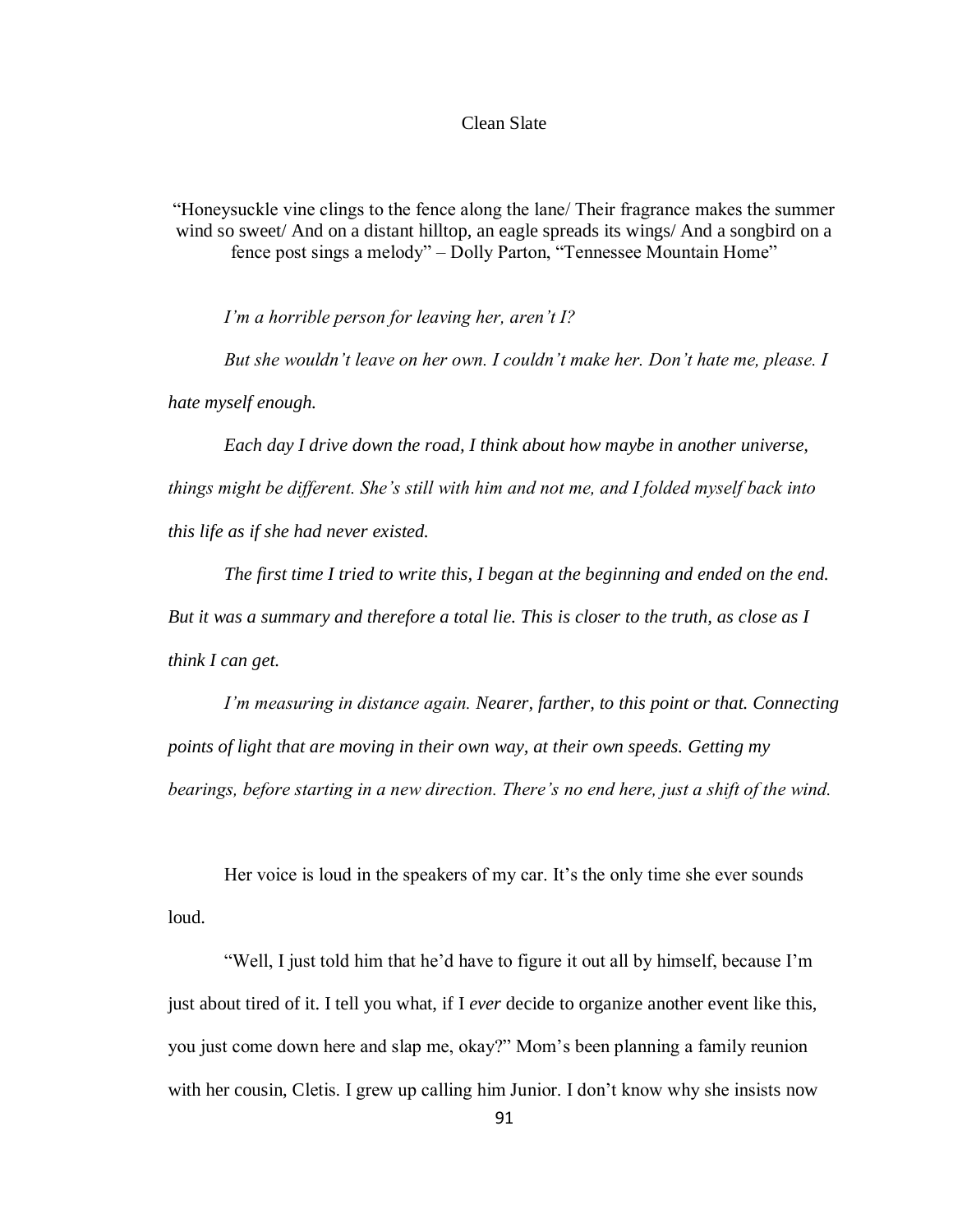on calling him by name. It feels raw and too obvious of our background, even though no one can hear me as I drive down the road.

"Momma, I don't know why you tried to do all this in the first place," I question her motives. Most of the people from our family are typically Appalachian, as in they keep to themselves. We've never had a big family reunion, ever.

"Well, I just wanted a chance for everybody to get together before we are all dead." Mom is 64, and apparently at 64, you start reconciling the possibility of your own mortality. I'm not sure, but to me, at 34, it feels melodramatic.

Her voice softens, "Will you come?"

I knew this was coming. And I'm not sure what I want to say back to it. I watch the road, as I drive. The way the hills are blind and the trees arch over and close in. It reminds me of *home*. I haven't been *home* in forever. I mean, I'm in my car, right now, headed to *my* home. But not where I grew up. Maybe I moved out this road because it reminded me of home. I wanted a substitute for it.

"Sure, if I'm not too busy with school."

"Well, I at least want the kids to go." She huffs.

"No, Mom, I want to go, it's just not good timing. I've got a thesis to finish, two classes I'm taking, three I'm teaching."

She softens again. "I know. I know. But I just wish you could meet everybody, now that you can remember."

"I will try, I promise. Believe me I want to."

I call my mom almost every day, or at least the days I work, on the drive back to my house. She comes to visit a few times a year. But I never go back there anymore. It's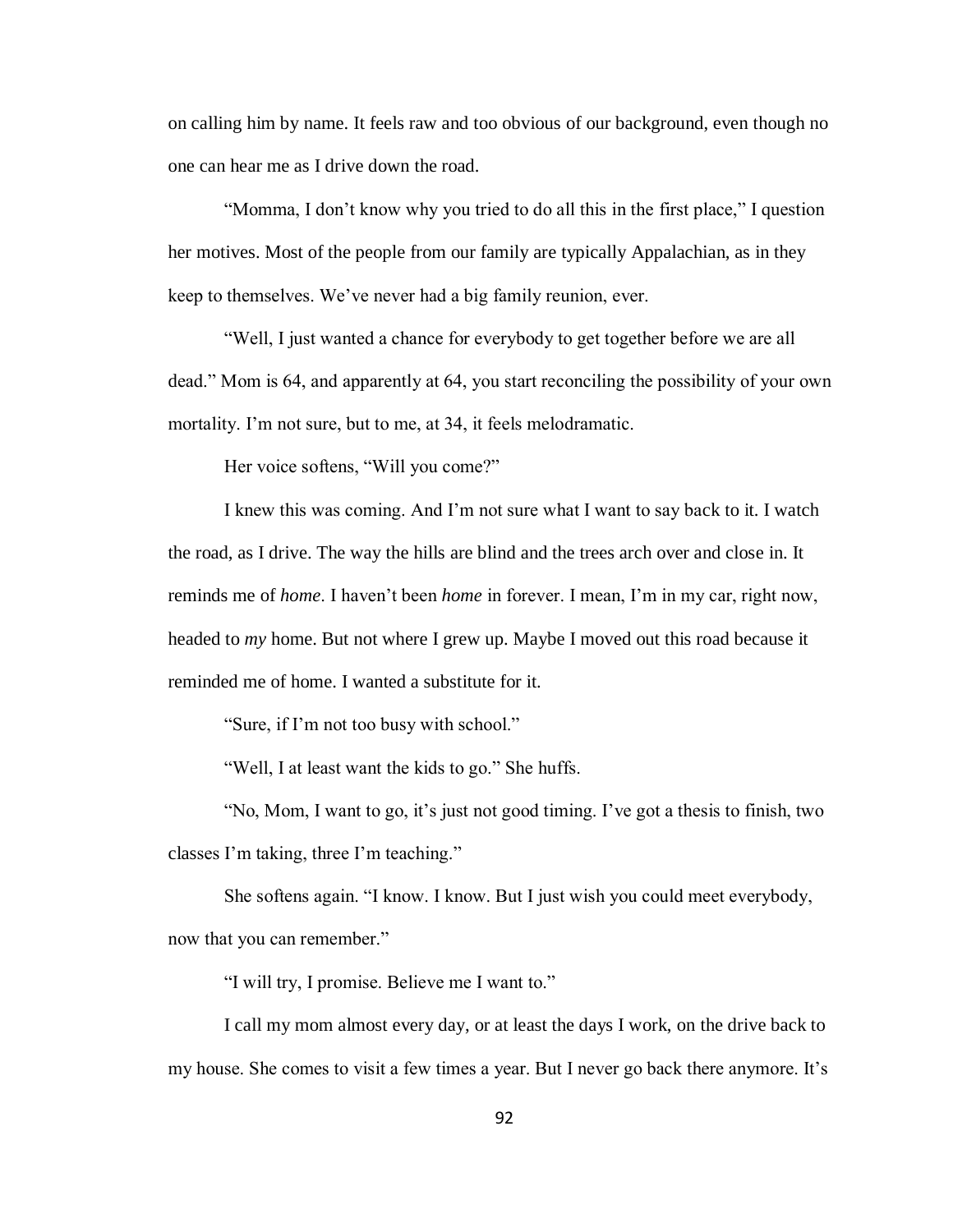been years. I should go back. I shouldn't make her drive all the time, especially now that she's older.

"How's your thesis going?" She changes the subject, knowing it's touchy to ask me to come back.

"It's going,"

"That sounds promising…"

"No, I just don't know what matters and what doesn't. What to write about, and what to leave out. I don't know how to spin it."

"Yeah, I guess you can't write everything."

"No."

The quiet hum of the speakers of sounds louder in the silence.

"But you know what I did write about, the other day. Remember when you put

that necklace in the fortune cookie?"

"Oh my gosh, did you really?"

"I don't think you realize the impact it had on me."

"Well, I'm sorry." She drags out the apology, sounding sarcastic.

"No, you don't have to be sorry, but I wanted to ask you," my stomach lurches a

little as I clear a blind hill too fast, "why did you do that?"

The quiet static hum seems loud again.

"You were just going through so much when you were little. I just wanted you to feel special."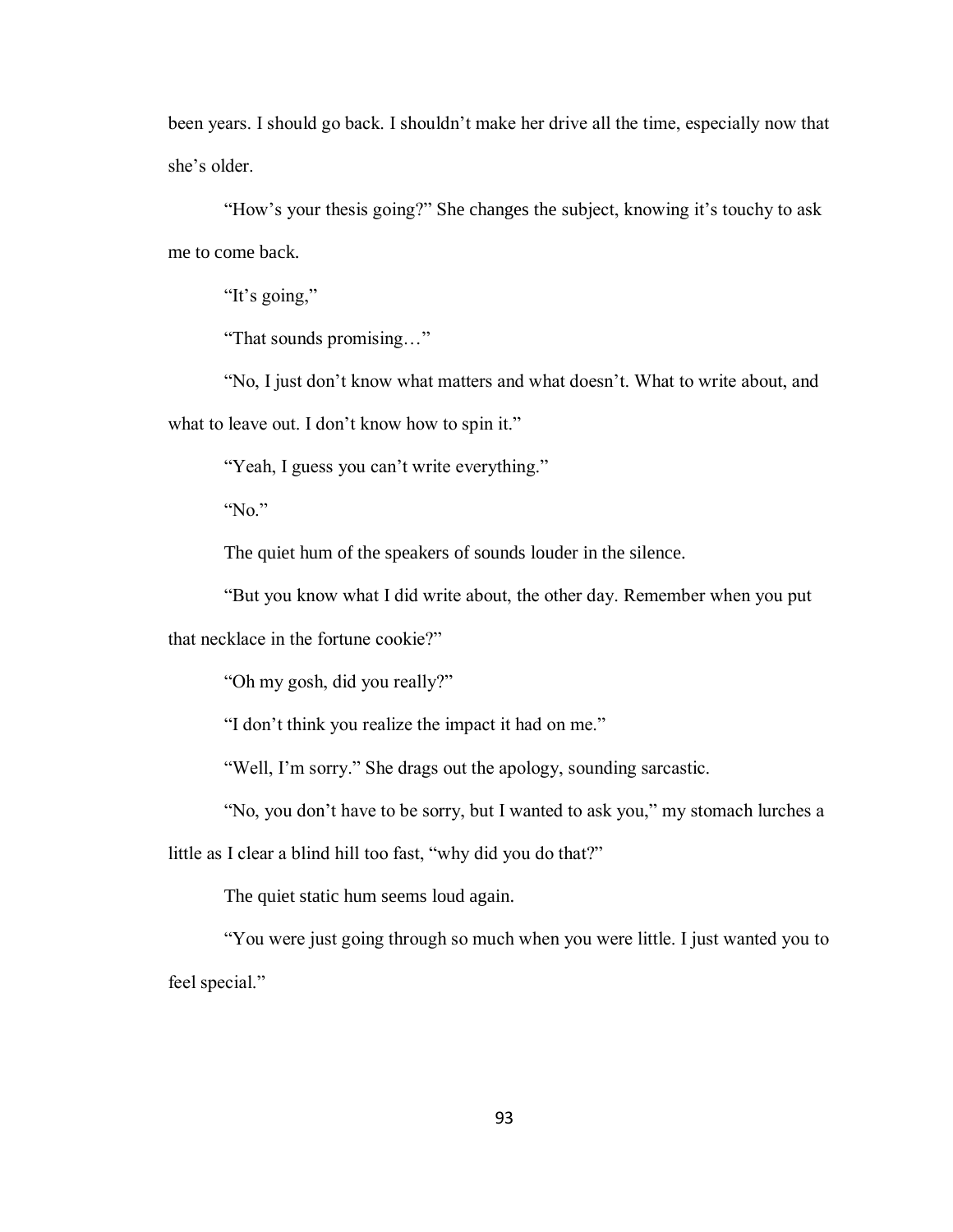"Hmph." It sounds like I'm mad, or bitter, but I'm not. It's an honest sound. A pondering. I did feel special, special enough that despite the circumstances around me, I believed in something bigger. The Universe. Karma. Myself, eventually, I guess.

I see my house in the distance. Geese by the pond, sheep grazing the gradual slope of the hillside. Pastoral for most, and I feel ungrateful in admitting sometimes I resent it.

"Well, I did. I guess I did."